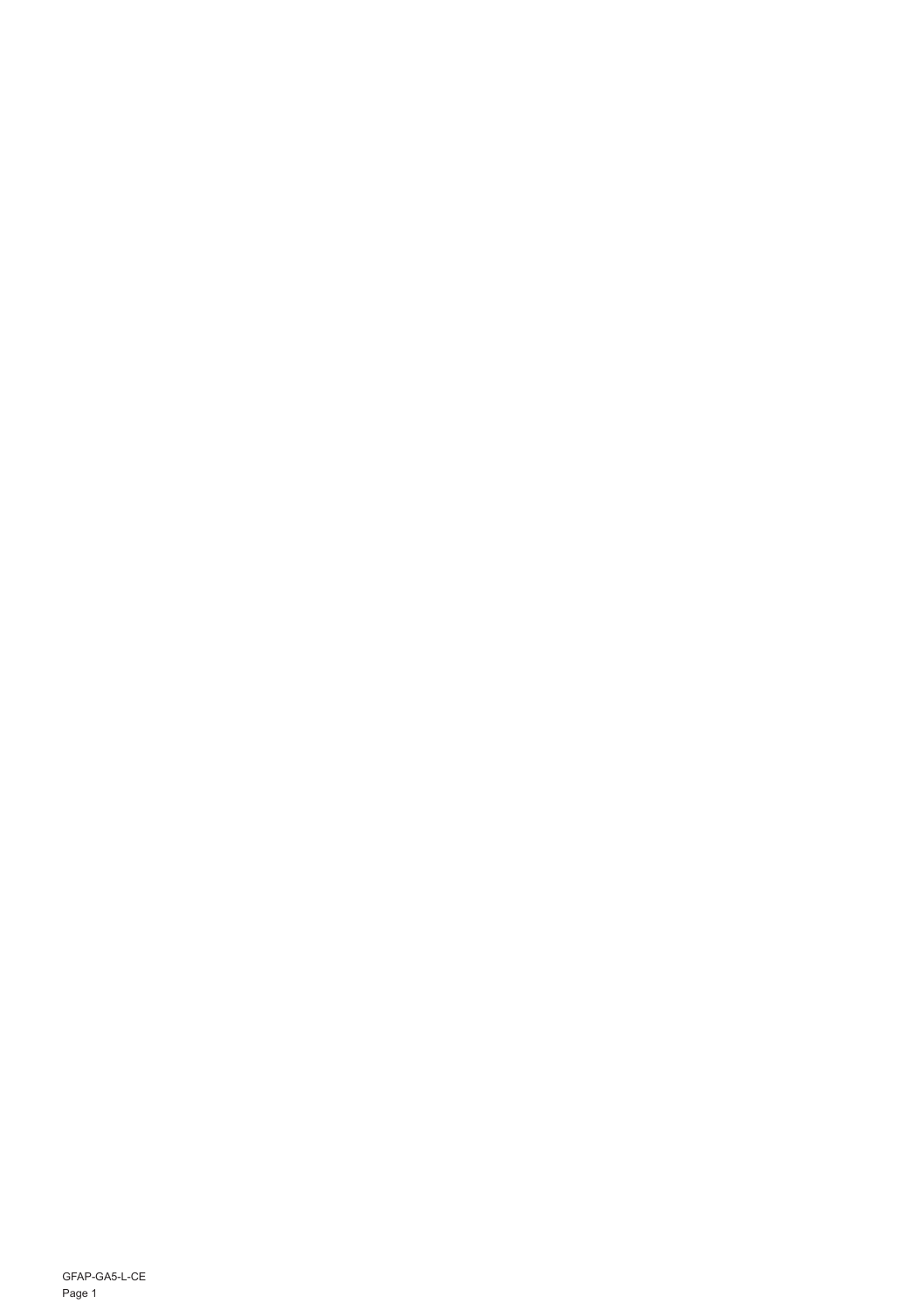# <span id="page-2-0"></span>**Novocastra™ Liquid Mouse Monoclonal Antibody Glial Fibrillary Acidic Protein Product Code: NCL-L-GFAP-GA5**

# **Intended Use**

#### *For in vitro diagnostic use.*

NCL-L-GFAP-GA5 is intended for the qualitative identification by light microscopy of human glial fibrillary acidic protein in paraffin sections. The clinical interpretation of any staining or its absence should be complemented by morphological studies using proper controls and should be evaluated within the context of the patient's clinical history and other diagnostic tests by a qualified pathologist.

## **Principle of Procedure**

Immunohistochemical (IHC) staining techniques allow for the visualization of antigens via the sequential application of a specific antibody to the antigen (primary antibody), a secondary antibody to the primary antibody and an enzyme complex with a chromogenic substrate with interposed washing steps. The enzymatic activation of the chromogen results in a visible reaction product at the antigen site. The specimen may then be counterstained and coverslipped. Results are interpreted using a light microscope and aid in the differential diagnosis of pathophysiological processes, which may or may not be associated with a particular antigen.

#### **Clone**

G<sub>A5</sub>

#### **Immunogen**

Porcine spinal cord.

#### **Specificity**

Human glial fibrillary acidic protein.

### **Reagent Composition**

NCL-L-GFAP-GA5 is a liquid tissue culture supernatant containing sodium azide as a preservative.

#### **Ig Class**

IgG1

# **Total Protein Concentration Total Protein**

Refer to vial label for lot specific total protein concentration.

## **Antibody Concentration**

Greater than or equal to 70 mg/L as determined by ELISA. Refer to vial label for lot specific Ig concentration.

# **Recommendations On Use**

Immunohistochemistry on paraffin sections.

**Heat Induced Epitope Retrieval (HIER):** Please follow the instructions for use in Novocastra Epitope Retrieval Solution pH 6. **Suggested dilution:** 1:400 for 30 minutes at 25 °C. This is provided as a guide and users should determine their own optimal working dilutions.

**Visualization:** Please follow the instructions for use in the Novolink™ Polymer Detection Systems. For further product information or support, contact your local distributor or regional office of Leica Biosystems, or alternatively, visit the Leica Biosystems Web site, www.LeicaBiosystems.com

The performance of this antibody should be validated when utilized with other manual staining systems or automated platforms.

# **Storage and Stability**

Store at 2–8 °C. Do not freeze. Return to 2–8 °C immediately after use. Do not use after expiration date indicated on the vial label. Storage conditions other than those specified above must be verified by the user.

#### **Specimen Preparation**

The recommended fixative is 10% neutral-buffered formalin for paraffin-embedded tissue sections.

# **Warnings and Precautions**

This reagent has been prepared from the supernatant of cell culture. As it is a biological product, reasonable care should be taken when handling it.

This reagent contains sodium azide. A Material Safety Data Sheet is available upon request or available from

www.LeicaBiosystems.com

Consult federal, state or local regulations for disposal of any potentially toxic components.

Specimens, before and after fixation, and all materials exposed to them, should be handled as if capable of transmitting infection and disposed of with proper precautions.1 Never pipette reagents by mouth and avoid contacting the skin and mucous membranes with reagents and specimens. If reagents or specimens come in contact with sensitive areas, wash with copious amounts of water. Seek medical advice.

Minimize microbial contamination of reagents or an increase in non-specific staining may occur.

Incubation times or temperatures, other than those specified, may give erroneous results. Any such changes must be validated by the user.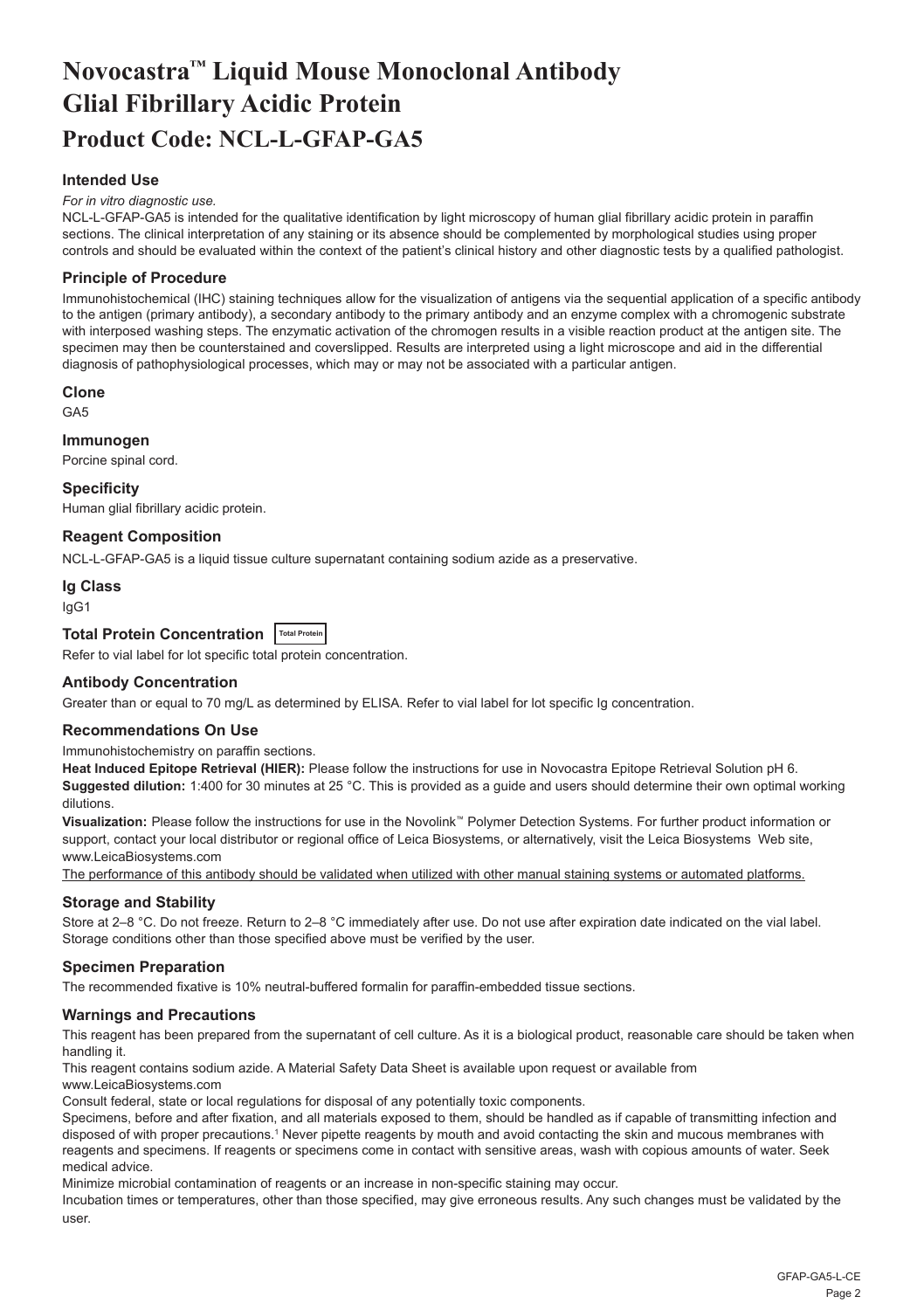# **Quality Control**

Differences in tissue processing and technical procedures in the user's laboratory may produce significant variability in results, necessitating regular performance of in-house controls in addition to the following procedures.

Controls should be fresh autopsy/biopsy/surgical specimens, formalin-fixed, processed and paraffin wax-embedded as soon as possible in the same manner as the patient sample(s).

# **Positive Tissue Control**

Used to indicate correctly prepared tissues and proper staining techniques.

One positive tissue control should be included for each set of test conditions in each staining run.

A tissue with weak positive staining is more suitable than a tissue with strong positive staining for optimal quality control and to detect minor levels of reagent degradation.<sup>2</sup>

Recommended positive control tissue is cerebellum.

If the positive tissue control fails to demonstrate positive staining, results with the test specimens should be considered invalid.

# **Negative Tissue Control**

Should be examined after the positive tissue control to verify the specificity of the labeling of the target antigen by the primary antibody. Recommended negative control tissue is skin.

Alternatively, the variety of different cell types present in most tissue sections frequently offers negative control sites, but this should be verified by the user.

Non-specific staining, if present, usually has a diffuse appearance. Sporadic staining of connective tissue may also be observed in sections from excessively formalin-fixed tissues. Use intact cells for interpretation of staining results. Necrotic or degenerated cells often stain non-specifically.<sup>3</sup> False-positive results may be seen due to non-immunological binding of proteins or substrate reaction products. They may also be caused by endogenous enzymes such as pseudoperoxidase (erythrocytes), endogenous peroxidase

(cytochrome C), or endogenous biotin (eg. liver, breast, brain, kidney) depending on the type of immunostain used. To differentiate endogenous enzyme activity or non-specific binding of enzymes from specific immunoreactivity, additional patient tissues may be stained exclusively with substrate chromogen or enzyme complexes (avidin-biotin, streptavidin, labeled polymer) and substrate-chromogen, respectively. If specific staining occurs in the negative tissue control, results with the patient specimens should be considered invalid.

# **Negative Reagent Control**

Use a non-specific negative reagent control in place of the primary antibody with a section of each patient specimen to evaluate non-specific staining and allow better interpretation of specific staining at the antigen site.

# **Patient Tissue**

Examine patient specimens stained with NCL-L-GFAP-GA5 last. Positive staining intensity should be assessed within the context of any non-specific background staining of the negative reagent control. As with any immunohistochemical test, a negative result means that the antigen was not detected, not that the antigen was absent in the cells/tissue assayed. If necessary, use a panel of antibodies to identify false-negative reactions.

# **Results Expected**

# Normal Tissues

Clone GA5 detected the glial fibrillary acidic protein in astrocytes in cerebral cortex, cerebellum, basal ganglia, hippocampus and spinal cord. Staining was also observed within the eye. (Total number of normal cases evaluated = 44).

#### Abnormal Tissues

Clone GA5 stained 26/27 brain tumors (including 14/14 astrocytomas, 7/7 glioblastomas, 3/3 malignant ependymomas, 1/1 anaplastic astroctoma, 1/1 oligodendroglioma and 0/1 choroid plexus papilloma), 1/2 soft tissue tumors (including 1/1 ganglioneuroma and 0/1 fibromatosis). No staining was detected in esophageal tumors (0/2), a laryngeal tumor (0/1), a thymic tumor (0/1), thyroid tumors (0/4), breast tumors (0/2), gastric tumors (0/2), tongue tumors (0/2), lung tumors (0/4), metastatic tumors of unknown origin (0/2), liver tumors (0/4), renal tumors (0/2), ovarian tumors (0/4), cervical tumors (0/2), testicular tumors (0/2), colonic tumors (0/2), rectal tumors (0/2) and skin tumors (0/2). (Total number of tumor cases evaluated =  $69$ ).

#### **NCL-L-GFAP-GA5 is recommended for the assessment of glial fibrillary acidic protein in normal and neoplastic tissue.**

# **General Limitations**

Immunohistochemistry is a multistep diagnostic process that consists of specialized training in the selection of the appropriate reagents; tissue selection, fixation, and processing; preparation of the IHC slide; and interpretation of the staining results.

Tissue staining is dependent on the handling and processing of the tissue prior to staining. Improper fixation, freezing, thawing, washing, drying, heating, sectioning or contamination with other tissues or fluids may produce artifacts, antibody trapping, or false negative results. Inconsistent results may be due to variations in fixation and embedding methods, or to inherent irregularities within the tissue.<sup>4</sup> Excessive or incomplete counterstaining may compromise proper interpretation of results.

The clinical interpretation of any staining or its absence should be complemented by morphological studies using proper controls and should be evaluated within the context of the patient's clinical history and other diagnostic tests by a qualified pathologist.

Antibodies from Leica Biosystems Newcastle Ltd are for use, as indicated, on either frozen or paraffin-embedded sections with specific fixation requirements. Unexpected antigen expression may occur, especially in neoplasms. The clinical interpretation of any stained tissue section must include morphological analysis and the evaluation of appropriate controls.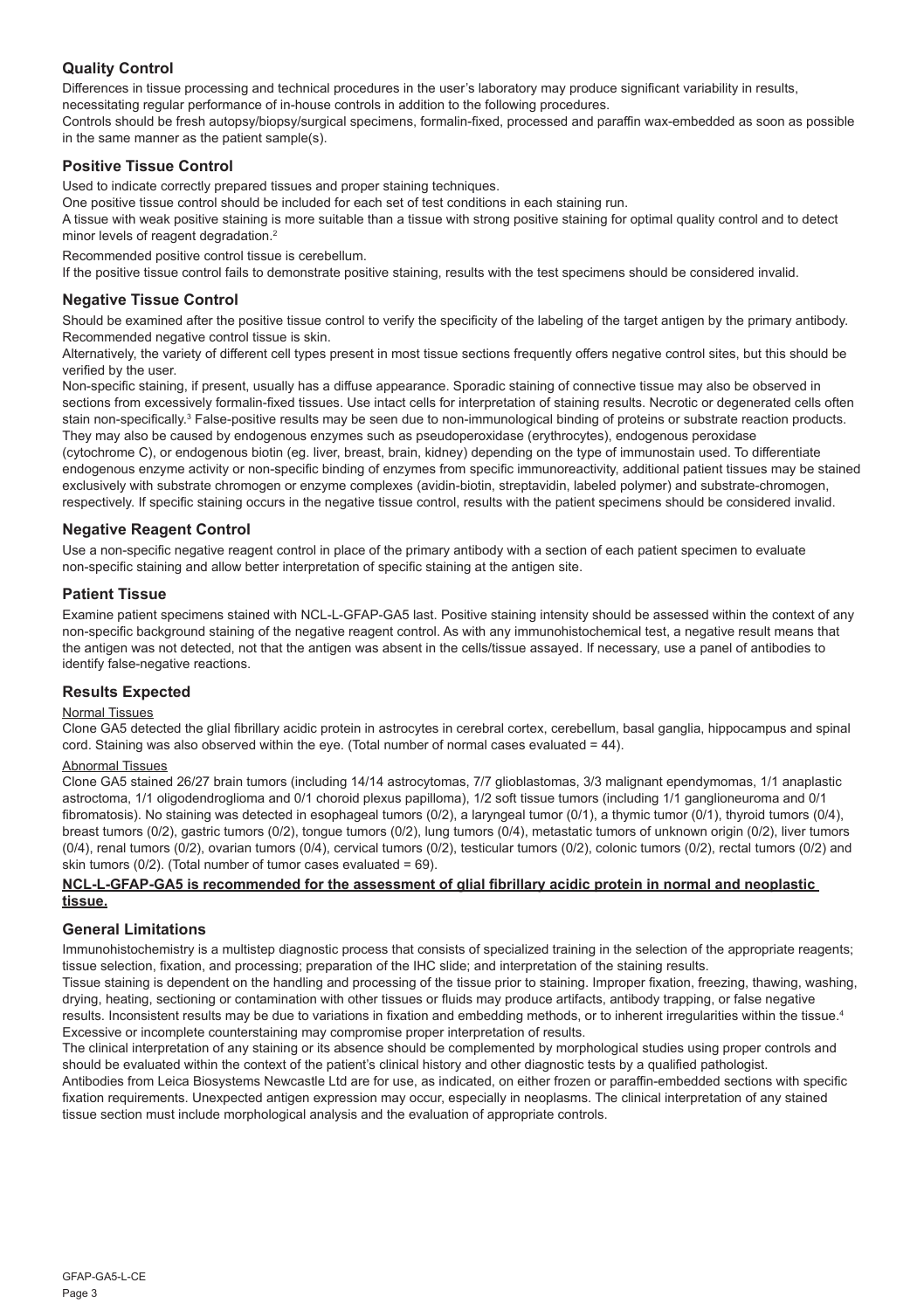# **Bibliography - General**

- 1. National Committee for Clinical Laboratory Standards (NCCLS). Protection of laboratory workers from infectious diseases transmitted by blood and tissue; proposed guideline. Villanova, P.A. 1991; 7(9). Order code M29-P.
- 2. Battifora H. Diagnostic uses of antibodies to keratins: a review and immunohistochemical comparison of seven monoclonal and three polyclonal antibodies. Progress in Surgical Pathology. 6:1–15. eds. Fenoglio-Preiser C, Wolff CM, Rilke F. Field & Wood, Inc., Philadelphia.
- 3. Nadji M, Morales AR. Immunoperoxidase, part I: the techniques and pitfalls. Laboratory Medicine. 1983; 14:767.
- 4. Omata M, Liew CT, Ashcavai M, Peters RL. Nonimmunologic binding of horseradish peroxidase to hepatitis B surface antigen: a possible source of error in immunohistochemistry. American Journal of Clinical Pathology. 1980; 73:626.
- 5. Louis ED, Faust PL, Vonsattel JPG, et al. Neuropathological changes in essential tremor: 33 cases compared with 21 controls. Brain 7. 2007; 130:3297-3307.
- 6. Barresi V, Cerasoli S, Morigi F, et al. Gliosarcoma with features of osteoblastic osteosarcoma. Archives of Pathology and Laboratory 8. Medicine 2006; 130:1208-1211.
- 7. Biondo B, Magagnin S, Bruni B, et al. Glial and neuronal alterations in the nucleus tractus solitari of sudden infant death syndrome 9. victims. Acta Neuropathologica 2004; 108:309-318.
- 8. Johnson WEB, Evans H, Menage J, et al. Immunohistochemical detection of Schwann cells in innervated and vascularised human 10. intervertebral discs. Spine 2001; 26:22550-2557.

# **Amendments to Previous Issue**

Not applicable

# **Date of Issue**

01 November 2018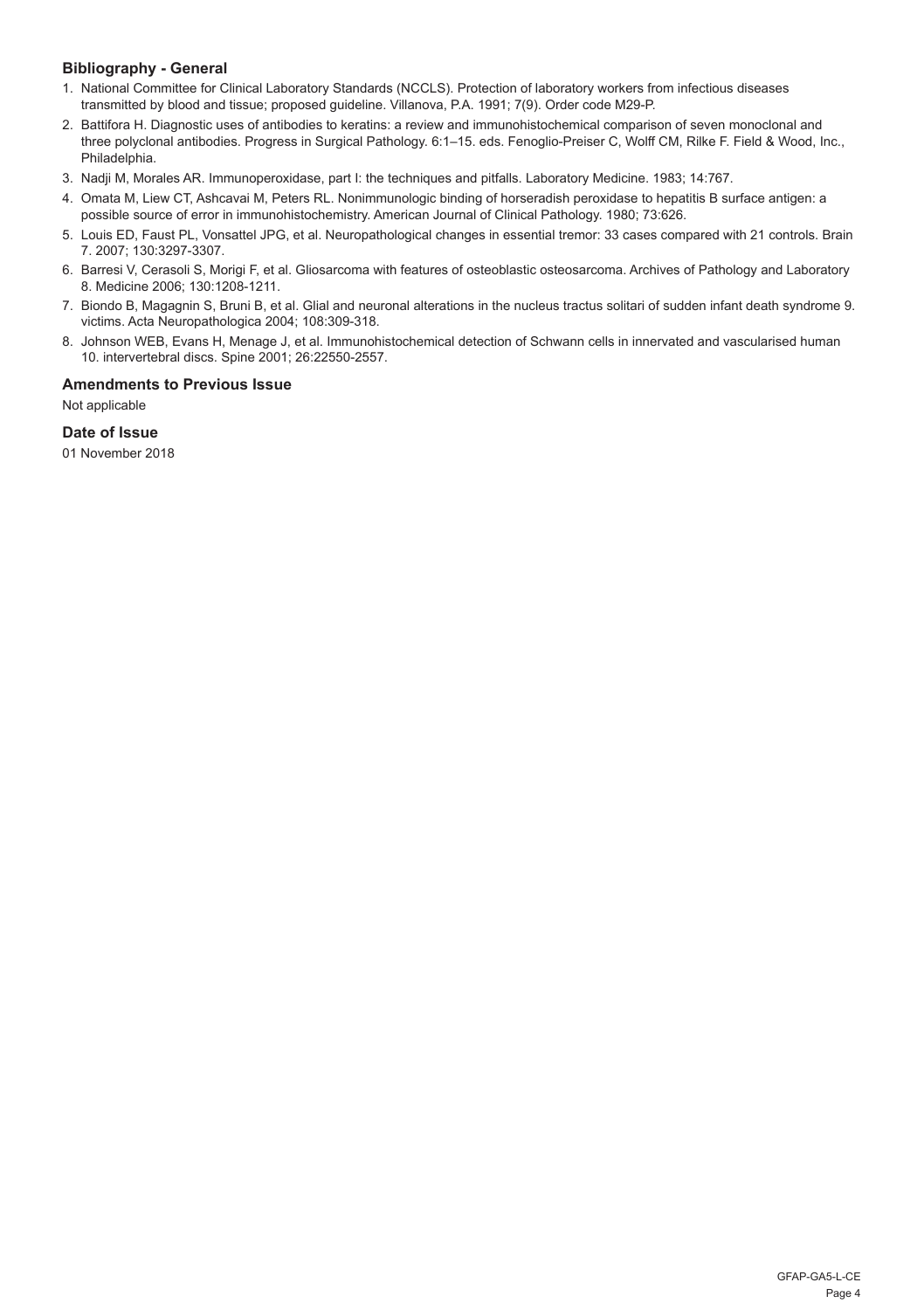# <span id="page-5-0"></span>**Novocastra™ Anticorps Mouse Monoclonal Liquide de Mouse Monoclonal Glial Fibrillary Acidic Protein Référence du Produit: NCL-L-GFAP-GA5**

# **Utilisation Prévue**

*Diagnostic in vitro*.

Le NCL-L-GFAP-GA5 est destiné à l'identification qualitative par microscopie optique de la protéine acide fibrillaire gliale humaine sur coupes en paraffine. L'interprétation clinique de tout marquage, ou absence de marquage, doit être complétée par des études morphologiques utilisant des contrôles appropriés et doit être évaluée par un pathologiste qualifié à la lumière des antécédents cliniques du patient et d'autres analyses diagnostiques.

# **Principe de la Procédure**

Les techniques de marquage immunohistochimique (IHC) permettent la visualisation des antigènes via l'application séquentielle d'un anticorps spécifique sur un antigène (anticorps primaire), d'un anticorps secondaire sur l'anticorps primaire et d'un complexe enzymatique comportant un substrat chromogène, avec des étapes de lavage intercalées. L'activation enzymatique du chromogène se traduit par la présence d'un produit de réaction visible au niveau du site de l'antigène. Le spécimen peut ensuite faire l'objet d'une coloration de contraste et être placé sous une lamelle. Les résultats sont interprétés à l'aide d'un microscope optique et participent au diagnostic différentiel des processus physiopathologiques, susceptibles, ou non, d'être associés à un antigène particulier.

**Clone**

G<sub>A5</sub>

### **Immunogène**

Moelle épinière porcine.

# **Spécificité**

Protéine acide fibrillaire gliale humaine.

# **Composition du Réactif**

Le NCL-L-GFAP-GA5 est un surnageant de culture tissulaire liquide contenant une solution d'azide de sodium comme conservateur.

#### **Classe d'Ig**

IgG1

# **Concentration Totale en Protéines**

La concentration totale en protéines, spécifique du lot, figure sur l'étiquette du flacon.

**Total Protein**

# **Concentration en Anticorps**

Supérieure ou égale à 70 mg/L, déterminée par la méthode ELISA. La concentration totale en Ig, spécifique du lot, figure sur l'étiquette du flacon.

# **Recommandations d'utilisation**

Immunohistochimie sur coupes en paraffine.

**Récupération des épitopes induite par la chaleur (HIER, Heat Induced Epitope Retrieval) :** Veuillez respecter le mode d'emploi de la Novocastra Epitope Retrieval Solution pH 6.

**Dilution préconisée:** 1:400 durant 30 minutes à 25 °C. Ceci n'est donné qu'à titre indicatif et les utilisateurs doivent déterminer leurs propres dilutions de travail optimales.

**Visualisation:** Veuillez respecter le mode d'emploi des Novolink™ Polymer Detection Systems. Pour plus d'informations sur le produit ou pour toute assistance, contactez votre représentant local ou le bureau régional de Leica Biosystems , ou sinon rendez vous sur le site www.LeicaBiosystems.com de Leica Biosystems .

Les performances de cet anticorps devront être validées lorsqu'il est utilisé avec d'autres systèmes de coloration manuels ou platesformes automatisées.

# **Conservation et Stabilité**

Conserver à 2–8 °C. Ne pas congeler. Remettre immédiatement à 2–8 °C après utilisation. Ne pas utiliser après la date de péremption indiquée sur l'étiquette du récipient. Les conditions de conservation autres que celles qui sont spécifiées ci-dessus doivent faire l'objet d'une vérification par l'utilisateur.

# **Préparation des Spécimens**

Le fixateur recommandé est le formol à 10%, tamponné, neutre, pour coupes tissulaires incluses en paraffine.

# **Mises en Garde et Précautions**

Ce réactif a été préparé à partir du surnageant d'une culture cellulaire. Du fait de sa nature de produit biologique, sa manipulation doit faire l'obiet du plus grand soin.

Ce réactif contient de l'azide de sodium. Une Fiche de données de sécurité est disponible sur demande ou sur le site www.LeicaBiosystems.com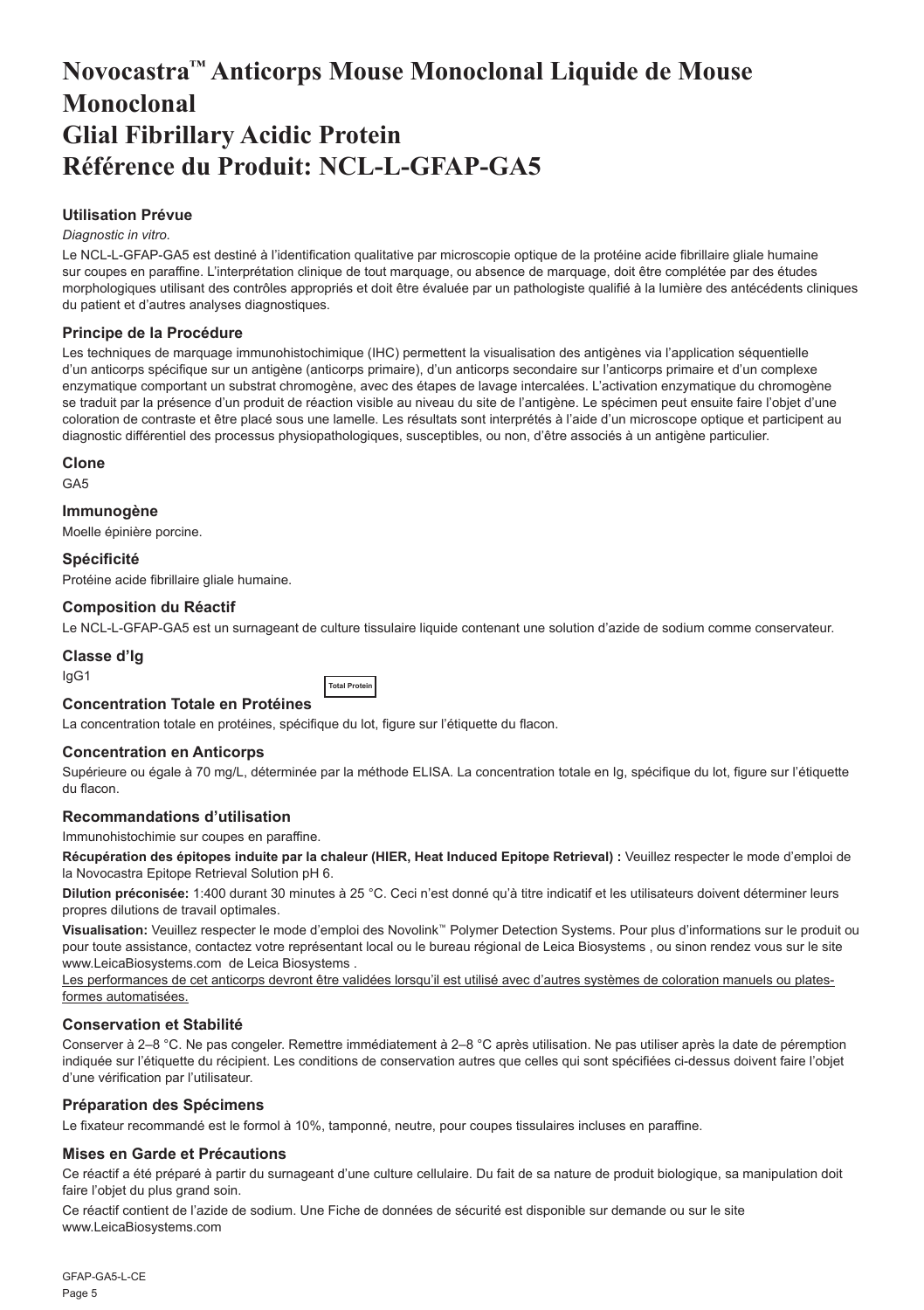Consulter les réglementations nationales, régionales ou locales en vigueur relatives à l'élimination de tous les éléments potentiellement toxiques.

Les spécimens, avant et après fixation, ainsi que toutes les matières ayant été en contact avec eux, doivent être manipulés comme s'ils étaient susceptibles de transmettre une infection et être éliminés en respectant les précautions appropriées<sup>1</sup>. Ne jamais pipeter les réactifs avec la bouche et éviter tout contact des réactifs et des spécimens avec la peau et les membranes muqueuses. Rincer avec de grandes quantités d'eau en cas de contact des réactifs ou des spécimens avec des zones sensibles. Consulter un médecin.

Minimiser la contamination microbienne des réactifs sinon un accroissement du marquage non spécifique est susceptible de se produire. Des durées et des températures d'incubation différentes de celles qui ont été spécifiées sont susceptibles de conduire à des résultats erronés. Toutes les modifications doivent être validées par l'utilisateur.

# **Contrôle de Qualité**

Des différences de traitement des tissus et de procédures techniques du laboratoire de l'utilisateur sont susceptibles de conduire à une variabilité significative des résultats, ce qui rend nécessaire la mise en œuvre de contrôles en interne en plus des procédures suivantes. Les contrôles doivent être des spécimens frais provenant d'autopsies, de biopsies ou d'interventions chirurgicales, fixés au formol, traités et inclus en cire de paraffine dès que possible, de la même façon que le(s) échantillon(s) de patient.

# **Tissu de Contrôle Positif**

Il est utilisé pour indiquer que les tissus ont été préparés correctement et que les techniques de marquage étaient appropriées.

Un contrôle tissulaire positif doit être inclus dans toute opération de marquage pour chaque ensemble de conditions d'analyse.

Un tissu présentant un marquage faiblement positif est plus adapté à un contrôle de qualité optimal qu'un tissu présentant un marquage fortement positif et il permet de détecter de moindres niveaux de dégradation du réactif.<sup>2</sup>

Le cervelet constitue le tissu de contrôle positif recommandé.

Si le tissu de contrôle positif ne présente pas de marquage positif, les résultats des spécimens analysés doivent être considérés comme invalides.

#### **Tissu de Contrôle Négatif**

Il doit être examiné après le tissu de contrôle positif afin de vérifier la spécificité du marquage de l'antigène cible par l'anticorps primaire.

La peau constitue le tissu de contrôle négatif recommandé.

Sinon, la diversité des types cellulaires présents dans la plupart des tissus permet de disposer fréquemment de sites de contrôle négatif, mais ils doivent être vérifiés par l'utilisateur.

S'il est présent, le marquage non spécifique prend habituellement une apparence diffuse. Un marquage sporadique du tissu conjonctif peut également être observé sur des coupes de tissus qui ont été fixées par un excès de formol. Utiliser des cellules intactes pour l'interprétation des résultats du marquage. Les cellules nécrotiques ou dégénérées sont souvent marquées de façon non spécifique.<sup>3</sup> Des résultats faussement positifs peuvent être observés en raison d'une liaison non immunologique à des protéines ou à des produits de réaction du substrat. Ils peuvent également être provoqués par des enzymes endogènes comme la pseudoperoxydase (érythrocytes), la peroxydase endogène (cytochrome C), ou la biotine endogène (foie, sein, cerveau, rein, par exemple) selon le type d'immunomarquage utilisé. Pour différencier l'activité des enzymes endogènes ou la liaison non spécifique d'enzymes de l'immunoréactivité spécifique, des tissus supplémentaires du patient peuvent être marqués exclusivement avec le substrat chromogène ou par des complexes enzymatiques (avidine-biotine, streptavidine, polymère marqué) et le substrat chromogène respectivement. Si un marquage spécifique se produit dans le tissu de contrôle négatif, les résultats des spécimens du patient doivent être considérés comme invalides.

#### **Réactif de Contrôle Négatif**

Utiliser un réactif de contrôle négatif non spécifique à la place de l'anticorps primaire avec une coupe de chaque spécimen du patient afin d'évaluer le marquage non spécifique et de permettre une meilleure interprétation du marquage spécifique au niveau du site antigénique.

#### **Tissu du Patient**

Examiner les échantillons du patient marqués au NCL-L-GFAP-GA5 en dernier lieu. L'intensité du marquage positif doit être évaluée à la lumière du bruit de fond du marquage non spécifique du réactif de contrôle négatif. Comme pour toutes les analyses immunohistochimiques, un résultat négatif signifie que l'antigène n'a pas été détecté mais ne signifie pas qu'il est absent des cellules/ tissus testés. Si nécessaire, employer un panel d'anticorps pour identifier les réactions faussement négatives.

# **Résultats Attendus**

## Tissus normaux

Le clone GA5 a détecté la protéine acide fibrillaire gliale dans des astrocytes du cortex cérébral, du cervelet, des noyaux gris centraux, de l'hippocampe et de la moelle épinière. Un marquage a également été observé à l'intérieur de l'œil. (Nombre total de cas normaux évalués = 44).

#### Tissus anormaux

Le clone GA5 a marqué 26/27 tumeurs du cerveau (notamment 14/14 astrocytomes, 7/7 glioblastomes, 3/3 épendymomes malins, 1/1 astrocytome anaplasique, 1/1 oligodendrogliome et 0/1 papillome des plexus choroïdes), 1/2 tumeurs des tissus mous (notamment 1/1 ganglioneurome et 0/1 fibromatose). Aucun marquage n'a été détecté dans des tumeurs de l'œsophage (0/2), une tumeur du larynx (0/1), une tumeur du thymus (0/1), des tumeurs de la thyroïde (0/4), tumeurs du sein (0/2), tumeurs gastriques (0/2), tumeurs de la langue (0/2), tumeurs du poumon (0/4), tumeurs métastatiques d'origine inconnue (0/2), tumeurs du foie (0/4), tumeurs du rein (0/2), tumeurs de l'ovaire (0/4), tumeurs du col de l'utérus (0/2), tumeurs de la testicule (0/2), tumeurs du côlon (0/2), tumeurs du rectum (0/2) et tumeurs de la peau (0/2). (Nombre total de cas tumoraux évalués = 69).

**Il est recommandé d'utiliser le NCL-L-GFAP-GA5 pour l'évaluation de la protéine acide fibrillaire gliale dans des tissus normaux et néoplasiques.**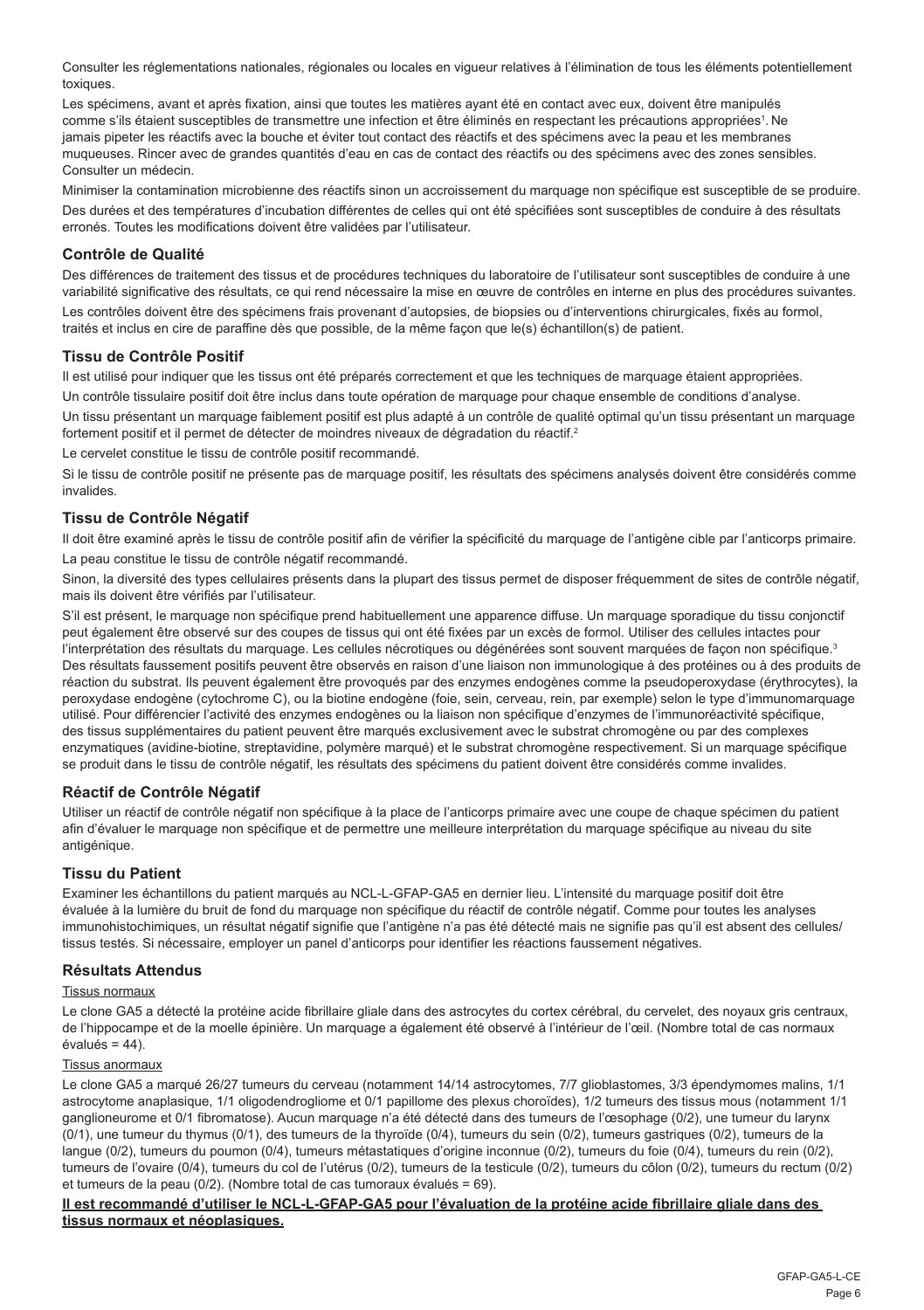# **Limites Générales**

L'immunohistochimie est un processus diagnostique constitué de plusieurs étapes qui nécessite une formation spécialisée relative au choix des réactifs appropriés ; au choix, à la fixation et au traitement des tissus ; à la préparation des lames IHC ; et à l'interprétation des résultats du marquage.

Le marquage des tissus dépend de leur manipulation et de leur traitement avant le marquage. Une fixation, une congélation, une décongélation, un lavage, un séchage, un chauffage, une coupe, incorrects ou une contamination par d'autres tissus ou d'autres liquides sont susceptibles de conduire à la production d'artefacts, au piégeage de l'anticorps ou à des résultats faussement négatifs. Des variations dans les méthodes de fixation et d'inclusion, ainsi que des irrégularités propres au tissu, peuvent conduire à des résultats incohérents.<sup>4</sup>

Une coloration de contraste excessive ou incomplète peut gêner l'interprétation correcte des résultats.

L'interprétation clinique de tout marquage, ou absence de marquage, doit être complétée par des études morphologiques utilisant des contrôles appropriés et doit être évaluée par un pathologiste qualifié à la lumière des antécédents cliniques du patient et d'autres analyses diagnostiques.

Les anticorps de Leica Biosystems Newcastle Ltd sont destinés, selon les besoins, à être utilisés sur des coupes incluses en paraffine ou des coupes congelées, et conformément à des exigences particulières en matière de fixation. Une expression antigénique inattendue est susceptible de se produire, en particulier au niveau des néoplasmes. L'interprétation clinique de toute coupe tissulaire marquée doit comporter une analyse morphologique et l'évaluation des contrôles appropriés.

#### **Bibliographie Générale**

- 1. National Committee for Clinical Laboratory Standards (NCCLS). Protection of laboratory workers from infectious diseases transmitted by blood and tissue; proposed guideline. Villanova, P.A. 1991; 7(9). Order code M29-P.
- 2. Battifora H. Diagnostic uses of antibodies to keratins: a review and immunohistochemical comparison of seven monoclonal and three polyclonal antibodies. Progress in Surgical Pathology. 6:1–15. eds. Fenoglio-Preiser C, Wolff CM, Rilke F. Field & Wood, Inc., Philadelphia.
- 3. Nadji M, Morales AR. Immunoperoxidase, part I: the techniques and pitfalls. Laboratory Medicine. 1983; 14:767.
- 4. Omata M, Liew CT, Ashcavai M, Peters RL. Nonimmunologic binding of horseradish peroxidase to hepatitis B surface antigen: a possible source of error in immunohistochemistry. American Journal of Clinical Pathology. 1980; 73:626.
- 5. Louis ED, Faust PL, Vonsattel JPG, et al. Neuropathological changes in essential tremor: 33 cases compared with 21 controls. Brain 7. 2007; 130:3297-3307.
- 6. Barresi V, Cerasoli S, Morigi F, et al. Gliosarcoma with features of osteoblastic osteosarcoma. Archives of Pathology and Laboratory 8. Medicine 2006; 130:1208-1211.
- 7. Biondo B, Magagnin S, Bruni B, et al. Glial and neuronal alterations in the nucleus tractus solitari of sudden infant death syndrome 9. victims. Acta Neuropathologica 2004; 108:309-318.
- 8. Johnson WEB, Evans H, Menage J, et al. Immunohistochemical detection of Schwann cells in innervated and vascularised human 10. intervertebral discs. Spine 2001; 26:22550-2557.

# **Amendements Apportés à la Version Précédente**

Sans objet

# **Date de Publication**

01 novembre 2018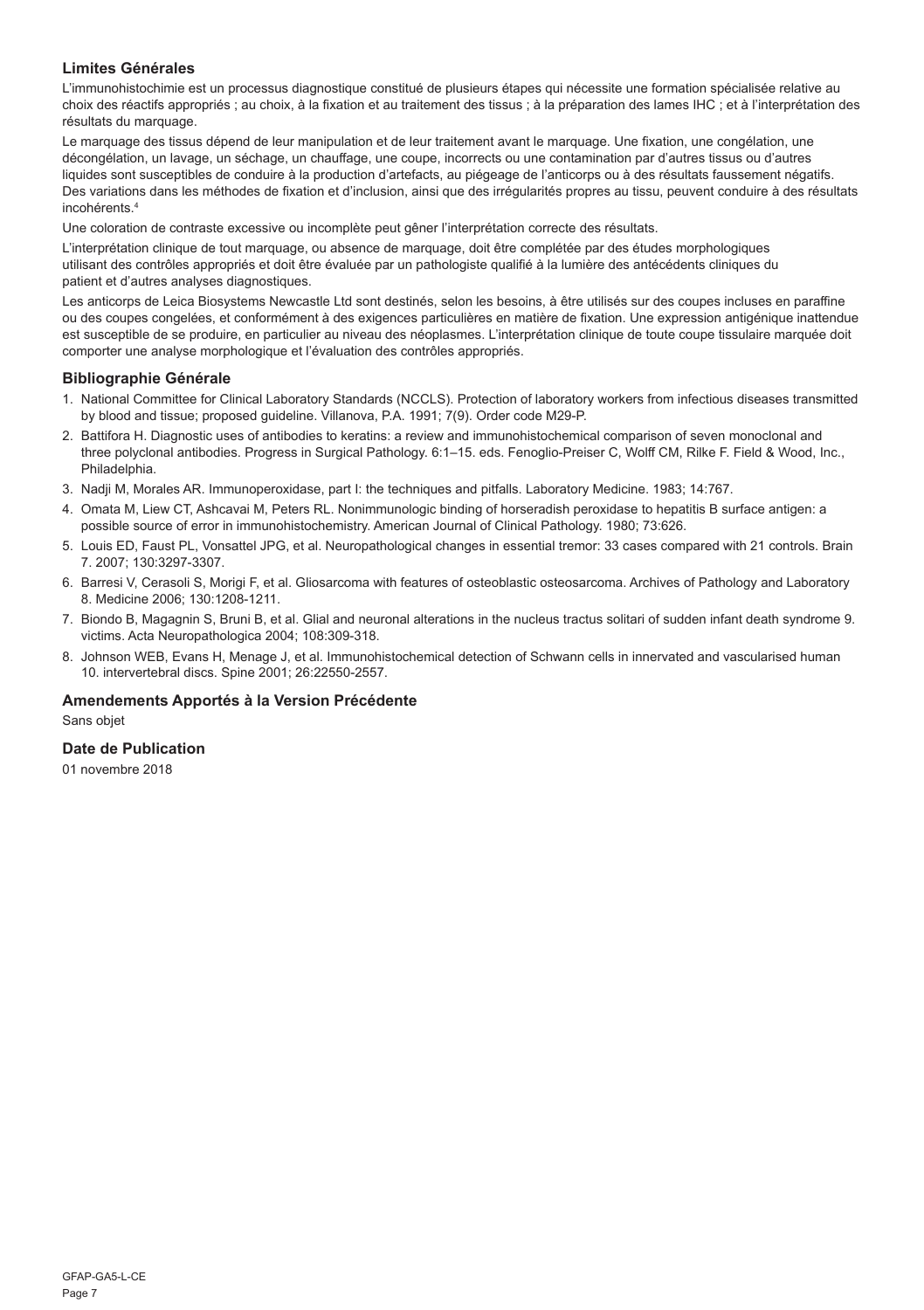# <span id="page-8-0"></span>**Novocastra™ Anticorpo Mouse Monoclonal Liquido Glial Fibrillary Acidic Protein Codice Del Prodotto: NCL-L-GFAP-GA5**

# **Uso Previsto**

*Per uso diagnostico in vitro*.

NCL-L-GFAP-GA5 è destinato all'identificazione qualitativa in microscopia ottica della proteina fibrillare acida della glia umana in sezioni in paraffina. L'interpretazione clinica di ogni colorazione o della sua assenza va integrata da studi morfologici che utilizzino i controlli appropriati e deve essere valutata da un patologo qualificato, nel contesto della storia clinica del paziente e delle altre metodiche diagnostiche adoperate.

# **Principio Della Procedura**

Le tecniche di colorazione immunoistochimica (IHC) consentono la visualizzazione degli antigeni mediante l'applicazione sequenziale di un anticorpo specifico per l'antigene (anticorpo primario), di un anticorpo secondario che lega l'anticorpo primario e di un complesso enzimatico con un substrato cromogeno; l'applicazione dei tre reagenti è intervallata da fasi di lavaggio. L'attivazione enzimatica del cromogeno produce una reazione visibile in corrispondenza del sito antigenico. Il campione biologico può, quindi, essere controcolorato e montato. I risultati vengono interpretati mediante un microscopio ottico e sono utili nella diagnosi differenziale di processi fisiopatologici, che possono essere più o meno associati ad un particolare antigene.

#### **Clone**

 $CAB$ 

### **Immunogeno**

Midollo spinale di suino.

#### **Specificità**

Proteina fibrillare acida della glia umana.

#### **Composizione Del Reagente**

NCL-L-GFAP-GA5 è un supernatante liquido di coltura tissutale, contenente di sodio azide come conservante.

# **Classe Ig**

IgG1

# **Concentrazione Proteica Totale Total Protein**

Consultare l'etichetta del flacone per la concentrazione proteica totale specifica del lotto.

# **Concentrazione Anticorpale**

Superiore o uguale a 70 mg/L, come determinato mediante test ELISA. Consultare l'etichetta del flacone per la concentrazione di Ig specifica del lotto.

# **Raccomandazioni Per L'uso**

Immunoistochimica su sezioni incluse in paraffina.

**Recupero dell'epitopo mediante calore (Heat Induced Epitope Retrieval, HIER):** Seguire le istruzioni per l'uso accluse a Novocastra Epitope Retrieval Solution pH 6.

**Diluizione raccomandata:** 1:400 per 30 minuti a 25 °C. Queste raccomandazioni costituiscono delle semplici linee guida; spetta al singolo utente stabilire le diluizioni di lavoro ottimali.

**Visualizzazione:** Si raccomanda di seguire le istruzioni per l'uso dei Novolink™ Polymer Detection Systems. Per ulteriori informazioni sui prodotti o assistenza, contattare il distributore di zona o la sede regionale di Leica Biosystems , oppure visitare il sito internet di Leica Biosystems , www.LeicaBiosystems.com

La resa di questo anticorpo deve essere validata quando viene utilizzato con altri metodi di colorazione manuale o piattaforme automatizzate.

# **Conservazione E Stabilità**

Conservare a 2–8 °C. Non congelare. Immediatamente dopo l'uso, raffreddare di nuovo a 2–8 °C. Non usare dopo la data di scadenza, indicata sull'etichetta del flacone. Condizioni di conservazione diverse da quelle sopra specificate vanno verificate dall'utente.

# **Preparazione Del Campione Biologico**

Il fissativo raccomandato è la formalina tamponata neutra al 10% per sezioni tissutali incluse in paraffina.

#### **Avvertenze E Precauzioni**

Questo reagente è stato preparato dal supernatante di coltura cellulare. Trattandosi di un prodotto biologico, va maneggiato con cautela.

Questo reagente contiene sodio azide. Una scheda di sicurezza del prodotto (MSDS) è disponibile su richiesta o dal sito www.LeicaBiosystems.com

Fare riferimento alla normativa federale, statale o locale per lo smaltimento dei componenti potenzialmente tossici.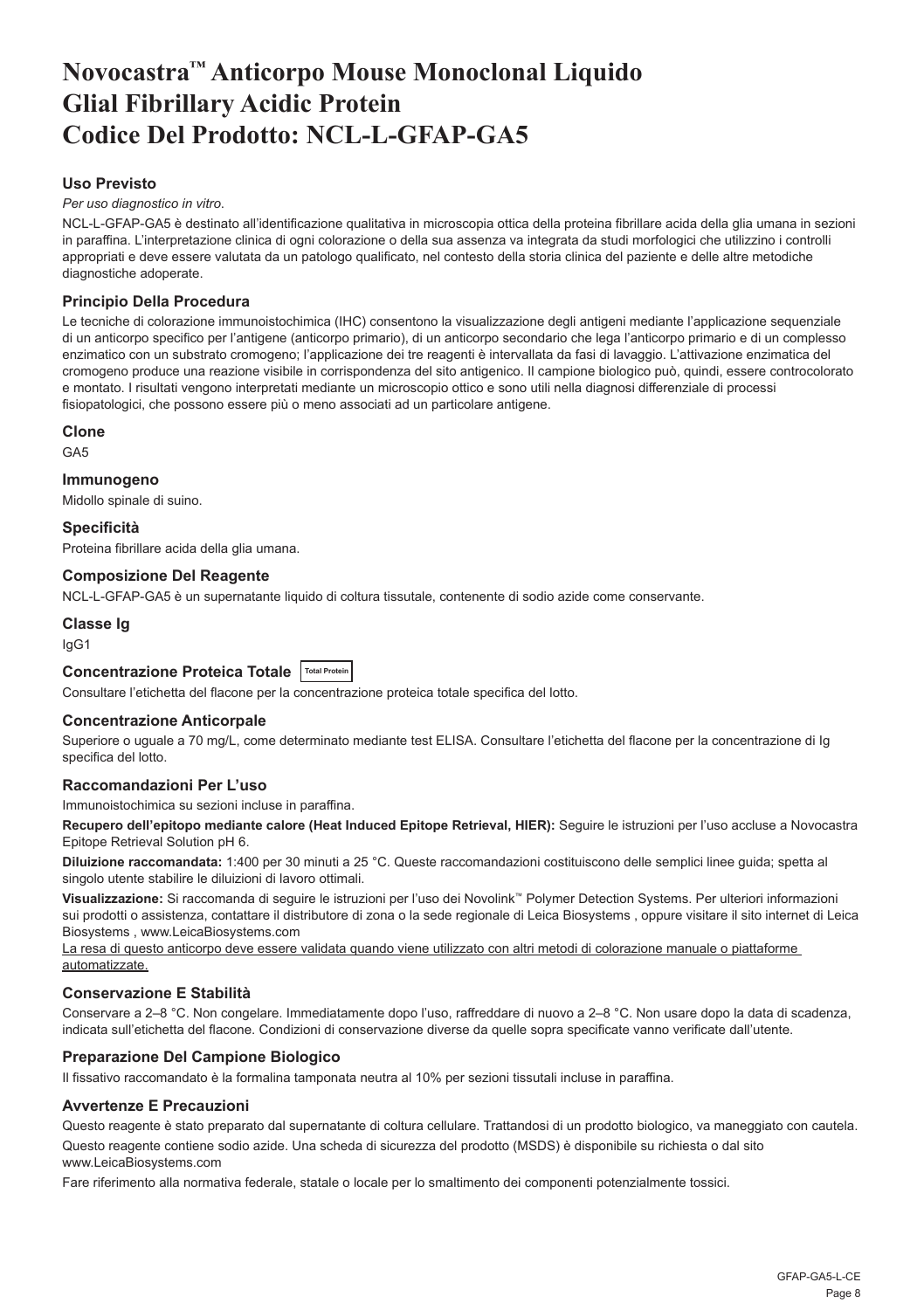Prima e dopo la fissazione, i campioni biologici e tutti i materiali ad essi esposti vanno trattati come potenzialmente infettanti e smaltiti con le appropriate precauzioni.<sup>1</sup> Non pipettare i reagenti con la bocca ed evitare il contatto dei reagenti e dei campioni biologici con la pelle e con le mucose. Se i reagenti o i campioni biologici vengono a contatto con zone sensibili, sciacquare abbondantemente le parti interessate. Consultare il medico.

Ridurre al minimo la contaminazione microbica dei reagenti, allo scopo di evitare un aumento di colorazione aspecifica. Tempi o temperature d'incubazione diversi da quelli specificati possono condurre a risultati non veritieri. Tali variazioni devono essere convalidate dall'utente.

# **Controllo Qualità**

Differenze nella processazione del tessuto e nelle tecniche in uso presso il laboratorio dell'utente possono produrre una discrepanza significativa nei risultati, rendendo necessaria la regolare esecuzione di controlli interni, in aggiunta alle procedure descritte di seguito.

I controlli devono essere costituiti da campioni biologici freschi autoptici/bioptici/chirurgici e devono essere il più rapidamente possibile fissati in formalina, processati ed inclusi in paraffina, allo stesso modo dei campioni biologici ottenuti dal paziente.

# **Controllo Positivo Del Tessuto**

È usato per indicare tessuti correttamente preparati e tecniche di colorazione appropriate.

Per ogni gruppo di condizioni del test e ogni volta che viene eseguita la colorazione, deve essere incluso un controllo positivo del tessuto.

Un tessuto a debole colorazione positiva è più adatto di uno a colorazione positiva intensa per un ottimale controllo qualità e per mettere in evidenza anche minimi livelli di degradazione del reagente.<sup>2</sup>

Il tessuto raccomandato per il controllo positivo è il cervelletto.

Se il controllo positivo del tessuto non dimostra colorazione positiva, i risultati con i campioni biologici del test vanno considerati non validi.

# **Controllo Negativo Del Tessuto**

Va esaminato dopo il controllo positivo, per verificare la specificità nei confronti dell'antigene bersaglio da parte dell'anticorpo primario. Il tessuto raccomandato per il controllo negativo è la cute.

In alternativa, la varietà dei tipi cellulari presenti nella maggior parte delle sezioni tissutali offre spesso siti di controllo negativo, ma questo va verificato dall'utente.

La colorazione aspecifica, se presente, assume di solito aspetto diffuso. La colorazione sporadica del tessuto connettivo può anche manifestarsi in seguito ad iperfissazione di sezioni di tessuto in formalina. Per l'interpretazione dei risultati della colorazione, usare cellule intatte. Le cellule necrotiche o degenerate si colorano spesso in maniera aspecifica<sup>3</sup>. Si possono osservare risultati falsamente positivi, dovuti a legame non immunologico delle proteine o a prodotti di reazione del substrato. Tali falsi positivi possono essere anche causati da enzimi endogeni quali la pseudoperossidasi (eritrociti), la perossidasi endogena (citocromo C) o la biotina endogena (es. fegato, mammella, cervello, rene), a seconda del tipo di immunocolorazione usato. Per differenziare l'attività enzimatica endogena o il legame enzimatico aspecifico dall'immunoreattività specifica, possono essere colorati ulteriori tessuti del paziente esclusivamente con substrato cromogeno o con complessi enzimatici (avidina-biotina, streptavidina, polimero marcato) e substrato cromogeno. Se nel controllo negativo del tessuto compare una colorazione specifica, i risultati sui campioni biologici ottenuti dal paziente devono essere considerati non validi.

# **Controllo Negativo Del Reagente**

Usare un controllo negativo aspecifico del reagente in luogo dell'anticorpo primario, con una sezione di ogni campione biologico del paziente, per valutare la colorazione aspecifica e per consentire una migliore interpretazione della colorazione specifica in corrispondenza del sito antigenico.

# **Tessuto Del Paziente**

Successivamente, esaminare i campioni biologici del paziente colorati con NCL-L-GFAP-GA5. L'intensità della colorazione positiva va analizzata nel contesto di qualsiasi colorazione aspecifica di fondo del controllo negativo del reagente. Come per tutti gli altri test immunoistochimici, un risultato negativo significa che l'antigene non è stato determinato, ma non necessariamente che fosse assente dalle cellule o dal tessuto esaminato. Se necessario, usare un pannello di anticorpi per identificare reazioni falsamente negative.

# **Risultati Attesi**

#### Tessuti normali

Il clone GA5 ha rilevato la presenza di proteina fibrillare acida della glia in astrociti nella corteccia cerebrale, nel cervelletto, nei gangli basali, nell'ippocampo e nel midollo spinale. È stata osservata colorazione anche nell'occhio. (Numero complessivo di casi normali valutati =  $44$ ).

#### Abnorme dei tessuti

Il clone GA5 ha colorato 26/27 tumori cerebrali (compresi 14/14 astrocitomi, 7/7 glioblastomi, 3/3 ependimomi maligni, 1/1 astrocitoma anaplastico, 1/1 oligodendroglioma e 0/1 papilloma del plesso coroideo), 1/2 tumori dei tessuti molli (compresi 1/1 ganglioneuroma e 0/1 fibromatosi). Non è stata rilevata alcuna colorazione in tumori esofagei (0/2), un tumore laringeo (0/1), un tumore timico (0/1), tumori tiroidei (0/4), tumori della mammella (0/2), tumori gastrici (0/2), tumori della lingua (0/2), tumori polmonari (0/4), tumori metastatici di origine ignota (0/2), tumori epatici (0/4), tumori renali (0/2), tumori ovarici (0/4), tumori della cervice (0/2), tumori testicolari (0/2), tumori del colon (0/2), tumori del retto (0/2) e tumori della pelle (0/2). (Numero complessivo di casi tumorali valutati = 69).

# **L'uso di NCL-L-GFAP-GA5 è consigliato per la determinazione della proteina fibrillare acida della glia in tessuto normale e neoplastico.**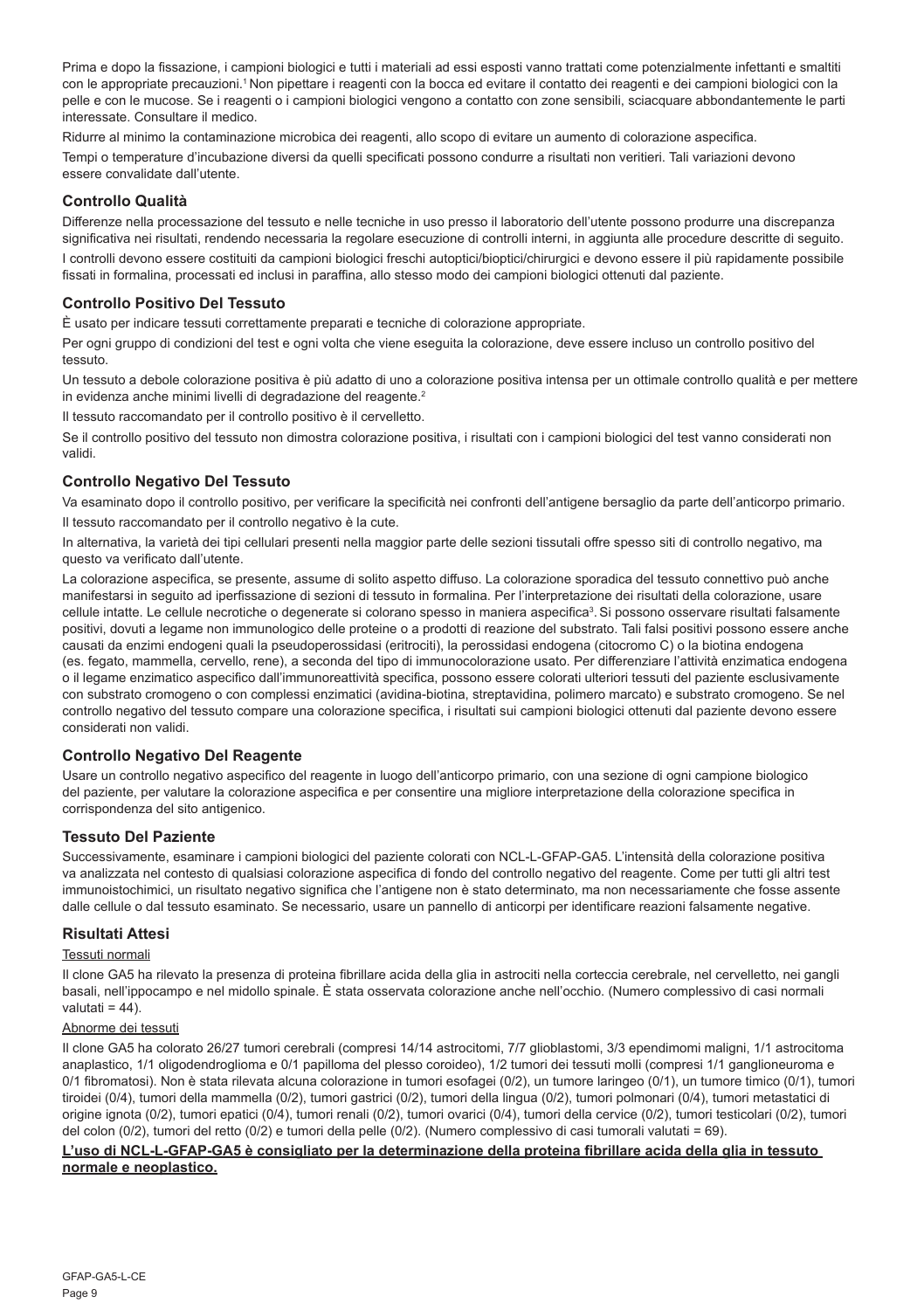# **Limitazioni Generali**

L'immunoistochimica è un procedimento diagnostico a più passi (multistep) che richiede un'esperienza specifica nella selezione dei reagenti appropriati, nella selezione, fissazione e processazione dei tessuti, nella preparazione di vetrini IHC e nell'interpretazione dei risultati della colorazione.

La colorazione del tessuto dipende dalle modalità di manipolazione e di processazione del tessuto stesso, adottate prima della colorazione. La fissazione, il congelamento, lo scongelamento, il lavaggio, l'asciugatura, il riscaldamento o la sezione condotti in modo non corretto, o la contaminazione con altri tessuti o liquidi, possono produrre artefatti, intrappolamento (trapping) anticorpale o risultati falsi negativi. Risultati incompatibili possono essere dovuti a modifiche dei metodi di fissazione e di inclusione o ad irregolarità intrinseche al tessuto.<sup>4</sup>

Una controcolorazione eccessiva o incompleta può compromettere la corretta interpretazione dei risultati.

L'interpretazione clinica di ogni colorazione o della sua assenza va integrata da studi morfologici che utilizzino i controlli appropriati e deve essere valutata da un patologo qualificato, nel contesto della storia clinica del paziente e delle altre metodiche diagnostiche adoperate.

Gli anticorpi di Leica Biosystems Newcastle Ltd. sono destinati all'uso, quando indicato, su sezioni congelate o incluse in paraffina, con specifici requisiti di fissazione. Un'espressione antigenica inattesa può manifestarsi in particolare nelle neoplasie. L'interpretazione clinica di ogni sezione tissutale colorata deve includere l'analisi morfologica e la valutazione dei controlli appropriati.

## **Riferimenti Bibliografici Di Base**

- 1. National Committee for Clinical Laboratory Standards (NCCLS). Protection of laboratory workers from infectious diseases transmitted by blood and tissue; proposed guideline. Villanova, P.A. 1991; 7(9). Order code M29-P.
- 2. Battifora H. Diagnostic uses of antibodies to keratins: a review and immunohistochemical comparison of seven monoclonal and three polyclonal antibodies. Progress in Surgical Pathology. 6:1–15. eds. Fenoglio-Preiser C, Wolff CM, Rilke F. Field & Wood, Inc., Philadelphia.
- 3. Nadji M, Morales AR. Immunoperoxidase, part I: the techniques and pitfalls. Laboratory Medicine. 1983; 14:767.
- 4. Omata M, Liew CT, Ashcavai M, Peters RL. Nonimmunologic binding of horseradish peroxidase to hepatitis B surface antigen: a possible source of error in immunohistochemistry. American Journal of Clinical Pathology. 1980; 73:626.
- 5. Louis ED, Faust PL, Vonsattel JPG, et al. Neuropathological changes in essential tremor: 33 cases compared with 21 controls. Brain 7. 2007; 130:3297-3307.
- 6. Barresi V, Cerasoli S, Morigi F, et al. Gliosarcoma with features of osteoblastic osteosarcoma. Archives of Pathology and Laboratory 8. Medicine 2006; 130:1208-1211.
- 7. Biondo B, Magagnin S, Bruni B, et al. Glial and neuronal alterations in the nucleus tractus solitari of sudden infant death syndrome 9. victims. Acta Neuropathologica 2004; 108:309-318.
- 8. Johnson WEB, Evans H, Menage J, et al. Immunohistochemical detection of Schwann cells in innervated and vascularised human 10. intervertebral discs. Spine 2001; 26:22550-2557.

#### **Modifiche Alla Pubblicazione Precedente**

Non pertinente

### **Data Di Pubblicazione**

01 novembre 2018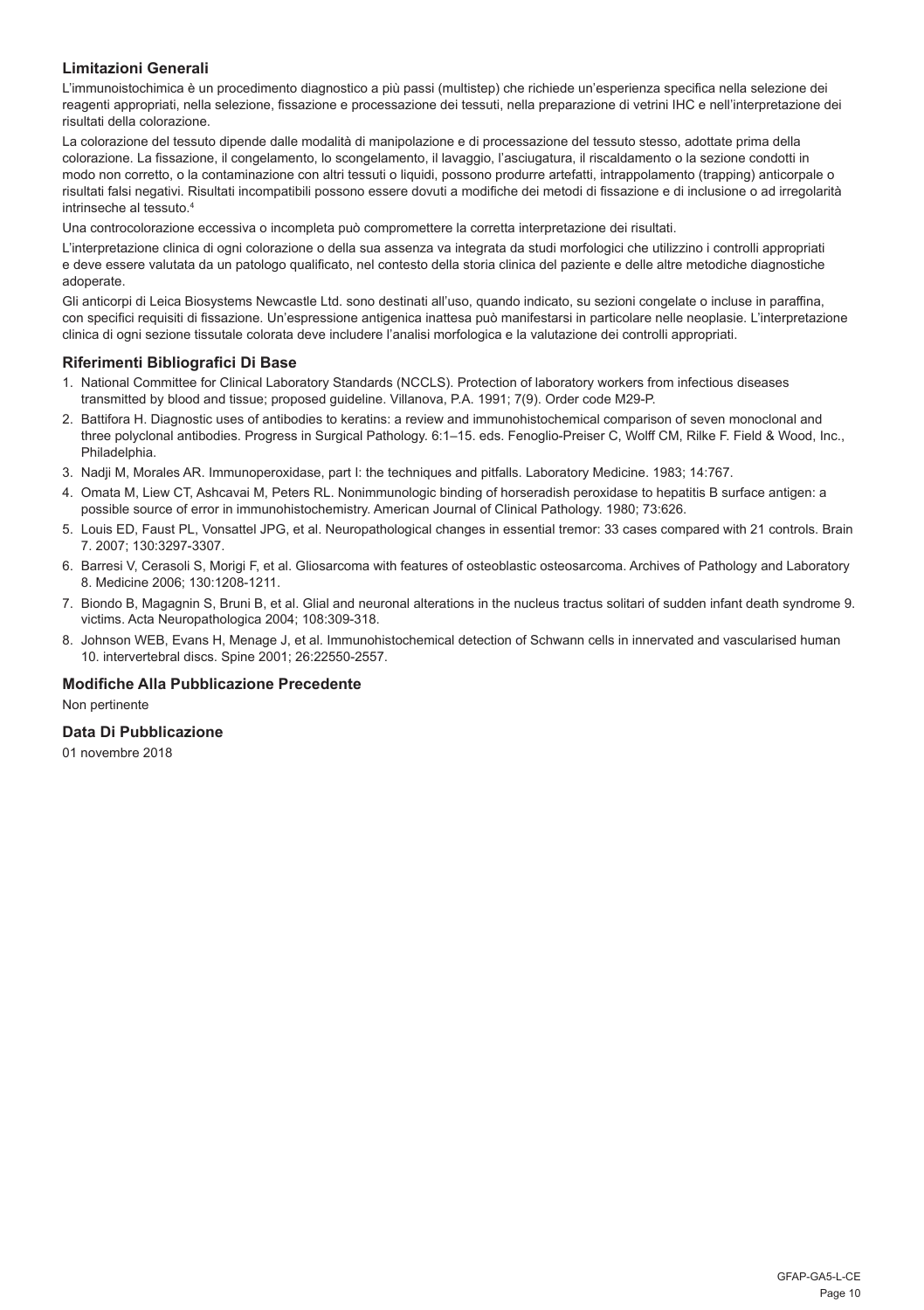# <span id="page-11-0"></span>**Novocastra™ Flüssiger Mouse Monoclonal-Antikörper Glial Fibrillary Acidic Protein Produkt-Nr.: NCL-L-GFAP-GA5**

## **Verwendungszweck**

#### *Für in-vitro-Diagnostik*.

NCL-L-GFAP-GA5 ist für den qualitativen Nachweis von humanem sauren Glialfaserprotein in Paraffinschnitten mittels Lichtmikroskopie vorgesehen. Die klinische Bewertung einer vorliegenden bzw. fehlenden Färbung sollte durch morphologische Studien mit entsprechenden Kontrollen ergänzt und im Kontext der Krankengeschichte des Patienten und anderer diagnostischer Tests von einem qualifizierten Pathologen vorgenommen werden.

#### **Verfahrensgrundlage**

Immunhistochemische (IHC) Färbetechniken gestatten die optische Darstellung von Antigenen mittels sequentieller Anwendung eines spezifischen Antikörpers zum Antigen (primärer Antikörper), eines sekundären Antikörpers zum primären Antikörper und eines Enzymkomplexes mit einem chromogenen Substrat, jeweils getrennt durch dazwischen liegende Waschschritte. Die enzymatische Aktivierung des Chromogens führt zu einem sichtbaren Reaktionsprodukt am Ort des Antigens. Die Probe kann dann gegengefärbt und mit einem Deckglas versehen werden. Die Ergebnisse werden mithilfe eines Lichtmikroskops interpretiert und unterstützen die Differentialdiagnose pathophysiologischer Prozesse, die mit einem bestimmten Antigen assoziiert sein könnten.

#### **Klon**

 $CAB$ 

#### **Immunogen**

Rückenmark (Schwein).

#### **Spezifität**

Humanes saures Glialfaserprotein.

### **Reagenzzusammensetzung**

NCL-L-GFAP-GA5 ist ein flüssiger Gewebekulturüberstand, der Natriumazid als Konservierungsmittel enthält.

# **Ig-Klasse**

IgG1

# **Gesamtproteinkonzentration Total Protein**

Siehe Angaben auf dem Produktetikett bezüglich der chargenspezifischen Gesamtproteinkonzentration.

# **Antikörperkonzentration**

Größer als oder gleich 70 mg/L laut ELISA-Bestimmung. Hinsichtlich der chargenspezifischen Ig-Konzentration siehe Angaben auf dem Produktetikett.

# **Gebrauchsempfehlungen**

Immunhistochemie in Paraffinschnitten

**Heat Induced Epitope Retrieval (HIER, hitzeinduzierte Epitopenmaskierung):** Bitte Gebrauchsanweisung für Novocastra Epitope Retrieval Solution pH 6 befolgen.

**Empfohlene Verdünnung:** 1:400 über einen Zeitraum von 30 Minuten bei 25 °C. Dies ist nur eine Empfehlung, und die Benutzer sollten ihre eigenen optimalen Arbeitsverdünnungen bestimmen.

**Visualisierung:** Bitte Gebrauchsanweisung für Novolink™ Polymer Detection Systems befolgen. Wenn Sie weitere Produktinformationen oder Unterstützung wünschen, setzen Sie sich bitte mit ihrem Händler vor Ort oder mit der Zweigniederlassung von Leica Biosystems in Verbindung beziehungsweise besuchen Sie die Internetseite von Leica Biosystems , www.LeicaBiosystems.com

Die Leistungsfähigkeit dieses Antikörpers sollte bestätigt werden, wenn er mit anderen manuellen Färbesystemen oder automatisierten Plattformen eingesetzt wird.

# **Lagerung und Stabilität**

Bei 2–8 °C lagern. Nicht einfrieren. Nach Gebrauch sofort wieder bei 2–8 °C lagern. Nach Ablauf des Verfallsdatums (auf dem Behälteretikett) darf das Produkt nicht mehr verwendet werden. Lagerbedingungen, die von den oben genannten Bedingungen abweichen, müssen vom Benutzer verifiziert werden.

# **Probenvorbereitung**

Für paraffineingebettete Gewebeschnitte ist das empfohlene Fixativ 10% neutral gepuffertes Formalin.

# **Warnhinweise und Sicherheitsmaßnahmen**

Dieses Reagenz wurde aus Zellkulturüberstand zubereitet. Das Reagenz ist ein biologisches Produkt und sollte mit entsprechender Vorsicht gehandhabt werden.

Dieses Reagenz enthält Natriumazid. Ein Materialsicherheits-Datenblatt ist auf Anfrage von www.LeicaBiosystems.com erhältlich.

Die entsprechenden nationalen und lokalen Bestimmungen und Vorschriften zur Entsorgung potentiell giftiger Komponenten sind einzuhalten.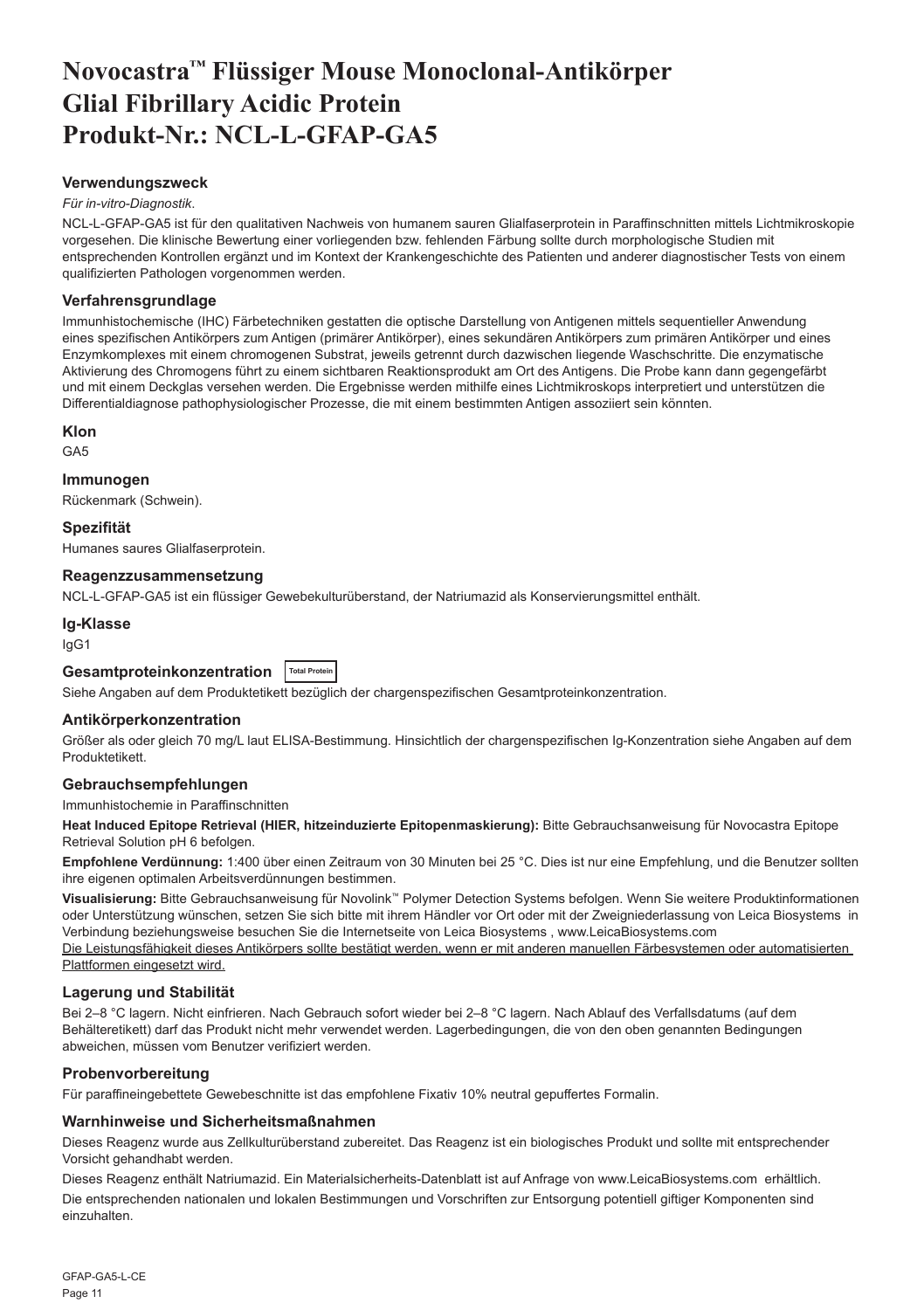Vor und nach der Fixierung sind die Proben sowie alle Materialien, die mit ihnen in Kontakt gekommen sind, als potentiell infektiös zu behandeln und daher mit entsprechender Vorsicht zu entsorgen.<sup>1</sup> Reagenzien dürfen niemals mit dem Mund pipettiert werden, und jeglicher Kontakt der Reagenzien und Proben mit Haut und Schleimhäuten ist zu vermeiden. Falls Reagenzien oder Proben mit empfindlichen Bereichen in Kontakt gekommen sind, müssen diese mit reichlich Wasser gespült werden. Ärztlichen Rat einholen.

Die mikrobielle Verunreinigung von Reagenzien ist zu minimieren, da ansonsten eine erhöhte unspezifische Färbung auftreten kann. Falls die spezifizierten Inkubationszeiten oder –temperaturen nicht eingehalten werden, kann es zu fehlerhaften Ergebnissen kommen. Jegliche Abweichungen von den angegebenen Werten müssen vom Benutzer verifiziert werden.

# **Qualitätskontrolle**

Unterschiede bei der Gewebebearbeitung und den technischen Verfahren im Labor des Benutzers können zu signifikanten Schwankungen bei den Ergebnissen führen. Daher ist es wichtig, zusätzlich zu den folgenden Verfahren regelmäßige laborinterne Kontrollen durchzuführen.

Die Kontrollen sollten mit frischen Autopsie-/Biopsie-/chirurgischen Proben vorgenommen werden, die so bald wie möglich und auf dieselbe Weise wie die Patientenprobe(n) in Formalin fixiert, behandelt und in Paraffin eingebettet worden sind.

# **Positive Gewebekontrolle**

Zeigt korrekt vorbereitete Gewebe und korrekte Färbetechniken an.

In jedem Färbelauf sollte für jeden Satz Testbedingungen eine positive Gewebekontrolle durchgeführt werden.

Gewebe mit schwach positiver Färbung ist für die optimale Qualitätskontrolle und den Nachweis kleiner Minderungen in der Reagenzleistung besser geeignet als ein Gewebe mit stark positiver Färbung.<sup>2</sup>

Als positive Gewebekontrolle wird Kleinhirn empfohlen.

Falls das positive Kontrollgewebe keine positive Färbung nachweisen kann, sollten die mit den Testproben erzielten Ergebnisse als ungültig betrachtet werden.

# **Negative Gewebekontrolle**

Die negative Gewebekontrolle sollte nach der positiven Gewebekontrolle erfolgen, um die Spezifität der Zielantigenmarkierung durch den primären Antikörper zu verifizieren.

Als negative Gewebekontrolle wird Haut empfohlen.

Alternativ bietet die Vielfalt unterschiedlicher Zelltypen, die in den meisten Gewebeschnitten vorliegen, häufig Stellen für eine negative Kontrolle. Jedoch sollte dies vom Benutzer verifiziert werden.

Liegt eine unspezifische Färbung vor, hat diese gewöhnlich ein diffuses Erscheinungsbild. Eine sporadische Färbung des Bindegewebes kann ebenfalls in Schnitten von übermäßig formalinfixierten Geweben beobachtet werden. Zur Bewertung der Färbeergebnisse intakte Zellen verwenden. Nekrotische oder degenerierte Zellen werden oft unspezifisch gefärbt.<sup>3</sup> Falsch-positive Ergebnisse können aufgrund einer nichtimmunologischen Bindung von Proteinen oder Substratreaktionsprodukten beobachtet werden. In Abhängigkeit von der Art der verwendeten Immunfärbung können solche Ergebnisse auch durch endogene Enzyme wie Pseudoperoxidase (Erythrozyten), endogene Peroxidase (Zytochrom C) oder endogenes Biotin (beispielsweise Leber, Mamma, Gehirn, Niere) hervorgerufen werden. Um eine endogene Enzymaktivität bzw. eine unspezifische Enzymbindung von einer spezifischen Immunreaktivität zu unterscheiden, können zusätzliche Patientengewebe ausschließlich mit Substratchromogen bzw. mit Enzymkomplexen (Avidin-Biotin, Streptavidin, markiertes Polymer) plus Substratchromogen gefärbt werden. Falls im negativen Kontrollgewebe eine spezifische Färbung auftritt, sollten die Ergebnisse mit den Patientenproben als ungültig betrachtet werden.

# **Negative Reagenzkontrolle**

Zur Beurteilung einer unspezifischen Färbung und zur besseren Bewertung einer spezifischen Färbung an der Antigenstelle ist mit einem Schnitt jedes Patientenpräparates anstelle des primären Antikörpers eine unspezifische negative Reagenzkontrolle zu verwenden.

# **Patientengewebe**

Die mit NCL-L-GFAP-GA5 gefärbten Patientenproben müssen zuletzt untersucht werden. Eine positive Färbeintensität ist im Kontext einer unspezifischen Hintergrundfärbung der negativen Reagenzkontrolle zu bewerten. Wie bei jedem immunhistochemischen Test bedeutet ein negatives Ergebnis, dass das Antigen nicht nachgewiesen wurde. Ein negatives Ergebnis bedeutet jedoch nicht notwendigerweise, dass das Antigen in den getesteten Zellen / im getesteten Gewebe nicht vorlag. Bei Bedarf sollte zur Identifizierung falsch-negativer Reaktionen eine Gruppe von Antikörpern verwendet werden.

# **Erwartete Ergebnisse**

Normale Gewebe

Klon GA5 wies das saure Glialfaserprotein in Astrozyten in der Großhirnrinde, im Kleinhirn, in den Basalganglien, im Hippokampus und im Rückenmark nach. Ebenso wurde eine Färbung im Auge festgestellt. (Anzahl der insgesamt untersuchten Normalgewebeproben = 44).

# Anomale Gewebe

Klon GA5 färbte 26/27 Gehirntumoren (einschließlich 14/14 Astrozytome, 7/7 Glioblastome, 3/3 maligne Ependymome, 1/1 anaplastisches Astrozytom, 1/1 Oligodendrogliom und 0/1 Plexuspapillom), 1/2 Weichgewebetumore (einschließlich 1/1 Ganglioneurom und 0/1 Fibromatose). Bei Tumoren der Speiseröhre (0/2), einem Tumor des Larynx (0/1), einem Thymustumor (0/1), Schilddrüsentumoren (0/4), Brusttumoren (0/2), Magentumoren (0/2), Zungentumoren (0/2), Lungentumoren (0/4), metastasierenden Tumoren unbekannten Ursprungs (0/2), Lebertumoren (0/4), Nierentumoren (0/2), Ovarialtumoren (0/4), Zervixtumoren (0/2), Hodentumoren (0/2), Kolontumoren (0/2), Rektumtumoren (0/2) und Hauttumoren (0/2) wurde keine Färbung nachgewiesen. (Anzahl der insgesamt untersuchten Tumor-Gewebeproben = 69).

### **NCL-L-GFAP-GA5 wird für die Beurteilung von saurem Glialfaserprotein in normalem und neoplastischem Gewebe empfohlen.**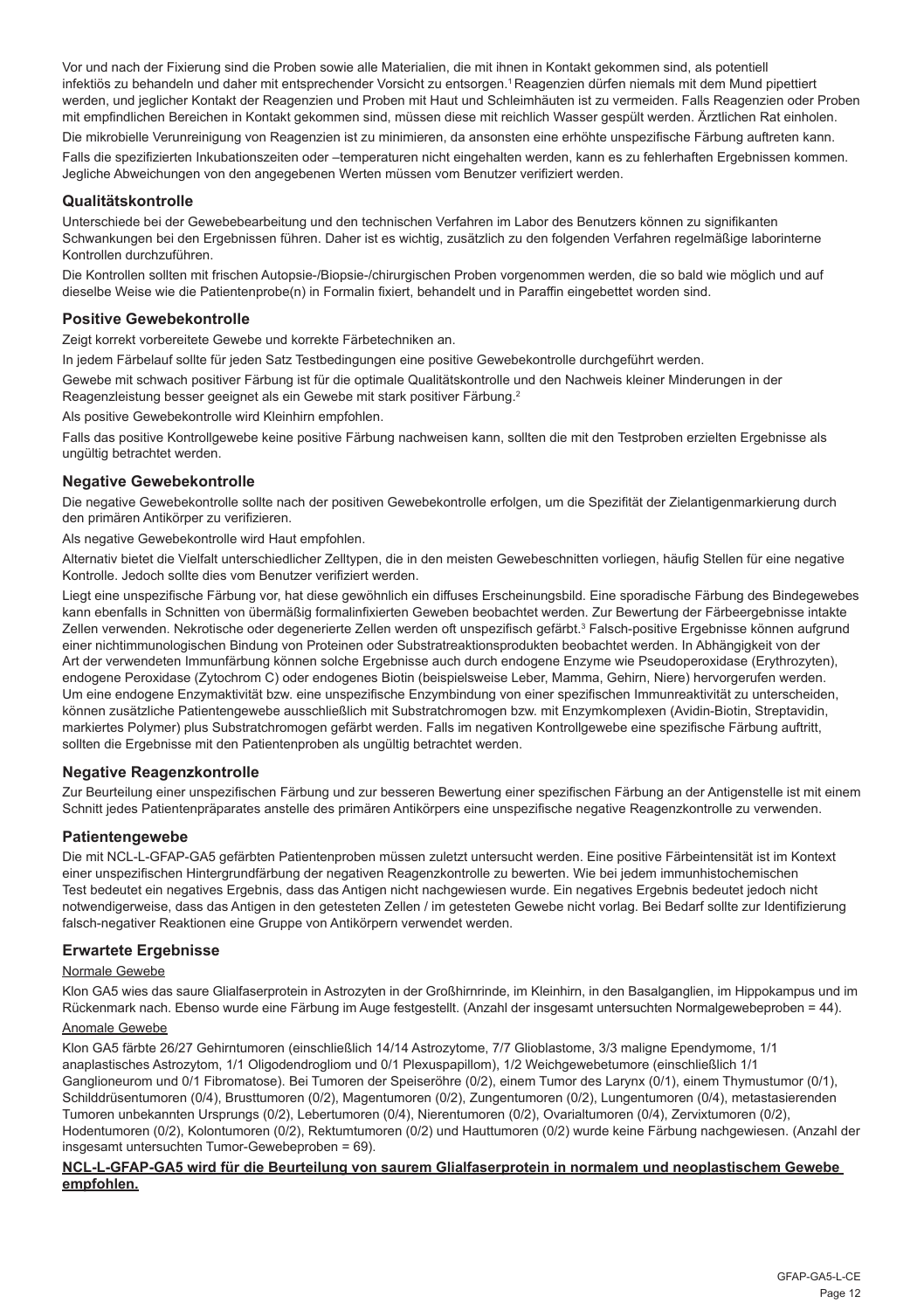# **Allgemeine Beschränkungen**

Die Immunhistochemie ist ein mehrstufiger diagnostischer Prozess, der eine spezialisierte Ausbildung auf den folgenden Gebieten erfordert: Auswahl der entsprechenden Reagenzien; Gewebeauswahl, -fixierung und -verarbeitung; Vorbereitung des IHC-Objektträgers sowie Bewertung der Färbeergebnisse.

Die Gewebefärbung hängt von der Handhabung und Verarbeitung des Gewebes vor dem Färben ab. Unsachgemäßes Fixieren, Einfrieren, Auftauen, Waschen, Trocknen, Erwärmen, Schneiden oder eine Kontamination mit anderen Geweben oder Flüssigkeiten kann zu Artefakten, Antikörper-Trapping oder falsch-negativen Ergebnissen führen. Abweichende Ergebnisse können aufgrund von Unterschieden bei der Fixierung und Einbettung oder intrinsischen Unregelmäßigkeiten im Gewebe selbst entstehen.<sup>4</sup>

Eine exzessive oder unvollständige Gegenfärbung kann die korrekte Bewertung von Ergebnissen gefährden.

Die klinische Bewertung einer vorliegenden bzw. fehlenden Färbung sollte durch morphologische Studien mit entsprechenden Kontrollen ergänzt und im Kontext der Krankengeschichte des Patienten und anderer diagnostischer Tests von einem qualifizierten Pathologen vorgenommen werden.

Antikörper von Leica Biosystems Newcastle Ltd sind wo angezeigt für die Verwendung entweder auf gefrorenen oder in Paraffin eingebetteten Schnitten mit spezifischen Fixierungsanforderungen bestimmt. Es kann insbesondere bei Neoplasmen zu einer unerwarteten Antigenexpression kommen. Die klinische Bewertung eines gefärbten Gewebeschnitts muss eine morphologische Analyse und die Auswertung der entsprechenden Kontrollen einschließen.

# **Literatur - Allgemein**

- 1. National Committee for Clinical Laboratory Standards (NCCLS). Protection of laboratory workers from infectious diseases transmitted by blood and tissue; proposed guideline. Villanova, P.A. 1991;7(9). Order code M29-P.
- 2. Battifora H. Diagnostic uses of antibodies to keratins: a review and immunohistochemical comparison of seven monoclonal and three polyclonal antibodies. Progress in Surgical Pathology. 6:1–15. eds. Fenoglio-Preiser C, Wolff CM, Rilke F. Field & Wood, Inc., Philadelphia.
- 3. Nadji M, Morales AR. Immunoperoxidase, part I: the techniques and pitfalls. Laboratory Medicine. 1983; 14:767.
- 4. Omata M, Liew CT, Ashcavai M, Peters RL. Nonimmunologic binding of horseradish peroxidase to hepatitis B surface antigen: a possible source of error in immunohistochemistry. American Journal of Clinical Pathology. 1980; 73:626.
- 5. Louis ED, Faust PL, Vonsattel JPG, et al. Neuropathological changes in essential tremor: 33 cases compared with 21 controls. Brain 7. 2007; 130:3297-3307.
- 6. Barresi V, Cerasoli S, Morigi F, et al. Gliosarcoma with features of osteoblastic osteosarcoma. Archives of Pathology and Laboratory 8. Medicine 2006; 130:1208-1211.
- 7. Biondo B, Magagnin S, Bruni B, et al. Glial and neuronal alterations in the nucleus tractus solitari of sudden infant death syndrome 9. victims. Acta Neuropathologica 2004; 108:309-318.
- 8. Johnson WEB, Evans H, Menage J, et al. Immunohistochemical detection of Schwann cells in innervated and vascularised human 10. intervertebral discs. Spine 2001; 26:22550-2557.

#### **Änderungen zur vorhergehenden Ausgabe**

Nicht anwendbar

#### **Ausgabedatum**

01 November 2018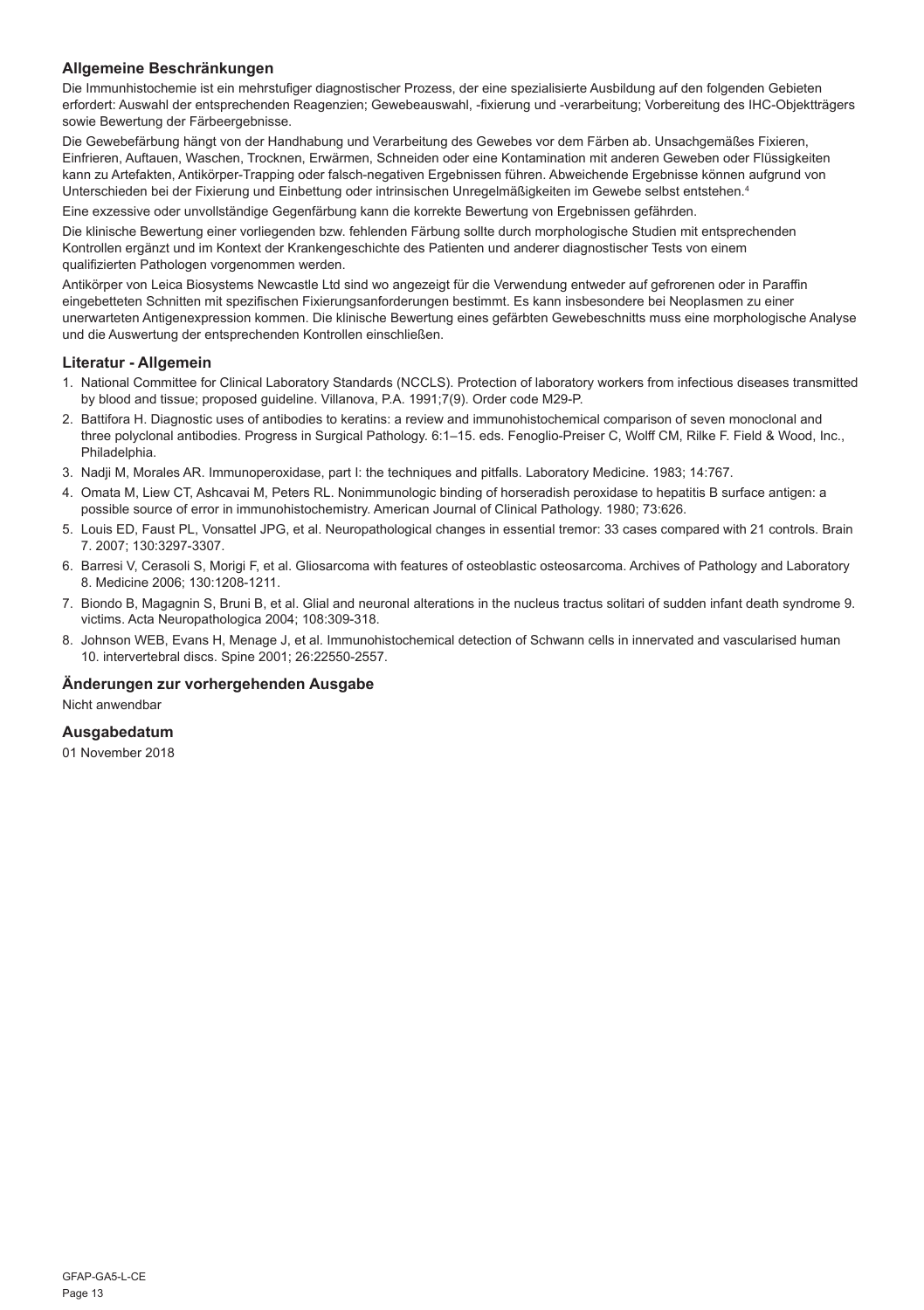# <span id="page-14-0"></span>**Novocastra™ Anticuerpos Mouse Monoclonal Líquidos Glial Fibrillary Acidic Protein Código De Producto: NCL-L-GFAP-GA5**

# **Indicaciones De Uso**

#### *Para uso diagnóstico in vitro*.

NCL-L-GFAP-GA5 está indicado para la identificación cualitativa en secciones de parafina, mediante microscopia óptica, de la proteína ácida fibrilar glial humana. La interpretación clínica de cualquier tinción o de su ausencia debe complementarse con estudios morfológicos, con el uso de los controles adecuados, y un anatomopatólogo cualificado debe evaluarla en el contexto del historial clínico del paciente y de otras pruebas diagnósticas.

## **Principio Del Procedimiento**

Las técnicas de tinción inmunohistocitoquímica (IHQ) permiten la visualización de antígenos mediante la aplicación secuencial de un anticuerpo específico dirigido contra el antígeno (anticuerpo primario), un anticuerpo secundario dirigido contra el anticuerpo primario y un complejo enzimático con un sustrato cromogénico, con pasos de lavado intercalados. La activación enzimática del cromógeno produce una reacción visible en el lugar en que se encuentra el antígeno. Luego se puede contrateñir la muestra y cubrirla con un cubreobjeto. Los resultados se interpretan utilizando un microscopio óptico y son de ayuda en el diagnóstico diferencial de los procesos fisiopatológicos, que pueden estar o no vinculados a un determinado antígeno.

#### **Clon**

 $CAB$ 

#### **Inmunógeno**

Médula espinal porcina.

#### **Especificidad**

Proteína ácida fibrilar glial humana.

#### **Composición Del Reactivo**

NCL-L-GFAP-GA5 es un sobrenadante de cultivo tisular líquido que contiene azida sódica como conservante.

# **Clase de Ig**

IgG1

# **Concentración Total De Proteína Total Protein**

Consulte la etiqueta del vial para ver la concentración total de proteína específica del lote.

# **Concentración De Anticuerpo**

Igual o superior a 70 mg/L según se ha determinado mediante ELISA. Consulte en la etiqueta del vial la concentración de Ig específica del lote.

# **Recomendaciones De Uso**

Inmunohistocitoquímica con secciones de parafina.

**Recuperación de epítopos termoinducida (HIER):** Siga las instrucciones de uso de Novocastra Epitope Retrieval Solution pH 6.

**Dilución sugerida:** 1:400 durante 30 minutos a 25 °C. Esta es tan solo una pauta y cada usuario debe determinar sus propias diluciones de trabajo óptimas.

**Visualización:** Por favor, siga las instrucciones de uso de Novolink™ Polymer Detection Systems. Para obtener más información sobre el producto o para recibir soporte, póngase en contacto con su distribuidor local o con la oficina regional de Leica Biosystems , o bien visite el sitio web de Leica Biosystems , www.LeicaBiosystems.com

El rendimiento de este anticuerpo se debe validar cuando se utiliza con otros sistemas manuales de tinción o plataformas automatizadas.

# **Almacenamiento Y Estabilidad**

Almacénelo a una temperatura de 2–8 °C. No lo congele. Devuélvalo a 2–8 °C inmediatamente después de su uso. No lo utilice después de la fecha de caducidad indicada en la etiqueta del vial. Cualesquiera condiciones de almacenamiento que no sean las arriba especificadas deben ser verificadas por el usuario.

#### **Preparación De Las Muestras**

El fijador recomendado para secciones de tejido incluidos en parafina es formol tamponado neutro al 10%.

#### **Advertencias Y Precauciones**

Este reactivo se ha preparado a partir del sobrenadante de un cultivo celular. Como se trata de un producto de origen biológico, debe manipularse con precaución.

Este reactivo contiene azida sódica. Está disponible una Hoja de información sobre la seguridad del material, previa petición, o en www.LeicaBiosystems.com

Consulte las normativas nacionales, estatales, provinciales o municipales acerca de cómo desechar cualquier componente potencialmente tóxico.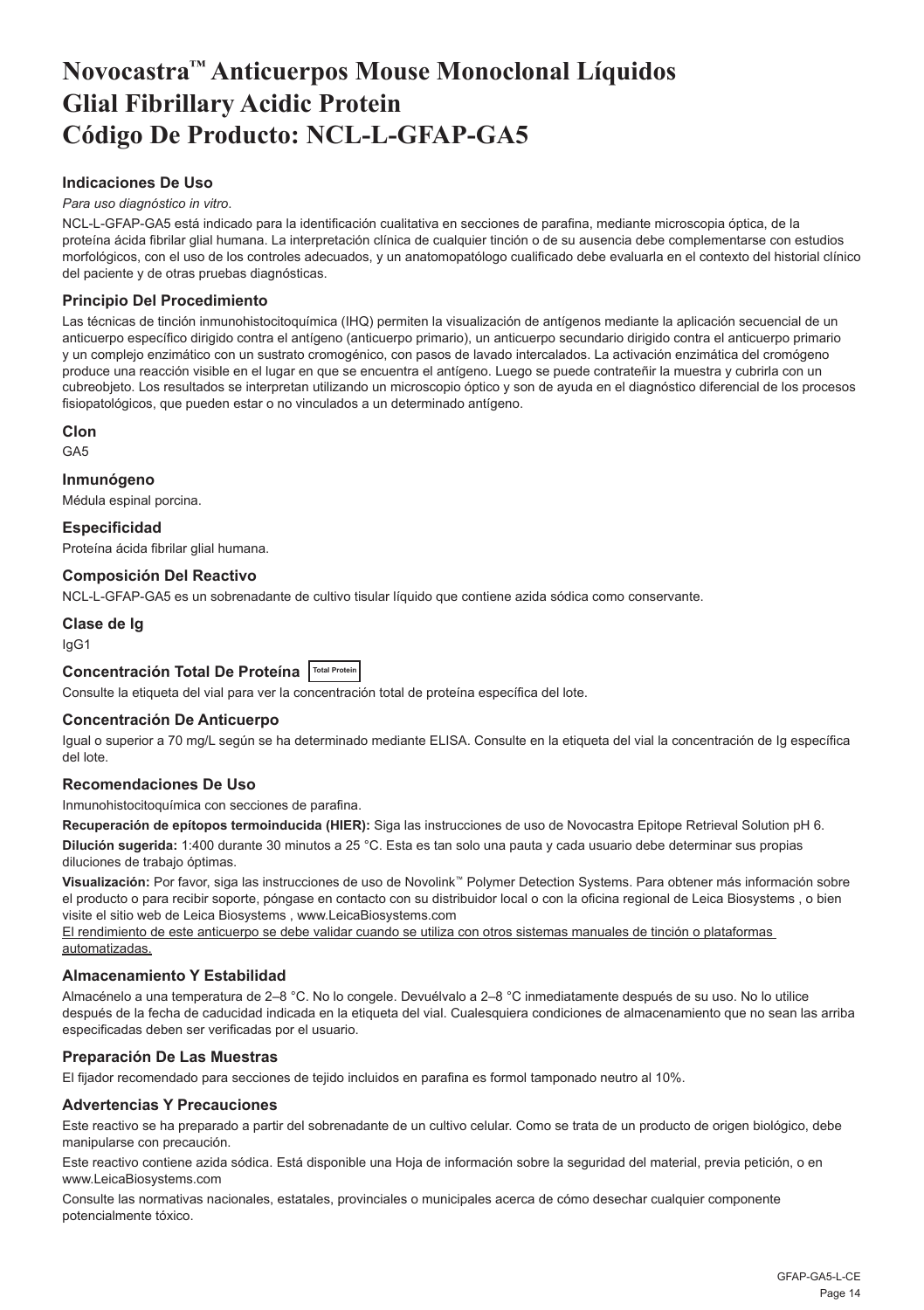Las muestras, antes y después de ser fijadas, así como todos los materiales expuestos a ellas, deben manipularse como susceptibles de transmitir una infección, y se deben desechar tomando las precauciones adecuadas.<sup>1</sup> No pipetee nunca los reactivos con la boca, y evite el contacto de la piel y de las membranas mucosas con los reactivos y las muestras. Si los reactivos o las muestras entran en contacto con zonas delicadas, lave éstas con abundante agua. Acuda inmediatamente al médico. Reduzca al mínimo la contaminación microbiana de los reactivos; de lo contrario, podría producirse un aumento de la tinción no específica.

Cualquier tiempo o temperatura de incubación que no sean los aquí especificados pueden conducir a resultados erróneos. Cualquier cambio de tal naturaleza debe ser validado por el usuario.

#### **Control De Calidad**

Las diferencias en el procesamiento de los tejidos y en los procedimientos técnicos del laboratorio del usuario pueden producir una variabilidad significativa en los resultados; por ello, es necesario que éste lleve a cabo regularmente los controles de su propio laboratorio, además de los siguientes procedimientos.

Los controles deben ser muestras frescas de autopsia, biopsia o quirúrgicas fijadas en formol, procesadas e incluidas en parafina, lo antes posible, de manera idéntica a la utilizada para la muestra o muestras del paciente o pacientes.

# **Control Tisular Positivo**

Se utiliza para indicar la preparación correcta de los tejidos y las técnicas de tinción adecuadas.

Debe incluirse un control tisular positivo por cada conjunto de condiciones de ensayo en cada tinción o serie de tinciones realizada. Un tejido con una tinción positiva débil es más adecuado que un tejido con una tinción positiva intensa para lograr un control de calidad óptimo y para detectar niveles bajos de degradación del reactivo.<sup>2</sup>

El tejido de control positivo recomendado es cerebelo.

Si el tejido de control positivo no muestra tinción positiva, los resultados de las muestras analizadas deben considerarse no válidos.

# **Control Tisular Negativo**

Debe examinarse después del control de tejido positivo, a fin de verificar la especificidad del marcado del antígeno diana por el anticuerpo primario.

El tejido de control negativo recomendado es piel.

O bien, la variedad de diferentes tipos de células presentes en la mayoría de los cortes de tejido ofrece con frecuencia lugares de control negativo, pero esto debe ser verificado por el usuario.

Si aparece una tinción no específica, ésta tiene generalmente aspecto difuso. En cortes de tejido fijados excesivamente con formol puede observarse también una tinción esporádica del tejido conectivo. Utilice células intactas para la interpretación de los resultados de la tinción. A menudo, las células necróticas o degeneradas quedan teñidas de forma no específica.<sup>3</sup> También pueden observarse falsos positivos causados por la unión no inmunológica a proteínas o a productos de reacción del sustrato. Estos falsos positivos pueden estar causados también por enzimas endógenas tales como la pseudoperoxidasa (eritrocitos), la peroxidasa endógena (citocromo C), o la biotina endógena (por ejemplo, de hígado, mama, cerebro, riñón), en función del tipo de inmunotinción utilizada. Para diferenciar la actividad de las enzimas endógenas o los enlaces no específicos de las enzimas de la inmunorreactividad específica, pueden teñirse otros tejidos del paciente exclusivamente con cromógeno sustrato o con complejos enzimáticos (avidina-biotina, estreptavidina, polímeros marcados) y cromógeno sustrato respectivamente. Si se produce una tinción específica del control tisular negativo, los resultados de las muestras de los pacientes deben considerarse no válidos.

#### **Control De Reactivo Negativo**

Utilice un control de reactivo negativo no específico en lugar del anticuerpo primario con un corte de cada muestra del paciente a fin de evaluar la tinción no específica y obtener una mejor interpretación de la tinción específica en el lugar en que se encuentra el antígeno.

# **Tejido Del Paciente**

Examine las muestras del paciente o pacientes teñidas con NCL-L-GFAP-GA5 al final. La intensidad de la tinción positiva debe valorarse en el contexto de cualquier tinción de fondo no específica del control de reactivo negativo. Como con cualquier prueba inmunohistocitoquímica, un resultado negativo significa que no se ha detectado antígeno, y no que el antígeno esté ausente en las células o tejido probados. Si es necesario, use un panel de anticuerpos para identificar falsas reacciones negativas.

#### **Resultados esperados**

#### Teiidos normales

El clon GA5 detectó la proteína ácida fibrilar glial en astrocitos de la corteza cerebral, el cerebelo, los ganglios basales, el hipocampo y la médula espinal. También se observó tinción en el ojo. (Cifra total de casos normales evaluados = 44).

#### Anormal del tejido

El clon GA5 tiñó 26/27 tumores cerebrales (incluidos 14/14 astrocitomas, 7/7 glioblastomas, 3/3 ependimomas malignos, 1/1 astrocitoma anaplásico, 1/1 oligodendroglioma y 0/1 papiloma del plexo coroideo), 1/2 tumores de tejidos blandos (incluidos 1/1 ganglioneuroma y 0/1 fibromatosis). No se detectó tinción en tumores esofágicos (0/2), un tumor laríngeo (0/1), un tumor del timo (0/1), tumores tiroideos (0/4), tumores mamarios (0/2), tumores gástricos (0/2), tumores de la lengua (0/2), tumores pulmonares (0/4), tumores metastásicos de origen desconocido (0/2), tumores hepáticos (0/4), tumores renales (0/2), tumores ováricos (0/4), tumores de cuello uterino (0/2), tumores testiculares (0/2), tumores del colon (0/2), tumores del recto (0/2) y tumores de la piel (0/2). (Cifra total de casos tumorales evaluados = 69).

### **Se recomienda utilizar NCL-L-GFAP-GA5 para la evaluación de la proteína ácida fibrilar glial en tejidos normales y neoplásicos.**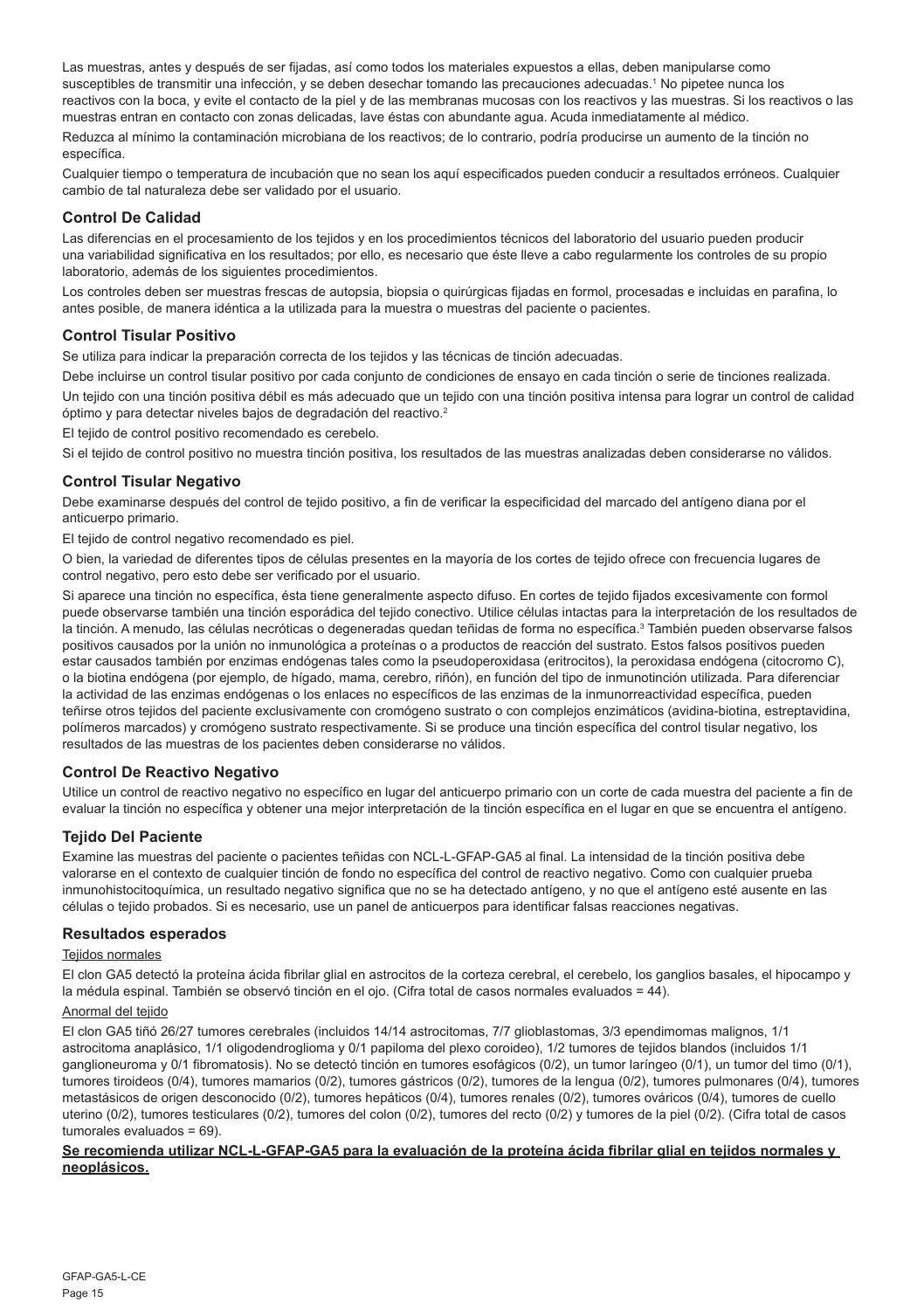# **Limitaciones Generales**

La inmunohistocitoquímica es un proceso de diagnóstico en varias fases que abarca: la formación especializada en la selección de los reactivos apropiados, la selección, fijación y procesamiento de tejidos, la preparación del portaobjeto para IHQ, y la interpretación de los resultados de la tinción.

La tinción de los tejidos depende de la manipulación y el procesamiento del tejido previos a la tinción. Una fijación, congelación, descongelación, lavado, secado, calentamiento o seccionamiento incorrectos, o la contaminación con otros tejidos o líquidos pueden generar artefactos, atrapamiento del anticuerpo o falsos negativos. La aparición de resultados incoherentes puede deberse a variaciones en los métodos de fijación y de inclusión, o a irregularidades inherentes al tejido.<sup>4</sup>

Una contratinción excesiva o incompleta puede poner en peligro la interpretación correcta de los resultados.

La interpretación clínica de cualquier tinción o de su ausencia debe complementarse con estudios morfológicos, con el uso de los controles adecuados, y un anatomopatólogo cualificado debe evaluarla en el contexto del historial clínico del paciente y de otras pruebas diagnósticas.

Los anticuerpos de Leica Biosystems Newcastle Ltd son para utilizarlos, según se indique, con secciones congeladas o incluidas en parafina, con requisitos de fijación específicos. Puede producirse una expresión inesperada del antígeno, especialmente en las neoplasias. La interpretación clínica de cualquier sección de tejido teñida debe incluir un análisis morfológico y la evaluación de los controles apropiados.

#### **Bibliografía - General**

- 1. National Committee for Clinical Laboratory Standards (NCCLS). Protection of laboratory workers from infectious diseases transmitted by blood and tissue; proposed guideline. Villanova, P.A. 1991; 7(9). Order code M29-P.
- 2. Battifora H. Diagnostic uses of antibodies to keratins: a review and immunohistochemical comparison of seven monoclonal and three polyclonal antibodies. Progress in Surgical Pathology. 6:1–15. eds. Fenoglio-Preiser C, Wolff CM, Rilke F. Field & Wood, Inc., Philadelphia.
- 3. Nadji M, Morales AR. Immunoperoxidase, part I: the techniques and pitfalls. Laboratory Medicine. 1983; 14:767.
- 4. Omata M, Liew CT, Ashcavai M, Peters RL. Nonimmunologic binding of horseradish peroxidase to hepatitis B surface antigen: a possible source of error in immunohistochemistry. American Journal of Clinical Pathology. 1980; 73:626.
- 5. Louis ED, Faust PL, Vonsattel JPG, et al. Neuropathological changes in essential tremor: 33 cases compared with 21 controls. Brain 7. 2007; 130:3297-3307.
- 6. Barresi V, Cerasoli S, Morigi F, et al. Gliosarcoma with features of osteoblastic osteosarcoma. Archives of Pathology and Laboratory 8. Medicine 2006; 130:1208-1211.
- 7. Biondo B, Magagnin S, Bruni B, et al. Glial and neuronal alterations in the nucleus tractus solitari of sudden infant death syndrome 9. victims. Acta Neuropathologica 2004; 108:309-318.
- 8. Johnson WEB, Evans H, Menage J, et al. Immunohistochemical detection of Schwann cells in innervated and vascularised human 10. intervertebral discs. Spine 2001; 26:22550-2557.

# **Correcciones A La Publicación Anterior**

No corresponde

#### **Fecha De Publicación**

01 de noviembre de 2018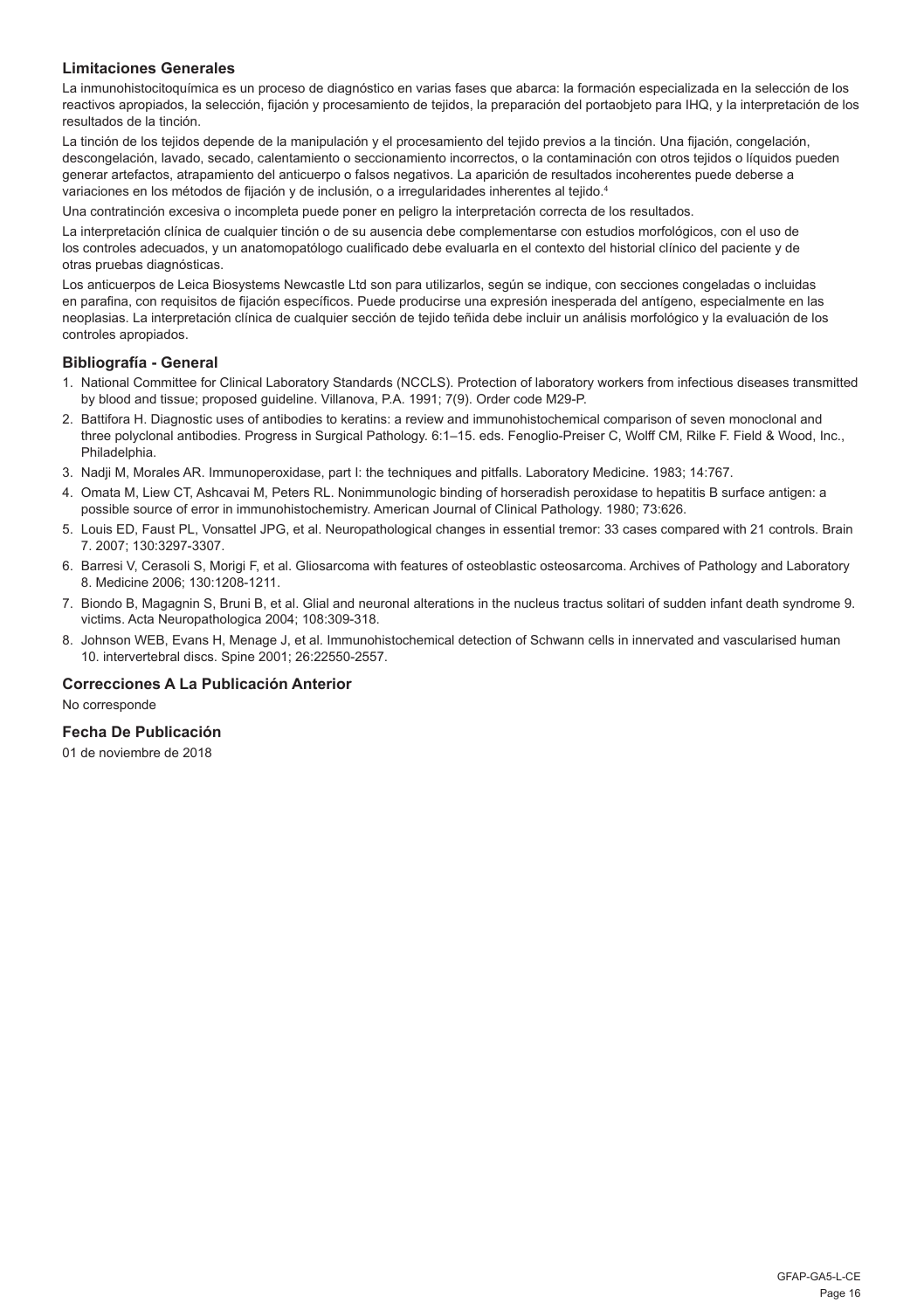# <span id="page-17-0"></span>**Novocastra™ Anticorpo Mouse Monoclonal Líquido de Mouse Monoclonal Glial Fibrillary Acidic Protein Código Do Produto: NCL-L-GFAP-GA5**

# **Utilização prevista**

#### *Para utilização em diagnósticos in vitro*.

O NCL-L-GFAP-GA5 destina-se à identificação qualitativa, por microscopia óptica, da proteína glial fibrilhar ácida humana em cortes em parafina. A interpretação clínica de qualquer coloração ou da sua ausência deve ser complementada por estudos morfológicos empregando os devidos controlos e deve ser avaliada por um patologista qualificado, dentro do contexto do historial clínico do doente e de outros testes de diagnóstico.

# **Princípio Do Procedimento**

As técnicas de coloração imunohistoquímica (IHC) permitem que se faça a visualização de antígenos por meio da aplicação sequencial de um anticorpo específico do antígeno (o anticorpo primário), de um anticorpo secundário ao anticorpo primário, e de um complexo enzimático com um substrato cromogénico e etapas de lavagem de permeio. A activação enzimática do cromogénio resulta num produto de reacção visível no local do antígeno. A amostra pode então ser contrastada e coberta com uma lamela. Os resultados são interpretados por meio de um microscópio óptico, e ajudam a formular o diagnóstico diferencial dos processos fisiopatológicos, os quais podem ou não estar associados a antígenos específicos.

**Clone**

G<sub>A5</sub>

**Imunogénio**

Medula espinal porcina.

# **Especificidade**

Proteína glial fibrilhar ácida humana.

# **Composição Do Reagente**

NCL-L-GFAP-GA5 é o sobrenadante líquido da cultura de um tecido contendo de azida de sódio como produto conservante.

#### **Classe De Ig**

IgG1

# **Concentração Total De Proteína Total Protein**

Consultar a etiqueta da ampola para determinar a concentração total de proteína do lote específico.

# **Concentração De Anticorpo**

Maior que ou igual a 70 mg/L, conforme determinado por ELISA. Consultar a etiqueta da ampola para determinar a concentração de Ig do lote específico.

# **Recomendações Sobre A Utilização**

Imunohistoquímica em cortes de inclusões em parafina.

**Recuperação de epítopo induzida por calor (HIER):** Siga as instruções de utilização de Novocastra Epitope Retrieval Solution pH 6. **Diluição sugerida:** 1:400 durante 30 minutos a 25 °C. Esta recomendação serve apenas de orientação e os utilizadores devem determinar as suas diluições óptimas de trabalho.

**Visualização:** Queira seguir as instruções de utilização de Novolink™ Polymer Detection Systems. Para informação adicional do produto ou assistência, contactar o seu distribuidor local ou escritório regional de Leica Biosystems ou, alternativamente, visitar o sitio web de Leica Biosystems, www.LeicaBiosystems.com

O desempenho deste anticorpo deve ser validado quando utilizado com outros sistemas manuais de coloração ou plataformas automáticas.

# **Armazenamento E Estabilidade**

Armazenar a 2–8 °C. Não congelar. Retornar à temperatura de 2–8 °C imediatamente após a utilização. Não utilizar após o prazo de validade indicado no rótulo do recipiente. As condições de armazenamento que diferirem das que se encontram especificadas acima devem ser verificadas pelo utilizador.

#### **Preparação Das Amostras**

O fixador recomendado é formol tamponado neutro a 10% para secções de tecido envolvidas em parafina.

# **Avisos E Precauções**

Este reagente foi preparado a partir do sobrenadante de cultura celular. Visto ser um produto biológico, deve ser manuseado com o devido cuidado.

Este reagente contém azida sódica. Encontra-se disponível uma Ficha de Dados de Segurança do Material, mediante pedido ou através do site www.LeicaBiosystems.com

Consultar a legislação aplicável em relação ao descarte de quaisquer componentes potencialmente tóxicos.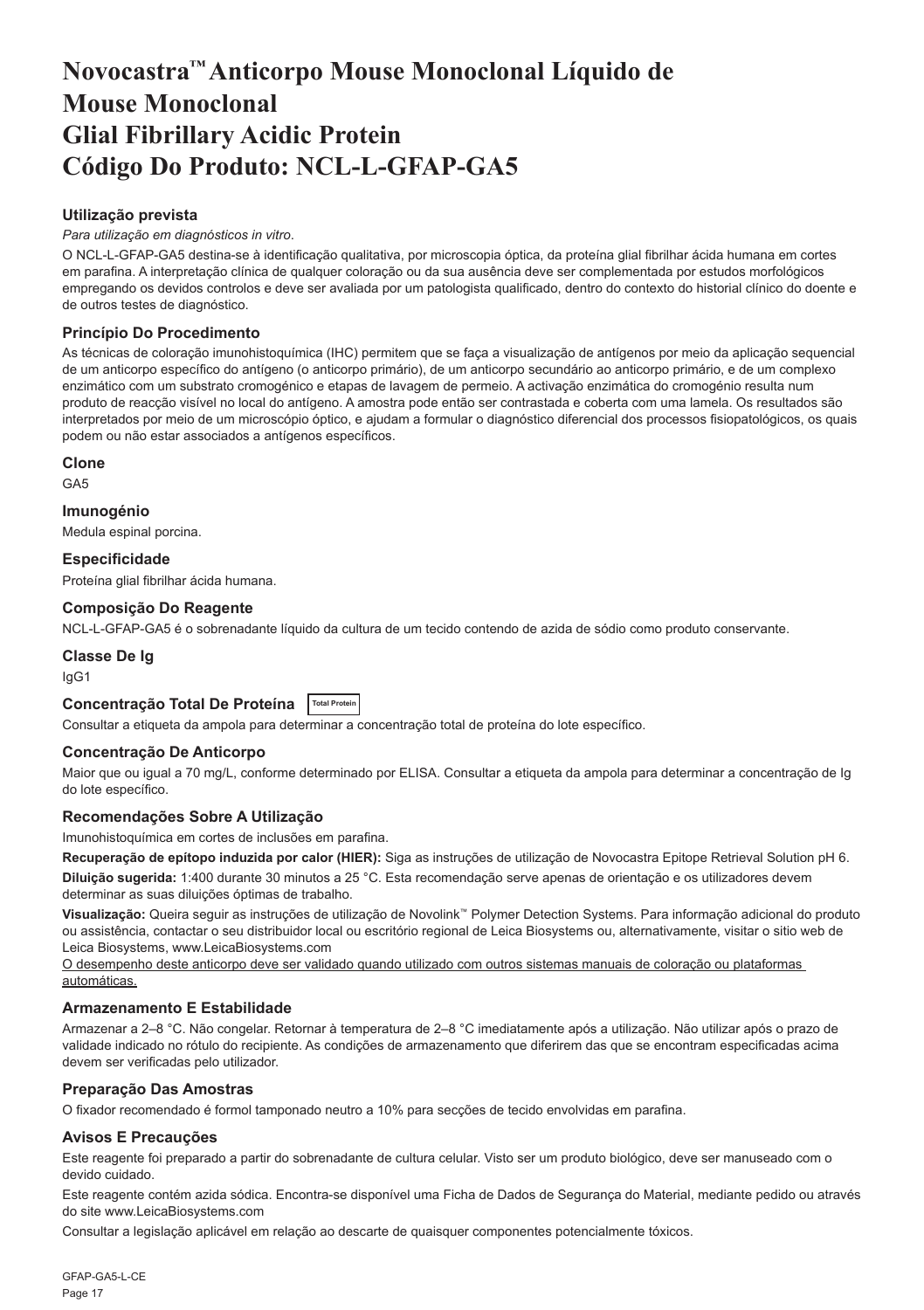As amostras, antes e depois da sua fixação, bem como todos os materiais expostos às mesmas, devem ser manipulados como se tivessem a capacidade de transmitir infecções e devem ser descartados com as devidas precauções.<sup>1</sup> Não pipetar nunca os reagentes com a boca e evitar o contacto entre a pele e membranas mucosas e os reagentes e amostras. Caso os reagentes ou amostras entrem em contacto com áreas sensíveis, lavar com grandes quantidades de água. Consultar um médico.

Minimizar a contaminação microbiana dos reagentes para evitar a possibilidade do aumento da coloração não específica. Os períodos de incubação ou temperaturas diferentes dos que foram especificados poderão dar azo a resultados errados. Todas as alterações desse tipo devem ser validadas pelo utilizador.

# **Controlo Da Qualidade**

As diferenças entre os diferentes métodos e técnicas de processamento de tecidos no laboratório do utilizador podem causar uma grande variabilidade de resultados, requerendo a realização frequente de controlos internos suplementares aos procedimentos que se seguem.

Os controlos devem ser amostras de autópsia/biopsia/cirurgia frescas, fixadas em formol, processadas e envolvidas em cera parafínica logo que possível, da mesma maneira que a(s) amostra(s) do(s) doente(s).

# **Controlo De Tecido Positivo**

Usado para assinalar os tecidos correctamente preparados e as técnicas de coloração indicadas.

Cada conjunto de condições de testes, em cada processo de coloração, deve incluir um controlo de tecido positivo.

Os tecidos com uma coloração positiva fraca são mais indicados do que os têm uma coloração positiva forte para proporcionarem um controlo de qualidade óptimo, bem como para detectar níveis reduzidos de degradação dos reagentes.<sup>2</sup>

O tecido de controlo positivo recomendado é o cerebelo.

Se o controlo de tecido positivo não demonstrar uma coloração positiva, os resultados obtidos com as amostras de testes devem ser considerados inválidos.

# **Controlo De Tecido Negativo**

Este deve ser examinado depois do controlo de tecido positivo para verificar a especificidade da marcação do antígeno objectivado pelo anticorpo primário.

O tecido de controlo negativo recomendado é a pele.

Alternativamente, a variedade de diferentes tipos de células presentes na maioria das secções de tecidos oferece muitas vezes locais de controlo negativo, mas isto deve ser verificado pelo utilizador.

A coloração não específica, caso ocorra, tem geralmente um aspecto difuso. A coloração esporádica do tecido conjuntivo pode também ter lugar em secções de tecido excessivamente fixado em formol. Devem utilizar-se células intactas para a interpretação dos resultados da coloração. As células necróticas ou degeneradas causam muitas vezes uma coloração não específica.<sup>3</sup> Podem

verificar-se resultados positivos falsos devido à ligação não imunológica de proteínas ou de produtos da reacção do substrato. Esses resultados podem também ser causados por enzimas endógenas tais como a pseudoperoxidase (eritrócitos), a peroxidase endógena (citocromo C), ou a biotina endógena (ex. no fígado, mama, cérebro ou rim) dependendo do tipo de imunocoloração utilizado. Para diferenciar entre a actividade das enzimas endógenas e as ligações não específicas de enzimas de imunoreactividade específica, podem colorir-se tecidos adicionais dos doentes exclusivamente com substrato cromogénio ou com complexos de enzimas (avidina-biotina, estreptavidina, polímero marcado) e substrato-cromogénio, respectivamente. Se ocorrer a coloração específica no controlo de tecido negativo, os resultados dos testes feitos com as amostras do doente devem ser considerados inválidos.

# **Controlo De Reagente Negativo**

Utilizar um controlo de reagente negativo não específico em vez do anticorpo primário com uma secção de cada amostra de doente para avaliar a coloração não específica e permitir uma melhor interpretação da coloração específica no local do antígeno.

# **Tecido Do Doente**

Examinar as amostras do doente coloridas com NCL-L-GFAP-GA5 em último lugar. A intensidade da coloração positiva deve ser avaliada dentro do contexto de qualquer coloração não específica de fundo do controlo de reagente negativo. Tal como com qualquer teste imunohistoquímico, um resultado negativo significa que o antígeno não foi detectado, e não que o antígeno se encontrava ausente das células ou tecido analisados. Se necessário, deve utilizar-se um painel de anticorpos para identificar reacções falso-negativas.

# **Resultados Previstos**

#### Tecidos normais

O Clone GA5 detectou a proteína glial fibrilhar ácida em astrócitos no córtex cerebral, cerebelo, gânglios basais, hipocampo e medula espinal. Foi também observada coloração no interior do olho (número total de casos normais avaliados = 44).

#### Tecidos anormal

O Clone GA5 corou 26/27 tumores cerebrais (incluindo 14/14 astrocitomas, 7/7 glioblastomas, 3/3 ependimomas malignos, 1/1 astrocitoma anaplásico, 1/1 oligodendroglioma e 0/1 papiloma do plexo coróide), 1/2 tumores do tecido cerebral (incluindo 1/1 ganglioneuroma e 0/1 fibromatose). Não foi detectada coloração em tumores esofágicos (0/2), tumor laríngeo (0/1), tumor tímico (0/1), tumores da tiróide (0/4), tumores mamários (0/2), tumores gástricos (0/2), tumores da língua (0/2), tumores pulmonares (0/4), metástases tumorais de origem desconhecida (0/2), tumores hepáticos (0/4), tumores renais (0/2), tumores ováricos (0/4), tumores do colo do útero (0/2), tumores testiculares (0/2), tumores do cólon (0/2), tumores rectais (0/2) e tumores cutâneos (0/2) (número total de casos tumorais avaliados = 69).

#### **O NCL-L-GFAP-GA5 é recomendado para avaliação da proteína glial fibrilhar ácida no tecido normal e neoplásico.**

# **Limitações Gerais**

A imunohistoquímica é um processo diagnóstico em múltiplas etapas que consta de: uma formação especializada na selecção dos reagentes apropriados, selecção, fixação e processamento de tecidos, preparação das lâminas de IHQ e interpretação dos resultados das colorações.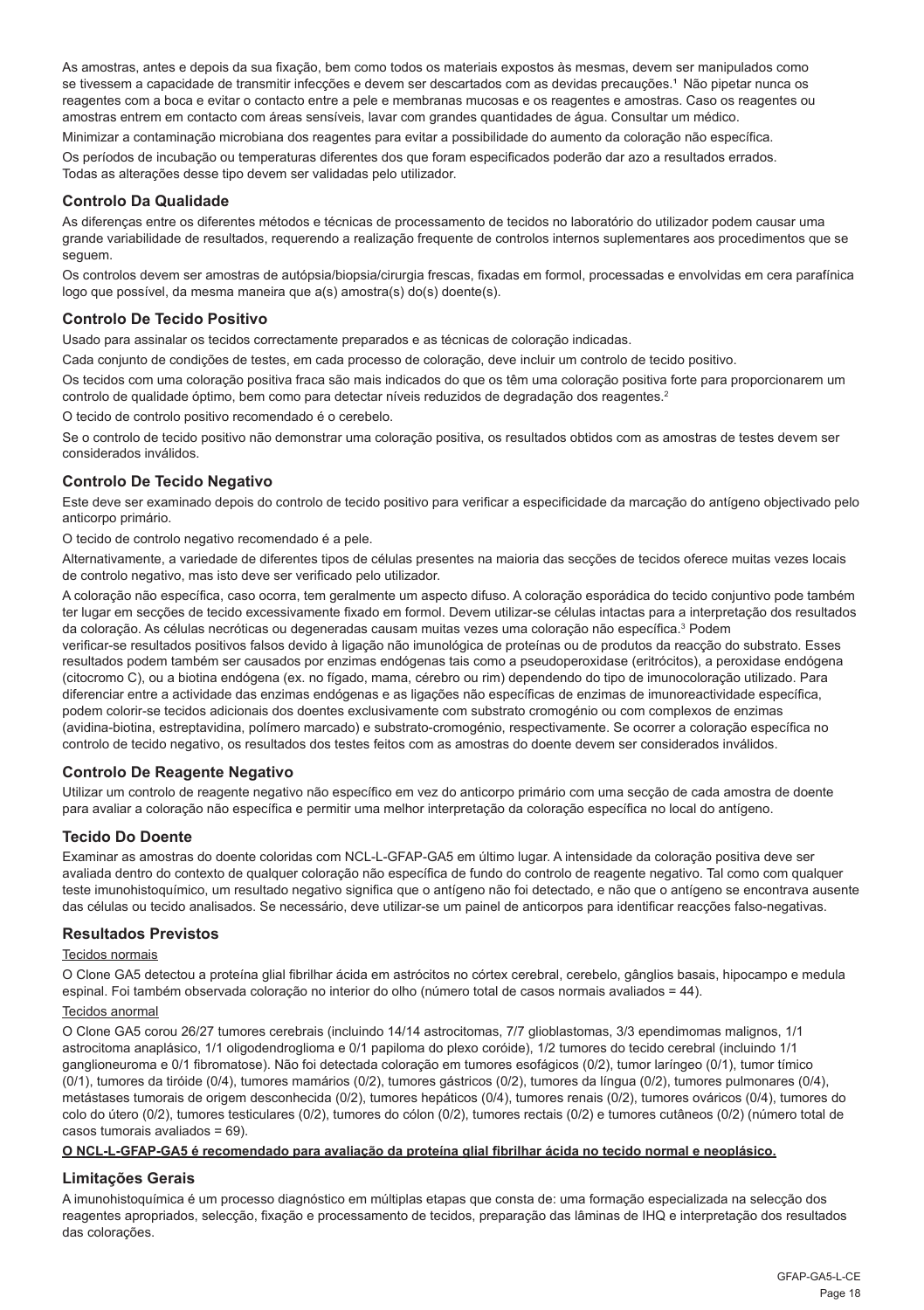A coloração de tecidos depende do seu manuseamento e processamento antes da sua coloração. A fixação, congelação, descongelação, lavagem, secagem, aquecimento ou corte incorrectos das amostras, ou a sua contaminação com outros tecidos ou fluidos, podem produzir artefactos, retenção de anticorpos, ou resultados falso-negativos. Os resultados inconsistentes podem dever-se a variações nos métodos de fixação e envolvimento ou a irregularidades inerentes ao tecido.<sup>4</sup>

Uma contrastação excessiva ou incompleta pode comprometer a correcta interpretação dos resultados.

A interpretação clínica de qualquer coloração ou da sua ausência deve ser complementada por estudos morfológicos empregando os devidos controlos e deve ser avaliada por um patologista qualificado, dentro do contexto do historial clínico do doente e de outros testes de diagnóstico.

Os anticorpos da Leica Biosystems Newcastle Ltd destinam-se a serem utilizados, conforme indicado, em secções de tecido ou congeladas ou envolvidas em parafina, com requisitos de fixação específicos. Pode ocorrer uma expressão inesperada de antígeno, especialmente em neoplasmas. A interpretação clínica de qualquer secção de tecido colorido deverá incluir a análise morfológica e a avaliação de controlos apropriados.

# **Bibliografia - Geral**

- 1. National Committee for Clinical Laboratory Standards (NCCLS). Protection of laboratory workers from infectious diseases transmitted by blood and tissue; proposed guideline. Villanova, P.A. 1991; 7(9). Order code M29-P.
- 2. Battifora H. Diagnostic uses of antibodies to keratins: a review and immunohistochemical comparison of seven monoclonal and three polyclonal antibodies. Progress in Surgical Pathology. 6:1–15. eds. Fenoglio-Preiser C, Wolff CM, Rilke F. Field & Wood, Inc., Philadelphia.
- 3. Nadji M, Morales AR. Immunoperoxidase, part I: the techniques and pitfalls. Laboratory Medicine. 1983; 14:767.
- 4. Omata M, Liew CT, Ashcavai M, Peters RL. Nonimmunologic binding of horseradish peroxidase to hepatitis B surface antigen: a possible source of error in immunohistochemistry. American Journal of Clinical Pathology. 1980; 73:626.
- 5. Louis ED, Faust PL, Vonsattel JPG, et al. Neuropathological changes in essential tremor: 33 cases compared with 21 controls. Brain 7. 2007; 130:3297-3307.
- 6. Barresi V, Cerasoli S, Morigi F, et al. Gliosarcoma with features of osteoblastic osteosarcoma. Archives of Pathology and Laboratory 8. Medicine 2006; 130:1208-1211.
- 7. Biondo B, Magagnin S, Bruni B, et al. Glial and neuronal alterations in the nucleus tractus solitari of sudden infant death syndrome 9. victims. Acta Neuropathologica 2004; 108:309-318.
- 8. Johnson WEB, Evans H, Menage J, et al. Immunohistochemical detection of Schwann cells in innervated and vascularised human 10. intervertebral discs. Spine 2001; 26:22550-2557.

# **Emendas Da Edição Anterior**

Não aplicável

# **Data De Emissão**

01 de Novembro de 2018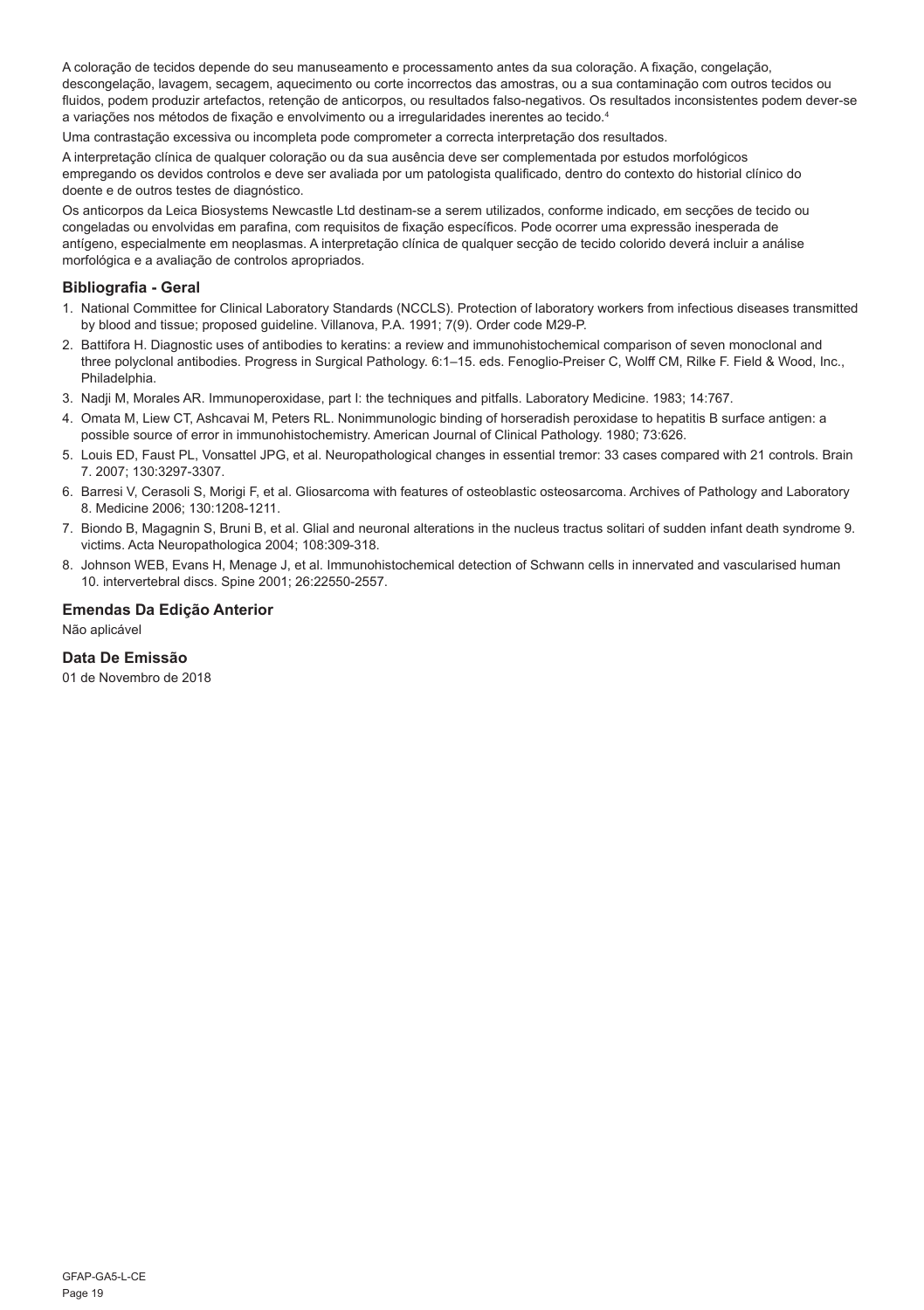# <span id="page-20-0"></span>**Novocastra™ Flytande Mouse Monoclonal Glial Fibrillary Acidic Protein Produktkod: NCL-L-GFAP-GA5**

# **Avsedd Användning**

#### *För in vitro diagnostisk användning*.

NCL-L-GFAP-GA5 är avsedd för kvalitativ identifiering med ljusmikroskopi av humant glialt fibrillärt surt protein i paraffinsnitt. Den kliniska tolkningen av all färgning eller dess frånvaro bör kompletteras med morfologiska undersökningar som använder korrekta kontroller och utvärderas av kvalificerad patolog inom ramen för patientens kliniska anamnes och andra diagnostiska tester.

# **Metodens Princip**

Immunhistokemiska (IHC) färgningstekniker tillåter visualisering av antigener genom sekvenstillämpning av en specifik antikropp till antigenet (primär antikropp), en sekundär antikropp till den primära antikroppen och ett enzymkomplex med ett kromogent substrat med inlagda tvättsteg. Den enzymatiska aktiveringen av kromogenet resulterar i en synlig reaktionsprodukt på antigenområdet. Proverna kan då kontrastfärgas och förses med täckglas. Resultaten tolkas med ljusmikroskop och bidrar till differentialdiagnosen av patofysiologiska processer som eventuellt kan associeras till ett särskilt antigen.

**Klon**

GA5

# **Immunogen**

Porcin ryggmärg.

# **Specificitet**

Humant glialt fibrillärt surt protein.

# **Reagensinnehåll**

NCL-L-GFAP-GA5 är en flytande supernatant från vävnadsodling som innehåller natriumazid som konserveringsmedel.

#### **Ig-klass**

IgG1

# **Total Proteinkoncentration Total Protein**

Se flaskans etikett för total specifik proteinkoncentration för satsen.

# **Antikroppskoncentration**

Större än eller lika med 70 mg/L fastställt genom ELISA. Se flaskans etikett för specifik Ig-koncentration för satsen.

#### **Rekommendationer Vid Användning**

Immunhistokemi på paraffinsnitt.

**Värmeinducerad epitopåtervinning (Heat Induced Epitope Retrieval, HIER):** Följ bruksanvisningen för Novocastra Epitope Retrieval Solution pH 6.

**Föreslagen spädning:** 1:400 i 30 minuter vid 25 °C. Detta är endast en riktlinje och användare bör själva fastställa den optimala bruksspädningen.

**Visualisering:** Vänligen följ instruktionerna för användning i Novolink™ Polymer Detection Systems. Om ytterligare produktinformation eller stöd behövs, kontakta då din lokala distributör eller Leica Biosystems regionalkontor, alternativt in på Leica Biosystems webbplats, www.LeicaBiosystems.com

Denna antikropps prestanda ska valideras när den används med andra manuella infärgningssystem eller automatiserade plattformar.

#### **Förvaring Och Stabilitet**

Förvara vid 2–8 °C. Frys ej. Återgå till 2–8 °C direkt efter användning. Använd ej efter det utgångsdatum som anges på flaskans etikett. Förvaringsförhållanden som skiljer sig från de ovannämnda måste kontrolleras av användaren.

# **Preparation Av Prov**

Rekommenderat fixeringsmedel för paraffininbäddade vävnadssnitt är 10% neutralbuffrat formalin.

# **Varningar Och Försiktighetsåtgärder**

Reagenset har förberetts från supernatanten av vävnadsodlingar. Eftersom det är en biologisk produkt bör skälig försiktighet iakttas vid hantering.

Detta reagens innehåller natriumazid. Materialsäkerhetsdatablad finns att få på begäran eller från www.LeicaBiosystems.com

För kassering av potentiellt toxiska komponenter hänvisas till nationella eller lokala bestämmelser.

Före och efter fixering bör prover och alla material som har varit utsatta för dem hanteras som om det finns risk för att de kan överföra infektioner och kasseras med iakttagande av försiktighet.<sup>1</sup> Pipettera aldrig reagenser med munnen och se till att huden och slemhinnorna inte kommer i kontakt med reagens och prover. Om reagens eller prover kommer i kontakt med känsliga områden, tvätta med rikliga mängder vatten. Rådgör med läkare.

Minimera mikrobisk kontaminering av reagens annars kan en ökning av ospecifik färgning ske.

Inkubationstider eller temperaturer som skiljer sig från dem som specificeras kan ge felaktiga resultat. Alla sådana förändringar måste kontrolleras av användaren.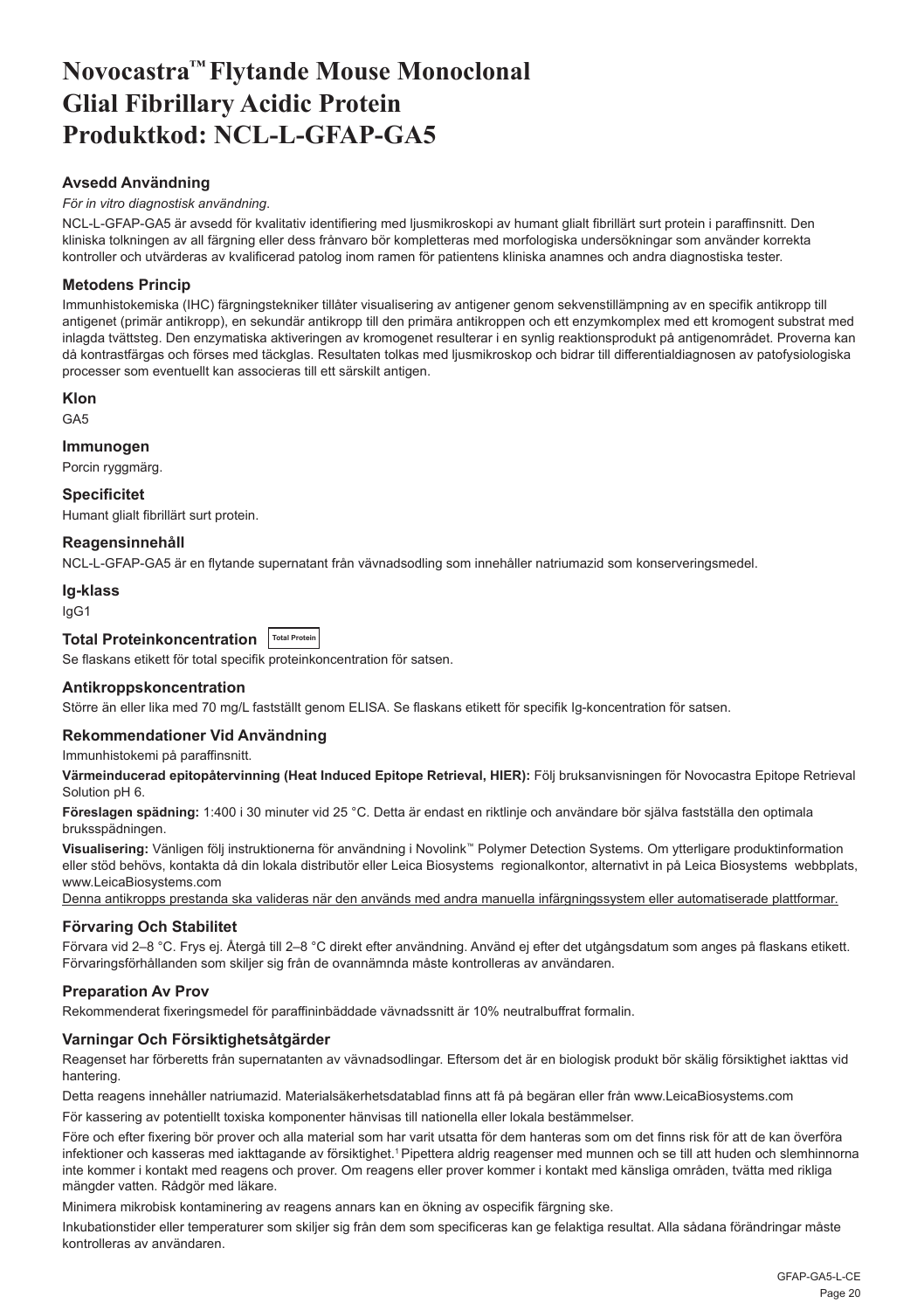# **Kvalitetskontroll**

Skillnader i vävnadsbehandling och tekniska metoder i användarens laboratorium kan ge stor variation i resultaten vilket kan göra det nödvändigt att genomföra regelbundna interna kontroller utöver följande metoder.

Kontroller bör vara färska obduktions-/biopsi-/kirurgiprover som snarast möjligt formalinfixeras, bearbetas och paraffininbäddas på samma sätt som patientprover.

# **Positiv Vävnadskontroll**

Används för att ange korrekt förberedda vävnader och rätt färgningstekniker.

En positiv vävnadskontroll bör ingå i varje uppsättning av testförhållanden vid varje färgningskörning.

En vävnad med svag positiv färgning är mer lämplig för optimal kvalitetskontroll och för att upptäcka låga nivåer av reagensdegradering än en vävnad med stark positiv färgning.<sup>2</sup>

Rekommenderad positiv kontrollvävnad är cerebellum.

Om den positiva vävnadskontrollen inte uppvisar positiv färgning bör resultat med testproverna anses vara ogiltiga.

## **Negativ Vävnadskontroll**

Bör undersökas efter den positiva vävnadskontrollen för att fastställa specificiteten för märkningen av målantigenet med den primära antikroppen.

Rekommenderad negativ kontrollvävnad är hud.

Alternativt ger ofta en mängd olika celltyper som finns i de flesta vävnadssnitt negativa kontrollområden men detta bör kontrolleras av användaren.

Ospecifik färgning, om det förekommer, har ofta ett diffust utseende. Sporadisk färgning av bindväv kan också observeras i snitt från överflödigt formalinfixerade vävnader. Använd intakta celler för tolkning av färgningsresultat. Nekrotiska eller degenererade celler färgar ofta ospecifikt.<sup>3</sup> Falskt positiva resultat kan uppstå p.g.a. icke-immunologisk bindning av proteiner eller substratreaktionsprodukter. De kan också orsakas av endogena enzymer som pseudoperoxidas (erytrocyter), endogent peroxidas (cytokrom C) eller endogent biotin (t.ex. lever, bröst, hjärna, njure) beroende på typ av immunfärgning som används. För att skilja endogen enzymaktivitet eller ospecifik enzymbindning från specifik immunreaktivitet kan ytterligare patientvävnader färgas exklusivt med respektive substratkromogen eller enzymkomplex (avidin-biotin, streptavidin, märkt polymer) och substrat-kromogen. Om specifik färgning sker i den negativa vävnadskontrollen bör resultat med patientprover anses vara ogiltiga.

# **Negativ Reagenskontroll**

Använd en ospecifik negativ reagenskontroll istället för den primära antikroppen med ett snitt från varje patientprov för att utvärdera ospecifik färgning och tillåta bättre tolkning av specifik färgning på antigenområdet.

#### **Patientvävnad**

Undersök patientprover färgade med NCL-L-GFAP-GA5 sist. Positiv färgningsintensitet bör utvärderas inom ramen för all ospecifik bakgrundsfärgning av den negativa reagenskontrollen. Som vid alla immunhistokemiska tester betyder ett negativt resultat att antigenet inte upptäcktes och inte att det inte förekom i de analyserade cellerna/vävnaderna. Använd vid behov en antikroppspanel för att identifiera falskt negativa reaktioner.

#### **Förväntade Resultat**

# Normal vävnad

Klon GA5 detekterade glialt fibrillärt surt protein i astrocyter i cerebrala kortex, cerebellum, basala ganglier, hippocampus och ryggmärg. Färgning observerades också i ögat. (Totalt antal utvärderade normalfall = 44).

# Onormal vävnad

Klon GA5 färgade 26/27 hjärntumörer (inklusive 14/14 astrocytom, 7/7 glioblastom, 3/3 maligna ependymom, 1/1 anaplastiskt astrocytom, 1/1 oligodendrogliom och 0/1 papillom i choroid plexus), 1/2 mjukvävnadstumörer (inklusive 1/1 ganglioneurom och 0/1 fibromatos). Ingen färgning detekterades i esofagustumörer (0/2), en laryngeal tumör (0/1), a brässtumör (0/1), sköldkörteltumörer (0/4), brösttumörer (0/2), gastriska tumörer (0/2), tungtumörer (0/2), lungtumörer (0/4), metastaserande tumörer av okänt ursprung (0/2), levertumörer (0/4), njurtumörer (0/2), äggstockstumörer (0/4), livmoderhalstumörer (0/2), testikeltumörer (0/2), kolontumörer (0/2), rektala tumörer (0/2) och hudtumörer (0/2). (Totalt antal utvärderade tumörfall = 69).

#### **NCL-L-GFAP-GA5 rekommenderas för bedömning av glialt fibrillärt surt protein i normal och neoplastisk vävnad.**

#### **Allmänna Begränsningar**

Immunhistokemi är en diagnostisk process i flera steg som kräver specialiserad utbildning i urvalet av lämpliga reagens, val av vävnad, fixering och bearbetning, förberedelse av IHC-objektglaset samt tolkning av färgningsresultaten.

Vävnadsfärgning påverkas av hantering och bearbetning av vävnaden före färgningen. Felaktig fixering, nedfrysning, upptining, tvättning, torkning, uppvärmning, snittning eller kontaminering av andra vävnader eller vätskor kan framställa artefakter, infångande av antikroppar eller falskt negativa resultat. Motsägelsefulla resultat kan bero på variationer av fixerings- och inbäddningsmetoder eller på naturliga oregelbundenheter i vävnaden.<sup>4</sup>

Överflödig eller ofullständig kontrastfägning kan försvåra en korrekt tolkning av resultatet.

Den kliniska tolkningen av all färgning eller dess frånvaro bör kompletteras med morfologiska undersökningar som använder korrekta kontroller och utvärderas av kvalificerad patolog inom ramen för patientens kliniska anamnes och andra diagnostiska tester.

Antikroppar från Leica Biosystems Newcastle Ltd är till för användning så som anges på antingen frysta eller paraffininbäddade snitt med specifika fixeringskrav. Oväntat antigenuttryck kan ske, speciellt i neoplasmer. Morfologisk analys och utvärdering av lämpliga kontroller måste ingå i den kliniska tolkningen av alla färgade vävnadssnitt.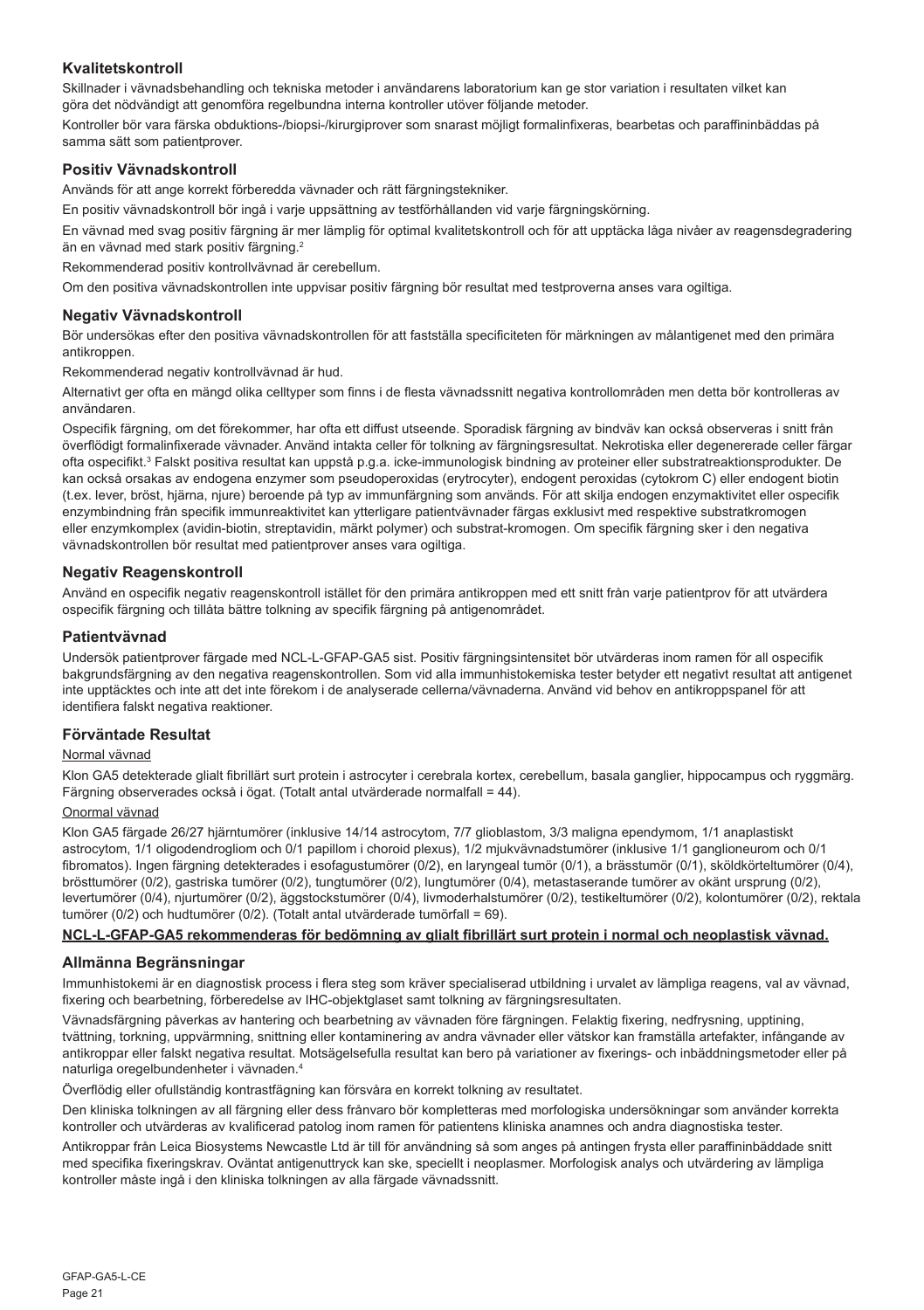# **Bibliografi - Allmän**

- 1. National Committee for Clinical Laboratory Standards (NCCLS). Protection of laboratory workers from infectious diseases transmitted by blood and tissue; proposed guideline. Villanova, P.A. 1991; 7(9). Order code M29-P.
- 2. Battifora H. Diagnostic uses of antibodies to keratins: a review and immunohistochemical comparison of seven monoclonal and three polyclonal antibodies. Progress in Surgical Pathology. 6:1–15. eds. Fenoglio-Preiser C, Wolff CM, Rilke F. Field & Wood, Inc., Philadelphia.
- 3. Nadji M, Morales AR. Immunoperoxidase, part I: the techniques and its pitfalls. Laboratory Medicine. 1983; 14:767.
- 4. Omata M, Liew CT, Ashcavai M, Peters RL. Nonimmunologic binding of horseradish peroxidase to hepatitis B surface antigen: a possible source of error in immunohistochemistry. American Journal of Clinical Pathology. 1980; 73:626.
- 5. Louis ED, Faust PL, Vonsattel JPG, et al. Neuropathological changes in essential tremor: 33 cases compared with 21 controls. Brain 7. 2007; 130:3297-3307.
- 6. Barresi V, Cerasoli S, Morigi F, et al. Gliosarcoma with features of osteoblastic osteosarcoma. Archives of Pathology and Laboratory 8. Medicine 2006; 130:1208-1211.
- 7. Biondo B, Magagnin S, Bruni B, et al. Glial and neuronal alterations in the nucleus tractus solitari of sudden infant death syndrome 9. victims. Acta Neuropathologica 2004; 108:309-318.
- 8. Johnson WEB, Evans H, Menage J, et al. Immunohistochemical detection of Schwann cells in innervated and vascularised human 10. intervertebral discs. Spine 2001; 26:22550-2557.

# **Rättelser Av Tidigare Utgivning**

Ej tillämpligt

# **Utgivningsdatum**

01 november 2018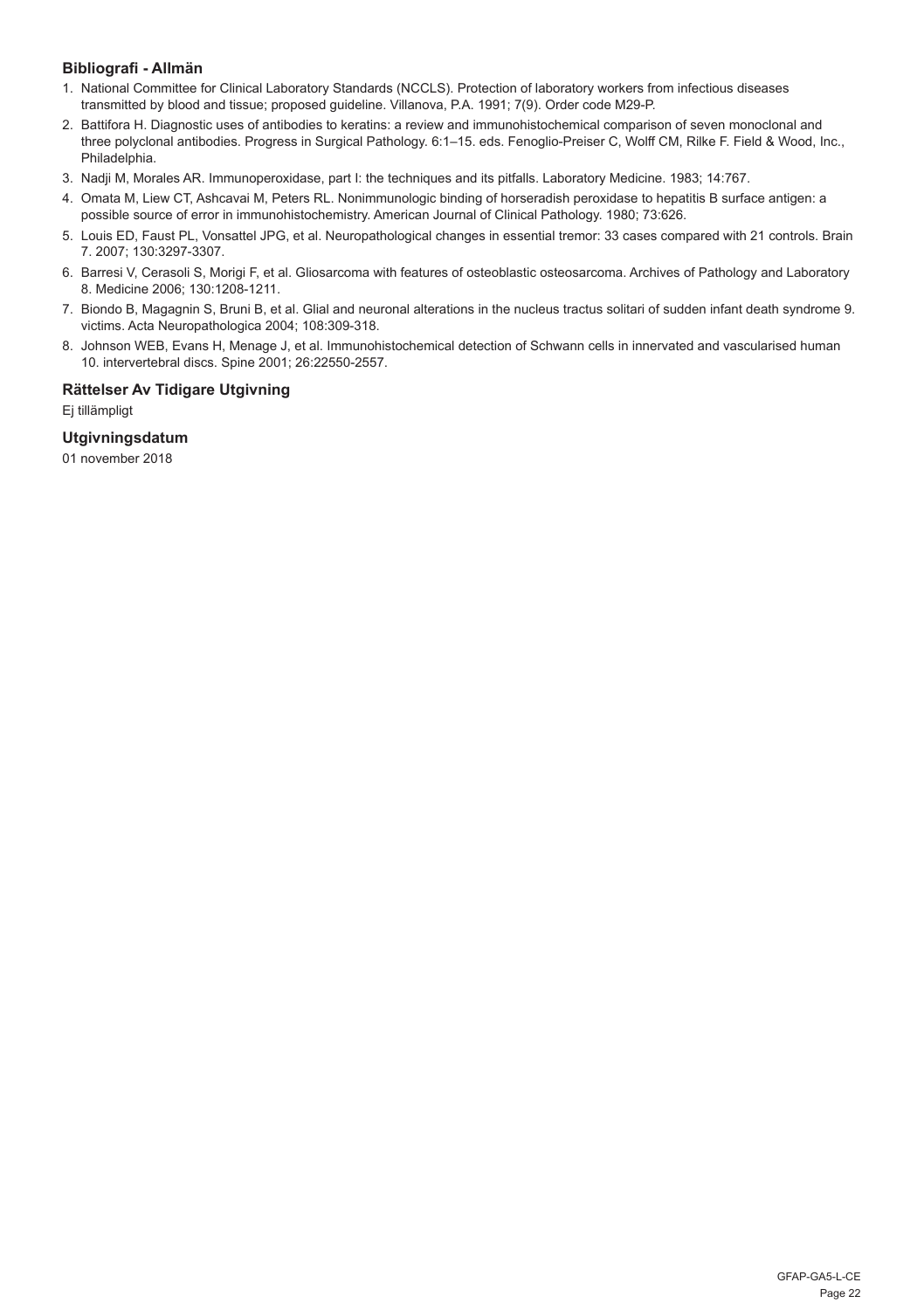# <span id="page-23-0"></span>**Novocastra™ Υγρό Mouse Monoclonal Αντίσωμα Glial Fibrillary Acidic Protein Κωδικός είδους: NCL-L-GFAP-GA5**

# **Χρήση Για Την Οποία Προορίζεται**

## *Για in vitro διαγνωστική χρήση*.

Το NCL-L-GFAP-GA5 προορίζεται για την ποιοτική ταυτοποίηση με μικροσκοπία φωτός της ανθρώπινης όξινης ινώδους γλοιακής πρωτεΐνης σε τομές παραφίνης. Η κλινική ερμηνεία οποιασδήποτε χρώσης ή της απουσίας της θα πρέπει να συμπληρώνεται με μορφολογικές μελέτες που χρησιμοποιούν σωστούς μάρτυρες και θα πρέπει να αξιολογείται στα πλαίσια του κλινικού ιστορικού του<br>ασθενούς και άλλων διαγνωστικών εξετάσεων από ειδικευμένο παθολογοανατόμο.

# **Αρχή Της Διαδικασίας**

Οι τεχνικές ανοσοϊστοχημικής (IHC) χρώσης επιτρέπουν την οπτικοποίηση των αντιγόνων μέσω της διαδοχικής εφαρμογής ενός ειδικού αντισώματος στο αντιγόνο (πρωτοταγές αντίσωμα), ενός δευτεροταγούς αντισώματος στο πρωτοταγές αντίσωμα και ενός ενζυμικού συμπλόκου με χρωμογόνο υπόστρωμα με παρεμβαλλόμενα βήματα πλύσης. Η ενζυμική ενεργοποίηση του χρωμογόνου έχει ως αποτέλεσμα το σχηματισμό ενός ορατού προϊόντος αντίδρασης στη θέση του αντιγόνου. Το δείγμα μπορεί κατόπιν να υποβληθεί σε αντίχρωση και να καλυφθεί με καλυπτρίδα. Τα αποτελέσματα ερμηνεύονται με χρήση μικροσκοπίου φωτός και βοηθούν στη διαφορική διάγνωση παθοφυσιολογικών εξεργασιών, οι οποίες ενδέχεται ή όχι να σχετίζονται με ένα συγκεκριμένο αντιγόνο.

# **Κλώνος**

GA5

# **Ανοσογόνο**

Χοίρειος νωτιαίος μυελός.

# **Ειδικότητα**

Ανθρώπινη όξινη ινώδης γλοιακή πρωτεΐνη.

# **Σύνθεση Αντιδραστηρίου**

Το NCL-L-GFAP-GA5 είναι ένα υγρό υπερκείμενο ιστοκαλλιέργειας που περιέχει αζίδιο του νατρίου ως συντηρητικό.

#### **Τάξη Ig** IgG1

# **Ολική Συγκέντρωση Πρωτεΐνης Total Protein**

Για την ολική συγκέντρωση πρωτεΐνης που είναι ειδική για την εκάστοτε παρτίδα, ανατρέξτε στην ετικέτα του φιαλιδίου.

# **Συγκέντρωση Αντισώματος**

Μεγαλύτερη ή ίση με 70 mg/L, όπως προσδιορίζεται με ELISA. Για τη συγκέντρωση Ig που είναι ειδική για την εκάστοτε παρτίδα, ανατρέξτε στην ετικέτα του φιαλιδίου.

# **Συστάσεις Για Τη Χρήση**

#### Ανοσοϊστοχημεία σε παρασκευάσματα παραφίνης.

**Ανάκτηση επιτόπου επαγόμενη με θερμότητα (HIER):** Ακολουθήστε τις οδηγίες χρήσης του Novocastra Epitope Retrieval Solution pH 6.

**Προτεινόμενη διάλυση:** 1:400 επί 30 λεπτά σε 25 °C. Παρέχεται ως οδηγός και οι χρήστε θα πρέπει να καθορίζουν τις δικές τους διαλύσεις εργασίας.

**Απεικόνιση:** Παρακαλούμε ακολουθήστε τις οδηγίες χρήσης στο Novolink™ Polymer Detection Systems. Για περισσότερες πληροφορίες για το προϊόν ή για υποστήριξη, επικοινωνήστε με τον τοπικό διανομέα ή το περιφερειακό γραφείο της Leica Biosystems ή εναλλακτικά επισκεφθείτε τον ιστότοπο της Leica Biosystems , www.LeicaBiosystems.com

Η απόδοση του συγκεκριμένου αντισώματος θα πρέπει να επικυρωθεί όταν χρησιμοποιηθεί μαζί με άλλα μη αυτόματα συστήματα χρώσης ή αυτοματοποιημένες πλατφόρμες.

# **Φύλαξη Και Σταθερότητα**

Φυλάσσετε στους 2–8 °C. Μην καταψύχετε. Επαναφέρετε στους 2–8 °C αμέσως μετά τη χρήση. Μη χρησιμοποιείτε μετά την ημερομηνία λήξης που αναγράφεται στην ετικέτα του φιαλιδίου. Τυχόν συνθήκες φύλαξης διαφορετικές από εκείνες που καθορίζονται παραπάνω πρέπει να επαληθεύονται από το χρήστη.

# **Παρασκευή Δείγματος**

Το συνιστώμενο μονιμοποιητικό είναι ουδέτερο ρυθμιστικό διάλυμα φορμόλης 10% για τομές ιστού εγκλεισμένες σε παραφίνη.

# **Προειδοποιήσεις Και Προφυλάξεις**

Το αντιδραστήριο αυτό έχει παρασκευαστεί από το υπερκείμενο κυτταροκαλλιέργειας. Επειδή είναι βιολογικό προϊόν, θα πρέπει να δίνεται εύλογη προσοχή κατά το χειρισμό του.

Αυτό το αντιδραστήριο περιέχει αζίδιο του νατρίου. Δελτίο δεδομένων ασφαλείας υλικού διατίθεται κατόπιν αιτήματος ή από τη διεύθυνση www.LeicaBiosystems.com

Συμβουλευτείτε τους ομοσπονδιακούς, πολιτειακούς ή τοπικούς κανονισμούς για απόρριψη τυχόν δυνητικώς τοξικών συστατικών. Ο χειρισμός δειγμάτων, πριν και μετά τη μονιμοποίηση, καθώς και όλων των υλικών που έχουν εκτεθεί σε αυτά, θα πρέπει να γίνεται ως εάν ήταν δυνητικά μετάδοσης λοίμωξης και η απόρριψή τους να πραγματοποιείται λαμβάνοντας τις σωστές προφυλάξεις.<sup>1</sup>Μην αναρροφάτε ποτέ με πιπέτα αντιδραστήρια με το στόμα και αποφύγετε την επαφή του δέρματος και των βλεννογόνων με αντιδραστήρια και δείγματα. Εάν τα αντιδραστήρια ή τα δείγματα έλθουν σε επαφή με ευαίσθητες περιοχές, πλύνετε με άφθονες ποσότητες νερού. Ζητήστε τη συμβουλή ιατρού.

Ελαχιστοποιήστε τη μικροβιακή μόλυνση των αντιδραστηρίων, διότι ενδέχεται να συμβεί αύξηση μη ειδικής χρώσης.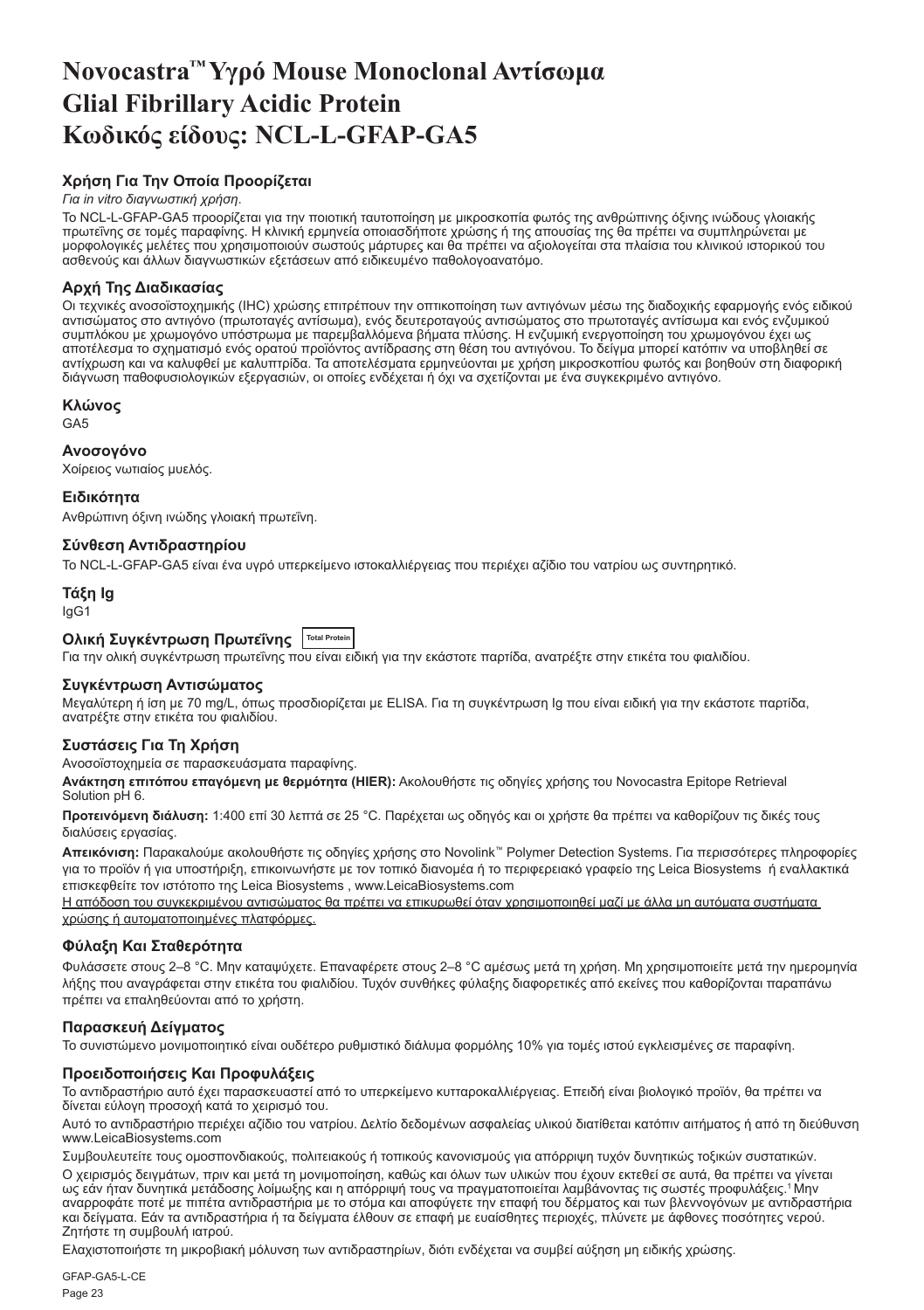Χρόνοι ή θερμοκρασίες επώασης διαφορετικές από εκείνες που καθορίζονται ενδέχεται να δώσουν εσφαλμένα αποτελέσματα. Τυχόν τέτοιες μεταβολές πρέπει να επικυρώνονται από το χρήστη.

# **Ποιοτικός Έλεγχος**

Τυχόν διαφορές στην επεξεργασία των ιστών και τις τεχνικές διαδικασίες στο εργαστήριο του χρήστη ενδέχεται να προκαλέσουν σημαντική μεταβλητότητα στα αποτελέσματα, καθιστώντας αναγκαία την τακτική εκτέλεση εσωτερικών ελέγχων επιπλέον των ακόλουθων διαδικασιών.

Οι μάρτυρες θα πρέπει να είναι φρέσκα δείγματα νεκροψίας/βιοψίας/χειρουργικά δείγματα, τα οποία είναι μονιμοποιημένα σε φορμόλη, επεξεργασμένα και εγκλεισμένα σε κηρό παραφίνης, το συντομότερο δυνατό με τον ίδιο τρόπο με το(α) δείγμα(τα) του ασθενούς.

# **Θετικός Μάρτυρας Ιστού**

Χρησιμοποιείται για να υποδεικνύει σωστά παρασκευασμένους ιστούς και σωστές τεχνικές χρώσης.

Θα πρέπει να περιλαμβάνεται ένας θετικός μάρτυρας ιστού για κάθε σύνολο συνθηκών εξέτασης σε κάθε εκτέλεση χρώσης.

Ένας ιστός με ασθενή θετική χρώση είναι πιο κατάλληλος από έναν ιστό με ισχυρή θετική χρώση για βέλτιστο έλεγχο ποιότητας και για την ανίχνευση πολύ μικρών επιπέδων τυχόν αποδόμησης των αντιδραστηρίων.<sup>2</sup>

Συνιστώμενος ιστός θετικού μάρτυρα είναι η παρεγκεφαλίδα.

Εάν ο θετικός μάρτυρας ιστού δεν παρουσιάζει θετική χρώση, τα αποτελέσματα με τα δείγματα της εξέτασης θα πρέπει να θεωρούνται άκυρα.

# **Αρνητικός Μάρτυρας Ιστού**

Θα πρέπει να εξετάζεται μετά τον θετικό μάρτυρα ιστού για την επαλήθευση της ειδικότητας της επισήμανσης του αντιγόνου-στόχου από το πρωτοταγές αντίσωμα.

Συνιστώμενος ιστός αρνητικού μάρτυρα είναι το δέρμα.

Εναλλακτικά, η ποικιλία διαφόρων κυτταρικών τύπων που υπάρχουν στις περισσότερες τομές ιστών παρέχει συχνά θέσεις αρνητικού μάρτυρα, αλλά αυτό πρέπει να επαληθεύεται από το χρήστη.

Μη ειδική χρώση, εάν υπάρχει, έχει συνήθως διάχυτη εμφάνιση. Ενδέχεται επίσης να παρατηρηθεί σποραδική χρώση του συνδετικού ιστού σε τομές από ιστούς που έχουν μονιμοποιηθεί με υπερβολική ποσότητα φορμόλης. Χρησιμοποιείτε άθικτα κύτταρα για την<br>ερμηνεία των αποτελεσμάτων της χρώσης. Νεκρωτικά ή εκφυλισμένα κύτταρα παρουσιάζουν συχνά μη ειδική παρατηρηθούν ψευδώς θετικά αποτελέσματα λόγω μη ανοσολογικής δέσμευσης των πρωτεϊνών ή των προϊόντων αντίδρασης του υποστρώματος. Ενδέχεται επίσης να προκληθούν από ενδογενή ένζυμα, όπως η ψευδοϋπεροξειδάση (ερυθροκύτταρα), η ενδογενής<br>υπεροξειδάση (κυτόχρωμα C) ή η ενδογενής βιοτίνη (π.χ. ήπαρ, μαστός, εγκέφαλος, νεφρός) ανάλογα με το χρησιμοποιείται. Για τη διαφοροποίηση της ενδογενούς ενζυμικής δραστικότητας ή της μη ειδικής δέσμευσης των ενζύμων από ειδική ανοσοαντιδραστικότητα, είναι δυνατό να χρωματιστούν αποκλειστικά επιπλέον ιστοί ασθενών με χρωμογόνο υποστρώματος ή ενζυμικά σύμπλοκα (αβιδίνη-βιοτίνη, στρεπταβιδίνη, σημασμένο πολυμερές) και υπόστρωμα-χρωμογόνο, αντίστοιχα. Εάν παρουσιαστεί ειδική χρώση στον αρνητικό μάρτυρα ιστού, τα αποτελέσματα με τα δείγματα ασθενούς θα πρέπει να θεωρούνται άκυρα.

# **Αρνητικός Μάρτυρας Αντιδραστηρίου**

Χρησιμοποιείτε έναν μη ειδικό αρνητικό μάρτυρα αντιδραστηρίου αντί του πρωτοταγούς αντισώματος με μια τομή κάθε δείγματος ασθενούς για την αξιολόγηση μη ειδικής χρώσης και για να επιτρέπεται καλύτερη ερμηνεία της ειδικής χρώσης στη θέση του αντιγόνου.

#### **Ιστός Ασθενούς**

Εξετάστε τελευταία τα δείγματα ασθενούς που έχουν χρωματιστεί με το NCL-L-GFAP-GA5. Η ένταση της θετικής χρώσης θα πρέπει να εκτιμάται στα πλαίσια τυχόν μη ειδικής χρώσης υποβάθρου του αρνητικού μάρτυρα αντιδραστηρίου. Όπως συμβαίνει με οποιαδήποτε ανοσοϊστοχημική εξέταση, ένα αρνητικό αποτέλεσμα σημαίνει ότι το αντιγόνο δεν ανιχνεύτηκε, όχι ότι το αντιγόνο δεν υπήρχε στα κύτταρα/στον ιστό που εξετάστηκε. Εάν είναι απαραίτητο, χρησιμοποιήστε μια σειρά αντισωμάτων για την αναγνώριση ψευδώς αρνητικών αντιδράσεων.

# **Αναμενόμενα Αποτελέσματα**

#### Φυσιολογικοί ιστοί

Ο κλώνος GA5 ανίχνευσε την όξινη ινώδη γλοιακή πρωτεΐνη σε αστροκύτταρα του εγκεφαλικού φλοιού, της παρεγκεφαλίδας, των βασικών γαγγλίων, του ιππόκαμπου και του νωτιαίου μυελού. Χρώση παρατηρήθηκε επίσης εντός του οφθαλμού. (Συνολικός αριθμός φυσιολογικών περιστατικών που αξιολογήθηκαν = 44).

# Ανώμαλη ιστού

Ο κλώνος GA5 προκάλεσε χρώση σε 26/27 όγκους εγκεφάλου (στους οποίους συμπεριλαμβάνονταν 14/14 αστροκυττώματα, 7/7 γλοιοβλαστώματα, 3/3 κακοήθη επενδυμώματα, 1/1 αναπλαστικό αστροκύττωμα, 1/1 ολιγοδενδρογλοίωμα και 0/1 θήλωμα χοριοειδούς πλέγματος), 1/2 όγκους μαλακών μορίων (στους οποίους συμπεριλαμβάνονταν 1/1 γαγγλιονεύρωμα και 0/1 ινωμάτωση). Δεν ανιχνεύτηκε χρώση σε όγκους του οισοφάγου (0/2), έναν λαρυγγικό όγκο (0/1), έναν όγκο του θύμου αδένα (0/1), όγκους του θυρεοειδούς (0/4), όγκους των μαστών (0/2), γαστρικούς όγκους (0/2), όγκους της γλώσσας (0/2), όγκους των πνευμόνων (0/4),<br>μεταστατικούς όγκους άγνωστης προέλευσης (0/2), όγκους του ήπατος (0/4), όγκους των νεφρών (0/2), όγκους του τραχήλου της μήτρας (0/2), όγκους των όρχεων (0/2), όγκους στο κόλον (0/2), όγκους του ορθού (0/2), όγκους του δέρματος (0/2). (Συνολικός αριθμός περιστατικών όγκων που αξιολογήθηκαν = 69).

#### **Το NCL-L-GFAP-GA5 συνιστάται για την αξιολόγηση της όξινης ινώδους γλοιακής πρωτεΐνης σε φυσιολογικό και νεοπλασματικό ιστό.**

# **Γενικοί Περιορισμοί**

Η ανοσοϊστοχημεία είναι μια διαγνωστική διεργασία πολλαπλών βημάτων, η οποία αποτελείται από ειδικευμένη εκπαίδευση στην επιλογή των κατάλληλων αντιδραστηρίων, επιλογή ιστού, μονιμοποίηση και επεξεργασία, προετοιμασία της πλάκας IHC και ερμηνεία των αποτελεσμάτων της χρώσης.

Η χρώση του ιστού εξαρτάται από το χειρισμό και την επεξεργασία του ιστού πριν από τη χρώση. Τυχόν εσφαλμένη μονιμοποίηση, κατάψυξη, απόψυξη, πλύση, στέγνωμα, θέρμανση, τομή ή μόλυνση με άλλους ιστούς ή υγρά ενδέχεται να παράγει μορφώματα, παγίδευση αντισώματος ή ψευδώς αρνητικά αποτελέσματα. Τυχόν ασυνεπή αποτελέσματα ενδέχεται να οφείλονται σε παραλλαγές των μεθόδων μονιμοποίησης και εγκλεισμού ή σε εγγενείς ανωμαλίες εντός του ιστού.<sup>4</sup>

Τυχόν υπερβολική ή ατελής αντίχρωση ενδέχεται να διακυβεύσει τη σωστή ερμηνεία των αποτελεσμάτων.

Η κλινική ερμηνεία οποιασδήποτε χρώσης ή της απουσίας της θα πρέπει να συμπληρώνεται με μορφολογικές μελέτες που χρησιμοποιούν σωστούς μάρτυρες και θα πρέπει να αξιολογείται στα πλαίσια του κλινικού ιστορικού του ασθενούς και άλλων διαγνωστικών εξετάσεων από ειδικευμένο παθολογοανατόμο.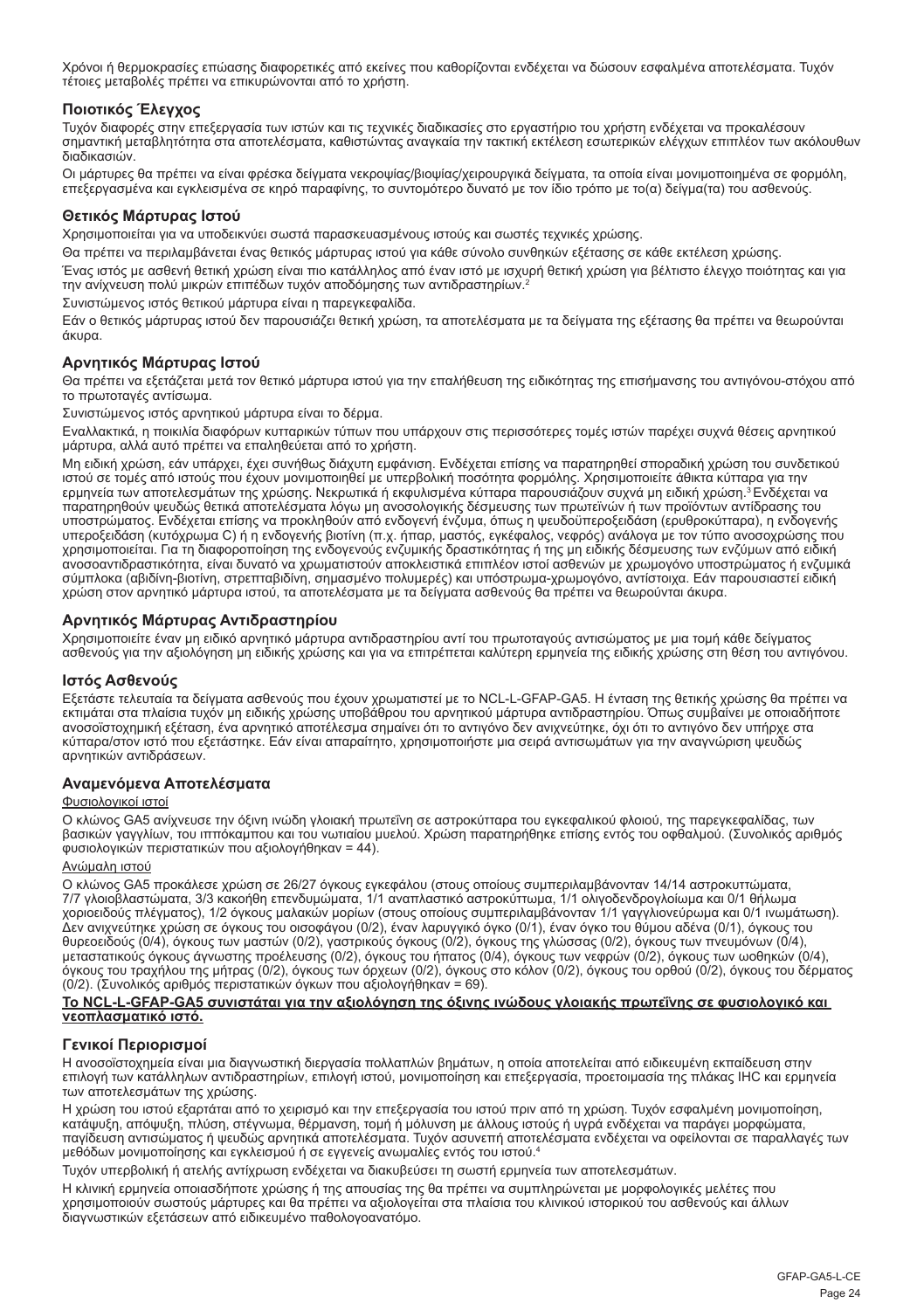Τα αντισώματα που παρέχονται από την Leica Biosystems Newcastle Ltd προορίζονται για χρήση, όπως υποδεικνύεται, είτε σε κατεψυγμένες είτε σε εγκλεισμένες σε παραφίνη τομές, με ειδικές απαιτήσεις μονιμοποίησης. Ενδέχεται να παρουσιαστεί μη<br>αναμενόμενη έκφραση αντιγόνου, ειδικά σε νεοπλάσματα. Η κλινική ερμηνεία οποιασδήποτε χρωματισμένης περιλαμβάνει μορφολογική ανάλυση και την αξιολόγηση των κατάλληλων μαρτύρων.

## **Βιβλιογραφία - Γενική**

- 1. National Committee for Clinical Laboratory Standards (NCCLS). Protection of laboratory workers from infectious diseases transmitted by blood and tissue; proposed guideline. Villanova, P.A. 1991; 7(9). Order code M29-P.
- 2. Battifora H. Diagnostic uses of antibodies to keratins: a review and immunohistochemical comparison of seven monoclonal and three polyclonal antibodies. Progress in Surgical Pathology. 6:1–15. eds. Fenoglio-Preiser C, Wolff CM, Rilke F. Field & Wood, Inc., Philadelphia.
- 3. Nadji M, Morales AR. Immunoperoxidase, part I: the techniques and pitfalls. Laboratory Medicine. 1983; 14:767.
- 4. Omata M, Liew CT, Ashcavai M, Peters RL. Nonimmunologic binding of horseradish peroxidase to hepatitis B surface antigen: a possible source of error in immunohistochemistry. American Journal of Clinical Pathology. 1980; 73:626.
- 5. Louis ED, Faust PL, Vonsattel JPG, et al. Neuropathological changes in essential tremor: 33 cases compared with 21 controls. Brain 7. 2007; 130:3297-3307.
- 6. Barresi V, Cerasoli S, Morigi F, et al. Gliosarcoma with features of osteoblastic osteosarcoma. Archives of Pathology and Laboratory 8. Medicine 2006; 130:1208-1211.
- 7. Biondo B, Magagnin S, Bruni B, et al. Glial and neuronal alterations in the nucleus tractus solitari of sudden infant death syndrome 9. victims. Acta Neuropathologica 2004; 108:309-318.
- 8. Johnson WEB, Evans H, Menage J, et al. Immunohistochemical detection of Schwann cells in innervated and vascularised human 10. intervertebral discs. Spine 2001; 26:22550-2557.

#### **Τροποποιήσεις Στην Προηγούμενη Έκδοση** Δεν εφαρμόζεται

# **Ημερομηνία Έκδοσης**

01 Νοεμβρίου 2018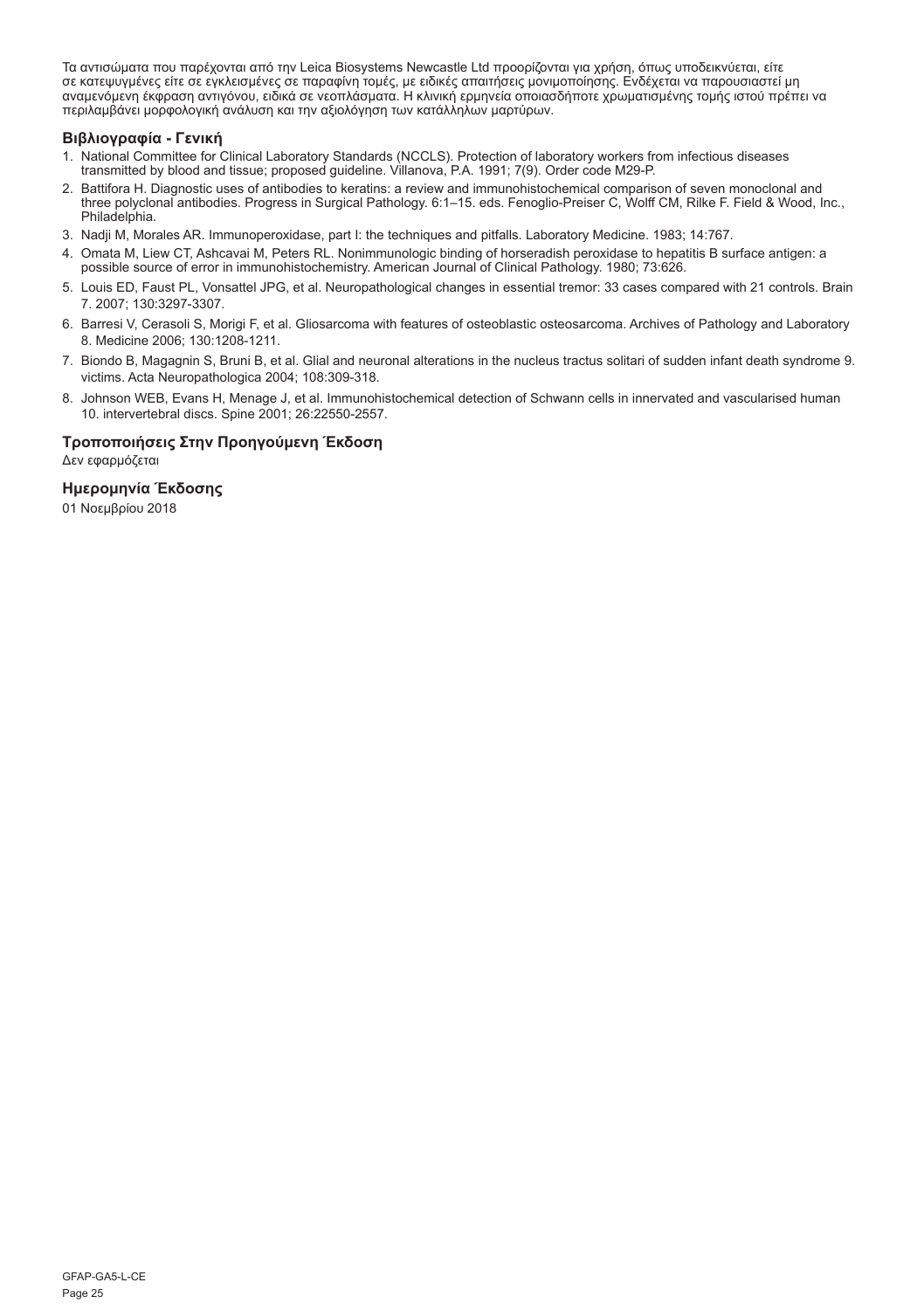# <span id="page-26-0"></span>**Novocastra™ Flydende Mouse Monoclonal Antistof Glial Fibrillary Acidic Protein Produktkode: NCL-L-GFAP-GA5**

# **Tilsigtet Anvendelse**

#### *Til in vitro diagnostisk anvendelse*.

NCL-L-GFAP-GA5 er beregnet til kvalitativ identifikation med lysmikroskopi af humant gliafibrillært surt protein i paraffinsnit. Klinisk fortolkning af farvning eller mangel derpå skal suppleres med morfologiske undersøgelser under anvendelse af passende kontroller og bør evalueres i sammenhæng med patientens kliniske historie og andre diagnostiske tests af en kvalificeret patolog.

# **Procedureprincip**

Immunhistokemiske (IHC) farvningsteknikker muliggør visualisering af antigener via sekventiel tilsætning af et specifikt antistof mod antigenet (primært antistof), et sekundært antistof mod det primære antistof og et enzym kompleksbundet til et kromogent substrat med indskudte vasketrin. Den enzymatiske aktivering af kromogenet resulterer i et synligt reaktionsprodukt på antigenstedet. Prøven kan derefter kontrastfarves og dækkes med et dækglas. Resultaterne fortolkes ved anvendelse af et lysmikroskop og medvirker til differentiel diagnose af patofysiologiske processer, som muligvis kan være associeret med et bestemt antigen.

**Klon**

GA5

# **Immunogen**

Porcin rygmarv.

# **Specificitet**

Humant gliafibrillært surt protein.

# **Reagenssammensætning**

NCL-L-GFAP-GA5 er en flydende vævskultursupernatant indeholdende natriumazid som konserveringsmiddel.

#### **Ig-klasse**

IgG1

# **Totalproteinkoncentration Total Protein**

Se etiketten på hætteflasken for lotspecifik totalproteinkoncentration.

# **Antistofkoncentration**

Større end eller lig med 70 mg/L som bestemt ved ELISA. Se etiketten på hætteflasken for lotspecifik Ig-koncentration.

# **Anbefalinger Vedrørende Anvendelse**

Immunhistokemi på paraffinsnit.

**Varmeinduceret epitopdemaskering (Heat Induced Epitope Retrieval, HIER):** Følg venligst brugsanvisningen til Novocastra Epitope Retrieval Solution pH 6.

**Foreslået fortynding:** 1:400 ved 30 minutter ved 25 °C. Disse retningslinjer er vejledende, og brugeren bør selv bestemme egne optimale brugsopløsninger.

**Visualisering:** Følg venligst vejledningen i Novolink™ Polymer Detection Systems. Yderligere produktinformation og support fås ved henvendelse til lokal forhandler eller Leica Biosystems regionskontor - samt på vores hjemmeside: www.LeicaBiosystems.com Dette antistofs funktion bør valideres, når det anvendes med andre manuelle farvningssystemer eller automatiserede platforme.

# **Opbevaring Og Holdbarhed**

Opbevares ved 2–8 °C. Må ikke fryses. Sættes tilbage til 2–8 °C umiddelbart efter brug. Må ikke anvendes efter udløbsdatoen angivet på hætteflaskens etikette. Andre opbevaringsbetingelser end de ovenfor angivne skal verificeres af brugeren.

# **Prøveklargøring**

Det anbefalede fiksativ er 10% neutralbufferjusteret formalin til paraffinindstøbte vævssnit.

# **Advarsler Og Forholdsregler**

Dette reagens er fremstillet ud fra supernatanten af en cellekultur. Da det er et biologisk produkt, skal der tages fornuftige sikkerhedsforanstaltninger ved dets håndtering.

Denne reagens indeholder natriumazid. Et datablad for materialesikkerhed kan fås efter anmodning eller er tilgængeligt på www.LeicaBiosystems.com

Konsulter landsdækkende og lokale love og regler vedrørende bortskaffelse af alle potentielt toksiske komponenter.

Prøver skal før og efter fiksering, lige som alle materialer eksponeret mod prøverne, håndteres som potentielt smittefarlige og bortskaffes under iagttagelse af passende forholdsregler<sup>ı</sup>. Pipetter aldrig reagenser med munden og undgå, at reagenser og prøver kommer i kontakt med huden eller slimhinder. Hvis reagenser eller prøver kommer i kontakt med følsomme områder, skal der skylles efter med rigelige mængder vand. Søg læge.

Minimer mikrobiel kontaminering af reagenserne, da der ellers kan forekomme øget uspecifik farvning.

Inkubationstider eller -temperaturer andre end de specificerede kan give fejlagtige resultater. Alle sådanne ændringer skal valideres af brugeren.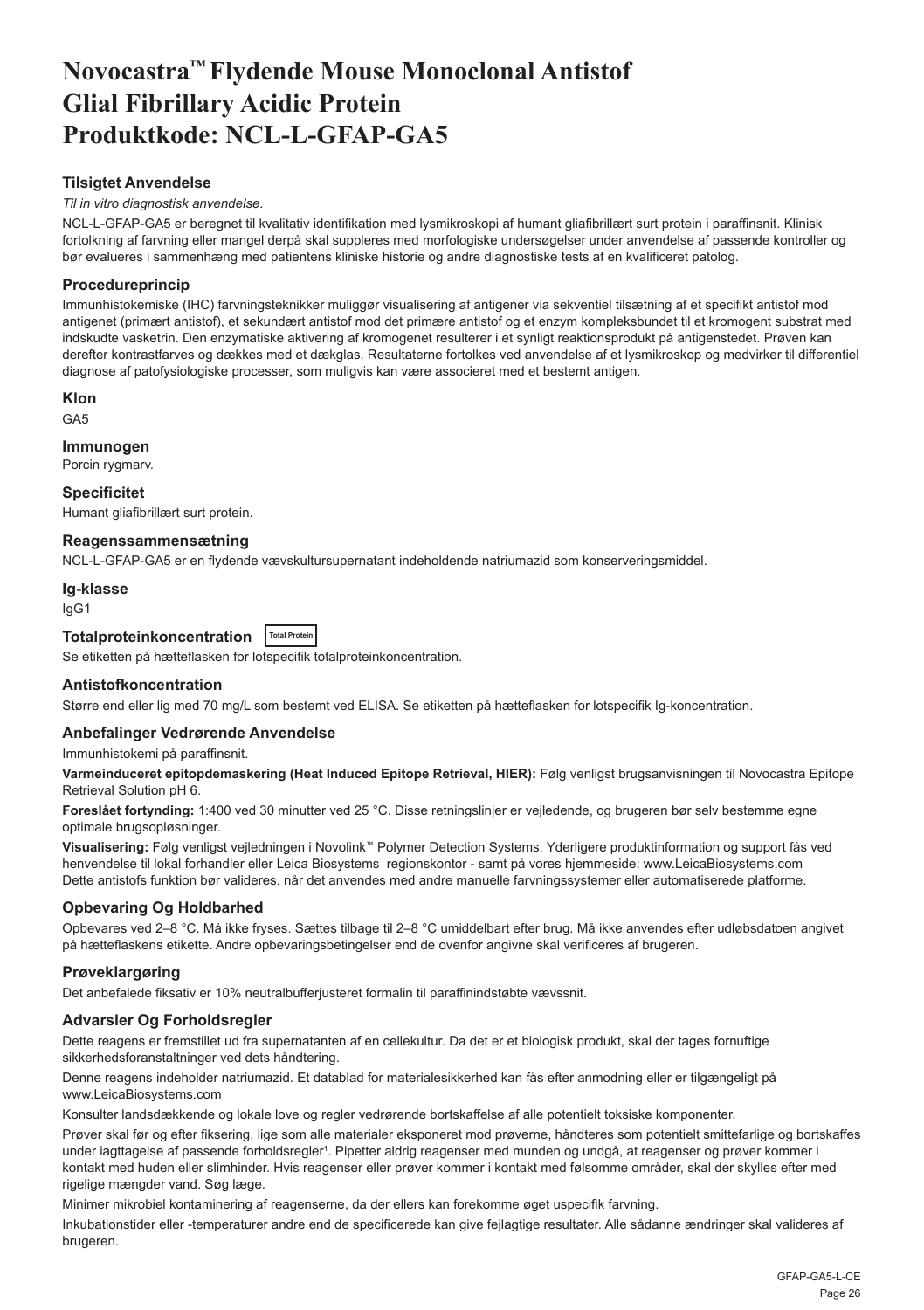# **Kvalitetskontrol**

Forskelle i behandlingen af væv og forskelle i tekniske procedurer i brugerens laboratorium kan frembringe betydeligt varierende resultater og nødvendiggøre regelmæssig udførelse af kontroller på stedet ud over nedenstående procedurer. Kontrollerne skal være friske autopsier/biopsier/kirurgiske prøver fikseret i formalin og behandlet og indstøbt i paraffin så hurtigt som muligt på samme måde som patientprøver.

# **Positiv Vævskontrol**

Anvendes til påvisning af, at vævet er fremstillet korrekt, og at der er anvendt korrekte farvningsteknikker.

Der bør inkluderes en positiv vævskontrol for hvert sæt testbetingelser i hver farvekørsel.

Svagt positivt farvet væv er mere egnet end kraftigt positivt farvet væv til optimal kvalitetskontrol og påvisning af små niveauer af reagensnedbrydning.<sup>2</sup>

Anbefalet væv til positiv kontrol er cerebellum.

Hvis den positive vævskontrol ikke udviser positiv farvning, skal resultater af testprøverne kasseres.

# **Negativ Vævskontrol**

Skal undersøges efter den positive vævskontrol for at sikre, at det primære antistof mærker målantigenet specifikt.

Anbefalet væv til negativ kontrol er hud.

Alternativt frembyder de mange forskellige celletyper, der er til stede i de fleste vævssnit, ofte negative kontrolsteder, men dette skal verificeres af brugeren.

Uspecifik farvning har, hvis til stede, ofte et diffust udseende. Sporadisk farvning af bindevæv kan ligeledes observeres i vævssnit af væv, der er fikseret for kraftigt i formalin. Anvend intakte celler til fortolkning af farvningsresultaterne. Nekrotiske eller degenererede celler farves ofte mere uspecifikt.<sup>3</sup> Der kan eventuelt ses falske positive resultater, der skyldes non-immunologisk binding af proteiner eller substratreaktionsprodukter. Dette kan ligeledes skyldes endogene enzymer, såsom pseudoperoxidase (erytrocytter), endogen peroxidase (cytochrom C) eller endogent biotin (f.eks. lever, bryst, hjerne, nyre) afhængigt af den anvendte type immunfarve. For at differentiere mellem endogen enzymaktivitet eller uspecifik enzymbinding og specifik immunreaktivitet kan yderligere patientvæv eventuelt farves udelukkende med henholdsvis substratkromogen eller enzymkomplekser (avidin-biotin, streptavidin, mærket polymer) og substratkromogen. Hvis der optræder specifik farvning i den negative vævskontrol, skal resultaterne af patientprøverne kasseres.

# **Negativ Reagenskontrol**

Anvend en uspecifik negativ reagenskontrol i stedet for det primære antistof på et vævssnit af hver patientprøve for at vurdere uspecifik farvning og muliggøre bedre fortolkning af specifik farvning på antigenstedet.

# **Patientvæv**

Eksaminer patientprøver farvet med NCL-L-GFAP-GA5 sidst. Intensiteten af positiv farvning bør vurderes i sammenhæng med eventuel uspecifik baggrundsfarvning af den negative reagenskontrol. Som med alle immunhistokemiske tests betyder et negativt resultat, at antigenet ikke blev påvist. Ikke at antigenet var fraværende i de analyserede celler eller det analyserede væv. Om nødvendigt anvendes et panel af antistoffer til identifikation af falske negative reaktioner.

# **Forventede Resultater**

# Normalt væv

Klon GA5 påviste gliafibrillært surt protein i astrocytter i den cerebrale cortex, cerebellum, basale ganglia, hippocampus og medulla spinalis. Der sås endvidere farvning i øjet. (Samlet antal normale tilfælde, der blev evalueret = 44).

# Abnormt væv

Klon GA5 farvede 26/27 hjernetumorer (inklusive 14/14 astrocytomer, 7/7 glioblastomer, 3/3 maligne ependymomer, 1/1 anaplastiske astroctomer, 1/1 oligodendrogliomer og 0/1 choroid plexus papillom), 1/2 bløddelstumorer (inklusive 1/1 ganglioneurom og 0/1 fibromatose). Der blev ikke påvist farvning i øsofageale tumorer (0/2), tumor i larynx (0/1), tumor i thymuskirtel (0/1), tumorer i thyroidea (0/4), tumorer i brystet (0/2), gastriske tumorer (0/2), tumorer på tungen (0/2), lungetumorer (0/4), metastatiske tumorer af ukendt oprindelse (0/2), levertumorer (0/4), nyretumorer (0/2), ovarietumorer (0/4), cervikale tumorer (0/2), tumorer i testis (0/2), tumorer i colon (0/2), rektale tumorer (0/2) og hudtumorer (0/2). (Samlet antal tumortilfælde, der blev evalueret = 69).

# **NCL-L-GFAP-GA5 anbefales til evaluering af gliafibrillært surt protein i normalt og neoplastisk væv.**

# **Generelle Begrænsninger**

Immunhistokemi er en diagnostisk proces bestående af mange trin, der omfatter specialiseret uddannelse i valg af passende reagenser, vævsselektion, -fiksering og -behandling samt fremstilling af IHC-objektglas og fortolkning af farvningsresultaterne.

Vævsfarvning er afhængig af håndteringen og behandlingen af vævet inden farvning. Forkert fiksering, frysning, optøning, vask, tørring, opvarmning, sektionering eller kontaminering med andet væv eller andre væsker kan frembringe artefakter, indfangning af antistof eller falske negative resultater. Inkonsistente resultater kan skyldes variationer i fikserings- og indstøbningsmetoder eller irregulariteter indeholdt i vævet.<sup>4</sup>

For kraftig eller ukomplet kontrastfarvning kan gøre korrekt fortolkning af resultaterne vanskelig.

Klinisk fortolkning af farvning eller mangel derpå skal suppleres med morfologiske undersøgelser under anvendelse af passende kontroller og bør evalueres i sammenhæng med patientens kliniske historie og andre diagnostiske tests af en kvalificeret patolog.

Antistoffer fra Leica Biosystems Newcastle Ltd er som angivet beregnet til anvendelse på enten frosne eller paraffinindstøbte vævssnit med specifikke krav til fiksering. Der kan forekomme uventet antigenekspression, navnlig i neoplasmer. Den kliniske fortolkning af alle farvede vævssnit skal indbefatte morfologisk analyse og evaluering af passende kontroller.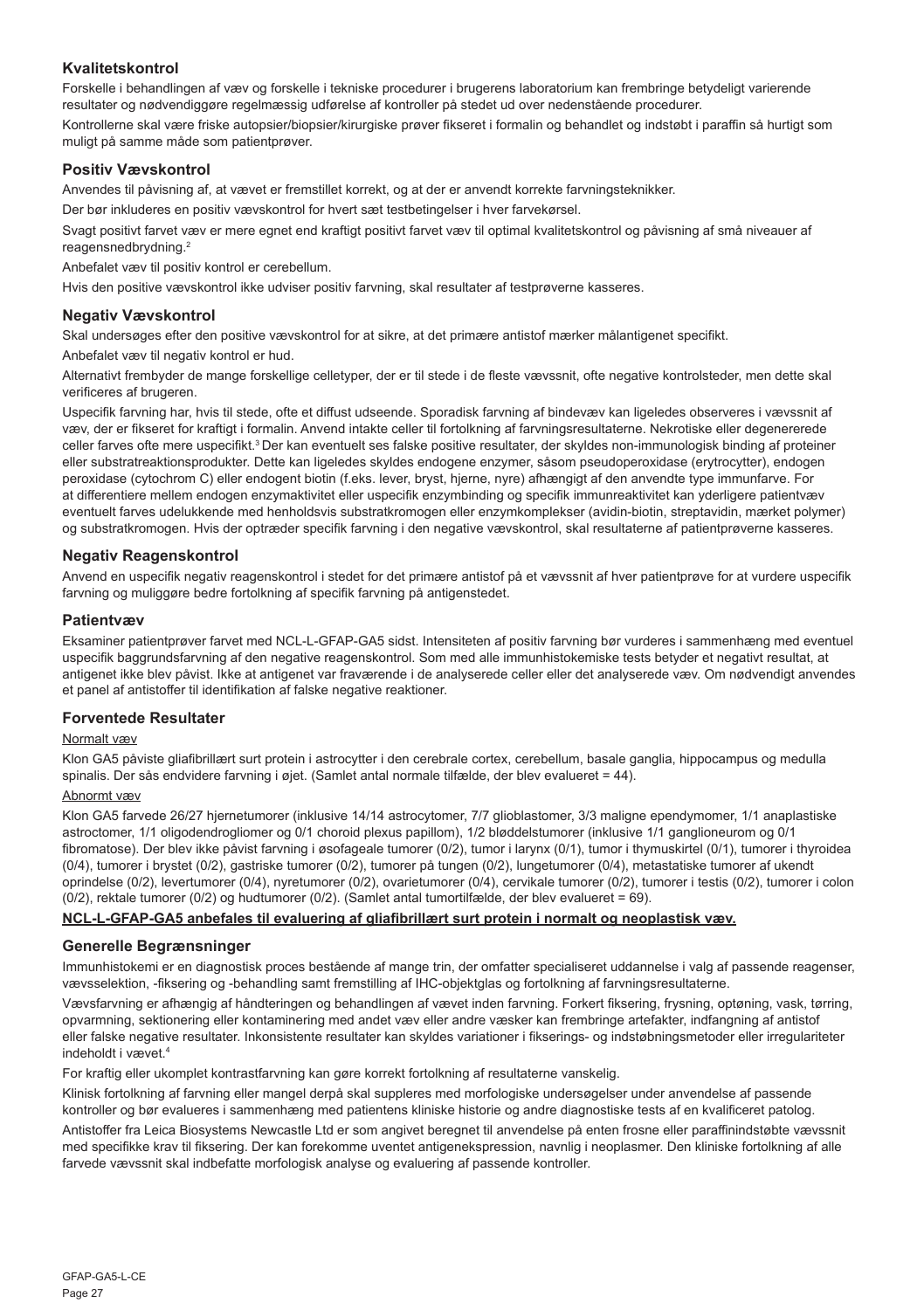# **Bibliografi - Generelt**

- 1. National Committee for Clinical Laboratory Standards (NCCLS). Protection of laboratory workers from infectious diseases transmitted by blood and tissue; proposed guideline. Villanova, P.A. 1991;7(9). Order code M29-P.
- 2. Battifora H. Diagnostic uses of antibodies to keratins: a review and immunohistochemical comparison of seven monoclonal and three polyclonal antibodies. Progress in Surgical Pathology. 6:1–15. eds. Fenoglio-Preiser C, Wolff CM, Rilke F. Field & Wood, Inc., Philadelphia.
- 3. Nadji M, Morales AR. Immunoperoxidase, part I: the techniques and pitfalls. Laboratory Medicine. 1983; 14:767.
- 4. Omata M, Liew CT, Ashcavai M, Peters RL. Nonimmunologic binding of horseradish peroxidase to hepatitis B surface antigen: a possible source of error in immunohistochemistry. American Journal of Clinical Pathology. 1980; 73:626.
- 5. Louis ED, Faust PL, Vonsattel JPG, et al. Neuropathological changes in essential tremor: 33 cases compared with 21 controls. Brain 7. 2007; 130:3297-3307.
- 6. Barresi V, Cerasoli S, Morigi F, et al. Gliosarcoma with features of osteoblastic osteosarcoma. Archives of Pathology and Laboratory 8. Medicine 2006; 130:1208-1211.
- 7. Biondo B, Magagnin S, Bruni B, et al. Glial and neuronal alterations in the nucleus tractus solitari of sudden infant death syndrome 9. victims. Acta Neuropathologica 2004; 108:309-318.
- 8. Johnson WEB, Evans H, Menage J, et al. Immunohistochemical detection of Schwann cells in innervated and vascularised human 10. intervertebral discs. Spine 2001; 26:22550-2557.

# **Rettelser Til Tidligere Udgave**

Ikke relevant

# **Udgivelsesdato**

01 november 2018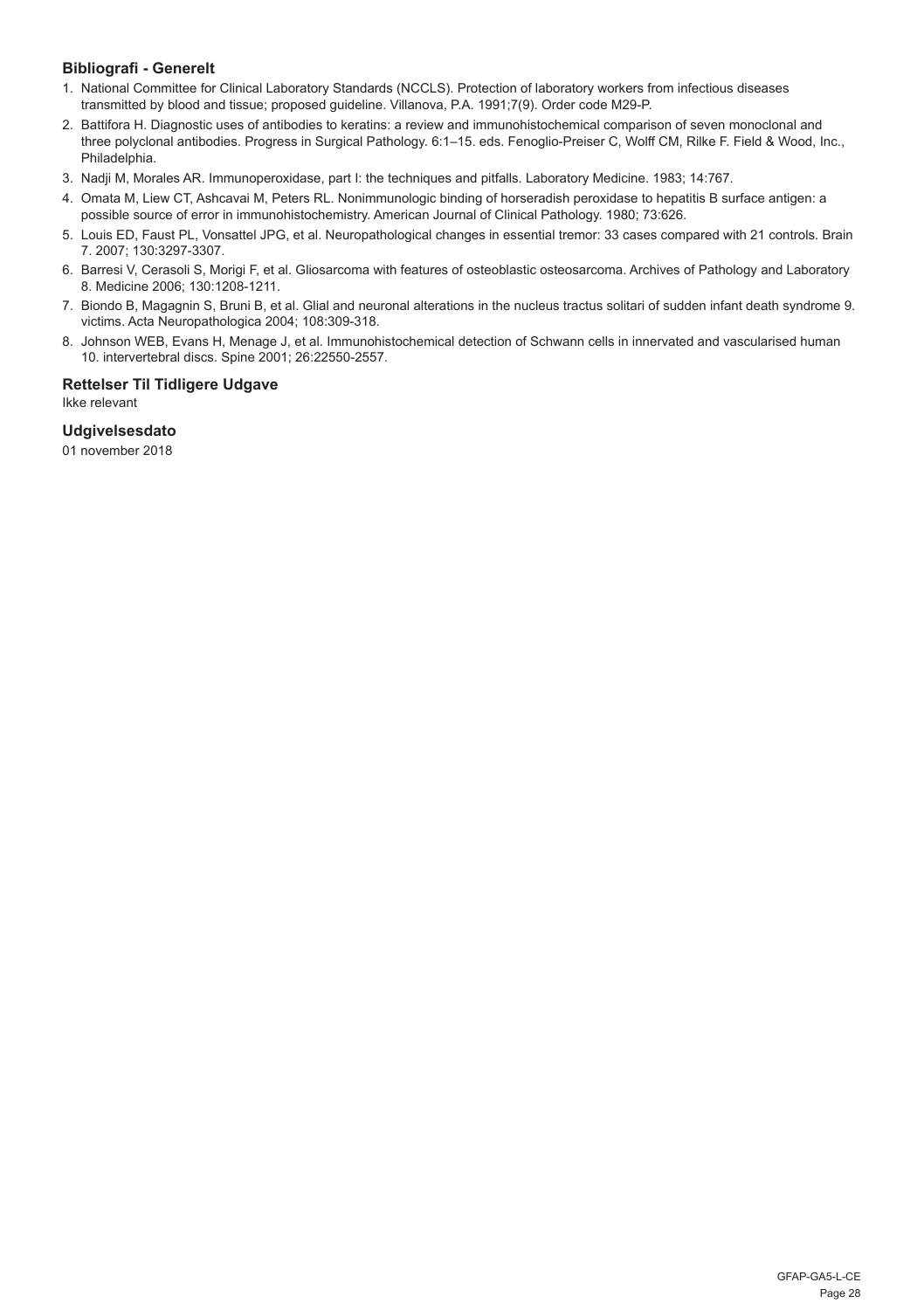# <span id="page-29-0"></span>**Novocastra™ Vloeistof Mouse Monoclonal Antilichaam Glial Fibrillary Acidic Protein Productcode: NCL-L-GFAP-GA5**

# **Beoogd Gebruik**

#### *Voor gebruik bij in-vitro-diagnostiek.*

NCL-L-GFAP-GA5 is bedoeld voor de kwalitatieve identificatie door lichtmicroscopie van humaan gliaal fibrillair zuur eiwit in paraffinecoupes. De klinische interpretatie van iedere kleuring of de afwezigheid ervan moet worden aangevuld met morfologisch onderzoek en goede controles. De interpretatie moet worden geëvalueerd door een vakkundige patholoog binnen de context van de klinische geschiedenis van de patiënt en eventueel ander diagnostisch onderzoek.

#### **Beginsel van de Procedure**

Immunohistochemische (IHC) kleuringstechnieken maken de visualisatie van antigenen mogelijk via de sequentiële toepassing van een specifiek antilichaam naar het antigen (primaire antilichaam), het secundaire antilichaam naar het primaire antilichaam en een enzymcomplex met een chromogeen substraat met ingevoegde wasstappen. De enzymatische activering van de chromogeenresultaten in een zichtbaar reactieproduct op de antigene plaats. De monsters kunnen dan tegengekleurd en afgedekt zijn. De resultaten worden geïnterpreteerd met een lichtmicroscoop en hulpmiddelen in de differentiële diagnose van pathofysiologische processen, die wel of niet met een specifiek antigen geassocieerd kunnen worden.

#### **Kloon**

G<sub>A5</sub>

### **Immunogeen**

Varkensruggenmerg.

# **Specificiteit**

Humaan gliaal fibrillair zuur eiwit.

#### **Reagentiasamenstelling**

NCL-L-GFAP-GA5 is een supernatant van de vloeibare weefselkweek die natriumazide bevat als conserveringsmiddel.

# **Ig-klasse**

IgG1

# **Totale Proteïneconcentratie Total Protein**

Raadpleeg het etiket op de flacon voor de specifieke totale proteïneconcenstratie.

#### **Antilichaamconcentratie**

Groter of gelijk aan 70 mg/L zoals bepaald door ELISA. Raadpleeg het etiket op de flacon voor de specifieke lg-concenstratie.

#### **Aanbevelingen over het Gebruik**

Immunochemisch op paraffine coupes.

**Warmte-geïnduceerd epitoopherstel (Heat Induced Epitope Retrieval, HIER):** Volg de instructies voor het gebruik in Novocastra Epitope Retrieval Solution pH 6.

**Aangeranden verdunning:** 1:400 voor 30 minuten bij 25 °C. Dit wordt gezien als een richtlijn en gebruikers dienen hun eigen optimale werkverdunningen te bepalen.

**Visualisatie:** Volg a.u.b. de gebruiksinstructies in de Novolink™ Polymer Detection Systems. Voor meer productinformatie of ondersteuning dient u contact op te nemen uw lokale distributeur of het regionale kantoor van Leica Biosystems , of de website van Leica Biosystems te bezoeken, www.LeicaBiosystems.com

De prestatie van dit antilichaam dient gevalideerd te worden als het wordt gebruikt met andere handmatige kleuringssystemen of automatische platformen.

# **Opslag en Stabiliteit**

Opslaan bij temperaturen van 2–8 °C. Niet bevriezen. Laat het systeem direct na gebruik terugkeren naar een temperatuur van 2–8 °C. Gebruik het product niet meer na de expiratiedatum die op de flacon staat. Opslagcondities andere dan degene die hierboven gespecificeerd zijn, dienen door de gebruiker geverifieerd te.

# **Voorbereiding van Monsters**

De aanbevolen fixeerstof is 10% neutraal gebufferde formaline voor paraffine ingebedde weefselcoupes.

#### **Waarschuwingen en Voorzorgsmaatregelen**

Deze reagens is voorbereid van het supernatant van de celkweek. Aangezien het biologisch product is, dient u bij het gebruik ervan voorzichtig te werk te gaan.

Deze reagens bevat natriumazide. Een materiaalveiligheidsblad is op verzoek verkrijgbaar bij www.LeicaBiosystems.com

Raadpleeg de richtlijnen van de lokale of nationale overheid voor het afdanken van potentieel giftige componenten.

Monsters moeten voor en na fixatie worden behandeld als potentiële overdragers van infecties en volgens de juiste voorzorgsmaatregelen worden afgedankt. Dit geldt tevens voor alle materialen die aan de monsters zijn blootgesteld.<sup>1</sup>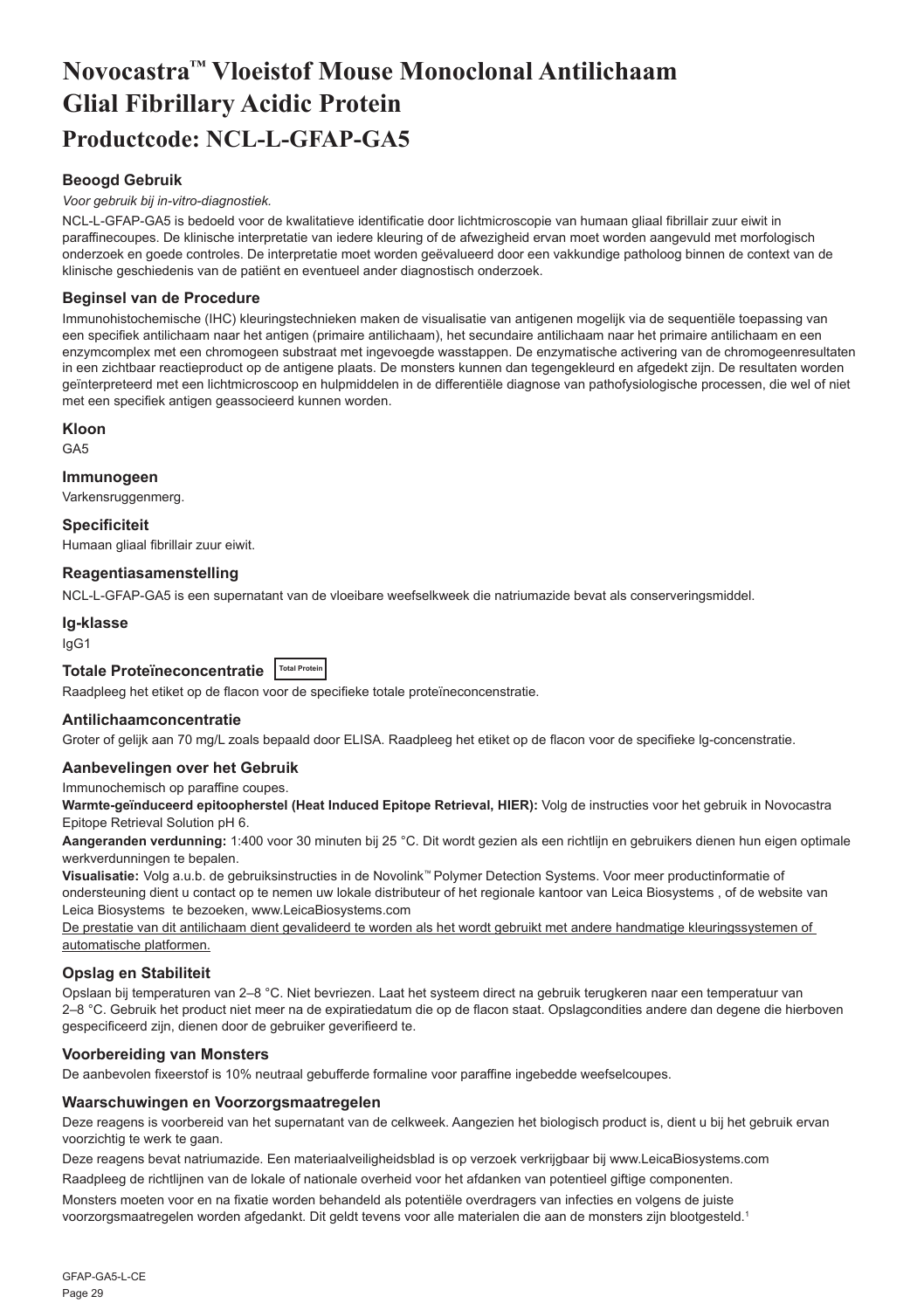Reagentia mogen nooit met de mond worden gepipetteerd. Daarnaast moet contact tussen de huid en het slijmvlies met reagentia en monsters worden vermeden.

Als reagentia of monsters in contact komen met gevoelige gebieden, moet u deze gebieden wassen met een ruime hoeveelheid water. Neem contact op met een arts.

Minimaliseer de kans van microbacteriële contaminatie van reagentia. Als u dit niet doet, kan er een toename van niet-specifieke kleuring optreden.

Incubatietijden of temperaturen die afwijken van degenen die gespecificeerd zijn, kunnen tot onjuiste resultaten leiden. Iedere dergelijke verandering moet door de gebruiker gevalideerd worden.

# **Kwaliteitscontrole**

Verschillen in het verwerken van weefsel en technische procedures in het laboratorium van de gebruiker kunnen zorgen voor een aanzienlijke variabiliteit van de resultaten. Dit vereist een regulier gebruik van bedrijfseigen controles naast de volgende procedures. De controles moeten verse autopsie-, biopsie-, of chirurgische monsters omvatten, en zo snel mogelijk formaline gefixeerd en in paraffinewax ingebed worden, op dezelfde manier als de patiëntmonster(s).

#### **Positieve Weefselcontrole**

Wordt gebruikt om correct voorbereide weefsels en goede kleuringstechnieken aan te duiden.

Er dient een positieve weefselcontrole opgenomen te worden voor iedere set testcondities in iedere kleuringsrun.

Voor een optimale kwaliteitscontrole en voor het detecteren van geringe niveaus van reagensdegredatie, is weefsel met zwakke positieve kleuring beter geschikt dan weefsel met sterke positieve kleuring.<sup>2</sup>

Aanbevolen positieve weefselcontrole is cerebellum.

Als de positieve weefselcontrole geen positieve kleuring vertoont, moeten de resultaten met de testmonsters als ongeldig worden beschouwd.

#### **Negatieve Weefselcontrole**

Dient onderzocht te worden na de positieve weefselcontrole om de specificiteit te verifiëren van de labeling van het doelantigen door het primaire antilichaam.

Aanbevolen negatieve weefselcontrole is huid.

Daarnaast leveren de verscheidenheid aan celtypen, die in de meeste weefselcoupes aanwezig zijn, regelmatig negatieve controlelocaties op, maar dit dient door de gebruiker geverifieerd te worden. Niet-specifieke kleuring, indien aanwezig, heeft meestal een diffuus uiterlijk.

Daarnaast kan in coupes sporadische kleuring van bindweefsel worden geobserveerd. Dit treedt op als gevolg van overdadig fixeren van weefsel met formaline. Maak voor de interpretatie van kleuringsresultaten gebruik van intacte cellen. Necrotische of gedegenereerde cellen kunnen vaak een niet-specifieke kleuring vertonen.<sup>3</sup>

Er kan sprake zijn van fout-positieven als gevolg van niet-immunologische binding van eiwitten of substraatreactieproducten. Zij kunnen ook veroorzaakt worden door endogene enzymen zoals pseudoperoxidase (erythrocyten), endogene peroxidase (cytochroom C), of endogene biotine (bijv. lever, borst, hersenen, nieren), afhankelijk van het type immunokleuring dat gebruikt wordt.

Om endogene enzymen of niet-specifieke binding van enzymen van specifieke immunoreactiviteit te differentiëren, kan het zijn dat extra patiëntweefsels exclusief gekleurd wordt met substraat chromogeen of enzymcomplexen (avidine-biotine, streptavidine, gelabeld polymeer) en respectievelijk substraat-chromogeen. Indien specifieke kleuring binnen het interne negatieve controleweefsel optreedt, moeten de resultaten die met de patiëntmonsters zijn verkregen als ongeldig worden beschouwd.

# **Negatieve Reagenscontrole**

Gebruik een niet-specifieke negatieve reagenscontrole in plaats van het primaire antilichaam met een coupe van ieder patiëntmonster, om een niet-specifieke kleuring te evalueren en een betere interpretatie te krijgen van de specifieke kleuring op de antigene plaats.

# **Patiëntweefsel**

Onderzoek de gekleurde patiëntmonsters met NCL-L-GFAP-GA5. De positieve kleuringsintensiteit moet worden geëvalueerd binnen de context van iedere niet-specifieke achtergrondkleuring van de negatieve reagenscontrole. Net zoals bij elke immunohistochemische test betekent een negatief resultaat dat het antigeen niet is gedetecteerd. Het betekent dus niet dat het antigeen afwezig was in de geanalyseerde cellen/het geanalyseerde weefsel. Gebruik een panel van antilichamen om de verkeerd-negatieve reacties te identificeren.

### **Verwachte Resultaten**

#### Normale weefsels

Kloon GA5 detecteerde het gliale fibrillaire zure eiwit in astrocyten in cerebrale cortex, cerebellum, basale ganglia, hippocampus en ruggenmerg. Ook in het oog werd kleuring waargenomen. (Totaal aantal normale gevallen dat werd geëvalueerd = 44).

## Abnormale weefsels

Kloon GA5 kleurde 26/27 hersentumoren (inclusief 14/14 astrocytomen, 7/7 glioblastomen, 3/3 maligne ependymomen, 1/1 anaplastisch astroctoom, 1/1 oligodendroglioom en 0/1 choroïdplexus papilloom), 1/2 weke-delentumoren (waaronder 1/1 ganglioneuroom en 0/1 fibromatose). Er werd geen kleuring waargenomen in slokdarmtumoren (0/2), een larynxtumor (0/1), een thymustumor (0/1), schildkliertumoren (0/4), borsttumoren (0/2), maagtumoren (0/2), tongtumoren (0/2), longtumoren (0/4), gemetastaseerde tumoren van onbekende oorsprong (0/2), levertumoren (0/4), niertumoren (0/2), eierstoktumoren (0/4), baarmoederhalstumoren (0/2), testistumoren (0/2), colontumoren (0/2), rectumtumoren (0/2) en huidtumoren (0/2). (Totaal aantal tumorgevallen dat werd geëvalueerd = 69).

#### **NCL-L-GFAP-GA5 wordt aanbevolen voor de beoordeling van gliaal fibrillair zuur eiwit in normaal en neoplastisch weefsel.**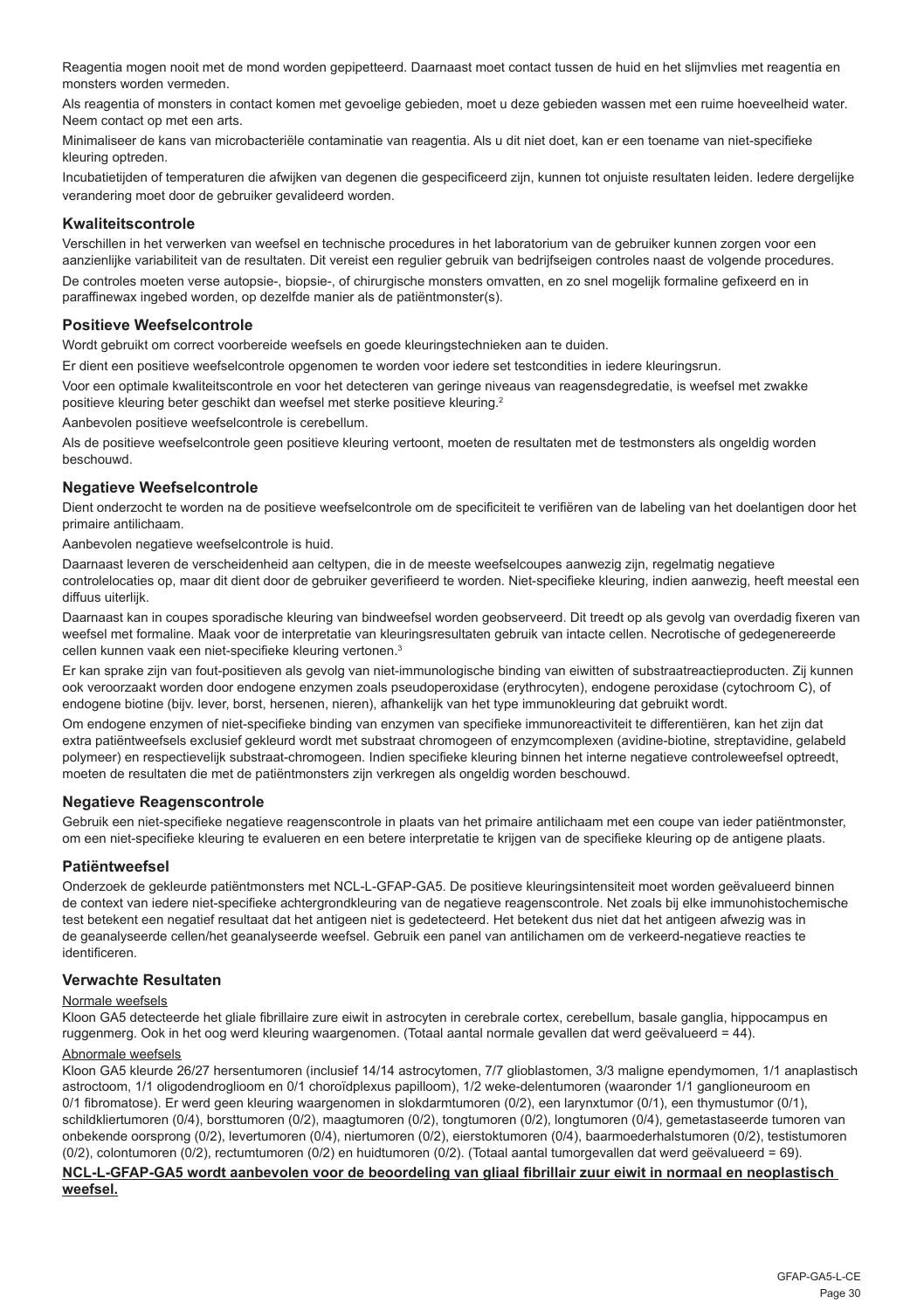# **Algemene Beperkingen**

Immunohistochemie is een diagnoseproces van meerdere stappen dat uit een gespecialiseerde training bestaat in het selecteren van de desbetreffende reagentia; weefselselectie, fixatie en verwerking; voorbereiding van de IHC-objectglaasjes; en de interpretatie van de kleuringsresultaten. Weefselkleuring is afhankelijk van het gebruik en de verwerking van het weefsel vóór het aanbrengen van de kleuring. Een onjuiste manier van fixeren, invriezen, ontdooien, wassen, drogen, verwarmen en opdelen of contaminatie met andere weefsels of vloeistoffen kunnen leiden tot artefacten, het vastzitten van antilichamen of fout-negatieven. Inconsistente resultaten kunnen het gevolg zijn variaties in de methoden die voor het fixeren en inbedden worden gebruikt of van inherente onregelmatigheden binnen het weefsel.<sup>4</sup>

Overmatige of onvolledige tegenkleuring kan een correcte interpretatie van de resultaten in te weg zitten.

De klinische interpretatie van iedere kleuring of de afwezigheid ervan moet worden aangevuld met morfologisch onderzoek en goede controles. De interpretatie moet worden geëvalueerd door een vakkundige patholoog binnen de context van de klinische geschiedenis van de patiënt en eventueel ander diagnostisch onderzoek.

Antilichamen van Leica Biosystems Newcastle Ltd zijn bedoeld voor gebruik, zoals aangegeven, op bevroren of paraffine ingebedde coupes met specifieke fixatie-eisen. Er kan een onverwachte antigenexpressie optreden, met name in neoplasma's. De klinische interpretatie van ieder gekleurde weefselcoupe moet morfologische analyses bevatten en de evaluatie van de juiste controles.

# **Algemene Literatuurlijst**

- 1. National Committee for Clinical Laboratory Standards (NCCLS). Protection of laboratory workers from infectious diseases transmitted by blood and tissue; proposed guideline. Villanova, P.A. 1991; 7(9). Order code M29-P.
- 2. Battifora H. Diagnostic uses of antibodies to keratins: a review and immunohistochemical comparison of seven monoclonal and three polyclonal antibodies. Progress in Surgical Pathology. 6:1–15. eds. Fenoglio-Preiser C, Wolff CM, Rilke F. Field & Wood, Inc., **Philadelphia**
- 3. Nadji M, Morales AR. Immunoperoxidase, part I: the techniques and pitfalls. Laboratory Medicine. 1983; 14:767.
- 4. Omata M, Liew CT, Ashcavai M, Peters RL. Nonimmunologic binding of horseradish peroxidase to hepatitis B surface antigen: a possible source of error in immunohistochemistry. American Journal of Clinical Pathology. 1980; 73:626.
- 5. Louis ED, Faust PL, Vonsattel JPG, et al. Neuropathological changes in essential tremor: 33 cases compared with 21 controls. Brain 7. 2007; 130:3297-3307.
- 6. Barresi V, Cerasoli S, Morigi F, et al. Gliosarcoma with features of osteoblastic osteosarcoma. Archives of Pathology and Laboratory 8. Medicine 2006; 130:1208-1211.
- 7. Biondo B, Magagnin S, Bruni B, et al. Glial and neuronal alterations in the nucleus tractus solitari of sudden infant death syndrome 9. victims. Acta Neuropathologica 2004; 108:309-318.
- 8. Johnson WEB, Evans H, Menage J, et al. Immunohistochemical detection of Schwann cells in innervated and vascularised human 10. intervertebral discs. Spine 2001; 26:22550-2557.

## **Aanpassingen ten opzichte van Vorige Editie**

Niet van toepassing

#### **Publicatiedatum**

01 november 2018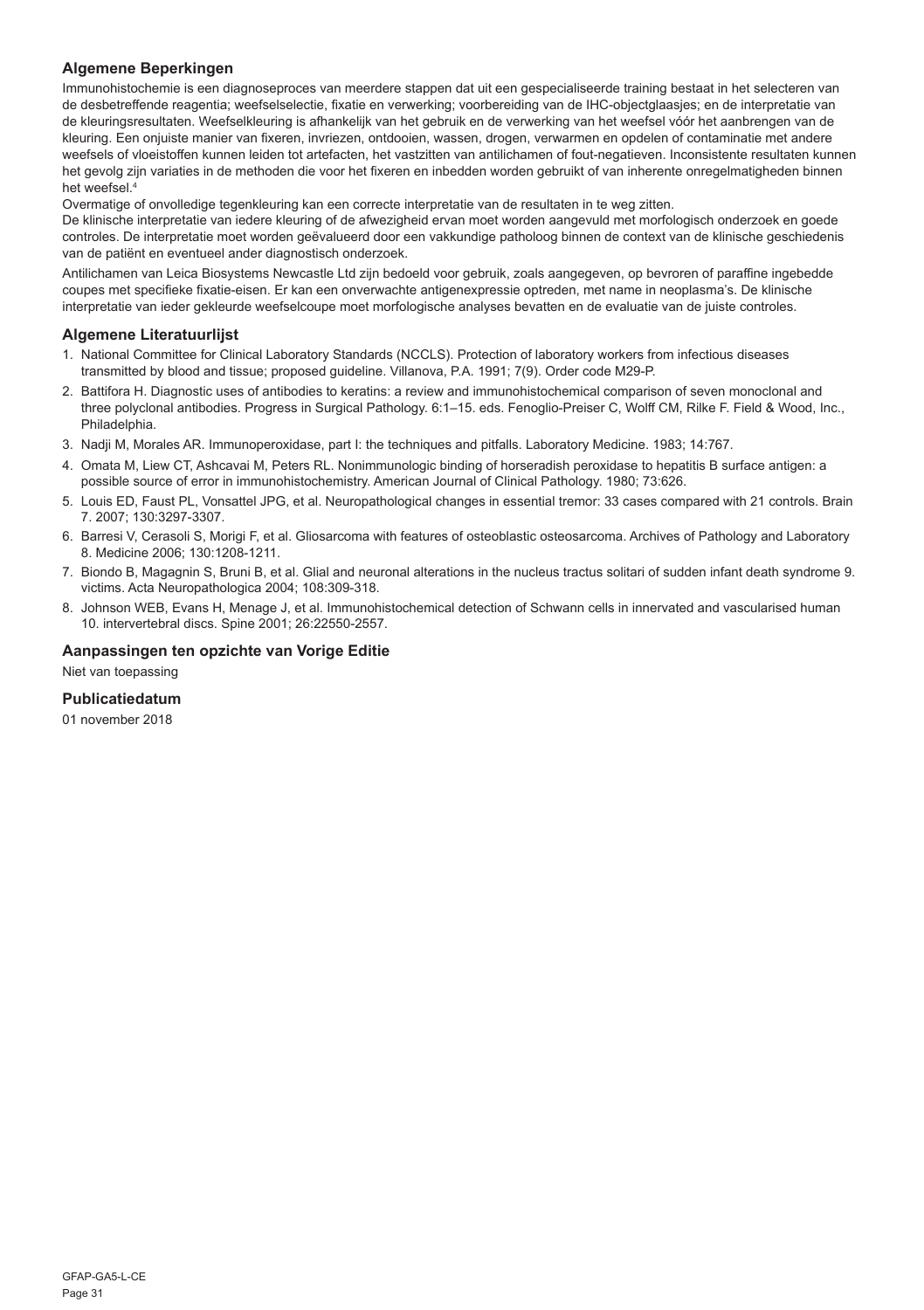# <span id="page-32-0"></span>**Novocastra™ Flytende Mouse Monoclonal Antistoff Glial Fibrillary Acidic Protein Produktkode: NCL-L-GFAP-GA5**

# **Tiltenkt bruk**

#### *Til in vitro-diagnostisk bruk.*

NCL-L-GFAP-GA5 skal brukes til kvalitativ identifisering med lysmikroskopi av humant GFAP i parafinsnitt. Den kliniske tolkningen av farge eller manglende farge skal suppleres med morfologiske undersøkelser og bruk av egnede kontroller, og bør evalueres av en kvalifisert patolog i lys av pasientens kliniske historie og eventuelle andre diagnostiske tester.

## **Prosedyreprinsipp**

Immunhistokjemiske (IHC) fargingsteknikker gjør det mulig å se antigener via en sekvensiell tilsetning av et bestemt antistoff mot antigenet (primært antistoff), et sekundært antistoff mot det primære antistoffet og et enzymkompleks med et kromogent substrat med innskutte vasketrinn. Den enzymatiske aktiveringen av kromogenet gir et synlig reaksjonsprodukt på antigenstedet. Prøven kan deretter kontrastfarges og dekkes med et dekkglass. Resultatene fortolkes ved hjelp av et lysmikroskop og medvirker til differensialdiagnose av patofysiologiske prosesser som muligens kan være assosiert med et bestemt antigen.

**Klon**

G<sub>A5</sub>

#### **Immunogen**

Ryggmarg fra svin.

#### **Spesifisitet** Humant GFAP.

# **Reagenssammensetning**

NCL-L-GFAP-GA5 er en flytende vevskultursupernatant som inneholder natriumazid som konserveringsmiddel.

#### **Ig-klasse**

IgG1

#### **Totalproteinkonsentrasjon Total Protein**

Se etiketten på hetteglasset for lotspesifikk totalproteinkonsentrasjon.

#### **Antistoffkonsentrasjon**

Større enn eller tilsvarende 70 mg/l i henhold til ELISA. Se etiketten på hetteglasset for lotspesifikk Ig-konsentrasjon.

#### **Anbefalinger for Bruk**

Immunhistokjemi på parafinsnitt.

**Varmeindusert epitopgjenfinning (HIER):** Følg bruksanvisningen for Novocastra Epitope Retrieval Solution pH 6.

**Foreslått fortynning:** 1:400 i 30 minutter ved 25 °C. Disse retningslinjene er veiledende, og brukeren bør selv bestemme egne optimale bruksfortynninger.

**Visualisering:** Følg bruksanvisningen for Novolink™ Polymer Detection Systems. Ønsker du ytterligere produktinformasjon eller -støtte, kan du ta kontakt med den lokale forhandleren eller regionkontoret til Leica Biosystems , eller på nettsidene til Leica Biosystems, www.LeicaBiosystems.com

Ytelsen til dette antistoffet bør valideres ved bruk av andre manuelle fargingssystemer eller automatiske systemer.

# **Oppbevaring og Stabilitet**

Oppbevares ved 2–8 °C. Må ikke fryses. Returneres til 2–8 °C umiddelbart etter bruk. Må ikke brukes etter utløpsdatoen angitt på produktetiketten. Andre oppbevaringsbetingelser må valideres av brukeren.

# **Klargjøring av Prøver**

Anbefalt fiksativ er 10 % nøytralbufret formalin for parafinlagrede vevssnitt.

# **Advarsler og Forholdsregler**

Denne reagensen er laget av supernatanten fra en cellekultur. Dette er et biologisk produkt som må behandles deretter. Denne reagensen inneholder natriumazid. Dataark om materialsikkerhet (MSDS) er tilgjengelig på forespørsel eller kan lastes ned fra www.LeicaBiosystems.com

Følg nasjonale og lokale forskrifter for avhending av komponenter som kan være giftige.

Prøver (før og etter fiksering) og alt materiale som eksponeres for dem, skal behandles som potensielt smittefarlig og kasseres i samsvar med gjeldende forholdsregler.<sup>1</sup>

Hold aldri pipetter med reagens i munnen, og unngå at hud og slimhinner kommer i kontakt med reagenser og prøver.

Hvis reagenser eller prøver kommer i kontakt med følsomme områder, skal de skylles med rikelig vann. Kontakt lege.

Reduser mikrobiell kontaminering av reagensene til et minimum, ellers kan det forekomme økt uspesifisert farging.

Inkubasjonstider eller temperaturer som er annerledes enn det som er angitt, kan gi unøyaktige resultater. Slike endringer må valideres av brukeren.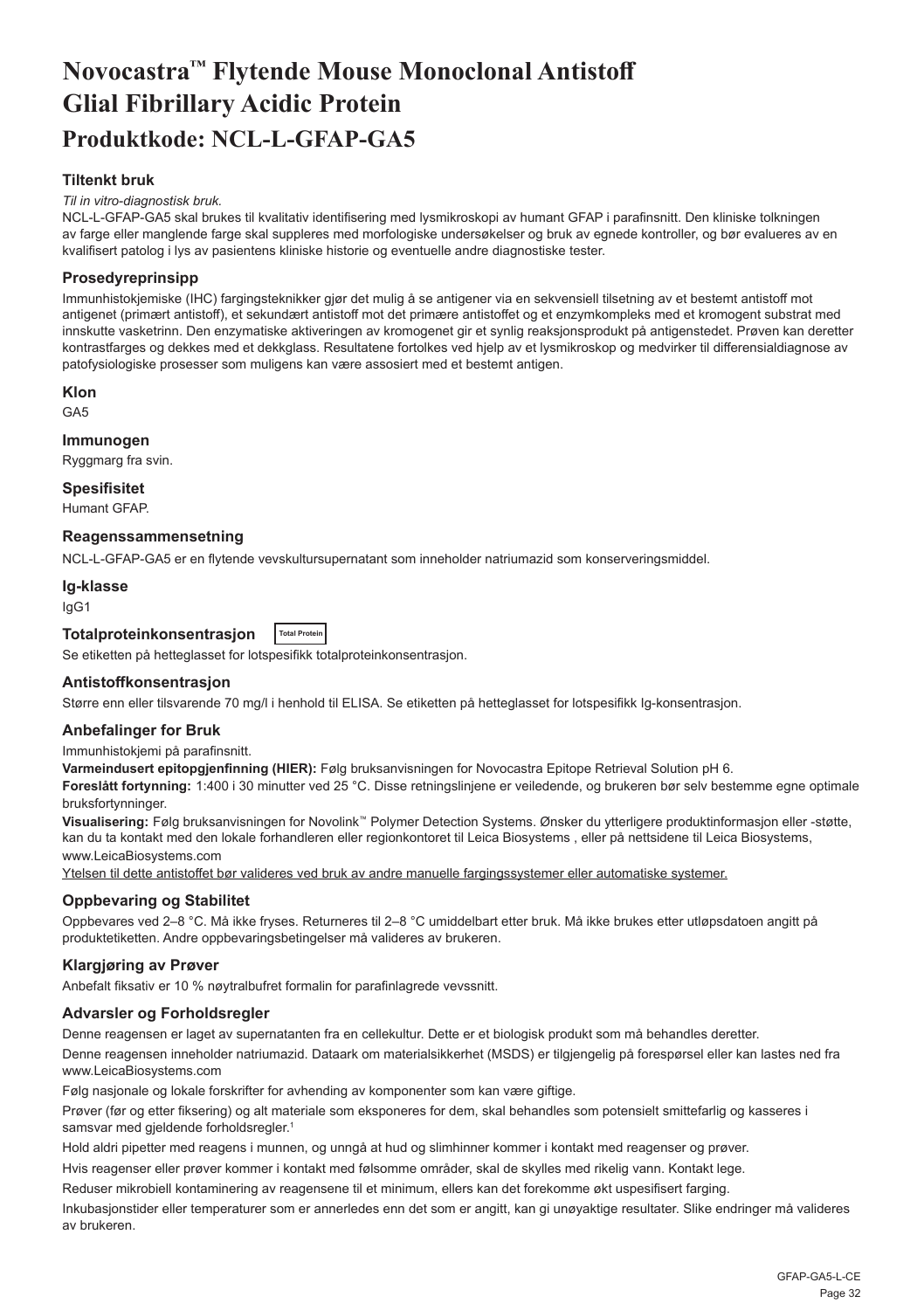# **Kvalitetskontroll**

Forskjeller i behandlingen av vev og forskjeller i tekniske prosedyrer i brukerens laboratorium kan gi signifikant varierte resultater, og det kan være nødvendig å foreta kontroller på stedet i tillegg til prosedyrene angitt nedenfor.

Kontrollene skal være nye autopsi-/biopsi-/kirurgiske prøver, formalinfikserte, behandlede og parafinlagrede så snart som mulig, på samme måte som pasientprøver.

## **Positiv Vevskontroll**

Brukes for å påvise korrekt vevspreparering og fargeteknikker.

Én positiv vevskontroll bør inkluderes for hvert sett med testbetingelser i hver fargerunde.

Svakt positivt farget vev er mer egnet enn kraftig positivt farget vev til optimal kvalitetskontroll og påvisning av små nivåer reagensnedbrytning.<sup>2</sup>

Anbefalt positivt kontrollvev er cerebellumvev.

Hvis den positive vevskontrollen ikke viser positiv farging, skal resultatene til testprøvene anses som ugyldige.

## **Negativ Vevskontroll**

Skal undersøkes etter den positive vevskontrollen for å sikre at det primære antistoffet merker målantigenet spesifikt.

Anbefalt negativt kontrollvev er hudvev.

Alternativt har de mange ulike celletypene som finnes i de fleste vevssnittene ofte negative kontrollsteder, men dette må verifiseres av brukeren. Uspesifikk farging, hvis dette er aktuelt, har ofte et diffust utseende.

Sporadisk farging av bindevev kan på samme måte observeres i snitt fra vev som er fiksert for kraftig i formalin. Bruk intakte celler for å tolke fargeresultatene. Nekrotiske eller degenererte celler kan ofte farges uspesifikt.<sup>3</sup>

Falske positive resultater kan skyldes ikke-immunologisk binding av proteiner eller substratreaksjonsprodukter. Dette kan også skyldes endogene enzymer som pseudoperoksidase (erytrocytter), endogen peroksidase (cytokrom C) eller endogent biotin (f.eks. lever, bryst, hjerne, nyre), avhengig av anvendt type immunfarge.

For å differensiere endogen enzymaktivitet eller uspesifikk enzymbinding og spesifikk immunreaktivitet kan ytterligere pasientvev eventuelt farges kun med henholdsvis substratkromogen eller enzymkomplekser (avidin-biotin, streptavidin, merket polymer) og substratkromogen. Hvis det skjer spesifikk farging i den negative vevskontrollen, må resultatene for pasientprøvene anses som ugyldige.

#### **Negativ reagenskontroll**

Bruk en uspesifikk negativ reagenskontroll i stedet for det primære antistoffet på et snitt av hver pasientprøve for å vurdere uspesifikk farging og for å muliggjøre bedre fortolkning av spesifikk farging på antigenstedet.

#### **Pasientvev**

Undersøk pasientprøver farget med NCL-L-GFAP-GA5 sist. Intensiteten av positiv farging bør vurderes i sammenheng med eventuell uspesifikk bakgrunnsfarging av den negative reagenskontrollen. Som med alle immunhistokjemiske tester, betyr et negativt resultat at antigenet ikke ble påvist, ikke at antigenet var fraværende i de analyserte cellene/vevet. Om nødvendig kan man bruke et panel av antistoffer for å identifisere falske negative reaksjoner.

#### **Forventede Resultater**

#### Normalt Vev

Klon GA5 detekterte GFAP i astrocytter i cerebral korteks, cerebellum, basalganglier, hippocampus og ryggmarg. Det ble også observert farging i øyet. (Totalt antall normale tilfeller evaluert = 44).

#### Abnormalt Vev

Klon GA5 farget 26/27 hjernetumorer (inkludert 14/14 astrocytomer, 7/7 glioblastomer, 3/3 maligne ependymomer, 1/1 anaplastiske astrocytomer, 1/1 oligodendrogliom og 0/1 choroid plexus papilloma), 1/2 bløtvevstumorer (inkludert 1/1 ganglioneurom og 0/1 fibromatose). Ingen farging ble detektert i øsofagustumorer (0/2), en laryngeal tumor (0/1), en thymisk tumor (0/1), skjoldbruskkjerteltumorer (0/4), brysttumorer (0/2), gastriske tumorer (0/2), tungetumorer (0/2), lungetumorer (0/4), metastatiske tumorer av ukjent opprinnelse (0/2), levertumorer (0/4), nyretumorer (0/2), ovarietumorer (0/4), livmorhalstumorer (0/2), testikkeltumorer (0/2), tykktarmtumorer (0/2), rektale tumorer (0/2) og hudtumorer (0/2). (Totalt antall tilfeller evaluert = 69).

### **NCL-L-GFAP-GA5 er anbefalt for vurdering av GFAP i normalt og neoplastisk vev.**

#### **Generelle Begrensninger**

Immunhistokjemi er en diagnostisk prosess i flere trinn som omfatter spesialutdanning i valg av egnede reagenser, vevsseleksjon, -fiksering og -behandling samt preparering av IHC-objektglass og tolking av fargeresultater.Vevsfarging avhenger av håndteringen og behandlingen av vevet før fargingen. Feil fiksering, frysing, tining, vasking, tørking, oppvarming, snitting eller kontaminering med annet vev eller væsker kan gi artefakter, innfanging av antistoffer eller falske negative resultater. Inkonsekvente resultater kan skyldes variasjoner ved fiksering eller innstøpningsmetoder eller iboende uregelmessigheter i vevet.<sup>4</sup>

Overdreven eller ufullstendig motfarging kan også gjøre det vanskelig å tolke resultatene riktig.

Den kliniske tolkningen av farge eller manglende farge skal suppleres med morfologiske undersøkelser og bruk av egnede kontroller, og bør evalueres av en kvalifisert patolog i lys av pasientens kliniske historie og eventuelle andre diagnostiske tester.

Antistoffer fra Leica Biosystems Newcastle Ltd skal brukes, som angitt, på enten frosne eller parafinlagrede snitt med spesifikke krav til fiksering. Uventet antigenekspresjon kan forekomme, spesielt i neoplasma. Den kliniske tolkningen av fargede vevssnitt må omfatte morfologiske analyser og evaluering av egnede kontroller.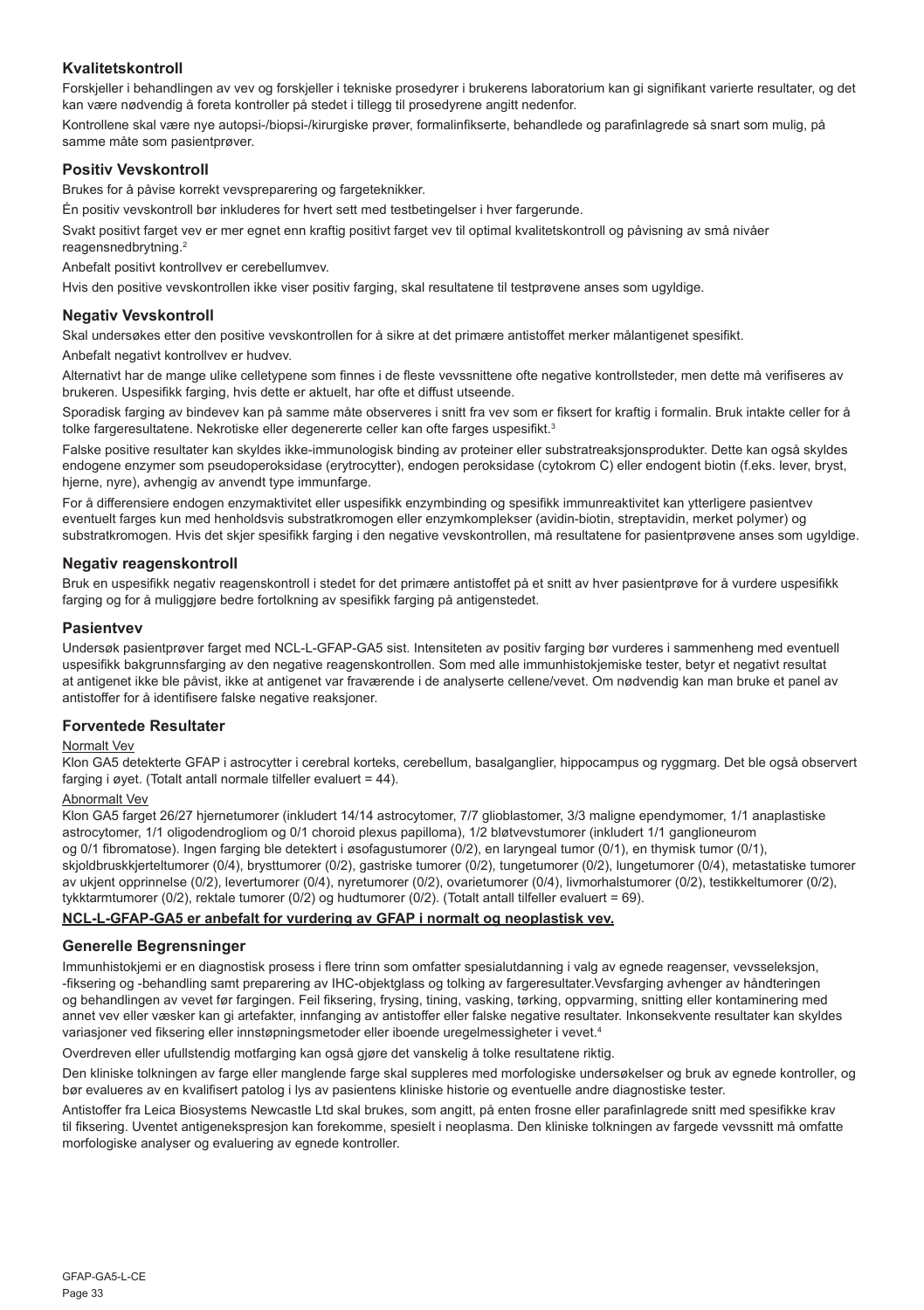# **Bibliografi – Generelt**

- 1. National Committee for Clinical Laboratory Standards (NCCLS). Protection of laboratory workers from infectious diseases transmitted by blood and tissue; proposed guideline. Villanova, P.A. 1991; 7(9). Order code M29-P.
- 2. Battifora H. Diagnostic uses of antibodies to keratins: a review and immunohistochemical comparison of seven monoclonal and three polyclonal antibodies. Progress in Surgical Pathology. 6:1–15. eds. Fenoglio-Preiser C, Wolff CM, Rilke F. Field & Wood, Inc., Philadelphia.
- 3. Nadji M, Morales AR. Immunoperoxidase, part I: the techniques and pitfalls. Laboratory Medicine. 1983; 14:767.
- 4. Omata M, Liew CT, Ashcavai M, Peters RL. Nonimmunologic binding of horseradish peroxidase to hepatitis B surface antigen: a possible source of error in immunohistochemistry. American Journal of Clinical Pathology. 1980; 73:626.
- 5. Louis ED, Faust PL, Vonsattel JPG, et al. Neuropathological changes in essential tremor: 33 cases compared with 21 controls. Brain 7. 2007; 130:3297-3307.
- 6. Barresi V, Cerasoli S, Morigi F, et al. Gliosarcoma with features of osteoblastic osteosarcoma. Archives of Pathology and Laboratory 8. Medicine 2006; 130:1208-1211.
- 7. Biondo B, Magagnin S, Bruni B, et al. Glial and neuronal alterations in the nucleus tractus solitari of sudden infant death syndrome 9. victims. Acta Neuropathologica 2004; 108:309-318.
- 8. Johnson WEB, Evans H, Menage J, et al. Immunohistochemical detection of Schwann cells in innervated and vascularised human 10. intervertebral discs. Spine 2001; 26:22550-2557.

# **Endringer i forhold til Forrige Utgave**

Ikke relevant

# **Utgivelsesdato**

01 november 2018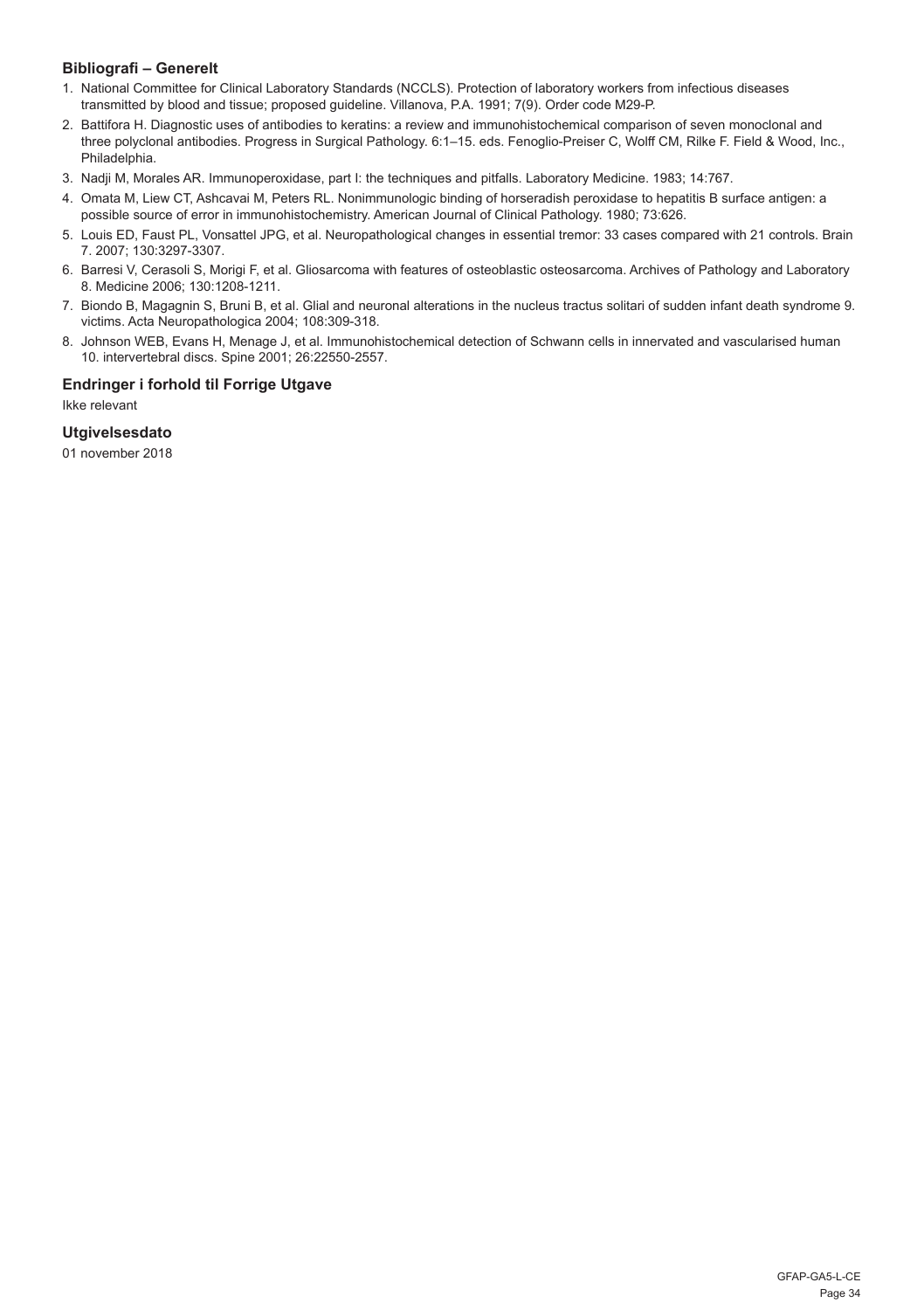# <span id="page-35-0"></span>**Novocastra™ Likit Mouse Monoclonal Antikor Glial Fibrillary Acidic Protein Ürün Kodu: NCL-L-GFAP-GA5**

# **Kullanım Amacı**

#### *In vitro diagnostik kullanımı için.*

NCL-L-GFAP-GA5, parafin seksiyonlarında insan gliyal fibriller asidik proteininin ışık mikroskopisi ile nitel belirlenmesi için amaçlanmıştır. Herhangi bir boyamanın mevcut olması veya olmaması ile ilgili klinik yorumlama, uygun kontroller kullanılarak morfolojik çalışmalarla tamamlanmalıdır ve hastanın klinik geçmişi ve diğer diagnostik testler kapsamında kalifiye bir patolojist tarafından değerlendirilmelidir.

## **Prosedür Prensibi**

İmmünohistokimyasal (IHC) boyama teknikleri, spesifik bir antikorun antijene (primer antikor), ikincil bir antikorun primer antikora ve bir enzim kompleksinin kromojenik bir substrat ile arada yıkama adımları olacak şekilde sekansiyel olarak uygulanmasıyla antijenlerin görselleştirilmesini sağlar. Kromojenin enzimatik aktivasyonu, antijen bölgede görünür bir reaksiyon prodüktü ile sonuçlanır. Numune bu durumda karşıt boyanabilir ve lamellenebilir. Sonuçlar, bir ışık mikroskopu kullanılarak yorumlanır ve özel bir antijenle birleştirilebilen veya birleştirilemeyen patofizyolojik işlemlerin ayırıcı tanısına yardımcı olur.

#### **Clone**

GA5

#### **İmmünojen**

Domuz omuriliği.

#### **Spesifite**

İnsan gliyal fibriller asidik proteini.

## **Reagent Kompozisyonu**

NCL-L-GFAP-GA5, prezervatif olarak sodyum azit içeren supernatant bir likit doku kültürüdür.

#### **Ig Sınıfı**

IgG1

# **Toplam Protein Konsantrasyonu Total Protein**

Lota özel toplam protein konsantrasyonu için viyal etiketine başvurun.

#### **Antikor Konsantrasyonu**

ELISA tarafından belirlendiği gibi 70 mg/L'ye eşit veya bu değerden yüksek. Lota özel lg konsantrasyonu için viyal etiketine başvurun.

#### **Kullanım Tavsiyeleri**

Parafin seksiyonlarında immünohistokimya.

**Isı Etkisiyle Epitop Geri Kazanımı (HIER):** Lütfen, Novocastra Epitope Retrieval Solution pH 6 için kullanma talimatını izleyin. **Önerilen dilüsyon:** 1:400 25 °C'de 30 dakika için. Bu bir kılavuz olarak verilmiştir; kullanıcılar, kendilerine özel optimal çalışma dilüsyonlarını belirlemelidirler.

**Görselleştirme:** Novolink™ Polymer Detection System kullanım talimatlarına uyun. Ürünle ilgili daha fazla bilgi veya destek için yerel distribütörünüze veya bölgesel Leica Biosystems ofisine başvurun veya alternatif olarak www.LeicaBiosystems.com Leica Biosystems internet sitesini ziyaret edin.

Bu antikorun performansı, diğer manuel boyama sistemleri veya otomatik platformlarla kullanıldığında doğrulanmalıdır.

# **Saklama ve Dayanıklılık**

2–8 °C'de saklayın. Dondurmayın. Kullanımdan hemen sonra 2–8 °C'ye dönün. Viyal etiketinin üzerinde belirtilen son kullanım tarihinden sonra kullanmayın. Yukarıda belirtilenlerin dışındaki saklama koşullarının, kullanıcı tarafından kontrol edilmesi gerekir.

# **Numune Hazırlığı**

Önerilen fiksatif, parafine gömülmüş doku seksiyonları için %10 nötr tamponlu formalindir.

# **Uyarılar ve Önlemler**

Bu reagent, hücre kültürünün supernatantından hazırlanmıştır. Bu bir biyolojik ürün olduğundan işlem yaparken özel dikkat gerektirir. Bu reagent, sodyum azit içerir. Talep üzerine veya www.LeicaBiosystems.com 'dan bir Material Safety Data Sheet (Malzeme Güvenlik Veri Sayfası) elde edilebilir

Potansiyel tüm toksik komponentlerin imhası için federal, ulusal veya lokal düzenlemelere başvurun.

Fikse etme işleminden önce ve sonra numuneler ve bunlara maruz kalan tüm materyaller, enfeksiyon yayabilecek gibi ele alınmalı ve doğru önlemler alınarak atığa çıkartılmalıdır.<sup>1</sup>

Reagent'lar asla ağızla pipetlenmemeli ve cildin ve muköz membranların reagent ve numunelerle temasından kaçınılmalıdır.

Reagent veya numunelerin hassas alanlarla temas etmesi durumunda bu alanları bol su ile yıkayın. Doktora başvurun. Reagent'ların mikrobiyal kontaminasyonunu minimize edin, aksi durumda nonspesifik boyamada bir artış ortaya çıkabilir.

Belirtilenlerin dışında inkübasyon süreleri veya sıcaklıkları, hatalı sonuçlara neden olabilir. Tüm değişiklikler, kullanıcı tarafından doğrulanmalıdır.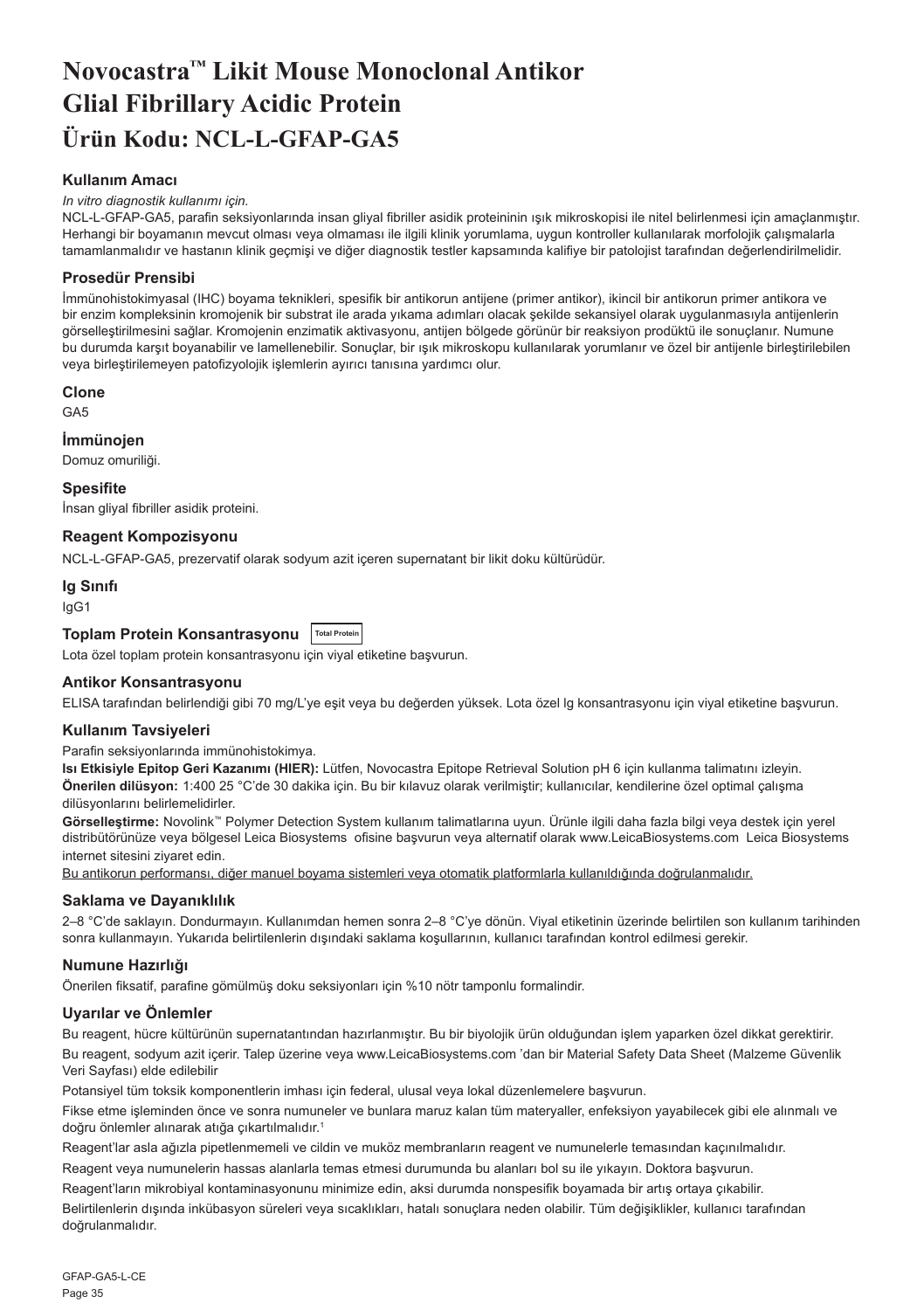# **Kalite Kontrol**

Kullanıcının laboratuvarındaki doku işleme ve teknik prosedürlerdeki değişiklikler, sonuçlarda önemli farklılıklara neden olabilir ve aşağıdaki prosedürlere ek olarak dahili kontrollerin düzenli şekilde yapılmasını gerektirir.

Kontroller, mümkün olan en kısa sürede ve hasta örneği (örnekleri) ile aynı şekilde formalinle fikse edilmiş, işlenmiş ve parafin mumuna gömülmüş taze otopsi/biyopsi/cerrahi numune olmalıdır.

## **Pozitif Doku Kontrolü**

Doğru hazırlanmış dokuları ve düzgün boyama tekniklerini belirtmek için kullanılır.

Bir pozitif doku kontrolü, her boyama çalıştırmasında test koşullarının her seti için dahil edilmelidir.

Optimal kalite kontrol için ve reagent degradasyonunun minör düzeylerini tespit etmek için zayıf pozitif boyamaya sahip bir doku, güçlü pozitif boyamaya sahip bir dokudan daha uygundur.<sup>2</sup>

Önerilen pozitif kontrol dokusu beyinciktir.

Pozitif doku kontrolü, pozitif boyamayı göstermezse test numuneleri ile elde edilen sonuçlar geçersiz olarak ele alınmalıdır.

## **Negatif Doku Kontrolü**

Pozitif doku kontrolünden sonra hedef antijenin etiketleme spesifitesini primer antikorla kontrol etmek için gerçekleştirilmelidir. Önerilen negatif kontrol dokusu deridir.

Pek çok doku seksiyonunda bulunan farklı hücre tiplerinin çeşitliliği, genelde negatif kontrol bölgeleri sağlar ancak bu, kullanıcı tarafından kontrol edilmelidir. Nonspesifik boyama, mevcutsa genelde difüz bir görünüme sahiptir.

Bağ dokusu sporadik boyama, aşırı formalinle fikse edilmiş dokulardan seksiyonlarda da gözlemlenebilir. Boyama sonuçlarının yorumlanması için intakt hücreler kullanın. Nekrotik veya dejenere hücreler, genelde belirsiz şekilde boyanabilir.<sup>3</sup>

Yanlış pozitif sonuçlar, substrat reaksiyon ürünleri veya proteinlerin immünolojik olmayan protein bağlanması nedeniyle görülebilir. Bunlar, kullanılan immüno boyamanın tipine bağlı olarak psödoperoksidaz (eritrositler), endojen peroksidaz (sitokrom C) veya endojen biotin (örn. karaciğer, meme, beyin, böbrek) gibi endojen enzimler nedeniyle de ortaya çıkabilir.

Endojen enzim aktivitesini veya enzimlerin nonspesifik bağlanmasını, spesifik immünreaktiviteden ayırt etmek için ilave hasta dokuları, sadece sırasıyla substrat kromojen veya enzim kompleksleriyle (avidin biotin, streptavidin, etiketli polimer) ve substrat kromojen ile boyanabilir. Spesifik boyamanın, negatif doku kontrolünde ortaya çıkması durumunda hasta numuneleri ile elde edilen sonuçlar geçersiz olarak ele alınmalıdır.

#### **Negatif Reagent Kontrolü**

Antijen bölgede nonspesifik boyamanın değerlendirilmesi ve spesifik boyamanın daha iyi yorumlanmasını sağlamak amacıyla her hasta numunesinin bir seksiyonu ile primer antikorun yerine bir nonspesifik negatif reagent kontrolü kullanın.

#### **Hasta Dokusu**

NCL-L-GFAP-GA5 ile boyanan son hasta numunelerini inceleyin. Pozitif boyama intensitesi, negatif reagent kontrolünün herhangi bir nonspesifik arka plan boyamasının kapsamında değerlendirilmelidir. Herhangi bir immünohistokimyasal test ile negatif bir sonuç, antijenin tespit edilmediği anlamına gelir; antijenin test edilen hücrelerde/dokuda mevcut olmadığı anlamına gelmez. Gerekiyorsa yanlış negatif reaksiyonları belirlemek için bir antikor paneli kullanın.

# **Öngörülen Sonuçlar**

#### Normal Dokular

Clone GA5, serebral kortekste, serebellumda, bazal gangliyonlarda, hipokampusta ve omurilikte gliyal fibriller asidik protein tespit etti. Göz içinde de boyanma gözlenmiştir. (Değerlendirilen toplam normal olgu sayısı = 44).

#### Abnormal Dokular

Clone GA5, beyin tümörlerini 26/27 (14/14 astrositoma, 7/7 gliyoblastoma, malign ependimoma 3/3, anaplastik astrositoma 1/1, oligodendrogliyoma 1/1 ve koroid pleksus papilloma 0/1 dahil), yumuşak doku tümörlerini 1/2 (gangliyonöroma 1/1 ve fibromatoz 0/1 dahil) boyadı. Yemek borusu tümörlerinde (0/2), bir larinjeal tümörde (0/1), bir timik tümörde (0/1), tiroid tümörlerinde (0/4), meme tümörlerinde (0/2), gastrik tümörlerde (0/2), dil tümörlerinde (0/2), akciğer tümörlerinde (0/4), bilinmeyen orijinli metastatik tümörlerde (0/2), karaciğer tümörlerinde (0/4), böbrek tümörlerinde (0/2), yumurtalık tümörlerinde (0/4), serviks tümörlerinde (0/2), testis tümörlerinde (0/2), bağırsak tümörlerinde (0/2), rektum tümörlerinde (0/2) ve cilt tümörlerinde (0/2) boyanma gözlenmedi. (Değerlendirilen toplam tümörlü olgu sayısı = 69).

#### **NCL-L-GFAP-GA5, normal ve neoplastik dokuda gliyal fibriller asidik proteinin değerlendirilmesi için önerilir.**

#### **Genel Sınırlamalar**

İmmünohistokimya uygun reagent'ların seçilmesinde; dokunun seçilmesi, fikse edilmesi ve işlenmesinde; IHC lamının hazırlanmasında ve boyama sonuçlarının yorumlanmasında uzmanlık eğitimi gerektiren çok adımlı bir diagnostik işlemidir. Doku boyama, boyamadan önce dokunun ele alınması ve işlenmesine bağlıdır. Diğer dokularla veya akışkanlarla hatalı fikse etme, dondurma, eritme, yıkama, kurutma, ısıtma, seksiyonlama veya kontaminasyon artefakt, antikor trapping veya yanlış negatif sonuçlar oluşturabilir. Doku içerisinde fikse etme ve gömme yöntemleri veya inherent aksaklıklar nedeniyle tutarsız sonuçlar ortaya çıkabilir. 4

Aşırı veya inkomplet karşıt boya, sonuçların doğru yorumlanmasına engel olabilir.

Herhangi bir boyamanın mevcut olması veya olmaması ile ilgili klinik yorumlama, uygun kontroller kullanılarak morfolojik çalışmalarla tamamlanmalıdır ve hastanın klinik geçmişi ve diğer diagnostik testler kapsamında kalifiye bir patolojist tarafından değerlendirilmelidir.

Leica Biosystems Newcastle Ltd antikorları, belirtildiği gibi spesifik fikse etme işlemleri gerektiren dondurulmuş veya parafine gömülmüş seksiyonlarda kullanılmak içindir. Özellikle neoplazmalarda beklenmedik antijen ekspresyonu ortaya çıkabilir. Boyanan doku seksiyonunun klinik yorumu, morfolojik analiz ve uygun kontrollerin değerlendirmesini içermelidir.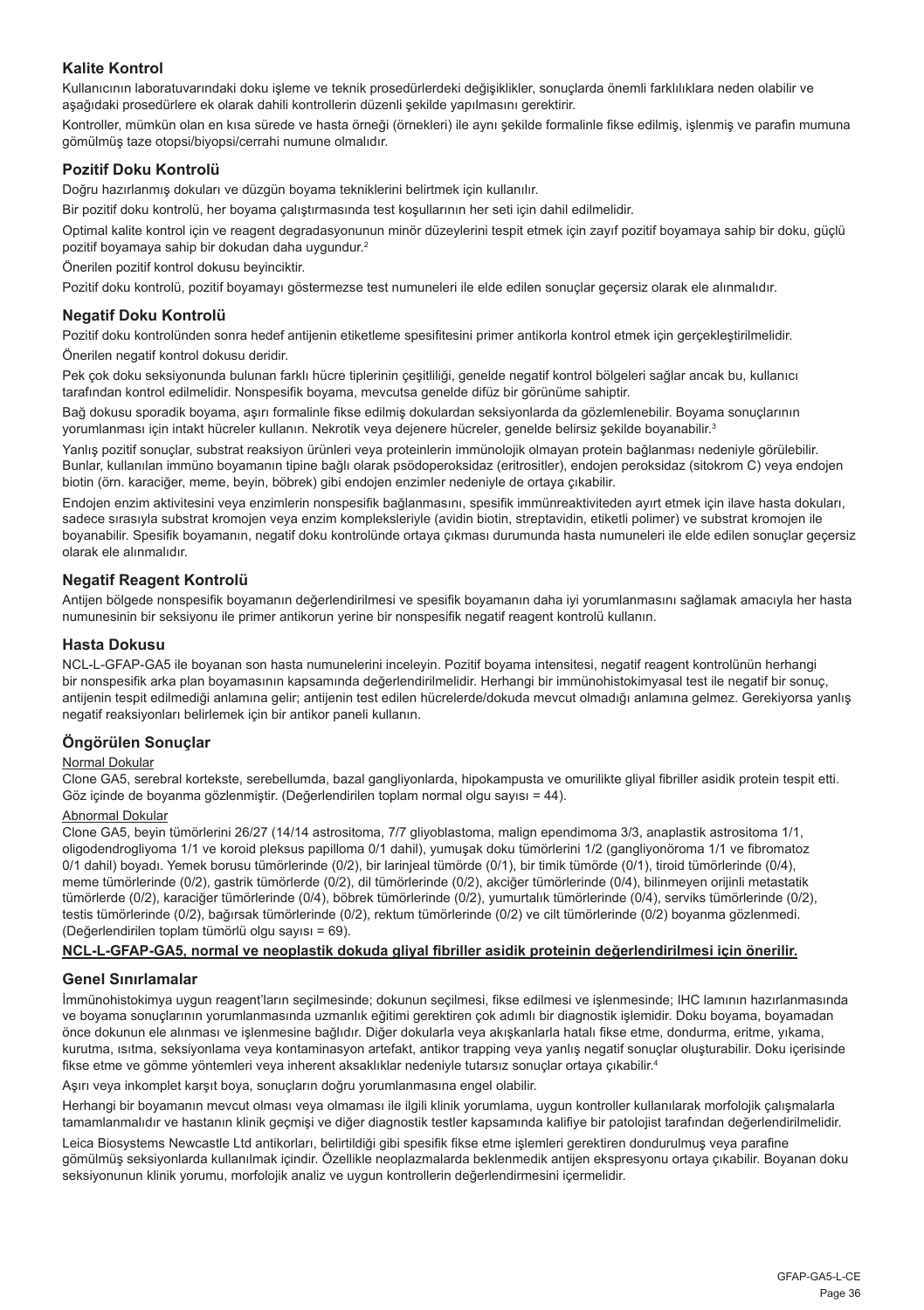# **Kaynakça - Genel**

- 1. National Committee for Clinical Laboratory Standards (NCCLS). Protection of laboratory workers from infectious diseases transmitted by blood and tissue; proposed guideline. Villanova, P.A. 1991; 7(9). Order code M29-P.
- 2. Battifora H. Diagnostic uses of antibodies to keratins: a review and immunohistochemical comparison of seven monoclonal and three polyclonal antibodies. Progress in Surgical Pathology. 6:1–15. eds. Fenoglio-Preiser C, Wolff CM, Rilke F. Field & Wood, Inc., Philadelphia.
- 3. Nadji M, Morales AR. Immunoperoxidase, part I: the techniques and pitfalls. Laboratory Medicine. 1983; 14:767.
- 4. Omata M, Liew CT, Ashcavai M, Peters RL. Nonimmunologic binding of horseradish peroxidase to hepatitis B surface antigen: a possible source of error in immunohistochemistry. American Journal of Clinical Pathology. 1980; 73:626.
- 5. Louis ED, Faust PL, Vonsattel JPG, et al. Neuropathological changes in essential tremor: 33 cases compared with 21 controls. Brain 7. 2007; 130:3297-3307.
- 6. Barresi V, Cerasoli S, Morigi F, et al. Gliosarcoma with features of osteoblastic osteosarcoma. Archives of Pathology and Laboratory 8. Medicine 2006; 130:1208-1211.
- 7. Biondo B, Magagnin S, Bruni B, et al. Glial and neuronal alterations in the nucleus tractus solitari of sudden infant death syndrome 9. victims. Acta Neuropathologica 2004; 108:309-318.
- 8. Johnson WEB, Evans H, Menage J, et al. Immunohistochemical detection of Schwann cells in innervated and vascularised human 10. intervertebral discs. Spine 2001; 26:22550-2557.

# **Önceki Baskıya Göre Değişiklikler**

Geçerli değildir

**Yayım tarihi**

01 Kasım 2018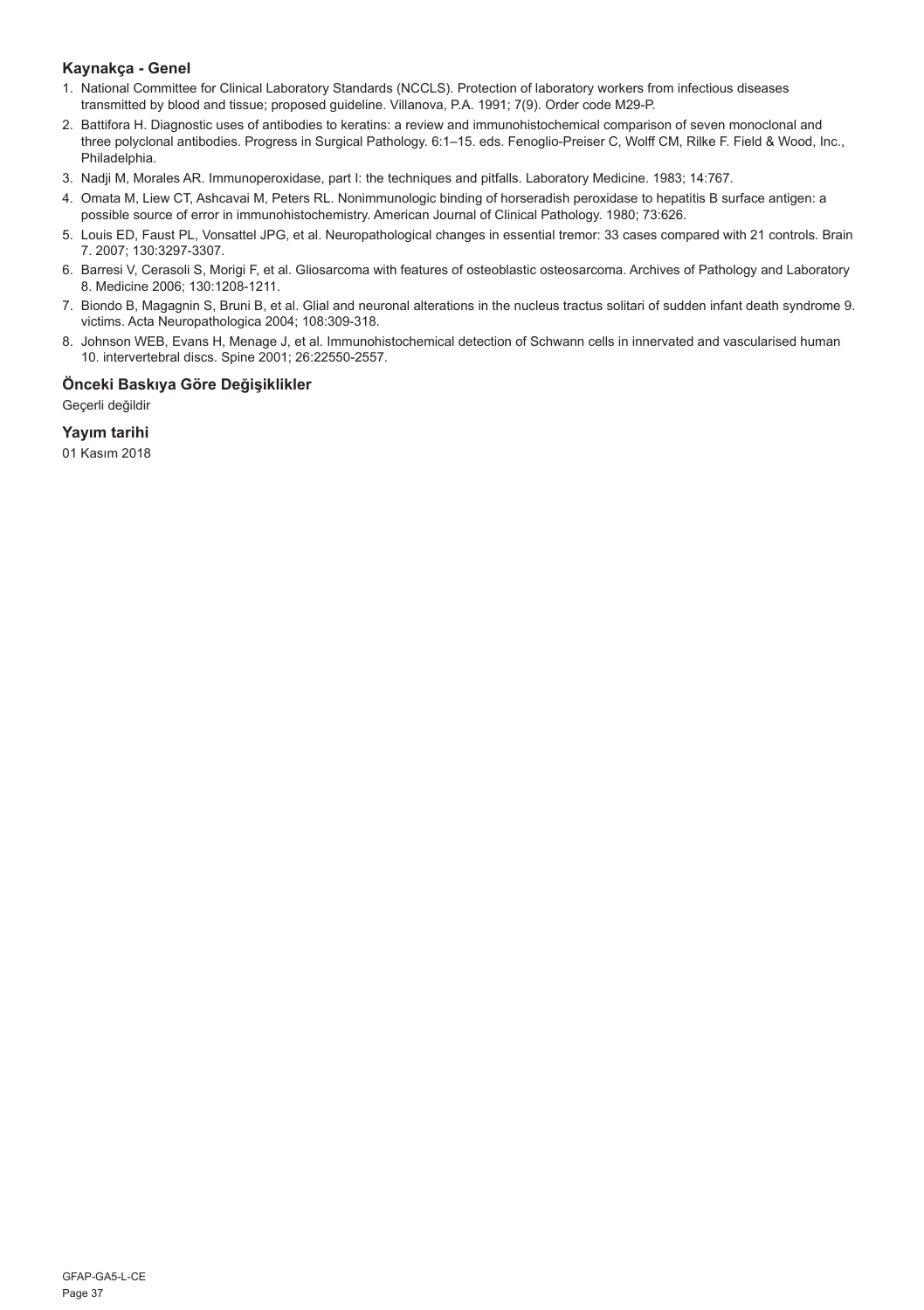# <span id="page-38-0"></span>**Течно мише моноклонално антитяло Novocastra™ Glial Fibrillary Acidic Protein Код на продукта: NCL-L-GFAP-GA5**

## **Предназначение**

#### *За употреба при in vitro диагностика.*

Продуктът NCL-L-GFAP-GA5 е предназначен за качествено идентифициране посредством оптична микроскопия на човешки глиален фибриларен киселинен протеин в парафинови срези. Клиничната интерпретация на всяко оцветяване или неговата липса следва да бъде допълнена от морфологични проучвания с помощта на подходящи контроли и трябва да се оценява в контекста на клиничната история на пациента и други диагностични изследвания от квалифициран патолог.

#### **Принцип на процедурата**

Техниките на имунохистохимично (IHC) оцветяване позволяват визуализация на антигени чрез последователно приложение на специфично антитяло на антигена (първично антитяло), вторично антитяло на първичното антитяло и ензимен комплекс с хромогенен субстрат, с междинни стъпки на промиване. Ензимното активиране на хромогена води до видим реакционен продукт на мястото на антигена. След това може да се направи контраоцветяване на спесимена и да се постави покривно стъкло. Резултатите се интерпретират с използване на оптичен микроскоп и са в помощ при диференциалната диагностика на патофизиологични процеси, които може да са или да не са свързани с определен антиген.

#### **Клонинг**

GA5

#### **Имуноген**

Свински гръбначен мозък.

### **Специфичност**

Човешки глиален фибриларен киселинен протеин.

#### **Състав на реагента**

NCL-L-GFAP-GA5 е течен супернатант от тъканна култура, съдържащ натриев азид като консервант.

## **Имуноглобулинов клас**

IgG1

# **Обща концентрация на протеин Total Protein**

Вижте етикета на флакона относно специфичната за партидата концентрация на общ протеин.

#### **Концентрация на антитела**

По-висока или равна на 70 mg/L, както е определено от ELISA. Вижте етикета на флакона за специфичната за партидата концентрация на имуноглобулин.

#### **Препоръки за употреба**

Имунохистохимия върху парафинови срези.

**Термично индуцирано извличане на епитоп (Heat Induced Epitope Retrieval, HIER):** Моля, спазвайте инструкциите за употреба, включени в опаковката на Novocastra Epitope Retrieval Solution pH 6.

**Предложение за разреждане:** 1:400 за 30 минути при 25°C. Това е дадено като указание, като потребителите трябва сами да определят техни собствени оптимални работни разреждания.

**Визуализация:** Спазвайте инструкциите за употреба, приложени към Novolink™ Polymer Detection Systems. За допълнителна информация за продукта или помощ се свържете с вашия местен дистрибутор или с регионалния офис на Leica Biosystems, а също така може да посетите уебсайта на Leica Biosystems www.LeicaBiosystems.com

Действието на това антитяло трябва да бъде валидирано при употреба с други мануални системи за оцветяване или автоматизирани платформи.

#### **Съхранение и стабилност**

Да се съхранява при температура 2 – 8°C. Да не се замразява. Да се върне на температура 2 – 8°C веднага след употреба. Да не се използва след срока на годност, отбелязан върху етикета на флакона. Други условия на съхранение, освен посочените по-горе, трябва да бъдат проверени от потребителя.

#### **Подготовка на спесимени**

Препоръчителният фиксиращ разтвор е неутрален буфериран формалин 10% за тъканни срези, вградени в парафин.

# **Предупреждения и предпазни мерки**

Този реагент е приготвен от супернатант от клетъчна култура. Тъй като е биологичен продукт, необходимо е повишено внимание при работа с него.

Този реагент съдържа натриев азид. Информационният лист за безопасност на материалите е наличен при запитване или от www.LeicaBiosystems.com.

Консултирайте се с федералните, държавните или местните регламенти относно изхвърлянето на потенциално токсични компоненти.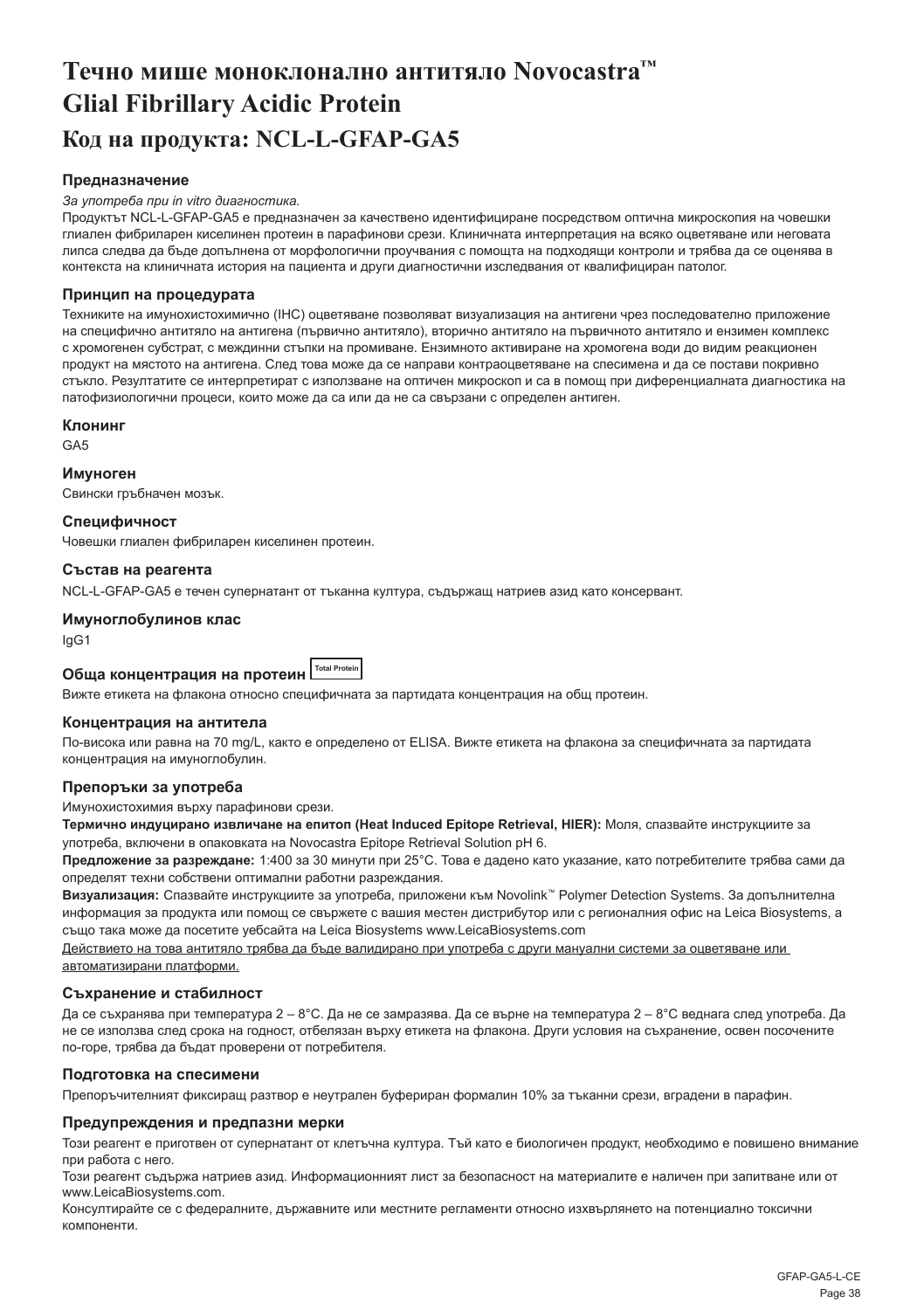Всички спесимени преди и след фиксация, както и всички материали, изложени на тях, трябва да се третират като възможни преносители на инфекция и да се изхвърлят, като се вземат правилни предпазни мерки.' Никога не пипетирайте реагенти с уста и избягвайте контакт на кожата и лигавиците с реагенти и спесимени. При контакт на реагенти или спесимени с чувствителни зони измийте зоните с обилно количество вода. Потърсете медицинска помощ.

Свеждайте до минимум микробната контаминация на реагентите, в противен случай може да се появи увеличаване на неспецифичното оцветяване.

Инкубационни времена или температури, различни от посочените, могат да доведат до грешни резултати. Всички подобни промени трябва да бъдат валидирани от потребителя.

#### **Качествен контрол**

Различията в обработката на тъканите и техническите процедури в лабораторията на потребителя могат да доведат до значително вариране на резултатите, налагащо редовно извършване на вътрешен контрол в допълнение към следните процедури.

Контролите трябва да са свежи спесимени, взети по време на аутопсия/биопсия/операция, фиксирани във формалин, обработени и вградени в парафинов восък, възможно най-бързо, по същия начин като проба(та) на пациента(ите).

#### **Позитивна тъканна контрола**

Използва се, за да се покажат правилно приготвени тъкани и правилни техники на оцветяване.

Една позитивна тъканна контрола трябва да бъде включена за всеки сет с тестови условия при всяка серия проби за оцветяване.

Тъкан със слабо позитивно оцветяване е по-подходяща от тъкан със силно позитивно оцветяване за оптимален качествен контрол и за откриване на по-малки нива на деградация на реагента.<sup>2</sup>

Препоръчителната тъкан за позитивна контрола е малък мозък.

Ако позитивната тъканна контрола не показва позитивно оцветяване, резултатите от спесимените, включени в теста, трябва да се считат за невалидни.

#### **Негативна тъканна контрола**

Трябва да се изследва след позитивната тъканна контрола, за да се провери специфичността на белязването на таргетния антиген от първичното антитяло.

Препоръчителната тъкан за негативна контрола е кожа.

Алтернативно, разнообразието от различни видове клетки, присъстващи в повечето тъканни срези, често предлага места за негативна контрола, но това трябва да се провери от потребителя.

Неспецифичното оцветяване, ако присъства, обикновено е дифузно на вид. Спорадично оцветяване на съединителна тъкан може да се наблюдава и в части от прекомерно фиксирани във формалин тъкани. Използвайте интактни клетки за интерпретация на резултатите от оцветяването. Некротичните или дегенериралите клетки често се оцветяват неспецифично.<sup>3</sup> Може да се видят неверни позитивни резултати поради неимунологично свързване на протеини или реакционни продукти на субстрата. Те може да са причинени и от ендогенни ензими, като например псевдопероксидаза (еритроцити), ендогенна пероксидаза (цитохром C) или ендогенен биотин (напр. черен дроб, гърда, мозък, бъбрек) в зависимост от типа на използваното имунно оцветяване. За диференциране на ендогенна ензимна активност или неспецифично ензимно свързване от специфична имунна реактивност ексклузивно може да се оцветят допълнителни тъкани от пациента, съответно със субстрат-хромоген или с ензимни комплекси (авидин-биотин, стрептавидин, маркиран полимер) и субстрат-хромоген. Ако се появи специфично оцветяване в негативната тъканна контрола, резултатите от спесимените на пациентите трябва да се считат за невалидни.

#### **Негативна контрола на реагента**

Използвайте неспецифична негативна контрола на реагента, вместо първичното антитяло, със срез от всеки спесимен на пациента, за да се направи оценка на неспецифичното оцветяване и да се даде по-добра интерпретация на специфичното оцветяване на мястото на антигена.

#### **Тъкан от пациента**

Изследвайте спесимените на пациенти, оцветени последно с NCL-L-GFAP-GA5. Наситеността на позитивното оцветяване трябва да бъде оценена в контекста на всяко неспецифично фоново оцветяване на негативната контрола на реагента. Както при всеки имунохистохимичен тест, един отрицателен резултат означава, че антигенът не е открит, а не че антигенът отсъства в анализираните клетки/тъкан. Ако се налага, използвайте панел от антитела за идентифициране на фалшиво отрицателни реакции.

#### **Очаквани резултати**

#### Нормални тъкани

Клонинг GA5 открива глиалния фибриларен киселинен протеин в астроцити на мозъчната кора, малкия мозък, базалните ганглии, хипокампуса и гръбначния мозък. Оцветяване се наблюдава и в окото. (Общ брой на оценените нормални случаи = 44).

### Абнормни тъкани

Клонинг GA5 оцветява 26/27 мозъчни тумора (включително 14/14 астроцитома, 7/7 глиобластома, 3/3 злокачествени епендимома, 1/1 анапластичен астроцитом, 1/1 олигодендроглиом и 0/1 папилом на хороидния плексус), 1/2 тумора на меките тъкани (включително 1/1 ганглионевром и 0/1 фиброматоза). Не е открито оцветяване при езофагеални тумори (0/2), ларингеални тумори (0/1), тимусни тумори (0/1), тумори на щитовидната жлеза (0/4), тумори на гърдата (0/2), тумори на стомаха (0/2), тумори на езика (0/2), белодробни тумори (0/4), метастатични тумори с неизвестен произход (0/2), чернодробни тумори (0/4), бъбречни тумори (0/2), овариални тумори (0/4), цервикални тумори (0/2), тестикуларни тумори (0/2), тумори на ободното черво (0/2), ректални тумори (0/2) и кожни тумори (0/2). (Общ брой на оценените случай на тумор = 69).

### **Продуктът NCL-L-GFAP-GA5 се препоръчва за оценка на глиален фибриларен киселинен протеин в нормални и неопластични тъкани.**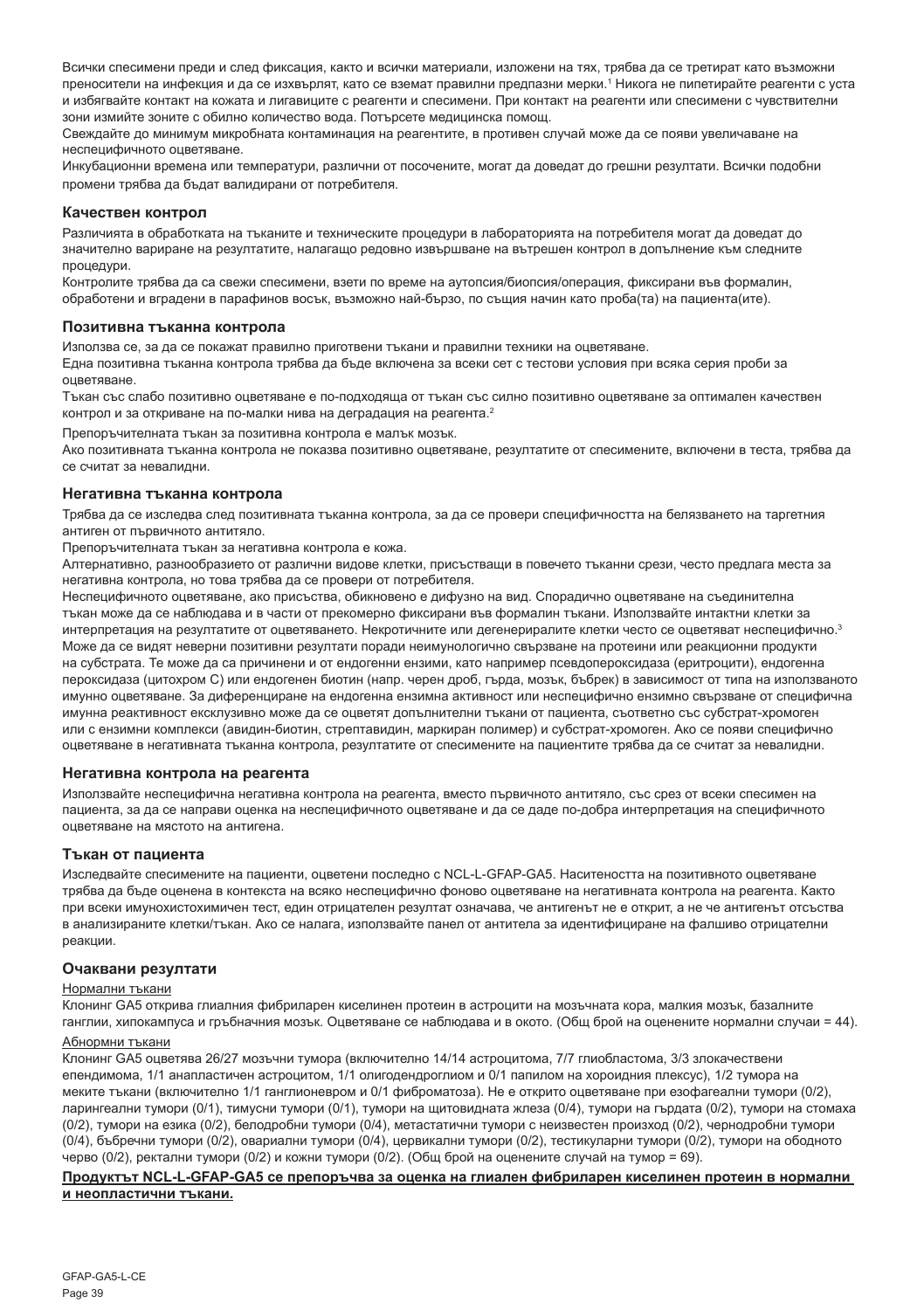# **Общи ограничения**

Имунохистохимията е многостъпков диагностичен процес, който се състои от специализирано обучение за избор на подходящи реагенти, избор на тъкани, фиксация и обработка, подготовка на IHC предметно стъкло и интерпретация на резултатите от оцветяването.

Тъканното оцветяване зависи от боравенето с тъканта и нейната обработка преди оцветяването. Неправилната фиксация, замразяване, размразяване, промиване, изсушаване, затопляне, срязване или контаминацията с други тъкани или течности може да причини поява на артефакти, блокиране на антителата или фалшиво отрицателни резултати. Несъответстващите резултати може да се дължат на вариации в методите на фиксация и вграждане или на присъща нерегулярност в тъканта.<sup>4</sup> Прекомерното или непълно контраоцветяване може да попречи на правилната интерпретация на резултатите.

Клиничната интерпретация на всяко оцветяване или неговата липса следва да бъде допълнена от морфологични проучвания с помощта на подходящи контроли и трябва да се оценява в контекста на клиничната история на пациента и други диагностични изследвания от квалифициран патолог.

Антителата от Leica Biosystems Newcastle Ltd са предназначени за употреба, както е указано, върху замразени или вградени в парафин срези със специфични изисквания за фиксация. Възможно е да настъпи неочаквана антигенна експресия, особено при неоплазми. Клиничната интерпретация на всеки оцветен тъканен срез трябва да включва морфологичен анализ и оценката на подходящи контроли.

# **Библиография – основна**

- 1. National Committee for Clinical Laboratory Standards (NCCLS). Protection of laboratory workers from infectious diseases transmitted by blood and tissue; proposed guideline. Villanova, P.A. 1991; 7(9). Order code M29-P.
- 2. Battifora H. Diagnostic uses of antibodies to keratins: a review and immunohistochemical comparison of seven monoclonal and three polyclonal antibodies. Progress in Surgical Pathology. 6:1–15. eds. Fenoglio-Preiser C, Wolff CM, Rilke F. Field & Wood, Inc., Philadelphia.
- 3. Nadji M, Morales AR. Immunoperoxidase, part I: the techniques and pitfalls. Laboratory Medicine. 1983; 14:767.
- 4. Omata M, Liew CT, Ashcavai M, Peters RL. Nonimmunologic binding of horseradish peroxidase to hepatitis B surface antigen: a possible source of error in immunohistochemistry. American Journal of Clinical Pathology. 1980; 73:626.
- 5. Louis ED, Faust PL, Vonsattel JPG, et al. Neuropathological changes in essential tremor: 33 cases compared with 21 controls. Brain 7. 2007; 130:3297-3307.
- 6. Barresi V, Cerasoli S, Morigi F, et al. Gliosarcoma with features of osteoblastic osteosarcoma. Archives of Pathology and Laboratory 8. Medicine 2006; 130:1208-1211.
- 7. Biondo B, Magagnin S, Bruni B, et al. Glial and neuronal alterations in the nucleus tractus solitari of sudden infant death syndrome 9. victims. Acta Neuropathologica 2004; 108:309-318.
- 8. Johnson WEB, Evans H, Menage J, et al. Immunohistochemical detection of Schwann cells in innervated and vascularised human 10. intervertebral discs. Spine 2001; 26:22550-2557.

# **Изменения на предишно издание**

Не е приложимо

#### **Дата на издаване**

01 Ноември 2018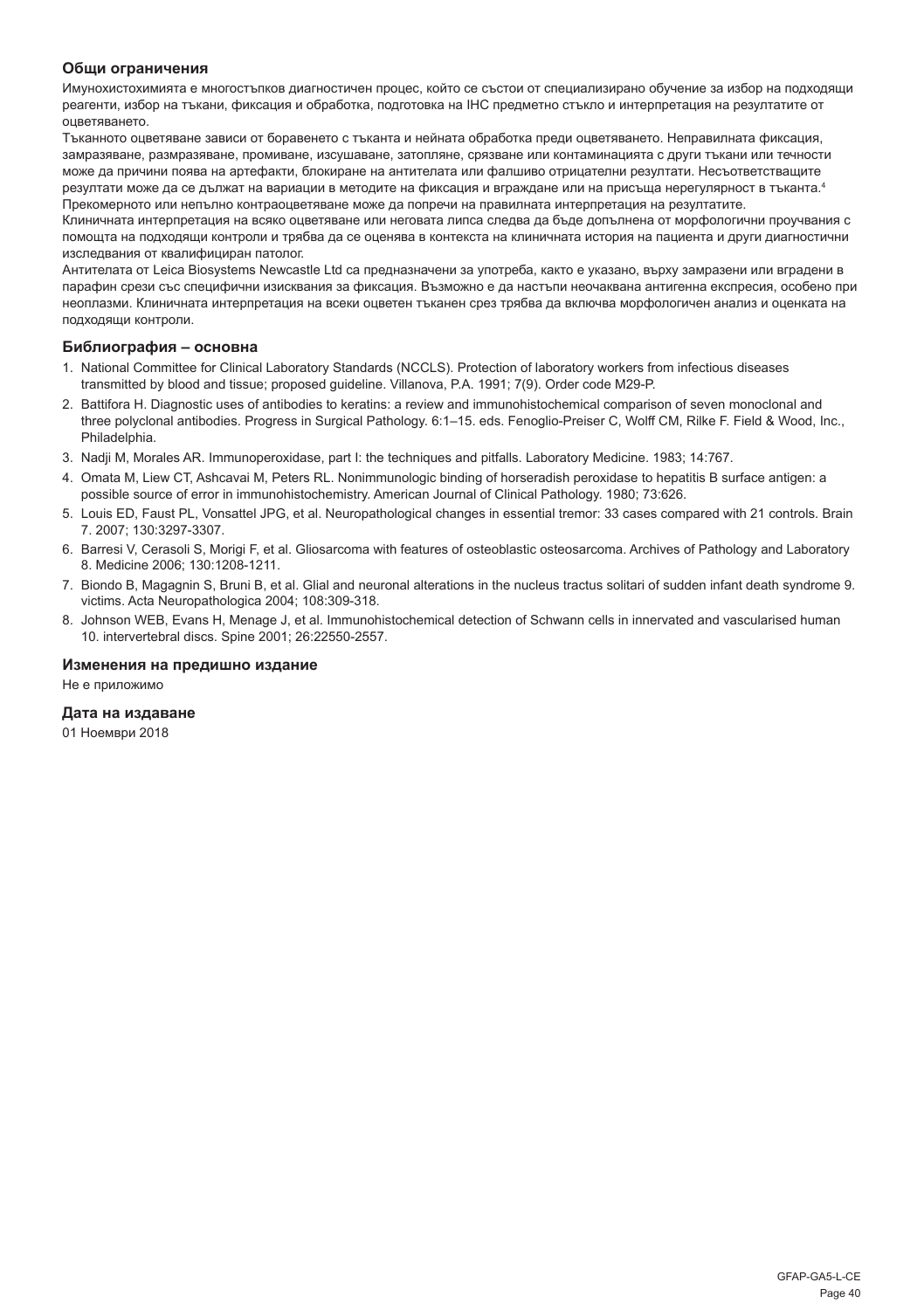# <span id="page-41-0"></span>**Novocastra™ folyékony egér monoklonális antitest Glial Fibrillary Acidic Protein Termékkód: NCL-L-GFAP-GA5**

# **Alkalmazási terület**

#### *In vitro diagnosztikai használatra.*

Az NCL-L-GFAP-GA5 a humán gliális fibrilláris savas fehérje fénymikroszkóppal végzett kvalitatív azonosítására szolgál paraffinos metszetekben. Minden festődés meglétének vagy hiányának klinikai értelmezését morfológiai vizsgálatokkal és megfelelő kontrollokkal kell kiegészíteni, valamint az értékelést a beteg klinikai kórtörténete és egyéb diagnosztikai vizsgálatok figyelembevételével, képzett patológusnak kell elvégeznie.

#### **Az eljárás elve**

Az immunhisztokémiai (immunohistochemical, IHC) megfestési technikák az antigén elleni specifikus antitest (elsődleges antitest), az elsődleges antitest elleni másodlagos antitest és egy enzim kromogén szubsztráttal alkotott komplexének egymás után következő alkalmazásán keresztül, közbeiktatott mosási lépések mellett lehetővé teszik az antigének megjelenítését. A kromogén enzimaktiválása látható reakcióterméket eredményez az antigén helyén. Ezután a minta kontrasztfesthető és lefedhető. Az eredmények fénymikroszkóp használatával értelmezhetők, majd segítségül használhatók a patofiziológiás folyamatok differenciáldiagnózisa során, amely folyamatok az esetek egy részében konkrét antigénhez kapcsolódnak.

# **Klón**

GA5

## **Immunogén**

Sertés gerincvelő.

#### **Specificitás**

Humán gliális fibrilláris savas fehérje.

# **A reagens összetétele**

Az NCL-L-GFAP-GA5 egy tartósítószerként nátrium-azidot tartalmazó folyékony szövetkultúra felülúszó.

#### **Ig-osztály**

IgG1

| Összfehérje-koncentráció Motal Protein |  |  |
|----------------------------------------|--|--|
|----------------------------------------|--|--|

A sarzsspecifikus összfehérje-koncentrációt lásd az üveg címkéjén.

# **Antitest-koncentráció**

Legalább 70 mg/l ELISA módszerrel meghatározva. A sarzsspecifikus Ig-koncentrációt lásd az üveg címkéjén.

# **Felhasználási javaslatok**

#### Immunhisztokémia paraffinos metszeteken.

**Hőindukált epitópfeltárás (heat induced epitope retrieval, HIER):** Kövesse a Novocastra Epitope Retrieval Solution pH 6 termék használati útmutatóját.

**Javasolt hígítás:** 1:400, 30 percen át, 25 °C-on. Az adatok csak útmutatásul szolgálnak, a felhasználóknak kell meghatározniuk saját optimális munkaoldataikat.

**Megjelenítés:** Kövesse a Novolink™ Polymer Detection Systems rendszerek használati útmutatóját. További termékinformációkért vagy támogatásért forduljon a Leica Biosystems helyi forgalmazójához vagy regionális irodájához, vagy keresse fel a Leica Biosystems weboldalát a www.LeicaBiosystems.com címen.

Az antitest teljesítményét validálni kell, ha azt más manuális festési rendszerrel vagy automata platformmal használja.

# **Tárolás és stabilitás**

2–8 °C-on tárolandó. Tilos lefagyasztani. Felhasználás után azonnal tegye vissza 2–8 °C közötti hőmérsékletre. Ne használja az üveg címkéjén feltüntetett lejárati dátum után. A fentiekben előírtaktól eltérő tárolási feltételeket a felhasználónak ellenőriznie kell.

# **A minták előkészítése**

A javasolt fixálószer a paraffinba ágyazott szövetmetszeteknél 10%-os, semleges pufferolású formalin.

# **Figyelmeztetések és óvintézkedések**

Ez a reagens a sejtkultúra felülúszójából készült. Mivel biológiai termék, kezelésekor észszerű körültekintéssel kell eljárni. Ez a reagens nátrium-azidot tartalmaz. Az anyagbiztonsági adatlapot igény esetén rendelkezésre bocsátjuk, vagy elérheti a www. LeicaBiosystems.com weboldalon.

Minden potenciálisan toxikus összetevő ártalmatlanításával kapcsolatban kövesse a szövetségi, állami és helyi előírásokat. A mintákat fixálás előtt és után, valamint a velük érintkező összes anyagot fertőzések terjesztésére képes anyagként kell kezelni, és megfelelő körültekintéssel kell ártalmatlanítani.1 Soha ne pipettázza szájjal a reagenseket, továbbá kerülje a bőr és a nyálkahártyák érintkezését a reagensekkel és a mintákkal. Ha a reagensek vagy minták érzékeny területtel érintkeznek, bő vízzel mossa le az érintett területet. Forduljon orvoshoz.

Minimálisra kell csökkenteni a reagensek mikrobiális szennyeződését, különben megnövekedhet a nem specifikus festődés.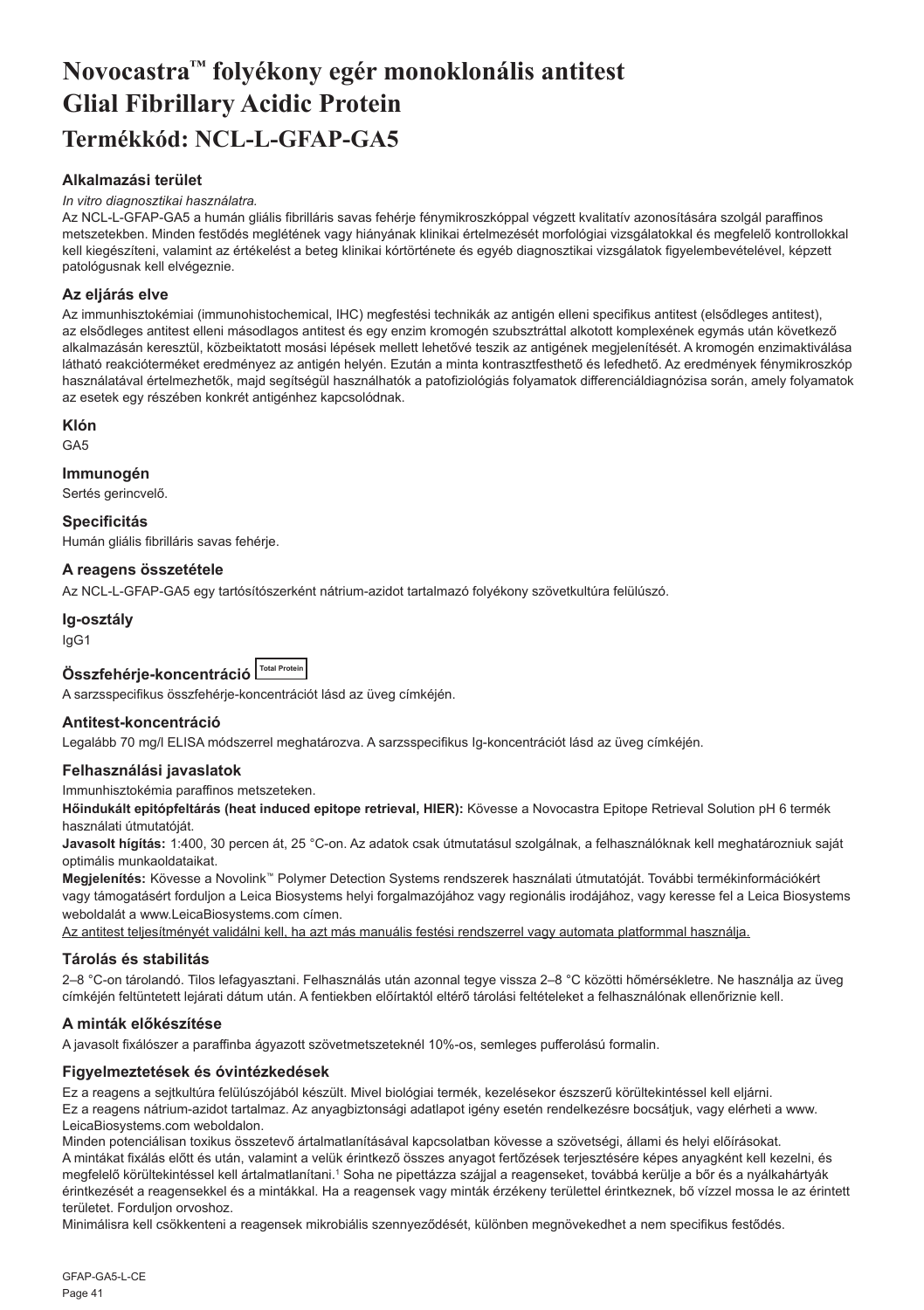A megadottaktól eltérő inkubációs idők és hőmérsékletek hibás eredményekhez vezethetnek. A felhasználónak minden ilyen jellegű változtatást validálnia kell.

# **Minőség-ellenőrzés**

A felhasználó laboratóriumában alkalmazott szövetfeldolgozási és technikai eljárások eltérései jelentős különbséget okozhatnak az eredményekben, ami az alábbi eljárásokon túl belső kontrollok rendszeres futtatását teszi szükségessé. Kontrollként friss boncolási/biopsziás/sebészeti mintákat kell használni, amelyeket a lehető leghamarabb a betegmintákkal megegyező módon kell formalinban fixálni, feldolgozni és paraffinviaszba ágyazni.

# **Pozitív szövetkontroll**

A megfelelő szövet-előkészítés és festési technikák ellenőrzésére használatos.

Minden tesztelési körülményegyüttes esetében és minden megfestési sorozatban kell alkalmazni egy pozitív szövetkontrollt. A gyengén pozitív festődésű szövet alkalmasabb az erősebben pozitív festődésű szövetnél az optimális minőség-ellenőrzéshez, valamint a kismértékű reagensbomlás észleléséhez.<sup>2</sup>

A javasolt pozitív kontrollszövet a cerebellum.

Ha a pozitív szövetkontroll nem mutat pozitív festődést, a vizsgált minták eredményeit érvénytelennek kell tekinteni.

# **Negatív szövetkontroll**

A pozitív szövetkontroll után azért kell megvizsgálni, hogy a vizsgált antigén elsődleges antitest segítségével történő jelölésének specificitását ellenőrizni lehessen.

A javasolt negatív kontrollszövet a bőr.

Ezenkívül a legtöbb szövetmetszetben jelen lévő különböző sejttípusok gyakran használhatók negatív kontrollként, de ezeket a felhasználónak kell ellenőriznie.

Ha van nem specifikus festődés, az rendszerint diffúz megjelenésű. A formalinban túlfixált szövetekből származó metszeteknél a kötőszövet szórványos festődése is megfigyelhető. A festési eredmények értelmezésére ép sejteket használjon. A nekrotizált vagy degenerálódott sejtek gyakran nem specifikusan festődnek meg.<sup>3</sup> A fehérjék vagy a szubsztrát reakciótermékeinek nem immunológiai kötődése miatt álpozitív eredmények jelentkezhetnek. Okozhatják ezt olyan endogén enzimek is, mint a pszeudoperoxidáz (eritrociták), endogén peroxidáz (citokróm C), illetve endogén biotin (pl. máj, mell, agy, vese), az alkalmazott immunmegfestés típusától függően. Az endogén enzim aktivitásának vagy az enzimek nem specifikus kötődésének a specifikus immunreakciótól való megkülönböztetésére további betegszövetek festhetők kizárólag szubsztrát–kromogén oldattal vagy enzimkomplexekkel (avidin-biotin, sztreptavidin, jelölt polimer) és szubsztrát–kromogénnel. Ha a negatív szövetkontroll specifikus festődést mutat, a betegminták eredményeit érvénytelennek kell tekinteni.

# **Negatív reagenskontroll**

A nem specifikus festődés kiértékeléséhez és az antigén helyén létrejövő specifikus festődés jobb értelmezéséhez minden betegminta esetén egy metszeten alkalmazzon az elsődleges antitest helyett nem specifikus negatív reagenskontrollt.

#### **Betegszövet**

Az NCL-L-GFAP-GA5 reagenssel festett betegmintákat vizsgálja meg utolsóként. A pozitív festődés intenzitását a negatív reagenskontroll esetleges nem specifikus háttérfestődésének viszonylatában értékelje. Mint minden immunhisztokémiai vizsgálatnál, a negatív eredmény azt jelenti, hogy az antigén nem volt kimutatható, nem pedig azt, hogy az antigén nem volt jelen a vizsgált sejtekben/ szövetben. Szükség esetén az álnegatív reakciók azonosítására használjon antitestpanelt.

#### **Várható eredmények**

#### Normál szövetek

A GA5 klón kimutatta a gliális fibrilláris savas fehérjét az asztrocitákban az agykéregben, a cerebellumban, a bazális ganglionokban, a hippocampusban és a gerincvelőben. A szemben is volt megfigyelhető festődés. (Vizsgált normál esetek összesített száma = 44).

#### Kóros szövetek

A GA5 klón megfestett 26/27 agydaganatot (részletezve: 14/14 asztrocitóma, 7/7 glioblasztóma, 3/3 malignus ependimóma,

1/1 anaplasztikus asztroktóma, 1/1 oligodendroglióma és 0/1 plexus choroideus papillóma), 1/2 lágyrész-daganatot (részletezve:

1/1 ganglioneuróma és 0/1 fibromatózis). Nem volt festődés megfigyelhető az alábbiakban: nyelőcső-daganatok (0/2), gégedaganat

(0/1), csecsemőmirigy-daganat (0/1), pajzsmirigy-daganatok (0/4), emlődaganatok (0/2), gyomordaganatok (0/2), nyelvdaganatok (0/2), tüdődaganatok (0/4), ismeretlen eredetű metasztatikus daganatok (0/2), májdaganatok (0/4), vesedaganatok (0/2), petefészekdaganatok (0/4), méhnyak-daganatok (0/2), heredaganatok (0/2), vastagbél-daganatok (0/2), végbél-daganatok (0/2) és bőrdaganatok (0/2). (Vizsgált tumoresetek összesített száma = 69.)

# **Az NCL-L-GFAP-GA5 a gliális fibrilláris savas fehérje felmérésére ajánlott egészséges és daganatos szövetekben.**

# **Általános korlátozások**

Az immunhisztokémia több lépésből álló diagnosztikai folyamat, amely a következőket foglalja magában: speciális képzés alapján a megfelelő reagensek kiválasztása; a szövetek kiválasztása, fixálása és feldolgozása; az IHC tárgylemez előkészítése; és a festési eredmények értelmezése.

A szövet festődése függ a szövet festés előtti kezelésétől és feldolgozásától. A nem megfelelő fixálás, a fagyasztás, olvasztás, mosás, szárítás, melegítés, metszetkészítés, illetve a más szövetekkel vagy folyadékokkal történő szennyezés műtermékeket, az antitestek befogását, illetve álnegatív eredményeket okozhat. Ellentmondó eredményekhez vezethetnek a fixálási vagy beágyazási módszerek eltérései, illetve a szövet eredendő rendellenességei.<sup>4</sup>

A túlzott vagy hiányos kontrasztfestés ronthatja az eredmények megfelelő értelmezését.

Minden festődés meglétének vagy hiányának klinikai értelmezését morfológiai vizsgálatokkal és megfelelő kontrollokkal kell kiegészíteni, valamint az értékelést a beteg klinikai kórtörténete és egyéb diagnosztikai vizsgálatok figyelembevételével, képzett patológusnak kell elvégeznie.

A Leica Biosystems Newcastle Ltd által biztosított antitestek specifikus fixálási követelmények mellett, az utasításoknak megfelelően fagyasztott vagy paraffinba ágyazott metszeteken történő felhasználásra szolgálnak. Időnként váratlan antigén-expresszió fordulhat elő,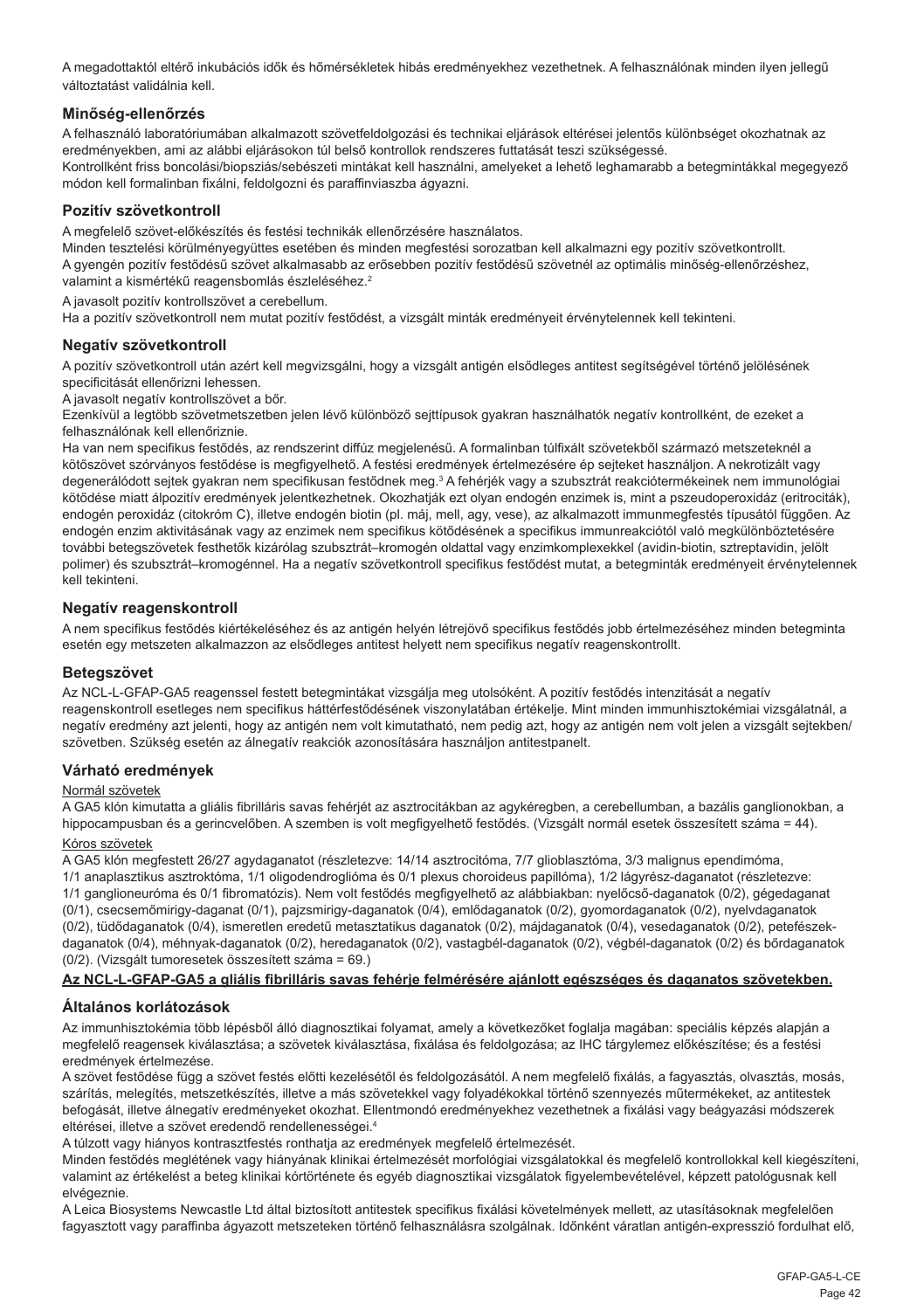különösen daganatok esetében. Bármely festett szövetmetszet klinikai értelmezéséhez morfológiai elemzést is kell végezni, és ki kell értékelni a megfelelő kontrollokat.

## **Bibliográfia – általános**

- 1. National Committee for Clinical Laboratory Standards (NCCLS). Protection of laboratory workers from infectious diseases transmitted by blood and tissue; proposed guideline. Villanova, P.A. 1991; 7(9). Order code M29-P.
- 2. Battifora H. Diagnostic uses of antibodies to keratins: a review and immunohistochemical comparison of seven monoclonal and three polyclonal antibodies. Progress in Surgical Pathology. 6:1–15. eds. Fenoglio-Preiser C, Wolff CM, Rilke F. Field & Wood, Inc., Philadelphia.
- 3. Nadji M, Morales AR. Immunoperoxidase, part I: the techniques and pitfalls. Laboratory Medicine. 1983; 14:767.
- 4. Omata M, Liew CT, Ashcavai M, Peters RL. Nonimmunologic binding of horseradish peroxidase to hepatitis B surface antigen: a possible source of error in immunohistochemistry. American Journal of Clinical Pathology. 1980; 73:626.
- 5. Louis ED, Faust PL, Vonsattel JPG, et al. Neuropathological changes in essential tremor: 33 cases compared with 21 controls. Brain 7. 2007; 130:3297-3307.
- 6. Barresi V, Cerasoli S, Morigi F, et al. Gliosarcoma with features of osteoblastic osteosarcoma. Archives of Pathology and Laboratory 8. Medicine 2006; 130:1208-1211.
- 7. Biondo B, Magagnin S, Bruni B, et al. Glial and neuronal alterations in the nucleus tractus solitari of sudden infant death syndrome 9. victims. Acta Neuropathologica 2004; 108:309-318.
- 8. Johnson WEB, Evans H, Menage J, et al. Immunohistochemical detection of Schwann cells in innervated and vascularised human 10. intervertebral discs. Spine 2001; 26:22550-2557.

#### **Módosítások az előző változathoz képest**

Nem alkalmazható

# **Kiadás dátuma**

01 november 2018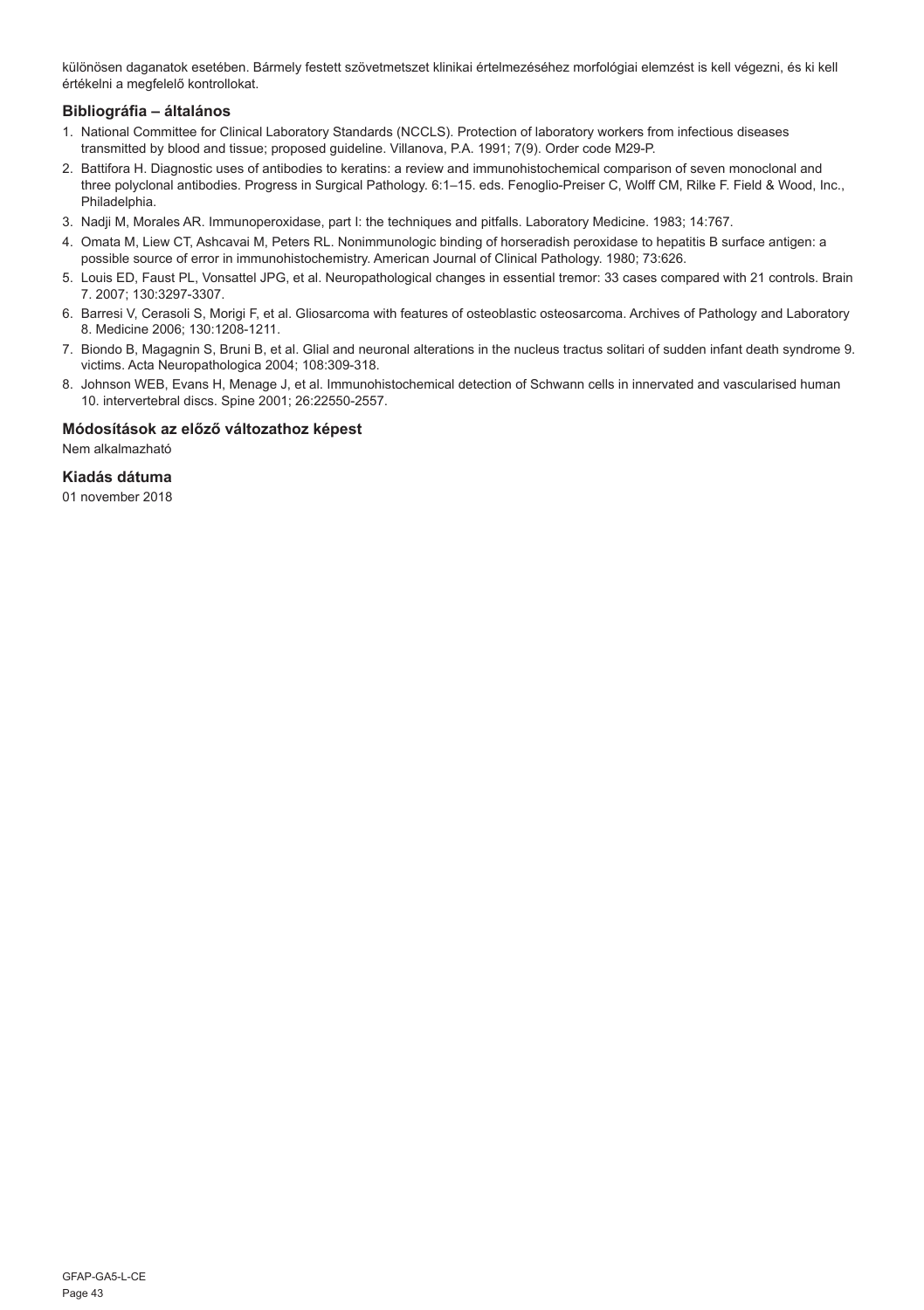# <span id="page-44-0"></span>**Novocastra™ Anticorp monoclonal lichid de șoarece Glial Fibrillary Acidic Protein Cod produs: NCL-L-GFAP-GA5**

# **Utilizare prevăzută**

#### *Pentru diagnosticare in vitro.*

NCL-L-GFAP-GA5 este destinat identificării calitative, prin intermediul microscopiei optice, a proteinei acide fibrilare gliale umane în secțiunile de parafină. Interpretarea clinică a oricărei colorări sau a absenței acesteia trebuie completată cu studii morfologice utilizând controale adecvate și trebuie evaluată în contextul antecedentelor clinice ale pacientului, precum și al altor teste de diagnosticare efectuate de către un patolog calificat.

#### **Principiul de procedură**

Tehnicile de colorare imunohistochimică (IHC) permit vizualizarea antigenilor prin aplicarea secvențială a unui anumit anticorp pe antigen (anticorp primar), a unui anticorp secundar pe anticorpul primar și a unui complex enzimatic cu un substrat cromogen, cu etape de spălare intercalate. Activarea enzimatică a cromogenului duce la un produs de reacție vizibil la locul aplicării antigenului. Specimenul poate fi apoi contracolorat și acoperit cu lamelă. Rezultatele sunt interpretate folosind un microscop optic și ajută la diagnosticul diferențial al proceselor patofiziologice, care pot sau nu să fie asociate cu un anumit antigen.

# **Clonă**

G<sub>A5</sub>

#### **Imunogen**

Coloană vertebrală porcină.

#### **Specificitate**

Proteină acidă fibrilară glială umană.

# **Compoziția reactivului**

NCL-L-GFAP-GA5 este un supernatant de cultură tisulară lichid care conține azidă de sodiu drept conservant.

# **Clasa Ig**

IgG1

| Concentrație proteină totală Total Protein |  |
|--------------------------------------------|--|
|                                            |  |

Consultați eticheta flaconului pentru concentrația proteinelor totale specifică lotului.

#### **Concentrație anticorpi**

Mai mare sau egală cu 70 mg/L, asa cum este determinată prin ELISA. Consultati eticheta flaconului pentru concentratia Ig specifică lotului.

#### **Recomandări privind utilizarea**

Imunohistochimie pe secțiuni de parafină.

**Recuperarea indusă de căldură a epitopilor (HIER):** Urmați instrucțiunile de utilizare din Novocastra Epitope Retrieval Solution pH 6. **Diluție sugerată:** 1:400 timp de 30 de minute la 25 °C. Aceste informații sunt furnizate cu rol de îndrumare, iar utilizatorii trebuie să-și stabilească singuri propriile diluții de lucru optime.

**Vizualizare:** Respectați instrucțiunile de utilizare din Novolink™ Polymer Detection Systems. Pentru informații suplimentare despre produs sau asistență, luați legătura cu distribuitorul dvs. local sau cu biroul regional al Leica Biosystems sau, ca alternativă, vizitați siteul web al Leica Biosystems, www.LeicaBiosystems.com

Performanța acestui anticorp trebuie validată atunci când este utilizat cu alte sisteme de colorare manuală sau alte platforme automatizate.

#### **Depozitare și stabilitate**

A se depozita la 2–8 °C. A nu se congela. A se returna la 2–8 °C imediat după utilizare. A nu se utiliza după data expirării indicată pe eticheta flaconului. Alte condiții de depozitare decât cele specificate mai sus trebuie verificate de către utilizator.

# **Pregătirea specimenului**

Mediul de fixare recomandat este formalină tamponată neutru 10% pentru secțiunile de țesut încorporate în parafină.

# **Avertismente și precauții**

Acest reactiv a fost pregătit din supernatantul culturii celulare. Întrucât este un produs biologic, trebuie să se acționeze cu prudență rezonabilă la manipularea sa.

Acest reactiv conține azidă de sodiu. Fișa cu informații de siguranță despre material este disponibilă la cerere sau poate fi obținută de pe site-ul

# www.LeicaBiosystems.com

Consultați reglementările naționale, județene sau locale pentru informații privind eliminarea tuturor componentelor potențial toxice. Specimenele, înainte și după fixare, precum și toate materialele expuse la acestea, trebuie manipulate ca și când ar avea potențialul de a transmite infectii și trebuie eliminate la deșeuri luând măsurile de precautie adecvate.<sup>1</sup>Nu pipetati niciodată reactivii pe qură și evitati contactul reactivilor și specimenelor cu pielea și membranele mucoase. Dacă reactivii sau probele vin în contact cu suprafețele sensibile, spălați cu apă din abundență. Solicitați asistență medicală.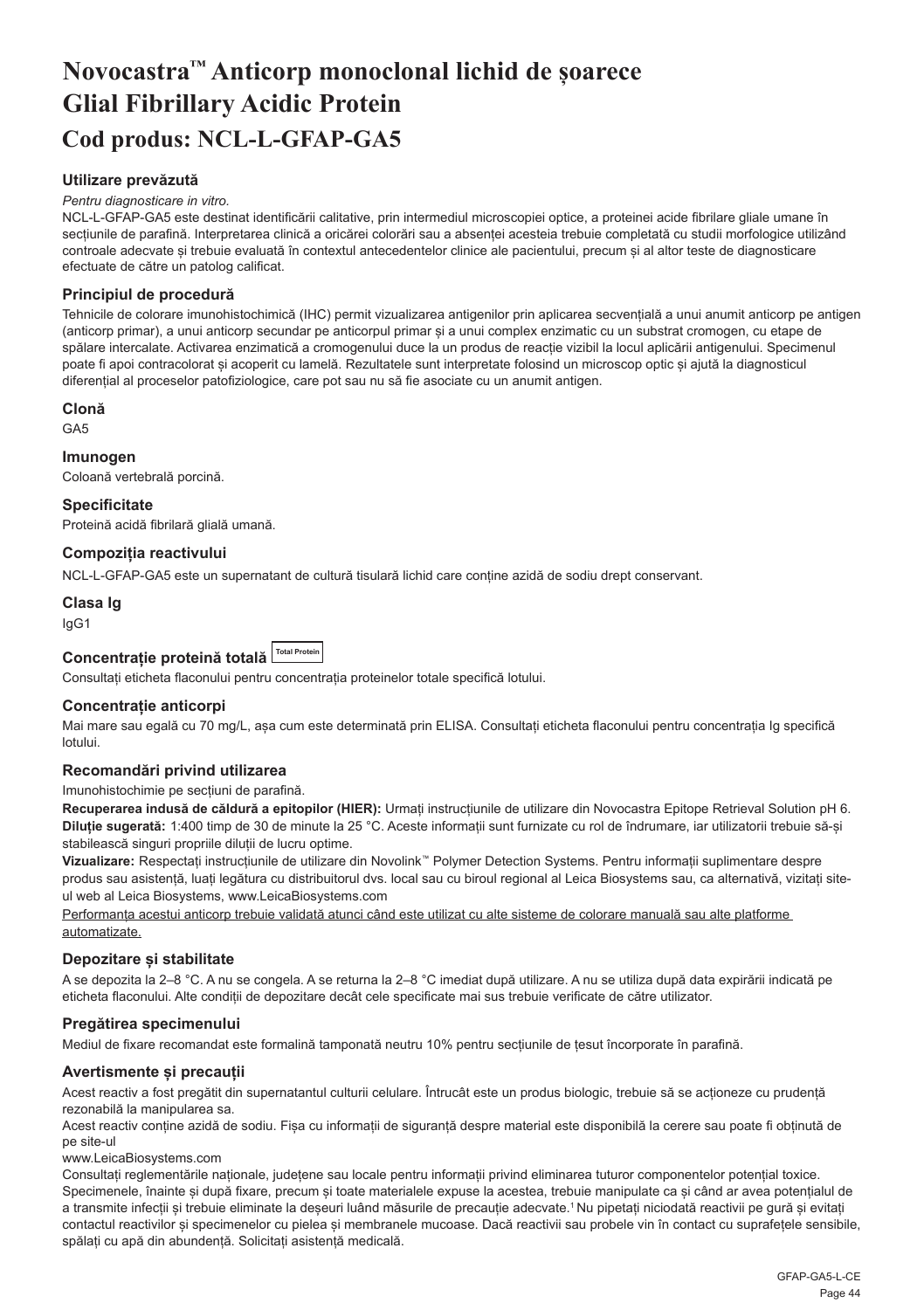Reduceți la minimum contaminarea microbiană a reactivilor, în caz contrar poate apărea o creștere a colorării nespecifice. Timpii sau temperaturile de incubație care diferă de valorile specificate pot genera rezultate eronate. Orice astfel de modificări trebuie validate de către utilizator.

# **Controlul calității**

Diferentele în ceea ce priveste procesarea tesutului si procedurile tehnice în laboratorul utilizatorului pot cauza o variabilitate semnificativă a rezultatelor, necesitând efectuarea cu regularitate de controale interne, în plus față de următoarele proceduri. Probele de control trebuie să fie probe proaspete de autopsie/biopsie/chirurgicale, fixate în formalină, procesate și încorporate în ceară de parafină cât mai curând posibil și în aceeași manieră ca și probele pacientului.

# **Țesutul de control pozitiv**

Folosit pentru a indica țesuturile pregătite corect și tehnicile de colorare adecvate.

O probă de țesut de control pozitiv trebuie să fie inclusă pentru fiecare set de condiții de testare în fiecare etapă de colorare. Un țesut cu colorare pozitivă slabă este mai adecvat decât un țesut cu colorare pozitivă puternică în vederea unui control optim al calității și pentru a detecta nivelurile minore de degradare a reactivului.<sup>2</sup>

Țesutul de control pozitiv recomandat este cerebel.

Dacă țesutul de control pozitiv nu demonstrează colorația pozitivă, rezultatele obținute cu acele probe de testare trebuie considerate nevalide.

# **Țesutul de control negativ**

Trebuie examinat după țesutul de control pozitiv pentru a verifica specificitatea informațiilor de etichetare ale antigenului țintă în funcție de anticorpul primar.

Țesutul de control negativ recomandat este pielea.

Ca alternativă, varietatea de tipuri diferite de celule prezente în majoritatea secțiunilor tisulare oferă frecvent locuri de control negativ, dar acest lucru trebuie verificat de către utilizator.

Colorația nespecifică, dacă este prezentă, are, de obicei, un aspect difuz. Colorația sporadică a țesutului conjunctiv poate fi observată, de asemenea, în secțiuni de țesuturi fixate în mod excesiv în formalină. Folosiți celule intacte pentru interpretarea rezultatelor de colorare. Celulele necrotice sau degenerate se colorează deseori într-un mod nespecific.<sup>3</sup> Se pot observa rezultate fals pozitive ca urmare a legării non-imunologice a proteinelor sau produșilor de reacție ai substratului. Acestea pot fi cauzate, de asemenea, de enzimele endogene precum pseudoperoxidaza (eritrocite), peroxidaza endogenă (citocromul C) sau biotina endogenă (de exemplu, ficat, sân, creier, rinichi), în funcție de tipul de imunocolorație folosit. Pentru a diferenția activitatea enzimelor endogene sau legarea nespecifică a enzimelor de imunoreactivitatea specifică, pot fi colorate țesuturi suplimentare de la pacient numai cu substrat-cromogen sau, respectiv, complexe enzimatice (avidină-biotină, streptavidină, polimer etichetat) și substrat-cromogen. În cazul în care colorația specifică are loc în țesutul de control negativ, rezultatele obținute pe probele pacientului trebuie să fie considerate nevalide.

# **Reactivul de control negativ**

Folosiți un reactiv de control negativ non-specific în locul anticorpului primar cu o secțiune din fiecare specimen al pacientului pentru a evalua colorația nespecifică și a permite o mai bună interpretare a colorării specifice la situl antigenului.

# **Țesutul pacientului**

Examinați specimenele pacientului colorate cu NCL-L-GFAP-GA5 ultimele. Intensitatea colorației pozitive trebuie evaluată în contextul oricărei colorații de fond nespecifice a reactivului de control negativ. La fel ca în cazul oricărui test imunohistochimic, un rezultat negativ înseamnă că antigenul nu a fost detectat, și nu că antigenul a fost absent în celulele/țesuturile analizate. Dacă este necesar, folosiți un panel pentru anticorpi pentru identificarea reacțiilor fals negative.

# **Rezultate așteptate**

# Țesuturi normale

Clona GA5 a detectat proteina acidă fibrilară glială în astrocite din cortexul cerebral, cerebel, ganglionii bazali, hipocampus și măduva spinării. S-a observat de asemenea colorare în ochi. (Numărul total al cazurilor normale evaluate = 44).

#### Țesuturi anormale

Clona GA5 a colorat 26/27 tumori cerebrale (incluzând 14/14 astrocitoame, 7/7 glioblastoame, 3/3 ependimoame maligne, 1/1 astrocitom anaplastic, 1/1 oligodendrogliom și 0/1 papilom al plexului coroid), 1/2 tumori ale țesuturilor moi (incluzând 1/1 ganglioneurom și 0/1 fibromatoză). Nu a fost detectată vreo colorare în tumori esofagiene (0/2), o tumoare larigiană (0/1), o tumoare timică (0/1), tumori tiroidiene (0/4), tumori mamare (0/2), tumori gastrice (0/2), tumori ale limbii (0/2), tumori pulmonare (0/4), tumori metastatice de origine necunoscută (0/2), tumori hepatice (0/4), tumori renale (0/2), tumori ovariene (0/4), tumori cervicale (0/2), tumori testiculare (0/2), tumori colonice (0/2), tumori rectale (0/2) și tumori ale pielii (0/2). (Numărul total al cazurilor tumorale evaluate = 69).

#### **NCL-L-GFAP-GA5 este recomandat pentru evaluarea proteinei acide fibrilare gliale în țesuturi normale și neoplazice.**

# **Limitări generale**

Imunohistochimia este un proces de diagnostic cu mai multe etape, care constă din instruirea specializată în ceea ce privește alegerea reactivilor adecvati; alegerea, fixarea și procesarea tesutului; prepararea lamei IHC; și interpretarea rezultatelor de colorare. Colorarea tisulară depinde de manipularea și procesarea tesutului înainte de colorare. Fixarea, congelarea, dezghetarea, spălarea, uscarea, încălzirea, secționarea necorespunzătoare sau contaminarea cu alte țesuturi ori fluide pot cauza artefacte, captura anticorpilor sau rezultate fals negative. Rezultatele inconsecvente pot fi atribuite diferentelor în ceea ce priveste metodele de fixare și încorporare, ori neregularităților inerente ale țesutului.<sup>4</sup>

Contracolorația excesivă sau incompletă poate compromite interpretarea adecvată a rezultatelor.

Interpretarea clinică a oricărei colorări sau a absenței acesteia trebuie completată cu studii morfologice utilizând controale adecvate si trebuie evaluată în contextul antecedentelor clinice ale pacientului, precum și al altor teste de diagnosticare efectuate de către un patolog calificat.

Anticorpii de la Leica Biosystems Newcastle Ltd sunt destinați utilizării, conform indicațiilor, fie pe secțiuni congelate, fie pe secțiuni încorporate în parafină cu cerințe de fixare specifice. Poate apărea exprimarea neașteptată a antigenului, în special în neoplasme. Interpretarea clinică a oricărei secțiuni tisulare colorate trebuie să includă analiza morfologică și evaluarea probelor de control adecvate.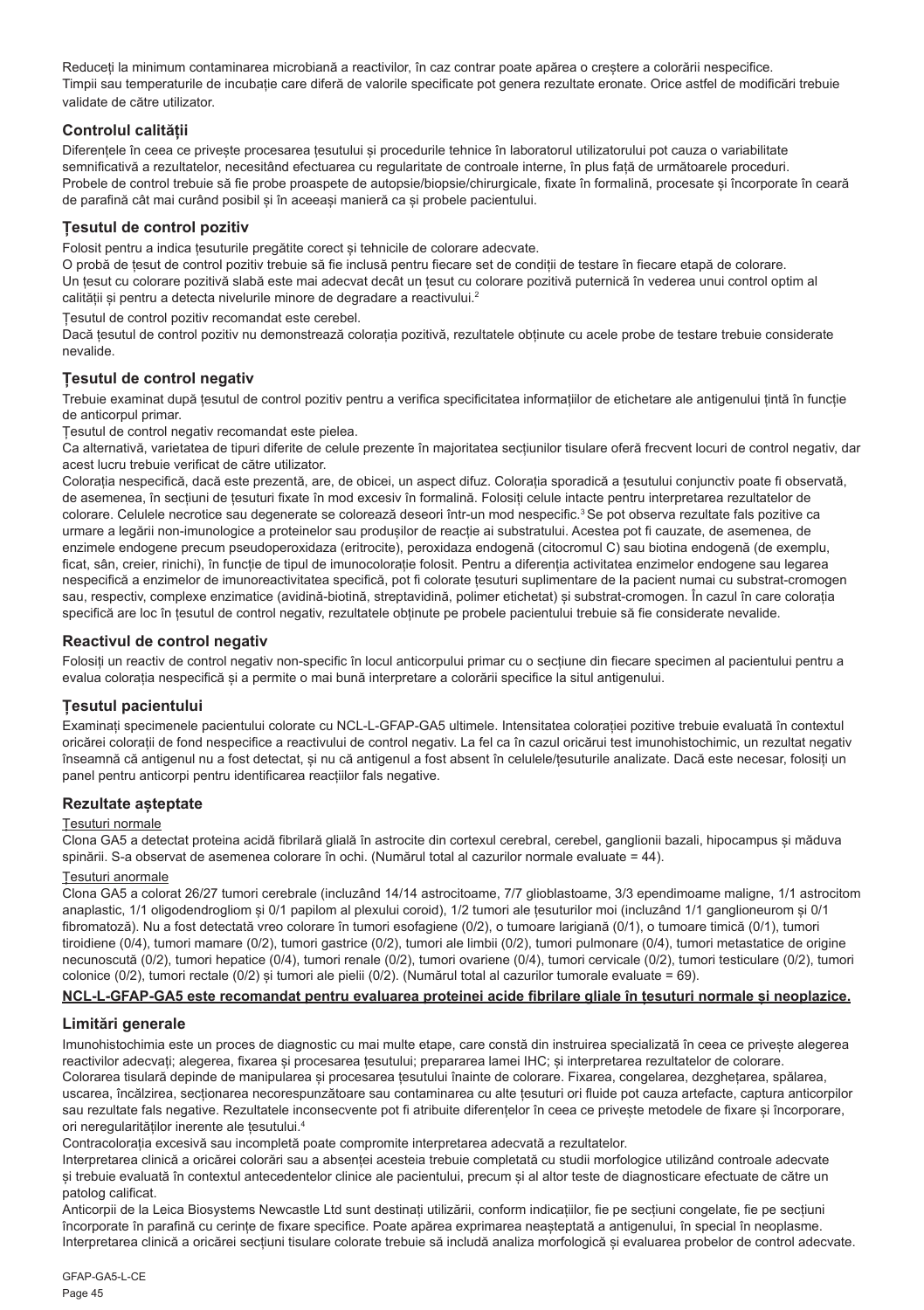# **Bibliografie - General**

- 1. National Committee for Clinical Laboratory Standards (NCCLS). Protection of laboratory workers from infectious diseases transmitted by blood and tissue; proposed guideline. Villanova, P.A. 1991; 7(9). Order code M29-P.
- 2. Battifora H. Diagnostic uses of antibodies to keratins: a review and immunohistochemical comparison of seven monoclonal and three polyclonal antibodies. Progress in Surgical Pathology. 6:1–15. eds. Fenoglio-Preiser C, Wolff CM, Rilke F. Field & Wood, Inc., Philadelphia.
- 3. Nadji M, Morales AR. Immunoperoxidase, part I: the techniques and pitfalls. Laboratory Medicine. 1983; 14:767.
- 4. Omata M, Liew CT, Ashcavai M, Peters RL. Nonimmunologic binding of horseradish peroxidase to hepatitis B surface antigen: a possible source of error in immunohistochemistry. American Journal of Clinical Pathology. 1980; 73:626.
- 5. Louis ED, Faust PL, Vonsattel JPG, et al. Neuropathological changes in essential tremor: 33 cases compared with 21 controls. Brain 7. 2007; 130:3297-3307.
- 6. Barresi V, Cerasoli S, Morigi F, et al. Gliosarcoma with features of osteoblastic osteosarcoma. Archives of Pathology and Laboratory 8. Medicine 2006; 130:1208-1211.
- 7. Biondo B, Magagnin S, Bruni B, et al. Glial and neuronal alterations in the nucleus tractus solitari of sudden infant death syndrome 9. victims. Acta Neuropathologica 2004; 108:309-318.
- 8. Johnson WEB, Evans H, Menage J, et al. Immunohistochemical detection of Schwann cells in innervated and vascularised human 10. intervertebral discs. Spine 2001; 26:22550-2557.

# **Amendamente la ediția anterioară**

Nu este cazul

# **Data publicării**

01 noiembrie 2018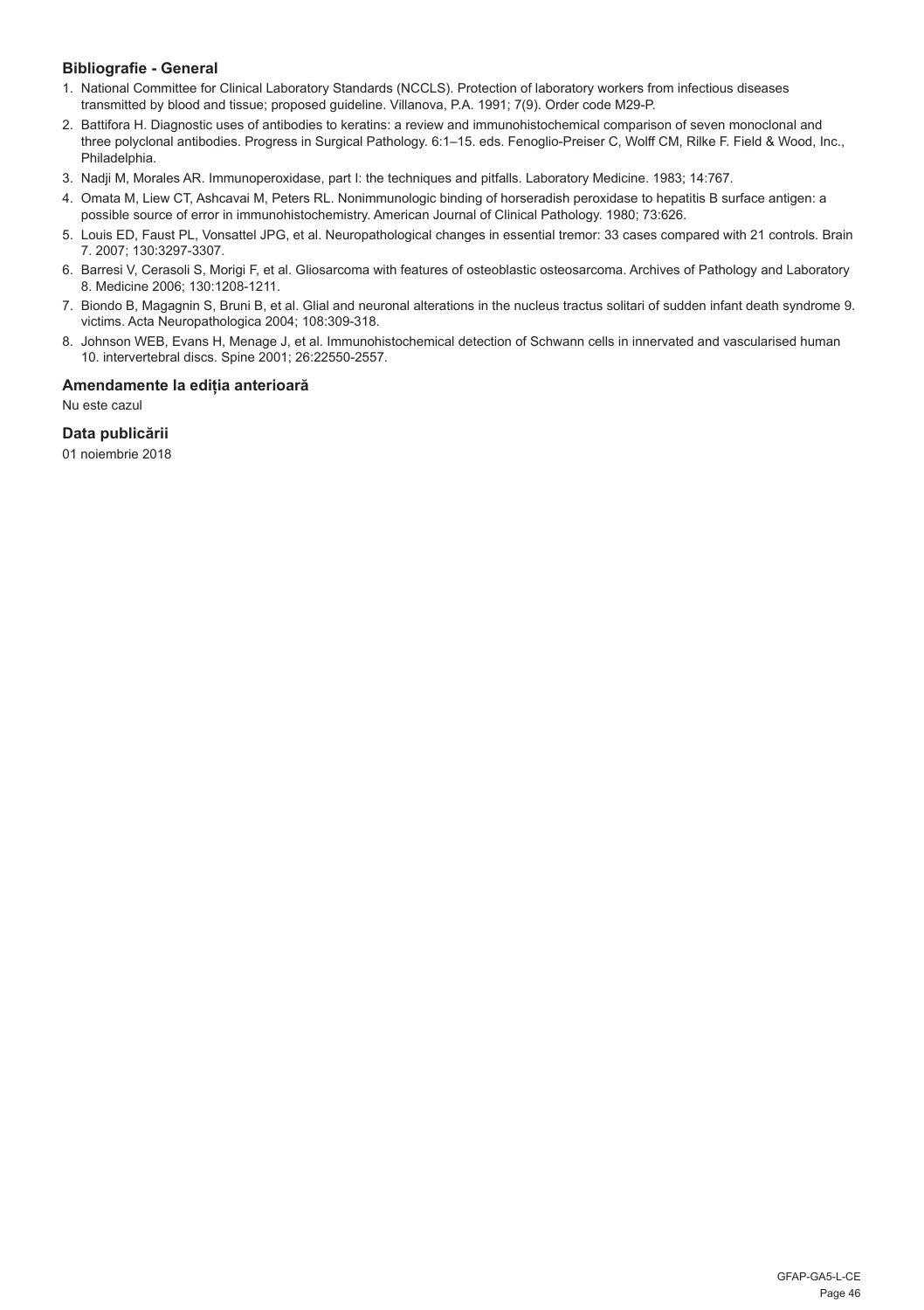# <span id="page-47-0"></span>**Жидкая форма моноклональных антител мыши Novocastra™ Glial Fibrillary Acidic Protein Код продукта: NCL-L-GFAP-GA5**

# **Назначение**

#### *Для диагностики in vitro*

Препарат NCL-L-GFAP-GA5 предназначен для качественного определения глиофибриллярного кислого белка человека в парафиновых срезах методом световой микроскопии. Клиническая интерпретация любого окрашивания или его отсутствия должна быть дополнена морфологическими исследованиями с надлежащими контролями и должна быть оценена квалифицированным патологом с учетом анамнеза пациента и других диагностических тестов.

#### **Принцип метода**

Иммуногистохимические (ИГХ) методы окрашивания позволяют визуализировать антигены путем последовательного связывания специфического антитела с антигеном (первичное антитело), вторичного антитела с первичным антителом и ферментного комплекса с хромогенным субстратом. Между этими этапами выполняется промежуточная промывка. Ферментная активация хромогена приводит к образованию видимого продукта реакции в месте расположения антигена. После этого образцы можно подвергать контрастному окрашиванию и заключить под покровную пленку. Интерпретацию результатов выполняют под световым микроскопом и используют для дифференциальной диагностики патофизиологических процессов, которые могут быть связаны или не связаны с конкретным антигеном.

# **Клон**

 $G\Delta$ 5

#### **Иммуноген**

Спинной мозг свиньи.

# **Специфичность**

Глиофибриллярный кислый белок человека.

#### **Состав реактива**

NCL-L-GFAP-GA5 является супернатантом жидкой культуры тканей, содержащим азид натрия в качестве консерванта.

# **Класс иммуноглобулинов**

IgG1

# **Общая концентрация белка Total Protein**

Общая концентрация белка в каждой партии указана на этикетке флакона.

#### **Концентрация антитела**

Не менее 70 мг/л при измерении методом ИФА. Общая концентрация иммуноглобулина в каждой партии указана на этикетке флакона.

#### **Рекомендации по применению**

Иммуногистохимическое окрашивание парафиновых срезов.

**Тепловая демаскировка эпитопа (Heat Induced Epitope Retrieval, HIER):** выполняйте инструкцию по применению,

прилагаемую к препарату Novocastra Epitope Retrieval Solution pH 6.

**Рекомендуемое разведение:** 1:400 в течение 30 минут при температуре 25 °C. Данная информация носит рекомендательный характер, и пользователям следует самостоятельно определять оптимальные рабочие разведения.

**Визуализация:** Следуйте инструкциям по применению, которые прилагаются к системам визуализации Novolink™ Polymer Detection Systems. Для получения дополнительной информации о продукции и технической поддержки обратитесь к местному дистрибьютору или в региональный офис компании Leica Biosystems либо, в качестве альтернативы, посетите веб-сайт компании Leica Biosystems, www.LeicaBiosystems.com

В случае применения этого антитела с другими ручными системами окрашивания или автоматизированными платформами следует выполнять валидацию его рабочих параметров.

# **Хранение и стабильность**

Хранить при температуре 2–8 °C. Не замораживать. После использования незамедлительно вернуть на хранение при температуре 2–8 °C. Не использовать после указанной на этикетке флакона даты истечения срока годности. Условия хранения, отличающиеся от указанных выше, должны быть проверены пользователем.

# **Подготовка образцов**

Для приготовления залитых в парафин срезов тканей рекомендуется фиксация в 10 % нейтральном забуференном формалине.

#### **Предупреждения и меры предосторожности**

Этот реактив был изготовлен из супернатанта культуры клеток. При обращении с этим продуктом, как и с другими биологическими продуктами, следует соблюдать разумную осторожность.

Этот реактив содержит азид натрия. Паспорт безопасности химической продукции предоставляется по запросу или доступен на сайте www.LeicaBiosystems.com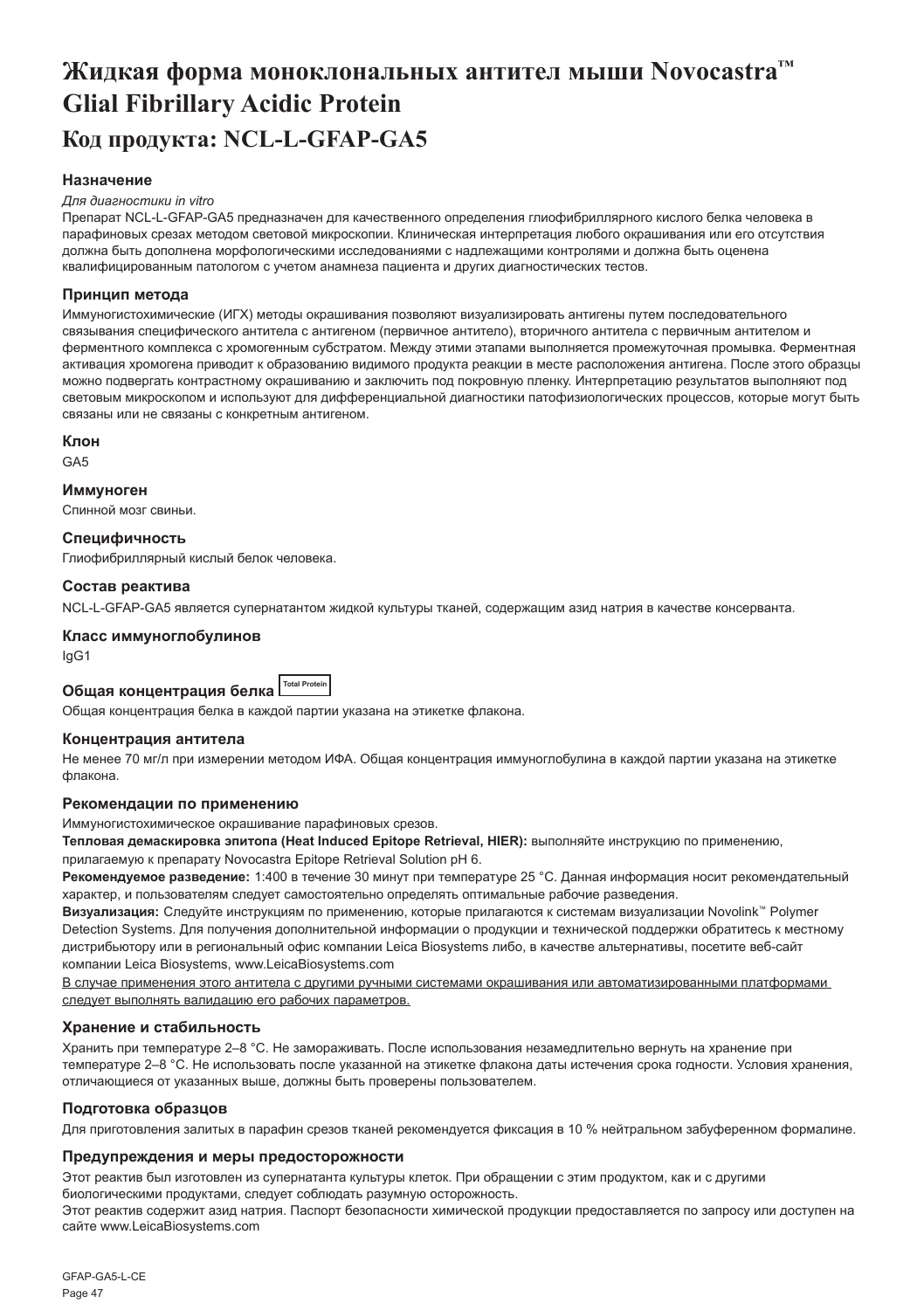В отношении утилизации любых потенциально опасных компонентов следуйте требованиям федеральных, региональных и местных нормативных документов.

С образцами (до и после фиксации) и всеми материалами, которые находятся под их воздействием, следует обращаться как со способными к передаче инфекции и утилизировать, соблюдая соответствующие меры предосторожности.<sup>1</sup>Никогда не набирайте реактивы в пипетку ртом и не допускайте контакта реактивов и образцов с кожей и слизистыми оболочками. В случае контакта реактивов или образцов с чувствительными зонами промойте их большим количеством воды. Обратитесь за медицинской помощью.

Сводите к минимуму микробное загрязнение реактивов во избежание усиления неспецифического окрашивания. Инкубация при сроках и температурах, отличных от указанных в инструкции, может дать ошибочные результаты. Любые подобные изменения должны быть валидированы пользователем.

#### **Контроль качества**

Различия в методах обработки тканей и технических процедурах, выполняемых в лаборатории пользователя, могут привести к существенной вариабельности результатов, в связи с чем требуется регулярное выполнение внутрилабораторных контролей в дополнение к указанным ниже процедурам.

В качестве контролей следует использовать свежие образцы, полученные при аутопсии, биопсии или хирургических процедурах, фиксированные в формалине, обработанные и как можно скорее залитые в парафин так же, как были обработаны полученные у пациентов образцы.

#### **Положительный контроль ткани**

Применяется для проверки правильности подготовки тканей и методов окрашивания.

В каждый набор условий теста при каждом цикле окрашивания следует включать один срез ткани для положительного контроля. Для оптимального контроля качества и обнаружения незначительных уровней деградации реактива более подходит ткань со слабым положительным окрашиванием, чем ткань с сильным положительным окрашиванием.<sup>2</sup>

В качестве положительного контроля рекомендуется ткань мозжечка.

При отсутствии положительного окрашивания ткани, использующейся в качестве положительного контроля, результаты, полученные с исследуемыми образцами, считаются недействительными.

#### **Отрицательный контроль ткани**

Этот тест необходимо выполнять после положительного контроля ткани для проверки специфичности мечения целевого антигена первичным антителом.

В качестве отрицательного контроля рекомендуется ткань кожи.

Кроме того, разнообразные типы клеток для отрицательного контроля можно часто найти в большинстве срезов тканей, однако такие препараты должны быть проверены пользователем.

Неспецифическое окрашивание, если оно присутствует, обычно выглядит диффузным. В срезах тканей, избыточно фиксированных формалином, можно также иногда увидеть окрашивание соединительной ткани. Для интерпретации результатов окрашивания используйте интактные клетки. Некротизированные или разрушенные клетки часто окрашиваются неспецифически.<sup>з</sup> Неиммунное связывание белков или продуктов реакции с субстратом может привести к ложноположительным результатам. Такие же результаты могут быть связаны с эндогенными ферментами, например псевдопероксидазой (в эритроцитах), эндогенной пероксидазой (цитохром C) или эндогенным биотином (например, в печени, молочной железе, головном мозге или почке) в зависимости от типа использованного иммунного окрашивания. Чтобы отличить активность эндогенных ферментов или неспецифическое связывание ферментов от специфической иммунореактивности, можно выполнить окрашивание дополнительных тканей пациента исключительно хромогенным субстратом или ферментными комплексами (авидин-биотин, стрептавидин, меченый полимер) и хромогенным субстратом соответственно. При наличии специфического окрашивания в отрицательном контроле ткани результаты исследования полученных у пациентов образцов считаются недействительными.

#### **Отрицательный контроль реактива**

Для оценки неспецифического окрашивания и лучшей интерпретации специфического окрашивания в области связывания антигена, исследуя срезы каждого образца, взятого у пациента, вместо первичных антител используйте реактив, служащий в качестве неспецифического отрицательного контроля.

#### **Ткань, полученная у пациента**

Исследуйте образцы взятой у пациента ткани, которые окрашены с помощью NCL-L-GFAP-GA5, в последнюю очередь. Интенсивность положительного результата окрашивания следует оценивать с учетом любого неспецифического фонового окрашивания реактива, представляющего собой отрицательный контроль. Как и при любом иммуногистохимическом исследовании, отрицательный результат означает необнаружение антигена, но не его отсутствие в исследованных клетках или ткани. При необходимости следует использовать панель антител для выявления ложноотрицательных реакций.

#### **Ожидаемые результаты**

#### Нормальные ткани

Клон GA5 обнаружил глиофибриллярный кислый белок в астроцитах в нейронах коры головного мозга, мозжечке, базальной ганглии, гиппокампе и спинном мозге. Окрашивание также наблюдалось в глазах. (Общее число исследованных нормальных тканей = 44).

# Патологически измененные ткани

Клон GA5 окрасил 26/27 случаев опухоли мозга (включая 14/14 случаев астроцитомы, 7/7 случаев глиобластомы, 3/3 случаев злокачественной эпендимомы, 1/1 случая анапластической астроцитомы, 1/1 случая олигодендроглиомы и 0/1 случая папилломы сосудистого сплетения), 1/2 случаев опухоли мягких тканей (включая 1/1 случая ганглионевромы и 0/1 случая фиброматоза). Не обнаружено окрашивания в опухолях пищевода (0/2), опухолях гортани (0/1), опухолях вилочковой железы (0/1), опухолях щитовидной железы (0/4), опухолях молочной железы (0/2), опухолях желудка (0/2), опухолях языка (0/2), опухолях легкого (0/4), метастатических опухолях неизвестного происхождения (0/2), опухолях печени (0/4), опухолях почки (0/2),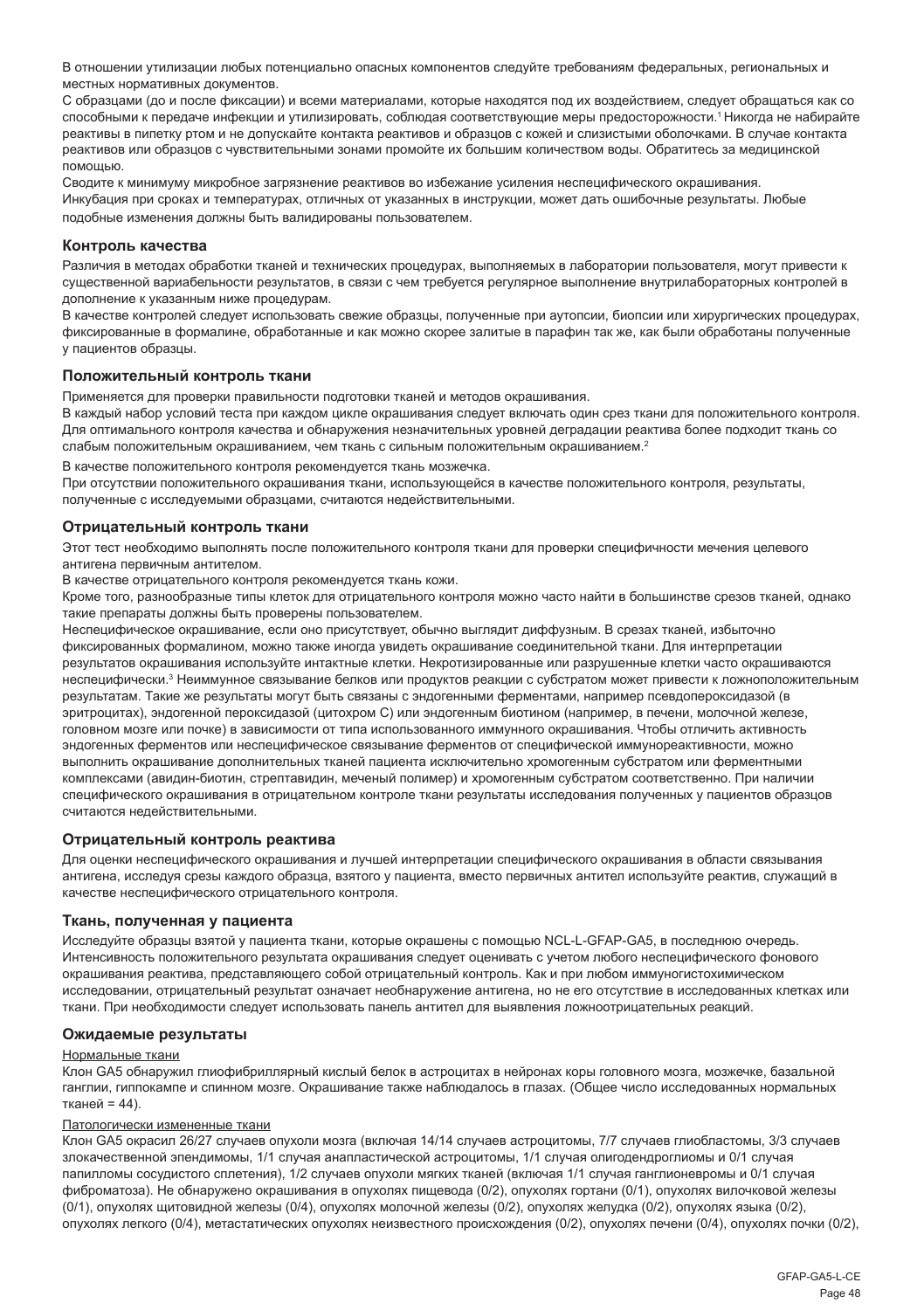опухолях яичника (0/4), опухолях шейки матки (0/2), опухолях яичка (0/2), опухолях толстой кишки (0/2), опухолях прямой кишки (0/2) и опухолях кожи (0/2). (Общее число исследованных опухолей = 69).

#### **NCL-L-GFAP-GA5 рекомендуется использовать для оценки глиофибриллярного кислого белка человека в неизмененных, а также пораженных опухолью тканях**.

#### **Общие ограничения**

Иммуногистохимическое исследование является многостадийным диагностическим процессом, требующим специальных навыков в выборе надлежащих реактивов; выборе, фиксации и обработке тканей; приготовлении среза с ИГХ препаратом; интерпретации результатов окрашивания.

Окрашивание тканей зависит от обращения с тканями и их обработкой перед окрашиванием. Неправильные процедуры фиксации, замораживания, оттаивания, промывки, сушки, нагрева, приготовления срезов, а также загрязнение другими тканями или жидкостями могут приводить к артефактам, захвату антител или ложноотрицательным результатам. Противоречивые результаты могут быть обусловлены различиями методов фиксации и заливки препарата или присущей тканям внутренней неравномерностью структуры.<sup>4</sup>

Чрезмерное или неполное контрастирование может негативно отразиться на точности интерпретации результатов. Клиническая интерпретация любого окрашивания или его отсутствия должна быть дополнена морфологическими исследованиями с надлежащими контролями и должна быть оценена квалифицированным патологом с учетом анамнеза пациента и других диагностических тестов.

Изготовленные компанией Leica Biosystems Newcastle Ltd антитела предназначены, как указано выше, для применения на замороженных или залитых в парафин срезах и требуют выполнения конкретных требований по фиксации. Возможна непредвиденная экспрессия антигена, особенно в опухолях. Клиническая интерпретация любого окрашенного среза ткани должна включать морфологический анализ и оценку соответствующих контролей.

#### **Литература — общая**

- 1. National Committee for Clinical Laboratory Standards (NCCLS). Protection of laboratory workers from infectious diseases transmitted by blood and tissue; proposed guideline. Villanova, P.A. 1991; 7(9). Order code M29-P.
- 2. Battifora H. Diagnostic uses of antibodies to keratins: a review and immunohistochemical comparison of seven monoclonal and three polyclonal antibodies. Progress in Surgical Pathology. 6:1–15. eds. Fenoglio-Preiser C, Wolff CM, Rilke F. Field & Wood, Inc., Philadelphia.
- 3. Nadji M, Morales AR. Immunoperoxidase, part I: the techniques and pitfalls. Laboratory Medicine. 1983; 14:767.
- 4. Omata M, Liew CT, Ashcavai M, Peters RL. Nonimmunologic binding of horseradish peroxidase to hepatitis B surface antigen: a possible source of error in immunohistochemistry. American Journal of Clinical Pathology. 1980; 73:626.
- 5. Louis ED, Faust PL, Vonsattel JPG, et al. Neuropathological changes in essential tremor: 33 cases compared with 21 controls. Brain 7. 2007; 130:3297-3307.
- 6. Barresi V, Cerasoli S, Morigi F, et al. Gliosarcoma with features of osteoblastic osteosarcoma. Archives of Pathology and Laboratory 8. Medicine 2006; 130:1208-1211.
- 7. Biondo B, Magagnin S, Bruni B, et al. Glial and neuronal alterations in the nucleus tractus solitari of sudden infant death syndrome 9. victims. Acta Neuropathologica 2004; 108:309-318.
- 8. Johnson WEB, Evans H, Menage J, et al. Immunohistochemical detection of Schwann cells in innervated and vascularised human 10. intervertebral discs. Spine 2001; 26:22550-2557.

### **Дополнения к предыдущему выпуску**

не применимо

# **Дата выпуска**

01 Ноябрь 2018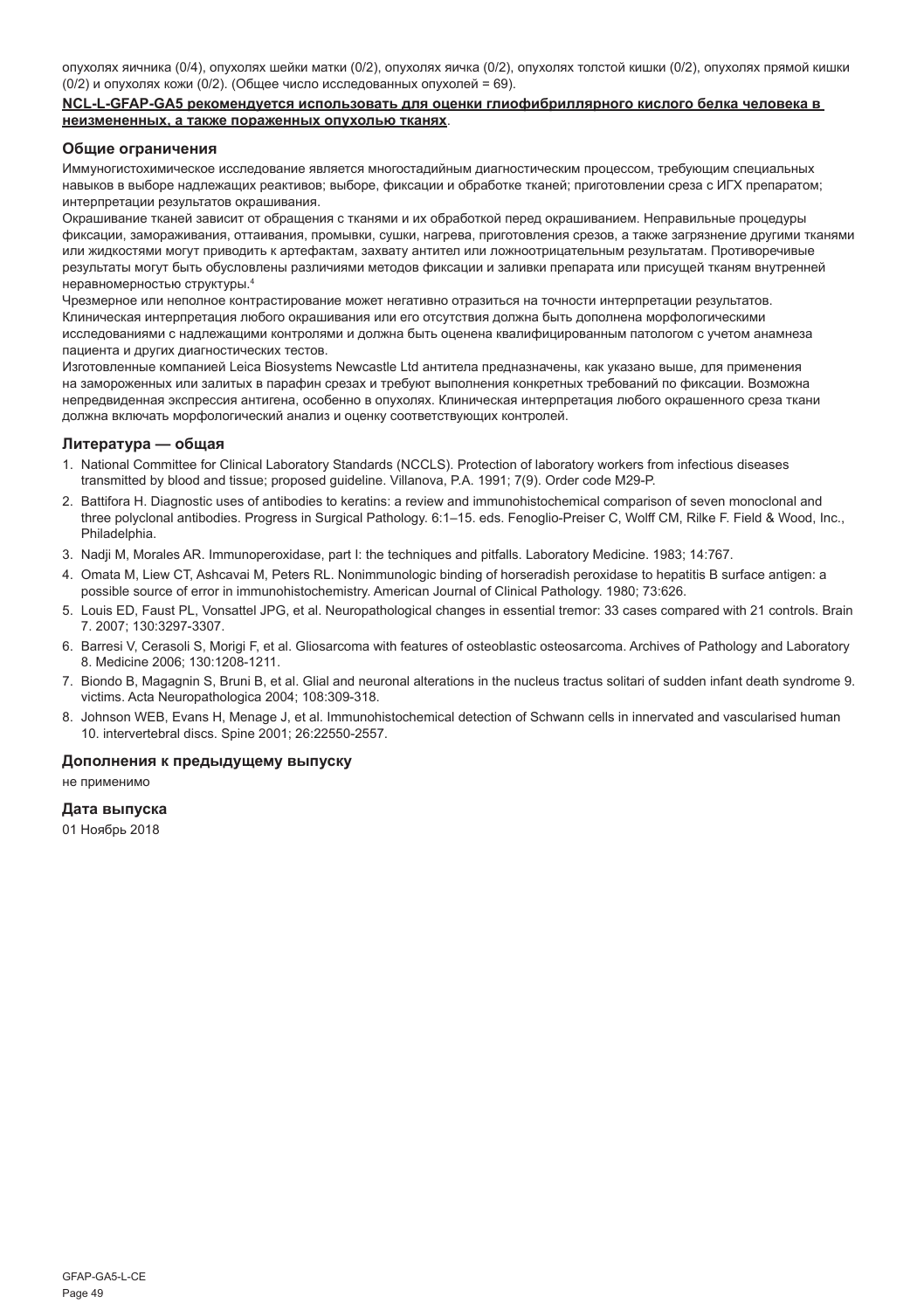# <span id="page-50-0"></span>**Płynne mysie przeciwciało monoklonalne Novocastra™ Glial Fibrillary Acidic Protein Kod produktu: NCL-L-GFAP-GA5**

# **Przeznaczenie**

#### *Do diagnostyki in vitro.*

Preparat NCL-L-GFAP-GA5 jest przeznaczony do jakościowej identyfikacji za pomocą mikroskopii świetlnej ludzkiego kwaśnego białka włókienkowego w skrawkach parafinowych. Kliniczną interpretację barwienia lub jego braku należy uzupełnić badaniami morfologicznymi oraz odpowiednimi kontrolami. Ocenę powinien przeprowadzić wykwalifikowany patolog w kontekście historii choroby pacjenta oraz innych badań diagnostycznych.

#### **Zasady postepowania**

Metody barwienia immunohistochemicznego (IHC) umożliwiają wizualizację antygenów dzięki zastosowaniu – po kolei – swoistego przeciwciała przeciwko antygenowi (przeciwciała pierwszorzędowego), przeciwciała drugorzędowego przeciwko przeciwciału pierwszorzędowemu i kompleksu enzymu z substratem chromogennym z etapami przemywania. Aktywacja enzymatyczna chromogenu prowadzi do wytworzenia widocznego produktu reakcji w miejscu antygenu. Następnie można wykonać barwienie kontrastowe próbki i zakryć ją szkiełkiem nakrywkowym. Wyniki są interpretowane przy użyciu mikroskopu świetlnego i pomagają w diagnostyce różnicowej procesów patofizjologicznych, które mogą mieć związek z określonym antygenem.

#### **Klon**

GA5

## **Immunogen**

Rdzeń kręgowy świni.

# **Swoistość**

Ludzkie kwaśne białko włókienkowe.

# **Skład odczynnika**

NCL-L-GFAP-GA5 jest płynnym supernatantem hodowli tkankowej zakonserwowanym azydkiem sodu.

#### **Klasa Ig**

IgG1

| Całkowite stężenia białka <b>Motein</b> |  |  |
|-----------------------------------------|--|--|
|                                         |  |  |

Całkowite stężenie białka w danej serii podano na etykiecie fiolki.

# **Stężenie przeciwciał**

Większe lub równe 70 mg/L oznaczone za pomocą testu ELISA. Stężenie lg w danej serii podano na etykiecie fiolki.

#### **Zalecenia dotyczące stosowania**

Badanie immunohistochemiczne skrawków zatopionych w parafinie.

**Cieplne odmaskowywanie epitopu (HIER):** Należy postępować zgodnie z instrukcją stosowania załączoną do roztworu Novocastra Epitope Retrieval Solution pH 6.

**Sugerowane rozcieńczenie:** 1:400 przez 30 minut w temperaturze 25°C. Te informacje stanowią jedynie wskazówkę – użytkownicy powinni sami określić swoje optymalne rozcieńczenie robocze.

**Wizualizacja:** Należy postępować zgodnie z instrukcją stosowania dołączoną do Novolink™ Polymer Detection Systems. W sprawie dodatkowych informacji o produkcie lub w celu uzyskania pomocy należy kontaktować się z lokalnym dystrybutorem lub z regionalnym biurem firmy Leica Biosystems lub odwiedzić stronę firmy Leica Biosystems www.LeicaBiosystems.com

Jeżeli przeciwciało jest używane jednocześnie z innymi ręcznymi metodami barwienia lub platformami automatycznymi, należy zweryfikować jego działanie.

#### **Przechowywanie i trwałość**

Przechowywać w temperaturze 2-8 °C. Nie zamrażać. Niezwłocznie po użyciu ponownie umieścić w temperaturze 2–8 °C. Nie używać po upływie daty ważności podanej na etykiecie fiolki. Przechowywanie w warunkach innych od wskazanych powyżej wymaga weryfikacji użytkownika.

# **Przygotowanie próbek**

Zalecanym utrwalaczem jest 10-procentowa obojętna buforowana formalina do zatopionych w parafinie skrawków tkankowych.

# **Ostrzeżenia i środki ostrożności**

Odczynnik został przygotowany z supernatantu hodowli tkankowej. Ponieważ jest to produkt biologiczny, podczas jego używania należy zachować odpowiednie środki ostrożności.

Ten odczynnik zawiera azydek sodu. Karta charakterystyki jest dostępna na żądanie lub dostępna na stronie www.LeicaBiosystems.com Wszelkie potencjalnie toksyczne składniki należy utylizować zgodnie z krajowymi lub lokalnymi przepisami.

Próbki przed i po utrwaleniu oraz wszelkie materiały narażone na kontakt z nimi należy traktować jak materiały potencjalnie zakaźne i należy je utylizować z zachowaniem odpowiednich środków ostrożności.<sup>1</sup> Podczas pobierania pipetą nie wolno zasysać odczynników ustami i należy unikać kontaktu odczynników i preparatów ze skórą oraz błonami śluzowymi. W razie kontaktu odczynników lub próbek ze szczególnie narażonymi miejscami przemyć miejsce kontaktu dużą ilością wody. Należy zasięgnąć porady lekarza.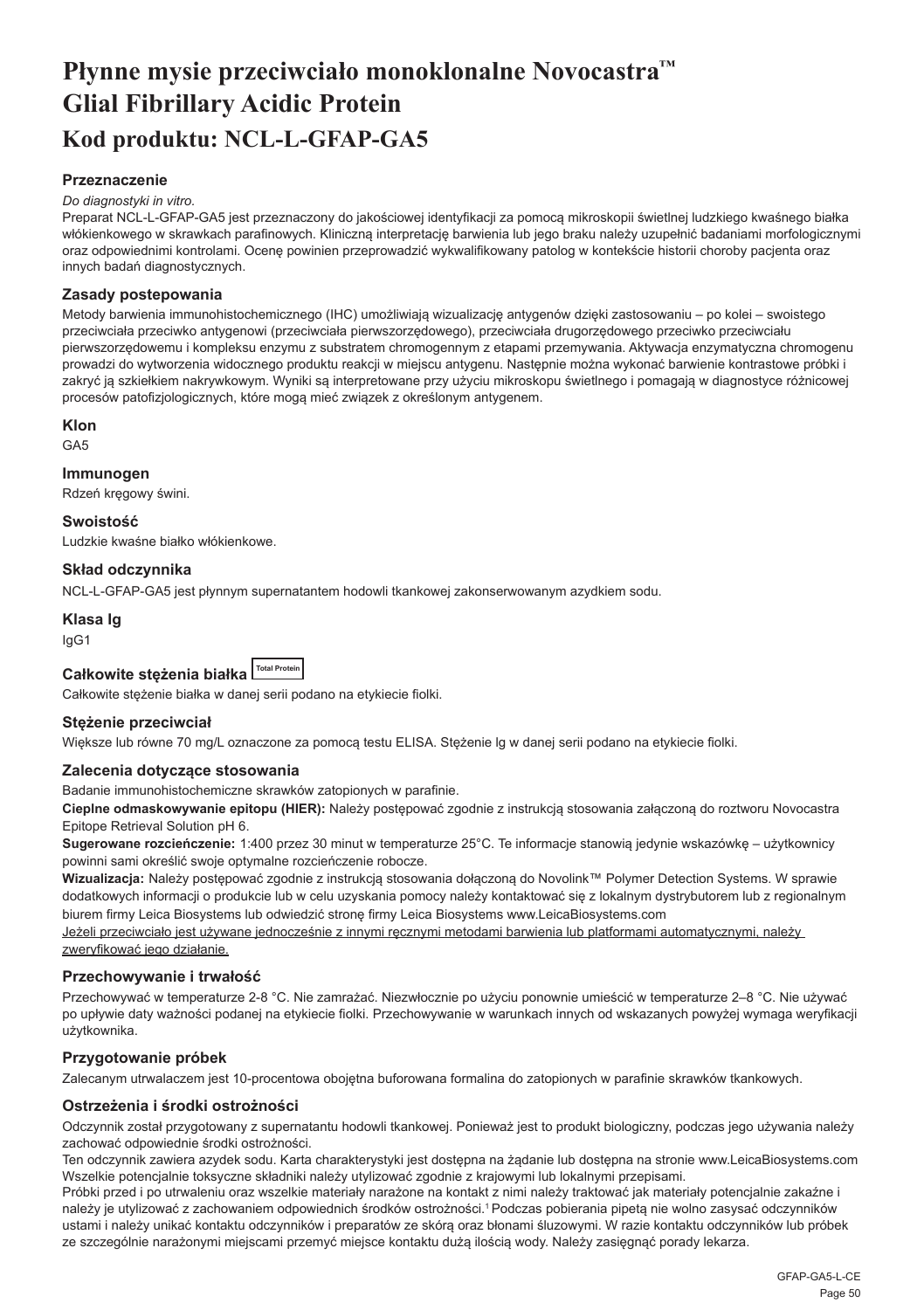Chronić odczynniki przed skażeniem drobnoustrojami, ponieważ może ono doprowadzić do zwiększonego barwienia niespecyficznego. Zastosowanie okresów inkubacji i temperatur innych niż podano w instrukcji może spowodować błędne wyniki. Wszelkie zmiany tego typu muszą zostać zweryfikowane przez użytkownika.

# **Kontrola jakości**

Różnice w przetwarzaniu tkanek i procedurach technicznych w laboratorium użytkownika mogą doprowadzić do znacznej zmienności wyników, co oznacza konieczność dodatkowego przeprowadzania regularnych kontroli wewnętrznych. Kontrole należy przeprowadzać jak najszybciej na świeżych próbkach z autopsji/biopsji/operacji chirurgicznej utrwalonych, przetworzonych i zatopionych w parafinie, taką samą metodą, jaką badane są pobrane tkanki.

# **Tkankowa kontrola pozytywna**

Stosowana w celu wskazania prawidłowo przygotowanych tkanek i prawidłowych technik barwienia.

W każdej serii barwienia każdy zestaw warunków testowych powinien uwzględniać jedną tkankową kontrolę pozytywną. Do optymalnej kontroli jakości i do wykrywania niewielkich poziomów degradacji odczynników bardziej nadaje się tkanka o słabym barwieniu pozytywnym niż tkanka o silnym barwieniu pozytywnym.<sup>2</sup>

Tkankowa kontrola pozytywna powinna obejmować móżdżek.

Jeśli tkankowa kontrola pozytywna nie wykaże odpowiedniego barwienia pozytywnego, wyniki testu przeprowadzonego na próbkach pobranych od pacjenta należy uznać za nieważne.

# **Tkankowa kontrola negatywna**

Należy ją wykonać po tkankowej kontroli pozytywnej, aby sprawdzić swoistość znakowania docelowego antygenu przez przeciwciało pierwszorzędowe.

Zalecaną negatywną kontrolą tkankową jest skóra.

Ewentualnie tkankowa kontrola negatywna może obejmować różne typy komórek obecne w większości skrawków tkankowych, jednak powinno to zostać zweryfikowane przez użytkownika.

Barwienie niespecyficzne, jeżeli jest obecne, zwykle ma charakter rozproszony. Na skrawkach wykonanych z materiału tkankowego nadmiernie utrwalonego w formalinie można również zaobserwować sporadyczne barwienie tkanki łącznej. Do interpretacji wyników barwienia należy używać nieuszkodzonych komórek. Komórki martwicze lub zdegenerowane często powodują barwienie niespecyficzne.<sup>3</sup>Wyniki fałszywie pozytywne mogą pojawić się w następstwie nieimmunologicznego wiązania białek lub występowania produktów reakcji substratów. Mogą być również spowodowane przez endogenne enzymy, takie jak pseudoperoksydaza (erytrocyty), endogenna peroksydaza (cytochrom C) lub endogenna biotyna (np. wątroba, piersi, mózg, nerki), w zależności od zastosowanego barwnika immunohistochemicznego. Aby odróżnić endogenną aktywność enzymatyczną lub niespecyficzne wiązanie enzymów od swoistej immunoreaktywności, dodatkowe tkanki pacjenta mogą być barwione wyłącznie substratem chromogenem lub kompleksem enzymatycznych (awidyna-biotyna, streptawidyna, znakowany polimer) i substratem-chromogenem. Jeśli w trakcie tkankowej kontroli negatywnej nastąpi barwienie specyficzne, wyniki testu przeprowadzonego na próbkach pobranych od pacjenta należy uznać za nieważne.

# **Negatywna kontrola odczynnika**

Aby przeprowadzić ocenę barwienia niespecyficznego oraz umożliwić lepszą interpretację barwienia specyficznego na każdym skrawku z próbki pobranej od pacjenta należy przeprowadzić nieswoistą kontrolę negatywną odczynnika w miejscu wiązania przeciwciała pierwszorzędowego.

# **Tkanka pacjenta**

Próbki pobrane od pacjenta barwione NCL-L-GFAP-GA5 należy badać jako ostatnie. Intensywność barwienia pozytywnego należy oceniać w kontekście ewentualnego barwienia niespecyficznego tła w negatywnej kontroli odczynnika. Tak jak we wszystkich innych badaniach immunohistochemicznych wynik ujemny oznacza, że antygen nie został wykryty, co jednak nie oznacza, że jest on nieobecny w badanych komórkach/tkankach. W razie konieczności do identyfikacji reakcji fałszywie negatywnych należy wykorzystać panel przeciwciał.

# **Oczekiwane wyniki**

# Normal Tissues

Klon GA5 wykrył kwaśne białko glejowe w astrocytach w korze mózgowej, móżdżku, zwojach podstawy, hipokampie i rdzeniu kręgowym. Barwienie stwierdzono również w oku. (Łączna liczba ocenionych prawidłowych przypadków = 44).

# Tkanki nieprawidłowe

Klon GA5 wybarwił 26/27 guzów mózgu (w tym 14/14 gwiaździaków, 7/7 glejaków, 3/3 wyściółczaków złośliwych, 1/1 gwiaździaka anaplastycznego, 1/1 skąpodrzewiaka i 0/1 brodawczaków), 1/2 nowotwór tkanek miękkich (w tym 1/1 zwojakonerwiaka i 0/1 fibromatoz). Nie stwierdzono wybarwienia w przypadku raka przełyku (0/2), raka krtani (0/1), raka grasicy (0/1), raka tarczycy (0/4), raka piersi (0/2), raka żołądka (0/2), raka języka (0/2), raka płuc (0/4), przerzutów raka o nieznanym pochodzeniu (0/2), raka wątroby (0/4), raka nerek (0/2), raka jajników (0/4), raka szyjki macicy (0/2), raka jąder (0/2), raka okrężnicy (0/2), raka odbytnicy (0/2) i raka skóry (0/2). (Łączna liczba ocenionych przypadków raków = 69).

## **Zaleca się stosowanie NCL-L-GFAP-GA5 do identyfikacji ludzkiego kwaśnego białka włókienkowego w tkankach prawidłowych i nowotworowych.**

# **Ograniczenia ogólne**

Badanie immunohistochemiczne to wieloetapowy proces diagnostyczny, który wymaga specjalistycznego szkolenia w zakresie doboru odpowiednich odczynników i tkanek, utrwalania i przetwarzania tkanek, przygotowywania preparatów immunohistochemicznych oraz interpretacji wyników barwienia.

Barwienie tkanek zależy od postępowania z tkanką i jej przetwarzania przed barwieniem. Nieprawidłowe utrwalanie, zamrażanie, rozmrażanie, przemywanie, suszenie, podgrzewanie, ścinanie skrawków lub skażenie innymi tkankami lub płynami może powodować artefakty, zatrzymywanie przeciwciał lub wyniki fałszywie negatywne. Niespójne wyniki mogą wynikać z różnic w metodach utrwalania i zatapiania lub nieprawidłowości związanej z tkanką.4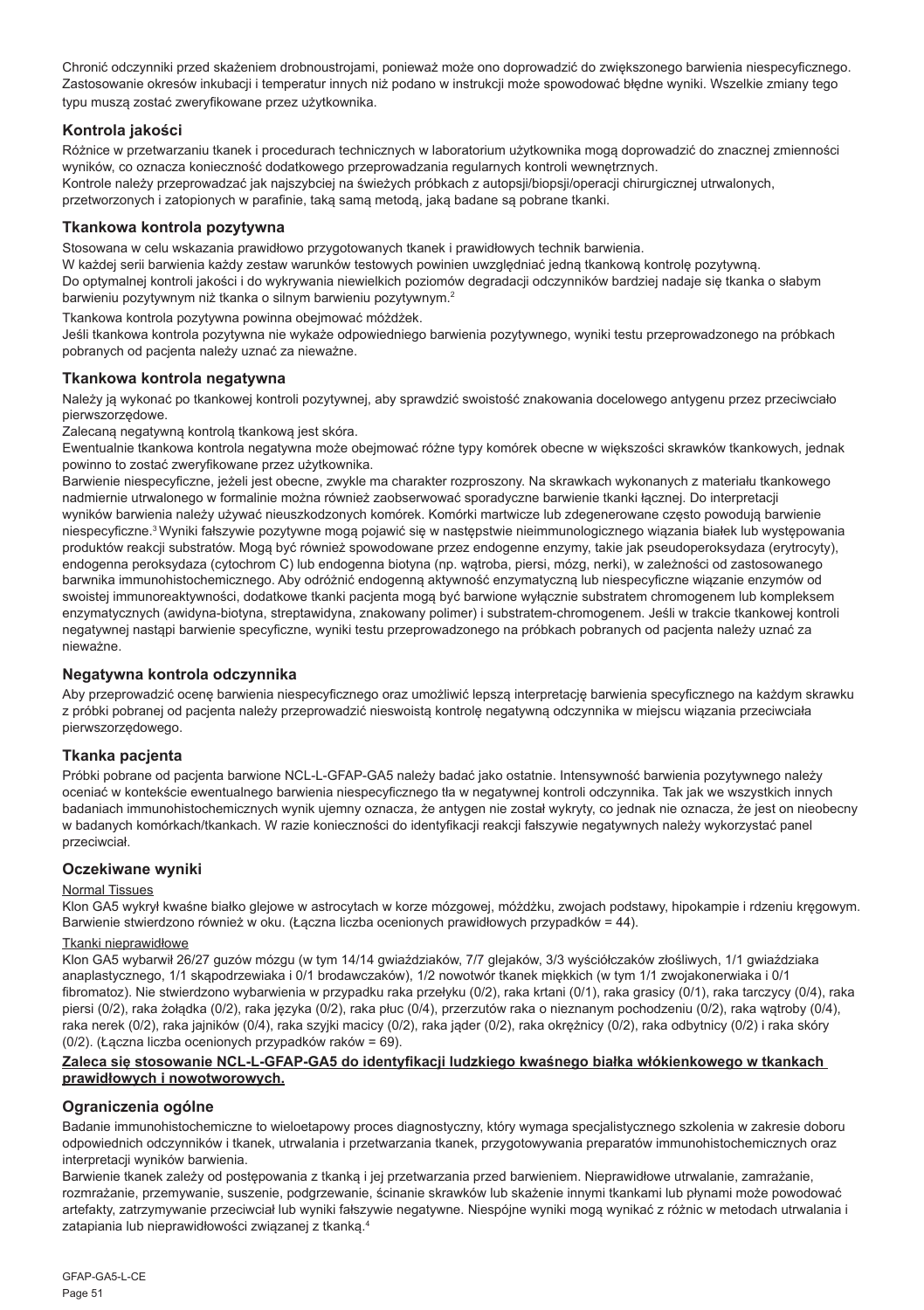Nadmierne lub niepełne barwienie kontrastowe może negatywnie wpływać na właściwą interpretację wyników. Kliniczną interpretację barwienia lub jego braku należy uzupełnić badaniami morfologicznymi oraz odpowiednimi kontrolami. Ocenę powinien przeprowadzić wykwalifikowany patolog w kontekście historii choroby pacjenta oraz innych badań diagnostycznych. Przeciwciała firmy Leica Biosystems Newcastle Ltd są przeznaczone do badania skrawków zamrożonych lub zatopionych w parafinie, które utrwalono zgodnie z określonymi wymogami. Może wystąpić nieoczekiwana ekspresja antygenu, szczególnie w przypadku nowotworów. Interpretacja kliniczna wybarwionych skrawków musi obejmować analizę morfologiczną oraz ocenę przeprowadzoną w ramach odpowiednich kontroli.

# **Piśmiennictwo - ogólne.**

- 1. National Committee for Clinical Laboratory Standards (NCCLS). Protection of laboratory workers from infectious diseases transmitted by blood and tissue; proposed guideline. Villanova, P.A. 1991; 7(9). Order code M29-P.
- 2. Battifora H. Diagnostic uses of antibodies to keratins: a review and immunohistochemical comparison of seven monoclonal and three polyclonal antibodies. Progress in Surgical Pathology. 6:1–15. eds. Fenoglio-Preiser C, Wolff CM, Rilke F. Field & Wood, Inc., Philadelphia.
- 3. Nadji M, Morales AR. Immunoperoxidase, part I: the techniques and pitfalls. Laboratory Medicine. 1983; 14:767.
- 4. Omata M, Liew CT, Ashcavai M, Peters RL. Nonimmunologic binding of horseradish peroxidase to hepatitis B surface antigen: a possible source of error in immunohistochemistry. American Journal of Clinical Pathology. 1980; 73:626.
- 5. Louis ED, Faust PL, Vonsattel JPG, et al. Neuropathological changes in essential tremor: 33 cases compared with 21 controls. Brain 7. 2007; 130:3297-3307.
- 6. Barresi V, Cerasoli S, Morigi F, et al. Gliosarcoma with features of osteoblastic osteosarcoma. Archives of Pathology and Laboratory 8. Medicine 2006; 130:1208-1211.
- 7. Biondo B, Magagnin S, Bruni B, et al. Glial and neuronal alterations in the nucleus tractus solitari of sudden infant death syndrome 9. victims. Acta Neuropathologica 2004; 108:309-318.
- 8. Johnson WEB, Evans H, Menage J, et al. Immunohistochemical detection of Schwann cells in innervated and vascularised human 10. intervertebral discs. Spine 2001; 26:22550-2557.

# **Zmiany wprowadzone do poprzedniego wydania**

Nie dotyczy

# **Data publikacji**

01 listopada 2018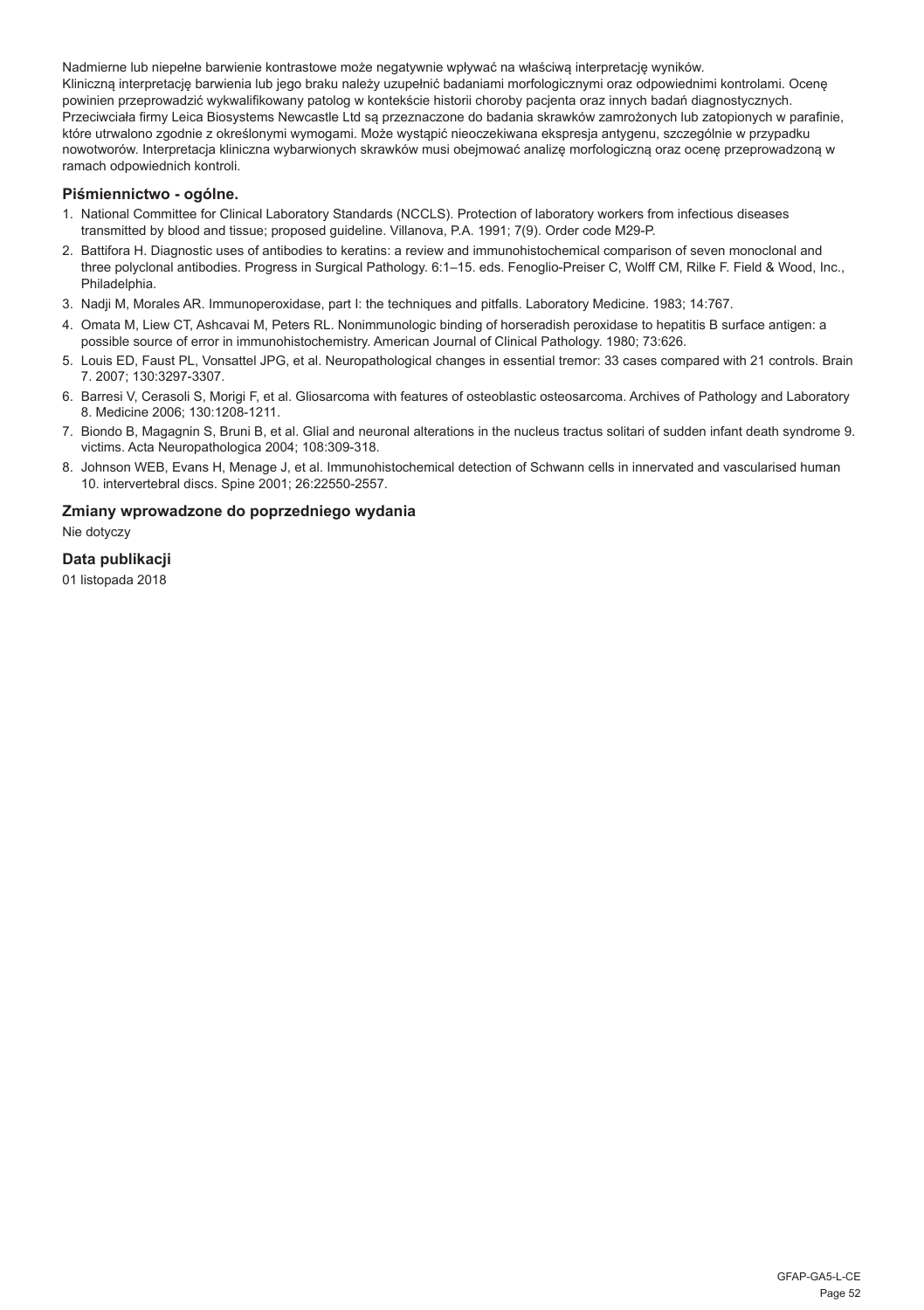# <span id="page-53-0"></span>**Tekoče mišje monoklonsko protitelo Novocastra™ Glial Fibrillary Acidic Protein Koda izdelka: NCL-L-GFAP-GA5**

# **Predvidena uporaba**

#### *Za diagnostično uporabo in vitro.*

Izdelek NCL-L-GFAP-GA5 je namenjen za kvalitativno identifikacijo humanega glialnega fibrilarnega kislega proteina v parafinskih rezinah s pomočjo svetlobne mikroskopije. Klinično razlago obarvanja ali odsotnosti le-tega morajo dopolnjevati morfološke študije ustreznih kontrolnih vzorcev, ki jih v okviru klinične anamneze bolnika in drugih diagnostičnih testov oceni usposobljen patolog.

# **Načelo postopka**

Imunohistokemijske (IHC) tehnike barvanja omogočajo vizualizacijo antigenov z izvajanjem zaporednega nanosa - z vmesnimi koraki izpiranja - specifičnega protitelesa na antigen (primarno protitelo), sekundarnega protitelesa na primarno protitelo in encimskega kompleksa s kromogenim substratom. Encimska aktivacija kromogena povzroči vidno reakcijo izdelka na mestu antigena. Tak vzorec lahko nato nasprotno barvamo in pokrijemo s krovnim stekelcem. Rezultate nato obdelamo s pomočjo svetlobnega mikroskopa in jih uporabimo pri diferencialni diagnozi patološko-fizioloških procesov, ki so morda povezani z določenim antigenom ali pa tudi ne.

# **Klon**

G<sub>A5</sub>

# **Imunogen**

Prašičja hrbtenjača.

# **Specifičnost**

Humani glialni fibrilarni kisli protein.

#### **Sestava reagenta**

NCL-L-GFAP-GA5 je tekočinski supernatant kulture tkiva in vsebuje natrijev azid kot konzervans.

# **Razred Ig**

IgG1

# **Skupna koncentracija beljakovin Total Protein**

Skupna koncentracija beljakovin v določeni seriji je navedena na oznaki na viali.

# **Koncentracija protiteles**

Višja ali enaka 70 mg/l, določena s testom ELISA. Glejte oznako na viali za koncentracijo Ig določene serije.

#### **Priporočila za uporabo**

Imunohistokemija parafinskih rezin.

**Toplotno pridobivanje epitopa (HIER):** Upoštevajte navodila za uporabo raztopine za pridobivanje epitopov Novocastra Epitope Retrieval Solution pH 6.

**Predlagano redčenje:** 1:400 za 30 minut pri 25 °C. To so samo smernice; uporabniki naj poiščejo svoje lastne najbolj učinkovite delovne razredčine.

**Vizualizacija:** Upoštevajte navodila za uporabo sistemov za zaznavanje polimerov Novolink™ Polymer Detection Systems. Za dodatne informacije o izdelku ali podporo se obrnite na svojega lokalnega distributerja ali regionalno pisarno družbe Leica Biosystems, lahko pa tudi obiščete spletno mesto družbe Leica Biosystems na naslovu www.LeicaBiosystems.com.

Učinkovitost tega protitelesa je treba validirati, kadar ga uporabljate z drugimi sistemi za ročno barvanje ali avtomatiziranimi okolji.

# **Shranjevanje in stabilnost**

Hraniti pri temperaturi 2–8 °C. Ne zamrzujte. Takoj po uporabi ohladite na temperaturo 2–8 °C. Ne uporabljajte po datumu izteka roka uporabnosti, ki je naveden na oznaki na viali. Uporabnik naj preveri pogoje shranjevanja, ki se razlikujejo od zgoraj navedenih.

# **Priprava vzorcev**

Priporočena fiksirna raztopina je 10-% formalin v nevtralnem pufru za tkivne rezine, vstavljene v parafin.

# **Opozorila in previdnostni ukrepi**

Vir priprave tega reagenta je supernatant celične kulture. Ker je to biološki izdelek, je treba z njim ravnati z ustrezno skrbnostjo. Ta reagent vsebuje natrijev azid. Varnostni list je na voljo na zahtevo ali na naslovu www.LeicaBiosystems.com. Upoštevajte zvezne, državne ali lokalne predpise za odstranjevanje morebitnih strupenih sestavin.

Z vzorci, pred fiksiranjem in po njem, in vsemi materiali, s katerimi so prišli v stik, morate rokovati, kot da bi lahko prenašali okužbe, in pri njihovem odstranjevanju slediti ustreznim previdnostnim ukrepom.1 Nikoli ne pipetirajte reagentov skozi usta; pazite, da reagenti in vzorci ne pridejo v stik s kožo in sluznicami. Če reagenti ali vzorci pridejo v stik z občutljivimi deli, jih izperite z obilo vode. Poiščite zdravniško pomoč.

Pazite, da ne pride do mikrobne okužbe reagentov, saj lahko povzroči nespecifično barvanje.

Če uporabite čas ali temperature inkubacije, ki se razlikujejo od navedenih, lahko pridobite napačne rezultate. Uporabnik mora validirati morebitne spremembe.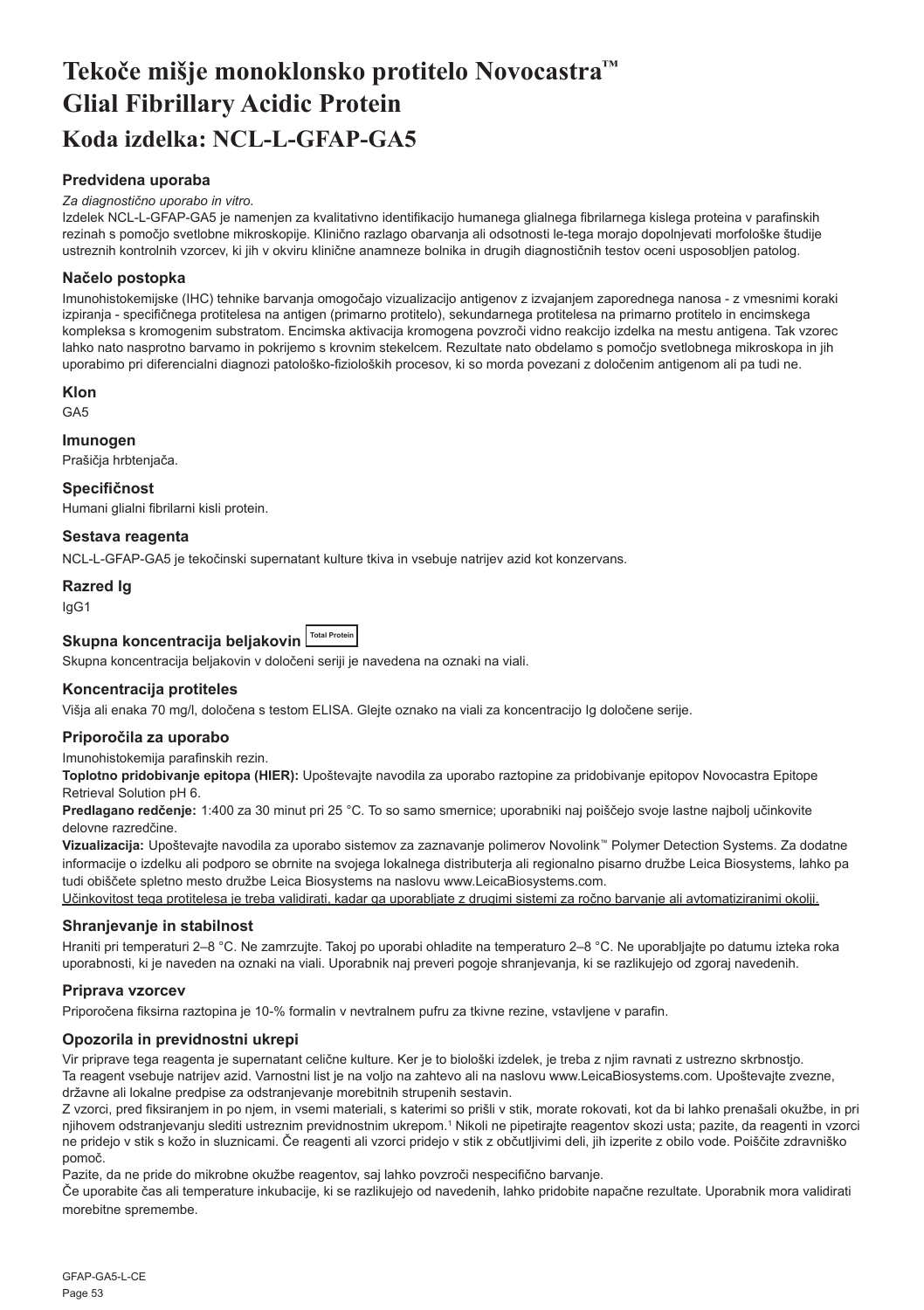# **Kontrola kakovosti**

Razlike pri obdelavi tkiva in tehničnih postopkih v laboratoriju uporabnika lahko vodijo do precejšnje variabilnosti rezultatov, kar zahteva redne interne kontrole učinkovitosti poleg spodaj navedenih postopkov.

Kontrolni vzorci morajo biti sveži vzorci, pridobljeni z obdukcijo/biopsijo/kirurškim posegom, fiksirani s formalinom, obdelani in shranjeni v parafinskem vosku kakor hitro je mogoče ter na isti način, kot vzorci bolnikov.

## **Pozitivni kontrolni vzorci tkiva**

Uporabite jih za opredelitev pravilno pripravljenih tkiv in ustreznih tehnik barvanja.

Pri vsakem postopku barvanja morate vsakemu sklopu preizkusnih pogojev dodati en pozitiven kontrolni vzorec tkiva.

Za kar najboljšo kontrolo kakovosti in boljše zaznavanje manjših stopenj razkroja reagenta je bolj primerno uporabiti tkivo s šibkim pozitivnim obarvanjem kot tkivo z močnim pozitivnim obarvanjem.<sup>2</sup>

Za pozitivni kontrolni vzorec tkiva priporočamo tkivo malih možganov.

Če pozitivni kontrolni vzorci tkiva ne pokažejo pozitivnega obarvanja, morate rezultate preizkusnih vzorcev zavreči kot neveljavne.

#### **Negativni kontrolni vzorci tkiva**

Pregledati jih morate po pregledu pozitivnih kontrolnih vzorcev tkiva, da preverite specifičnost oznake ciljnega antigena glede na primarno protitelo.

Za negativni kontrolni vzorec tkiva priporočamo kožno tkivo.

Drugače pa se kot negativni kontrolni vzorci pogosto uporablja vrsta različnih celic, ki so prisotne v večini rezin tkiv, vendar pa mora tako uporabo preveriti uporabnik.

Nespecifično barvanje, če je prisotno, je običajno razpršeno. Opazite lahko tudi posamično obarvanje vezivnega tkiva v rezinah tkiv, kot posledica premočnega fiksiranja s formalinom. Za razlago rezultatov obarvanja uporabite nespremenjene celice. Obarvanje nekrotičnih ali degeneriranih celic je pogosto nespecifično.<sup>3</sup> Lažno pozitivni rezultati se lahko pojavijo zaradi ne-imunološke vezave proteinov ali produktov reakcije substrata. Povzročijo jih lahko tudi endogeni encimi, kot so psevdoperoksidaza (eritrociti), endogena peroksidaza (citokromni C) ali endogeni biotin (npr. jetra, dojke, možgani, ledvice), odvisno od vrste uporabljenega imunskega barvila. Za razlikovanje med endogensko aktivnostjo encimov ali nespecifično vezavo encimov zaradi specifične imunske reaktivnosti, lahko barvate dodatna tkiva bolnika izključno ali s kromogenskim substratom ali encimskimi kompleksi (avidin-biotin, streptavidin, označeni polimer) in kromogenskim substratom. Če pride do specifičnega obarvanja negativnih kontrolnih vzorcev tkiva, morate rezultate vzorcev bolnika zavreči kot neveljavne.

#### **Negativni kontrolni reagent**

Za oceno nespecifičnega barvanja in boljšo razlago specifičnega obarvanja na antigenskem mestu uporabite nespecifični negativni kontrolni reagent namesto primarnega protitelesa z eno rezino vsakega vzorca bolnika.

#### **Bolnikovo tkivo**

Nazadnje preglejte bolnikove vzorce, obarvane z izdelkom NCL-L-GFAP-GA5. Intenzivnost pozitivnega obarvanja ocenite v okviru morebitnega nespecifičnega obarvanja ozadja z negativnim kontrolnim reagentom. Tako kot pri vseh imunohistokemijskih preizkusih negativen rezultat pomeni, da antigen ni bil zaznan, ne pa odsotnosti antigena v testiranih celicah/tkivih. Po potrebi uporabite nabor protiteles za opredelitev napačnih negativnih reakcij.

#### **Pričakovani rezultati**

#### Normalna tkiva

Klon GA5 je zaznal glialni fibrilarni kisli protein v astrocitih možganske skorje, malih možganov, bazalnih ganglijev, hipokampusa in hrbtenjače. Obarvanje so opazili tudi v očesu. (Skupno število ocenjenih normalnih primerov = 44).

#### Nenormalna tkiva

Klon GA5 je obarval 26/27 možganskih tumorjev (vključno s 14/14 astrocitomov, 7/7 glioblastomov, 3/3 malignih ependimomov, 1/1 anaplastičnega astrocitoma, 1/1 oligodendroglioma in 0/1 papiloma horoidnega pleksusa), 1/2 tumorjev mehkih tkiv (vključno z 1/1 ganglionevroma in 0/1 fibromatoze). Obarvanja niso zaznali v ezofagealnih tumorjih (0/2), laringealnem tumorju (0/1), tumorju priželjca (0/1), tumorjih ščitnice (0/4), tumorjih dojke (0/2), želodčnih tumorjih (0/2), tumorjih na jeziku (0/2), pljučnih tumorjih (0/4), metastatskih tumorjih neznanega izvora (0/2), tumorjih na jetrih (0/4), ledvičnih tumorjih (0/2), tumorjih na jajčnikih (0/4), tumorjih materničnega vratu (0/2), tumorjih na modih (0/2), tumorjih debelega črevesja (0/2), tumorjih danke (0/2) in kožnih tumorjih (0/2). (Skupno število ocenjenih primerov s tumorji = 69).

### **Protitelo NCL-L-GFAP-GA5 se priporoča za oceno glialnega fibrilarnega kislega proteina v normalnih in neoplazemskih tkivih.**

#### **Splošne omejitve**

Imunohistokemija je diagnostični postopek z več koraki, ki zahteva specializirano usposabljanje za izbiro ustreznih reagentov, izbiro, fiksiranje in obdelavo tkiv, pripravo IHC preparata in razlago rezultatov obarvanja.

Obarvanje tkiva je odvisno od rokovanja s tkivom in njegovo obdelavo pred barvanjem. Nepravilno fiksiranje, zamrzovanje, odtajanje, izpiranje, sušenje, segrevanje, rezanje ali okužba z drugimi tkivi ali tekočinami lahko povzroči nastanek artefaktov, lovljenje protitelesa ali lažne negativne rezultate. Nedosledni rezultati so lahko posledica razlik pri metodah fiksiranja in priprave ali pa so del nepravilnosti tkiva samega.<sup>4</sup> Prekomerno ali nepopolno nasprotno barvanje lahko neugodno vpliva na pravilno tolmačenje rezultatov.

Klinično razlago obarvanja ali odsotnosti le-tega morajo dopolnjevati morfološke študije ustreznih kontrolnih vzorcev, ki jih v okviru klinične anamneze bolnika in drugih diagnostičnih testov oceni usposobljen patolog.

Protitelesa družbe Leica Biosystems Newcastle Ltd so namenjena uporabi, kot je navedeno, na zamrznjenih ali v parafin vstavljenih rezinah z določenimi zahtevami za fiksiranje. Lahko pride do nepričakovanega izražanja antigena, zlasti pri neoplazmah. Pri klinični razlagi obarvane rezine tkiva morate upoštevati morfološko analizo in oceno ustreznih kontrol.

# **Splošna literatura**

1. National Committee for Clinical Laboratory Standards (NCCLS). Protection of laboratory workers from infectious diseases transmitted by blood and tissue; proposed guideline. Villanova, P.A. 1991; 7(9). Order code M29-P.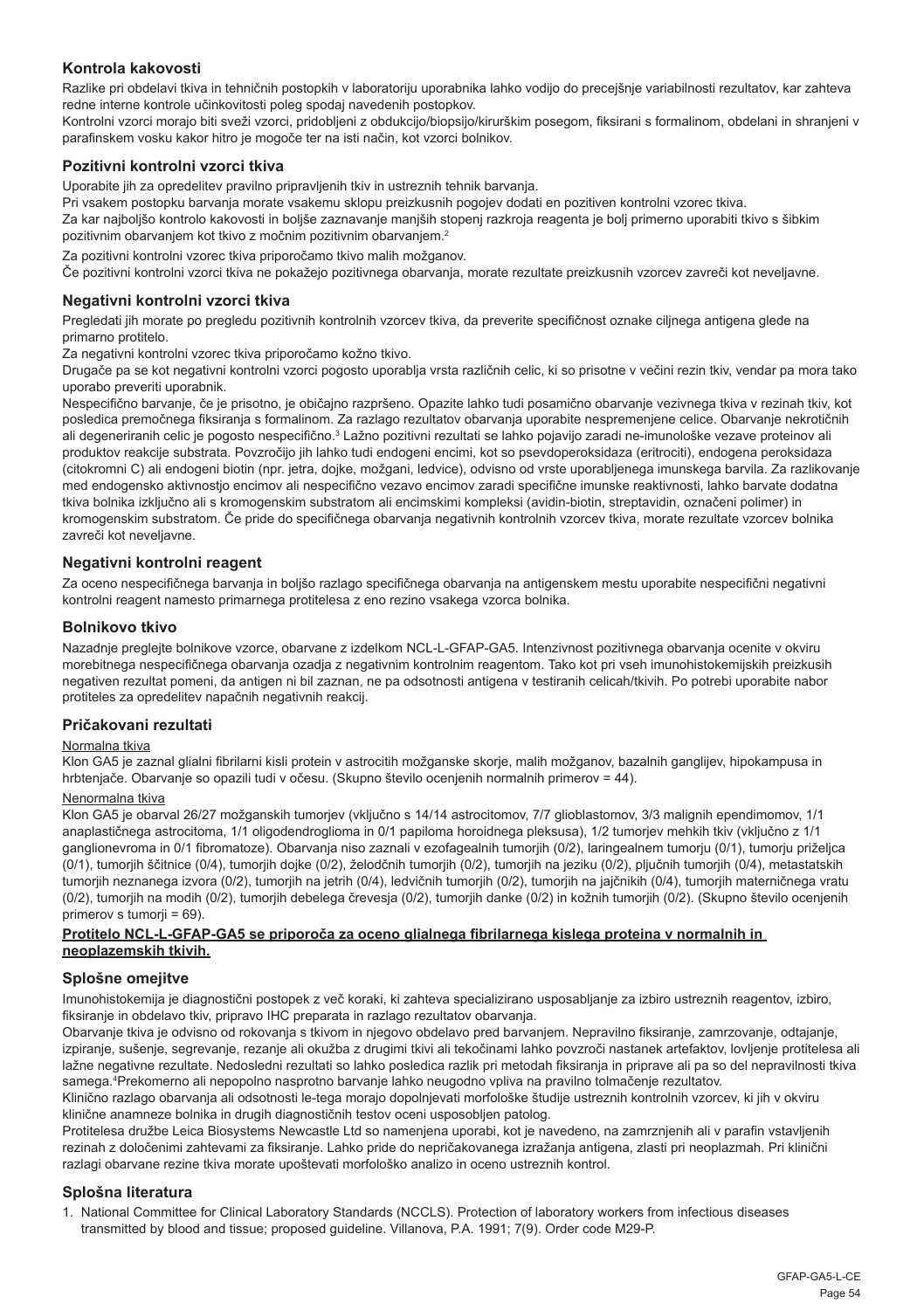- 2. Battifora H. Diagnostic uses of antibodies to keratins: a review and immunohistochemical comparison of seven monoclonal and three polyclonal antibodies. Progress in Surgical Pathology. 6:1–15. eds. Fenoglio-Preiser C, Wolff CM, Rilke F. Field & Wood, Inc., Philadelphia.
- 3. Nadji M, Morales AR. Immunoperoxidase, part I: the techniques and pitfalls. Laboratory Medicine. 1983; 14:767.
- 4. Omata M, Liew CT, Ashcavai M, Peters RL. Nonimmunologic binding of horseradish peroxidase to hepatitis B surface antigen: a possible source of error in immunohistochemistry. American Journal of Clinical Pathology. 1980; 73:626.
- 5. Louis ED, Faust PL, Vonsattel JPG, et al. Neuropathological changes in essential tremor: 33 cases compared with 21 controls. Brain 7. 2007; 130:3297-3307.
- 6. Barresi V, Cerasoli S, Morigi F, et al. Gliosarcoma with features of osteoblastic osteosarcoma. Archives of Pathology and Laboratory 8. Medicine 2006; 130:1208-1211.
- 7. Biondo B, Magagnin S, Bruni B, et al. Glial and neuronal alterations in the nucleus tractus solitari of sudden infant death syndrome 9. victims. Acta Neuropathologica 2004; 108:309-318.
- 8. Johnson WEB, Evans H, Menage J, et al. Immunohistochemical detection of Schwann cells in innervated and vascularised human 10. intervertebral discs. Spine 2001; 26:22550-2557.

# **Dodatki in spremembe k prejšnji izdaji**

Ni primerno

# **Datum izdaje**

01 november 2018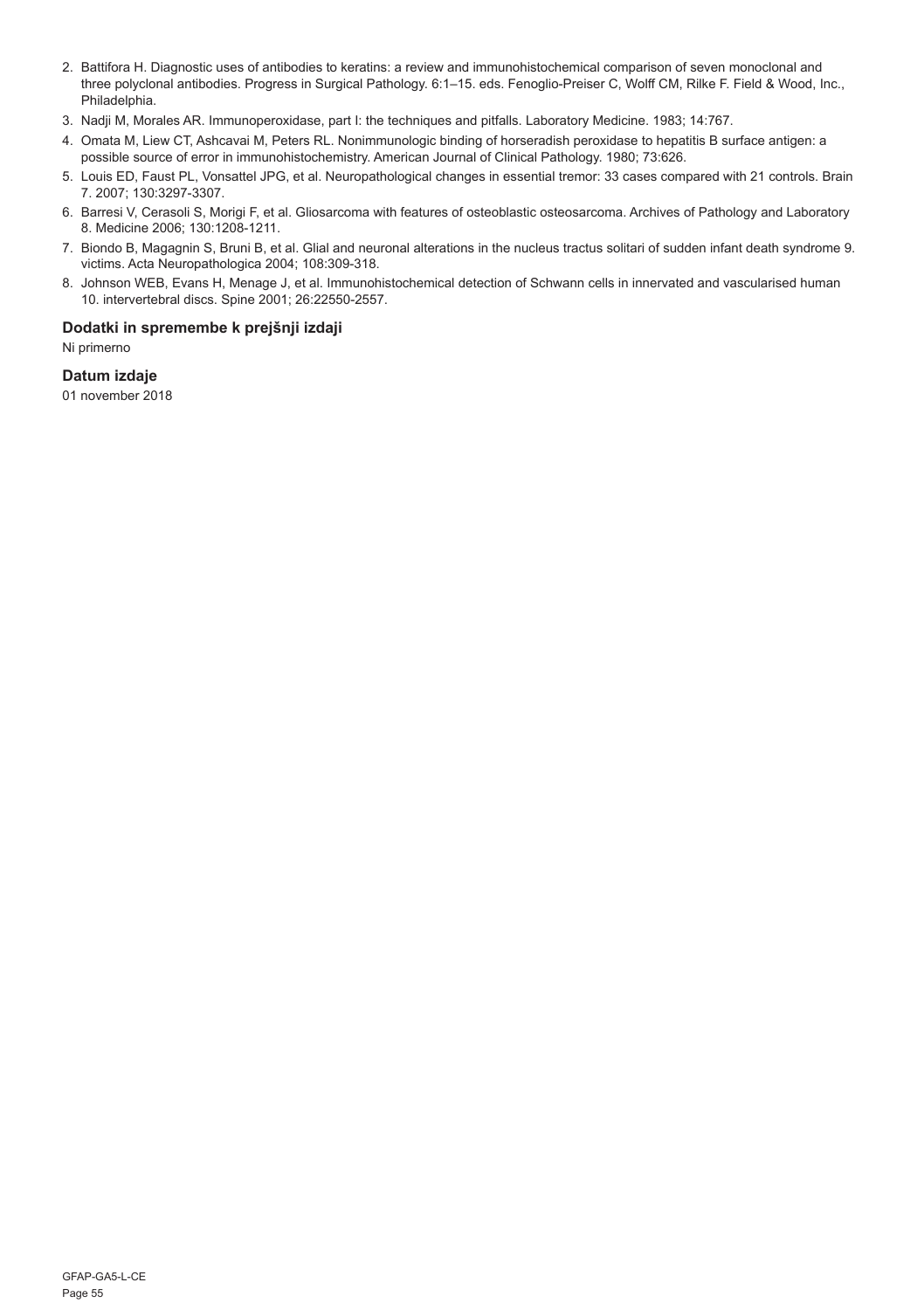# <span id="page-56-0"></span>**Novocastra™ Tekutá myší monoklonální protilátka Glial Fibrillary Acidic Protein Kód výrobku: NCL-L-GFAP-GA5**

# **Zamýšlené použití**

#### *Pro diagnostické použití in vitro.*

NCL-L-GFAP-GA5 je určen ke kvalitativnímu stanovení molekul lidského gliálního fibrilárního kyselého proteinu světelnou mikroskopií na parafínových řezech. Klinickou interpretaci jakéhokoliv barvení nebo jeho nepřítomnosti je nutné doplnit morfologickým vyšetřením s použitím správných kontrol a zhodnotit je musí kvalifikovaný patolog v kontextu s klinickou anamnézou pacienta a jinými diagnostickými testy.

# **Princip metody**

Imunohistochemické (IHC) barvicí techniky umožňují vizualizaci antigenů pomocí sekvenční aplikace specifické protilátky proti antigenu (primární protilátka), sekundární protilátky proti primární protilátce a enzymového komplexu s chromogenním substrátem s interponovanými omývacími kroky. Enzymatická aktivace chromogenu má za následek viditelnou reakci produktu v místě antigenu. Vzorek pak může být kontrastně nabarven a překryt krycím sklíčkem. Výsledky se interpretují ve světelném mikroskopu; jsou pomůckou v diferenciální diagnostice patofyziologických procesů, které mohou, ale nemusí, souviset s příslušným antigenem.

# **Klon**

GA5

# **Imunogen**

Prasečí páteřní mícha.

# **Specificita**

Lidský gliový fibrilární kyselý protein.

# **Složení reagencie**

NCL-L-GFAP-GA5 je tekutý supernatant z tkáňové kultury obsahující jako konzervační prostředek azid sodný.

# **Třída Ig**

IgG1

| Koncentrace celkového proteinu Total Protein |  |  |
|----------------------------------------------|--|--|
|                                              |  |  |

Koncentrace celkového proteinu specifická pro šarži je uvedena na štítku na lahvičce.

# **Koncentrace protilátek**

70 mg/l nebo vyšší, stanovená metodou ELISA. Koncentrace imunoglobulinu (Ig) specifická pro šarži je uvedena na štítku na lahvičce.

# **Doporučení k použití**

Imunohistochemické vyšetření na parafínových řezech.

**Teplem indukované odmaskování epitopu (Heat Induced Epitope Retrieval, HIER):** Postupujte podle pokynů k použití k roztoku Novocastra Epitope Retrieval Solution pH 6.

**Doporučené ředění:** 1:201:400 po dobu 30 minut při 25 °C. Toto doporučení je uvedeno jako vodítko; uživatelé musí stanovit vlastní optimální pracovní ředění.

**Vizualizace:** Postupujte podle návodu k použití k systémům pro detekci polymerů Novolink™ Polymer Detection Systems. Další informace o produktu nebo podporu si vyžádejte od místního distributora nebo regionální kanceláře společnosti Leica Biosystems, nebo alternativně navštivte web Leica Biosystems, www.LeicaBiosystems.com.

Výkon této protilátky je třeba validovat, pokud se používá s jinými systémy pro ruční barvení nebo na automatických platformách

# **Skladování a stabilita**

Skladujte při teplotě 2–8°C. Nezmrazujte. Okamžitě po použití vraťte do teploty 2–8 °C. Nepoužívejte po uplynutí data exspirace uvedeného na štítku na lahvičce. Podmínky skladování jiné než výše uvedené musí uživatel validovat.

# **Příprava vzorku**

Fixační roztok doporučený pro řezy tkáně zalité v parafinu je 10% formalín pufrovaný na neutrální pH.

# **Varování a bezpečnostní opatření**

Tato reagencie byla připravena ze supernatantu z buněčné kultury. Protože jde o biologický produkt, je nutno manipulaci s ní věnovat náležitou pozornost.

Tato reagencie obsahuje azid sodný. Bezpečnostní list materiálu je k dispozici na požádání nebo je dostupný na webu www. LeicaBiosystems.com Údaje o likvidaci jakýchkoli potenciálně toxických komponent prostudujte ve federálních, státních nebo místních nařízeních.

Se vzorky, před fixací i po fixaci, a se všemi materiály jim vystavenými, je nutno zacházet, jako by mohly způsobit přenos infekce, a likvidovat je s náležitými bezpečnostními opatřeními.1 Reagencie nikdy nepipetujte ústy a zabraňte styku reagencií a vzorků s kůží a sliznicemi. Pokud se reagencie nebo vzorky dostanou do kontaktu s citlivými oblastmi, omyjte je velkým množstvím vody. Vyhledejte lékařskou pomoc.

Minimalizujte mikrobiální kontaminaci reagencií, mohlo by dojít ke zvýšení výskytu nespecifického barvení.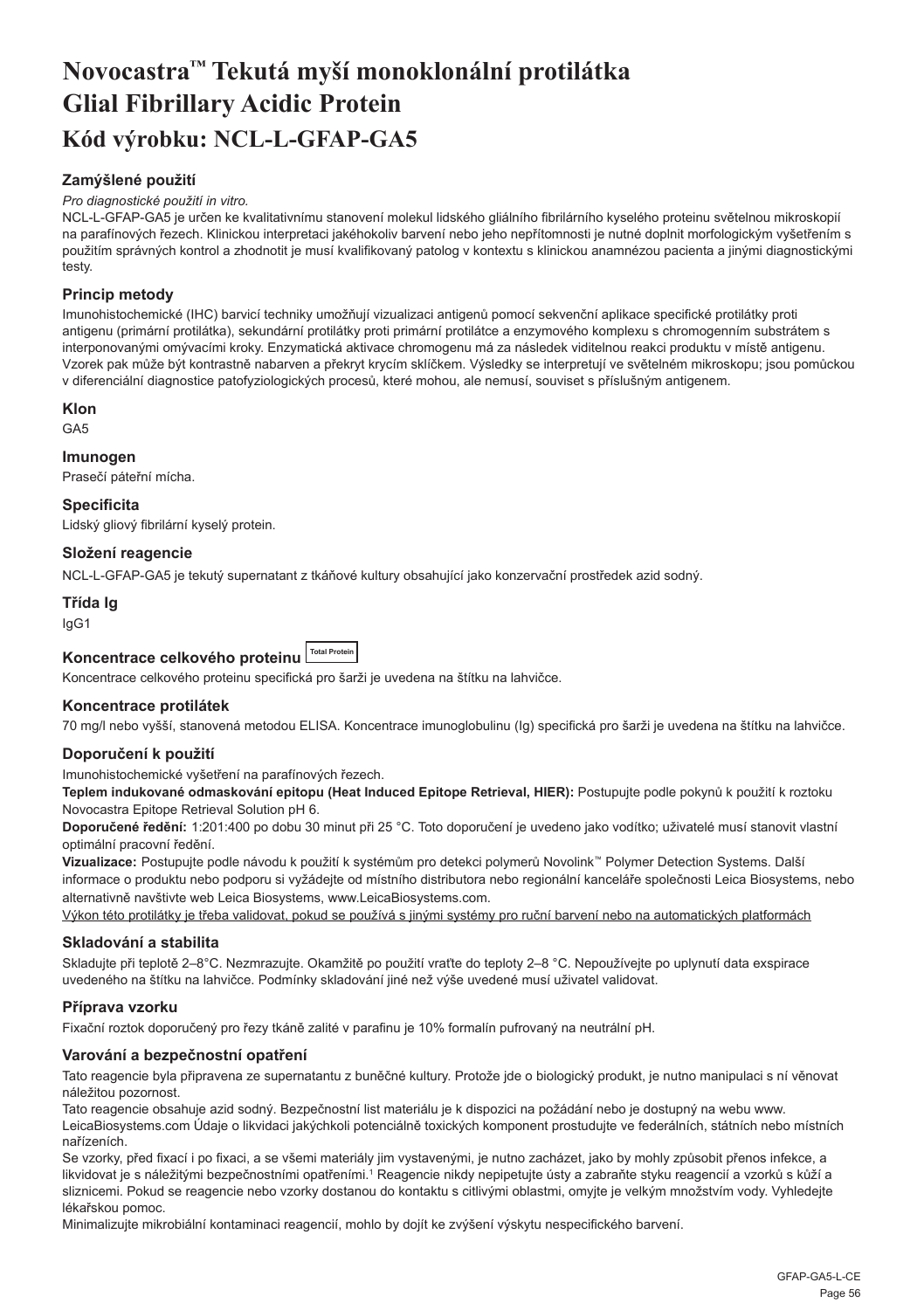Inkubační doby nebo teploty jiné než předepsané mohou vést k chybným výsledkům. Všechny takové změny musí být uživatelem validovány.

# **Kontrola jakosti**

Rozdíly ve zpracování tkání a v technických postupech v laboratoři uživatele mohou způsobit významnou variabilitu výsledků, což vyžaduje kromě níže uvedených postupů i pravidelné provádění kontrol v laboratoři.

Kontroly musí být čerstvé pitevní/bioptické/operační vzorky co nejdříve fixované formalínem, zpracované a zalité do parafínového vosku, stejným způsobem jako vzorek/vzorky pacienta.

# **Pozitivní tkáňová kontrola**

Používá se k průkazu správně připravených tkání a správných barvicích technik.

V každém barvicím cyklu musí být použita jedna pozitivní tkáňová kontrola pro každý soubor testovacích podmínek. Pro optimální kontrolu jakosti a k detekci menšího stupně degradace reagencie je vhodnější tkáň se slabým pozitivním barvením než tkáň se silným pozitivním barvením.<sup>2</sup>

Doporučenou pozitivní tkáňovou kontrolou je cerebellum.

Pokud pozitivní tkáňová kontrola nevykazuje pozitivní barvení, musí být výsledky testovaných vzorků považovány za neplatné.

# **Negativní tkáňová kontrola**

Musí být vyšetřena po pozitivní tkáňové kontrole k ověření specificity označení cílového antigenu primární protilátkou.

Doporučená negativní tkáňová kontrola je kůže.

Alternativně často představuje místa negativní kontroly řada různých typů buněk přítomných ve většině tkáňových řezů, to ale musí uživatel validovat.

Nespecifické barvení, je-li přítomno, má obvykle difúzní vzhled. V řezech ze tkání nadměrně fixovaných formalínem může být také zjištěno sporadické barvení pojivové tkáně. K interpretaci výsledků barvení použijte neporušené buňky. Nekrotické nebo degenerované buňky se často barví nespecificky.<sup>3</sup>Falešně pozitivní výsledky mohou být důsledkem neimunologické vazby proteinů nebo produktů reakčního substrátu. Mohou být také způsobeny endogenními enzymy, jako je např. pseudoperoxidáza (erytrocyty), endogenní peroxidáza (cytochrom C) nebo endogenní biotin (např. játra, prs, mozek, ledviny), podle typu použitého imunobarviva. K odlišení aktivity endogenních enzymů či nespecifické vazby enzymů od specifické imunoreaktivity mohou být barveny další tkáně pacienta výlučně chromogenním substrátem, případně enzymovými komplexy (avidin-biotin, streptavidin, značený polymer) a chromogenním substrátem. Pokud dojde v negativní tkáňové kontrole ke specifickému barvení, musí být výsledky vzorků pacienta považovány za neplatné.

# **Negativní reagenční kontrola**

K vyhodnocení nespecifického barvení a umožnění lepší interpretace specifického barvení v místě antigenu použijte na řezu z každého vzorku pacienta nespecifickou negativní reagenční kontrolu místo primární protilátky.

# **Tkáň pacienta**

Nakonec vyšetřete vzorky pacienta barvené pomocí NCL-L-GFAP-GA5. Intenzita pozitivního barvení musí být zhodnocena v kontextu se vším nespecifickým barvením pozadí u negativní reagenční kontroly. Jako u každého imunohistochemického vyšetření, negativní výsledek znamená, že antigen nebyl zjištěn, nikoli, že antigen není ve vyšetřovaných buňkách/tkáních přítomen. V případě potřeby použijte k identifikaci falešně negativních reakcí panel protilátek.

# **Očekávané výsledky**

# Normální tkáně

Klon GA5 detekoval gliální fibrilární kyselý protein v astrocytech mozkové kůry, cerebella, bazálních ganglií, hippocampu a míchy. Barvení bylo pozorováno také v oku. (Celkový počet normálních vyšetřovaných tkání = 44).

# Abnormální tkáně

Klon GA5 barvil 26/27 tumorů mozku (včetně 14/14 astrocytomů, 7/7 glioblastomů, 3/3 maligních ependymomů, 1/1 anaplastického astrocytomu, 1/1 oligodendrogliomu a 0/1 papilomu choroidního plexu), 1/2 tumorů měkkých tkání (včetně 1/1 ganglioneuromu a 0/1 fibromatózy). Žádné barvení nebylo pozorováno u tumorů jícnu (0/2), tumoru hrtanu (0/1), tumoru brzlíku (0/1), tumorů štítné žlázy (0/4), tumorů prsu (0/2), žaludečních tumorů (0/2), tumorů jazyka (0/2), tumorů plic (0/4), metastatických tumorů neznámého původu (0/2), tumorů jater (0/4), ledvinových tumorů (0/2), tumorů vaječníků (0/4), tumorů děložního hrdla (0/2), tumorů varlat (0/2), tumorů tlustého střeva (0/2), tumorů konečníků (0/2) a tumorů kůže (0/2). (Celkový počet vyšetřovaných nádorů = 69).

# **NCL-L-GFAP-GA5 se doporučuje při hodnocení exprese gliálního fibrilárního kyselého proteinu u normálních a neoplastických tkání.**

# **Obecná omezení**

Imunohistochemické vyšetření je vícekrokový diagnostický proces, který spočívá ve specializovaném školení ve výběru vhodných reagencií; výběru, fixaci a zpracování tkání; přípravě imunohistochemickího sklíčka; a v interpretaci výsledků barvení. Barvení tkáně závisí na manipulaci s tkání a jejím zpracování před barvením. Nesprávným postupem při fixaci, zmrazení, rozmrazení, omývání, sušení, zahřívání, krájení řezů nebo kontaminací jinými tkáněmi či tekutinami mohou vzniknout artefakty, může dojít k vychytávání protilátek nebo k falešně negativním výsledkům. Nekonzistentní výsledky mohou být důsledkem odchylek ve fixačních metodách a metodách zalití, nebo přirozených odchylek ve tkáni.<sup>4</sup> Nadměrné nebo nedostatečné kontrastní barvení může narušit správnou interpretaci výsledků.

Klinickou interpretaci jakéhokoliv barvení nebo jeho nepřítomnosti je nutné doplnit morfologickým vyšetřením s použitím správných kontrol a zhodnotit je musí kvalifikovaný patolog v kontextu s klinickou anamnézou pacienta a jinými diagnostickými testy. Protilátky společnosti Leica Biosystems Newcastle Ltd se používají, jak bylo uvedeno, u zmrazených nebo u parafínových řezů se specifickými požadavky na fixaci. Může dojít k expresi neočekávaných antigenů, zejména u nádorů. Klinická interpretace jakéhokoli barveného tkáňového řezu musí zahrnovat morfologickou analýzu a zhodnocení příslušných kontrol.

# **Literatura - všeobecná**

1. National Committee for Clinical Laboratory Standards (NCCLS). Protection of laboratory workers from infectious diseases transmitted by blood and tissue; proposed guideline. Villanova, P.A. 1991; 7(9). Order code M29-P.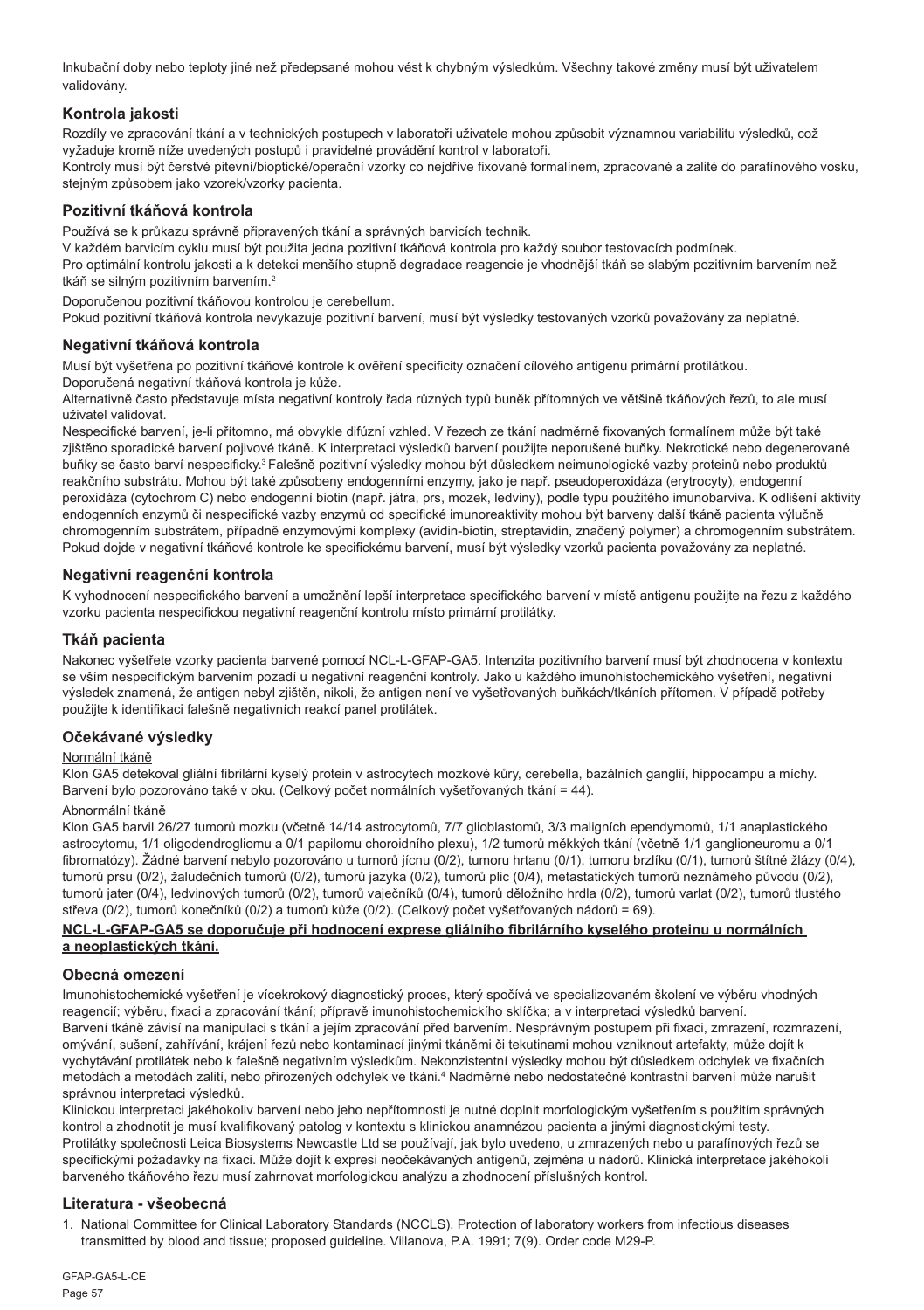- 2. Battifora H. Diagnostic uses of antibodies to keratins: a review and immunohistochemical comparison of seven monoclonal and three polyclonal antibodies. Progress in Surgical Pathology. 6:1–15. eds. Fenoglio-Preiser C, Wolff CM, Rilke F. Field & Wood, Inc., Philadelphia.
- 3. Nadji M, Morales AR. Immunoperoxidase, part I: the techniques and pitfalls. Laboratory Medicine. 1983; 14:767.
- 4. Omata M, Liew CT, Ashcavai M, Peters RL. Nonimmunologic binding of horseradish peroxidase to hepatitis B surface antigen: a possible source of error in immunohistochemistry. American Journal of Clinical Pathology. 1980; 73:626.
- 5. Louis ED, Faust PL, Vonsattel JPG, et al. Neuropathological changes in essential tremor: 33 cases compared with 21 controls. Brain 7. 2007; 130:3297-3307.
- 6. Barresi V, Cerasoli S, Morigi F, et al. Gliosarcoma with features of osteoblastic osteosarcoma. Archives of Pathology and Laboratory 8. Medicine 2006; 130:1208-1211.
- 7. Biondo B, Magagnin S, Bruni B, et al. Glial and neuronal alterations in the nucleus tractus solitari of sudden infant death syndrome 9. victims. Acta Neuropathologica 2004; 108:309-318.
- 8. Johnson WEB, Evans H, Menage J, et al. Immunohistochemical detection of Schwann cells in innervated and vascularised human 10. intervertebral discs. Spine 2001; 26:22550-2557.

# **Opravy předchozího vydání**

Nevztahuje se

# **Datum vydání**

01 listopad 2018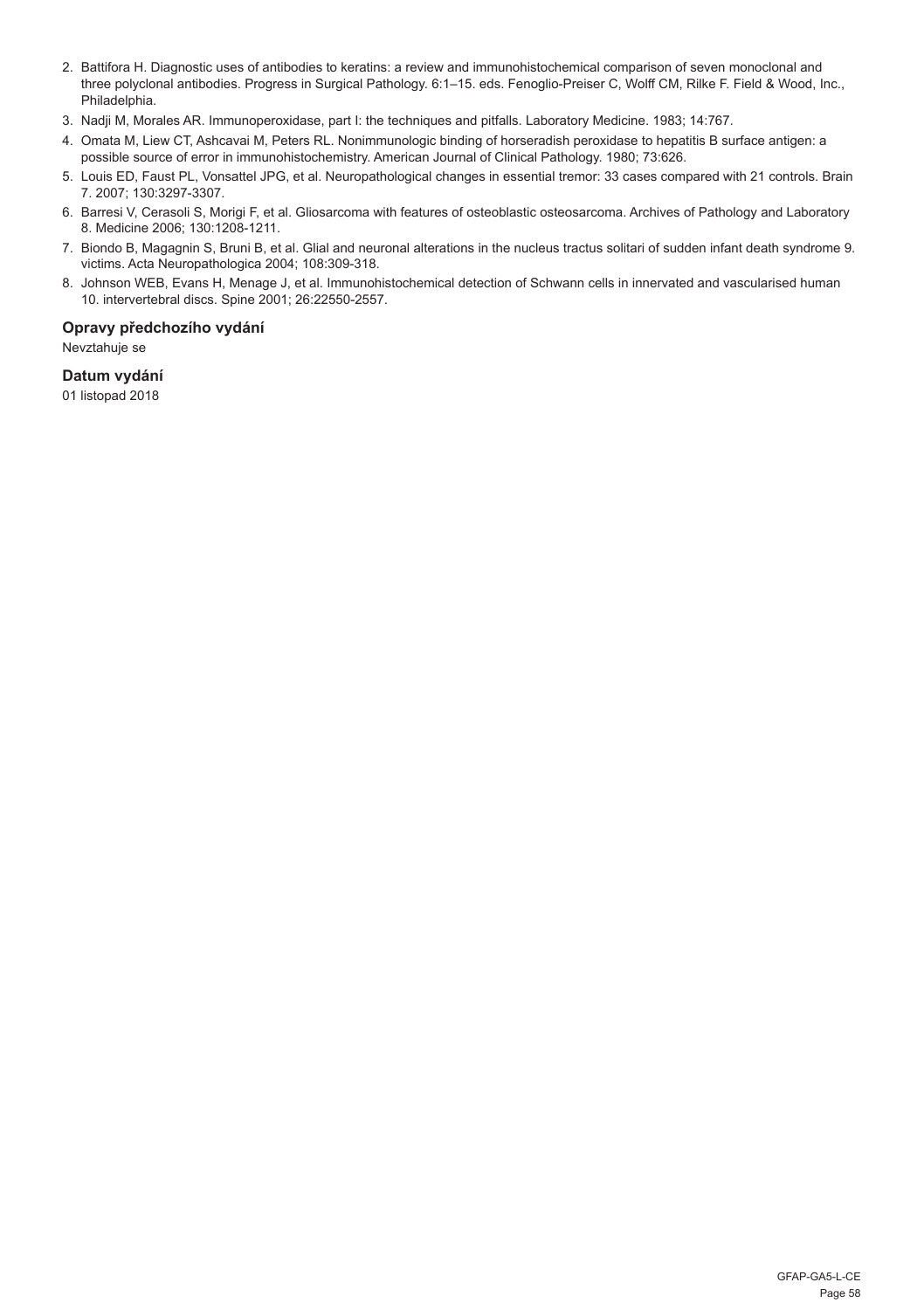# <span id="page-59-0"></span>**Tekutá myšia monoklonálna protilátka Novocastra™ Glial Fibrillary Acidic Protein Kód produktu: NCL-L-GFAP-GA5**

# **Zamýšľané použitie**

#### *Na diagnostické použitie in vitro.*

NCL-L-GFAP-GA5 slúži na kvalitatívnu identifikáciu ľudského gliového fibrilárneho kyslého proteínu v parafínových rezoch pomocou svetelnej mikroskopie. Klinická interpretácia akéhokoľvek farbenia alebo jeho absencie musí byť kombinovaná s morfologickými vyšetreniami za použitia zodpovedajúcich kontrol. Výsledky je nutné vyhodnotiť v kontexte klinickej anamnézy pacienta a iných diagnostických testov vedených kvalifikovaným patológom.

# **Princíp postupu**

Techniky imunohistochemického (IHC) zafarbenia umožňujú vizualizáciu antigénov sekvenčnou aplikáciou špecifickej protilátky proti antigénu (primárna protilátka), sekundárnej protilátky proti primárnej protilátke a enzymatického komplexu s chromogénnym substrátom. Medzi jednotlivými krokmi prebieha premývanie. Enzymatická aktivácia chromogénu vytvára v mieste antigénu viditeľné produkty reakcie. Môžete doplniť kontrastné zafarbenie vzorky a zakryť ju krycím sklíčkom. Výsledky sa interpretujú pomocou svetelného mikroskopu a napomáhajú pri diferenciálnej diagnostike patofyziologických procesov, ktoré môžu, ale nemusia byť spojené s určitým antigénom.

# **Klon**

GA5

# **Imunogén**

Prasacia miecha.

# **Špecificita**

Ľudský gliálny fibrilárny acidický proteín.

# **Zloženie činidla**

NCL-L-GFAP-GA5 je tekutý supernatant na tkanivovú kultiváciu obsahujúci azid sodný ako konzervačnú látku.

# **Trieda Ig**

IgG1

# Celková koncentrácia proteínov **ITotal Protein**

Celkovú koncentráciu proteínov špecifickú pre šaržu nájdete na štítku fľaštičky.

# **Koncentrácia protilátok**

Vyššia alebo rovná 70 mg/l podľa ELISA. Koncentráciu Ig špecifickú pre šaržu nájdete na štítku fľaštičky.

# **Odporúčania na použitie**

Imunohistochémia parafínových rezov.

**Záchyt epitopov s tepelnou indukciou (HIER):** Postupujte podľa návodu na použitie systému Novocastra Epitope Retrieval Solution pH 6.

**Odporúčané riedenie:** 1 : 400 po dobu 30 minút pri teplote 25 °C. Táto hodnota je orientačná, používatelia si musia stanoviť svoje vlastné optimálne pracovné riedenia.

**Vizualizácia:** Postupujte podľa návodu na použitie systémov Novolink™ Polymer Detection Systems. Ďalšie informácie o produkte alebo podporu vám poskytne váš miestny distribútor alebo lokálne zastúpenie spoločnosti Leica Biosystems. Takisto môžete navštíviť internetové stránky spoločnosti Leica Biosystems: www.LeicaBiosystems.com

Funkčnosť tejto protilátky je nutné validovať pri použití s inými manuálnymi systémami farbenia alebo automatizovanými platformami.

# **Uskladnenie a stabilita**

Skladujte pri teplote 2 – 8 °C. Nezmrazujte. Okamžite po použití vráťte do teploty 2 – 8 °C. Nepoužívajte po uplynutí dátumu exspirácie uvedeného na štítku fľaštičky. Iné než vyššie uvedené podmienky skladovania si vyžadujú validáciu používateľom.

# **Príprava vzorky**

Odporúčaný fixačný prípravok je 10 % neutrálny pufrovaný formalín pre bločky tkaniva zaliate do parafínu.

# **Varovania a bezpečnostné opatrenia**

Toto činidlo bolo pripravené zo supernatantu bunkovej kultúry. Keďže ide o biologický produkt, pri manipulácii je nutné vynaložiť zodpovedajúcu starostlivosť.

Toto činidlo obsahuje azid sodný. Materiálový bezpečnostný list je k dispozícii na požiadanie alebo na stránkach www.LeicaBiosystems.com.

Likvidáciu prípadných potenciálne toxických súčastí definujú federálne, štátne alebo miestne predpisy.

So vzorkami pred fixáciou a po nej a všetkými materiálmi, ktoré s nimi prišli do kontaktu, je nutné manipulovať ako s potenciálne infekčnými a zlikvidovať ich pri dodržaní zodpovedajúcich bezpečnostných opatrní.<sup>1</sup> Činidlá nikdy nepipetujte ústami a zabráňte kontaktu činidiel a vzoriek s kožou a sliznicami. Ak sa činidlá alebo vzorky dostanú do kontaktu s citlivými oblasťami, umyte ich veľkým množstvom vody. Vyhľadajte lekársku pomoc.

Minimalizujte mikrobiálnu kontamináciu činidiel. V opačnom prípade môže dôjsť k zvýšeniu nešpecifického zafarbenia.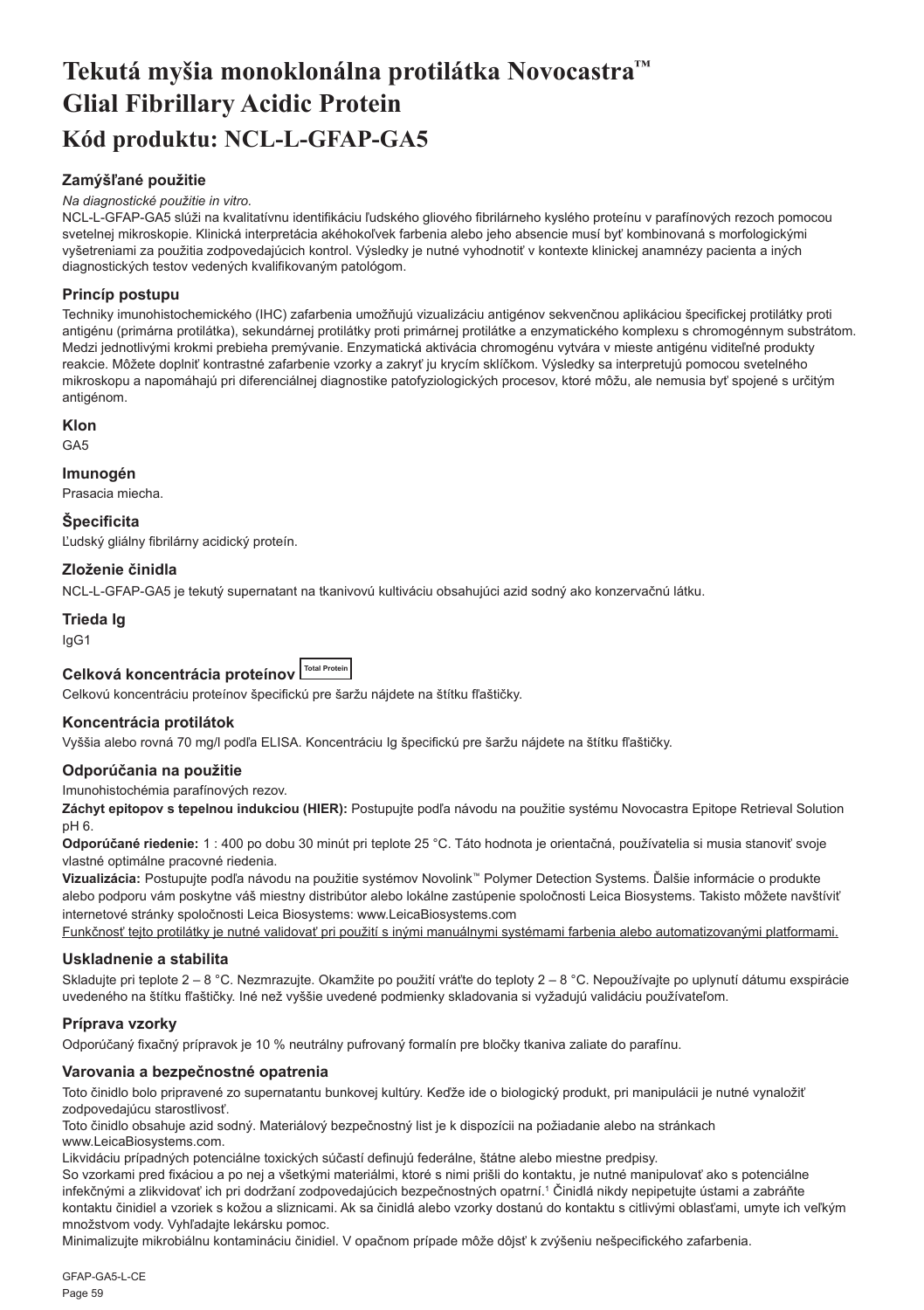Nedodržanie predpísaných inkubačných dôb alebo teplôt môže viesť k nesprávnym výsledkom. Všetky takéto zmeny si vyžadujú validáciu používateľom.

# **Kontrola kvality**

Rozdiely v spracovaní tkaniva a technických postupoch v laboratóriu používateľa môžu viesť k významnému kolísaniu výsledkov, čo si vyžaduje, okrem nasledujúcich postupov, aj pravidelné interné kontroly.

Kontroly by mali byť čerstvé pitevné/bioptické/chirurgické vzorky fixované čo najskôr formalínom a spracované zaliatím do parafínu rovnakým spôsobom ako vzorky pacienta.

# **Pozitívna kontrola tkanivom**

Identifikuje správne pripravené tkanivá a správne techniky zafarbenia.

Každá súprava testových podmienok v každom cykle zafarbenia musí obsahovať jednu pozitívnu kontrolu tkanivom.

Tkanivo so slabým pozitívnym farbením je pre optimálnu kontrolu kvality a na detekciu slabšej degradácie činidla vhodnejšie než tkanivo so silným pozitívnym farbením.<sup>2</sup>

Odporúčané tkanivo na pozitívnu kontrolu je mozoček.

Ak pozitívna kontrola tkanivom nebude vykazovať pozitívne zafarbenie, výsledky testovaných vzoriek je nutné považovať za neplatné.

#### **Negatívna kontrola tkanivom**

Nutné vyšetriť po pozitívnej kontrole tkanivom s cieľom overiť špecificitu značenia cieľového antigénu primárnou protilátkou. Odporúčané tkanivo na negatívnu kontrolu je koža.

Ako negatívnu kontrolu je možné použiť aj rôzne typy buniek prítomné vo väčšine tkanivových rezov, takýto postup si však vyžaduje validáciu používateľom.

Prípadné nešpecifické farbenie má obvykle difúzny vzhľad. V rezoch tkanív silne fixovaných formalínom môže byť pozorované sporadické farbenie spojiva. Na interpretáciu výsledkov farbenia používajte intaktné bunky. Nekrotické alebo degenerované bunky sa často farbia nešpecificky.<sup>3</sup> Falošne pozitívne výsledky môžu byť pozorované v dôsledku neimunologickej väzby proteínov alebo produktov reakcie substrátu. Môžu byť spôsobené aj endogénnymi enzýmami, ako napr. pseudoperoxidázou (erytrocyty), endogénnou peroxidázou (cytochróm C) alebo endogénnym biotínom (napr. pečeň, prsník, mozog, oblička) v závislosti od typu imunologického farbenia. S cieľom diferencovať endogénnu enzymatickú aktivitu alebo nešpecifickú väzbu enzýmov od špecifickej imunoreaktivity môžete nafarbiť ďalšie vzorky tkanív pacienta výhradne substrátovým chromogénom alebo enzymatickými komplexmi (avidín-biotín, streptavidín, značený polymér), resp. substrátovým chromogénom. V prípade špecifického farbenia v negatívnej kontrole tkanivom je nutné výsledky vzoriek pacienta považovať za neplatné.

#### **Negatívna kontrola činidlom**

Na vyhodnotenie nešpecifického zafarbenia použite nešpecifickú negatívnu kontrolu činidlom miesto primárnej protilátky s rezom jednotlivých vzoriek pacienta, čo umožní lepšiu interpretáciu špecifického farbenia na mieste antigénu.

#### **Tkanivo pacienta**

Pacientske vzorky zafarbené prípravkom NCL-L-GFAP-GA5 preskúmajte ako posledné. Intenzitu pozitívneho farbenia je nutné vyhodnotiť v kontexte prípadného

nešpecifického zafarbenia negatívnej kontroly činidlom na pozadí. Podobne ako pri všetkých imunohistochemických testov znamená negatívny výsledok, že antigén nebol detegovaný. Nepotvrdzuje jeho absenciu v testovaných bunkách/tkanivách. V prípade potreby identifikujte falošne negatívne reakcie pomocou panelu protilátok.

# **Očakávané výsledky**

#### Normálne tkanivá

Klon GA5 detegoval gliový fibrilárny kyslý proteín v astrocytoch v mozgovej kôre, mozočku, bazálnych gangliách, hipokampe a mieche. Zafarbenie bolo takisto pozorované v oku. (Celkový počet normálnych vyšetrených prípadov = 44).

#### Abnormálne tkanivá

Klon GA5 zafarbil 26/27 nádorov mozgu (vrátane 14/14 astrocytómov, 7/7 glioblastómov, 3/3 malígnych ependymómov, 1/1 anaplastického astrocytómu, 1/1 oligodendrogliómu a 0/1 papilómu plexus choroideus), 1/2 nádorov mäkkých tkanív (vrátane 1/1 ganglioneurómu a 0/1 fibromatózy). Nepozorovalo sa žiadne zafarbenie pri nádoroch pažeráka (0/2), nádore hrtana (0/1), nádore týmusu (0/1), nádoroch štítnej žľazy (0/4), nádoroch prsníka (0/2), nádoroch žalúdka (0/2), nádoroch jazyka (0/2), nádoroch pľúc (0/4), metastatických nádoroch neznámeho pôvodu (0/2), nádoroch pečene (0/4), nádoroch obličiek (0/2), nádoroch vaječníkov (0/4), nádoroch krčka maternice (0/2), nádoroch semenníkov (0/2), nádoroch hrubého čreva (0/2), nádoroch konečníka (0/2) a nádoroch kože (0/2). (Celkový počet vyšetrených nádorov = 69).

#### **NCL-L-GFAP-GA5 sa odporúča na vyhodnotenie gliového fibrilárneho kyslého proteínu v normálnom a neoplastickom tkanive.**

## **Všeobecné limitácie**

Imunohistochémia je diagnostický postup pozostávajúci z viacerých krokov, ktorý si vyžaduje špecializované zaškolenie vo výbere zodpovedajúcich činidiel, výbere tkanív, fixácie a spracovania, príprave IHC sklíčka a interpretácii výsledkov farbenia. Farbenie tkaniva závisí od manipulácie s tkanivom a od jeho spracovania pred farbením. Nesprávna fixácia,

zmrazovanie,rozmrazovanie, premývanie, sušenie, ohrievanie, rezanie alebo kontaminácia inými tkanivami či tekutinami môžu viesť k vzniku artefaktov, záchytu protilátok alebo falošne negatívnym výsledkom. Inkonzistentné výsledky môžu byť spôsobené zmenami metód fixácie a montáže preparátov alebo inherentnými nepravidelnosťami v tkanive.<sup>4</sup>

Nadmerné alebo neúplné kontrastné farbenie môže narušiť správnosť interpretácie výsledkov.

Klinická interpretácia akéhokoľvek farbenia alebo jeho absencie musí byť kombinovaná s morfologickými vyšetreniami za použitia zodpovedajúcich kontrol. Výsledky je nutné vyhodnotiť v kontexte klinickej anamnézy pacienta a iných diagnostických testov vedených kvalifikovaným patológom.

Protilátky spoločnosti Leica Biosystems Newcastle Ltd sú určené na použitie na zmrazených rezoch alebo rezoch zaliatych parafínom so špecifickými požiadavkami na fixáciu, ako uvádza tento dokument. Najmä pri neopláziách môže dôjsť k nečakanej expresii antigénov.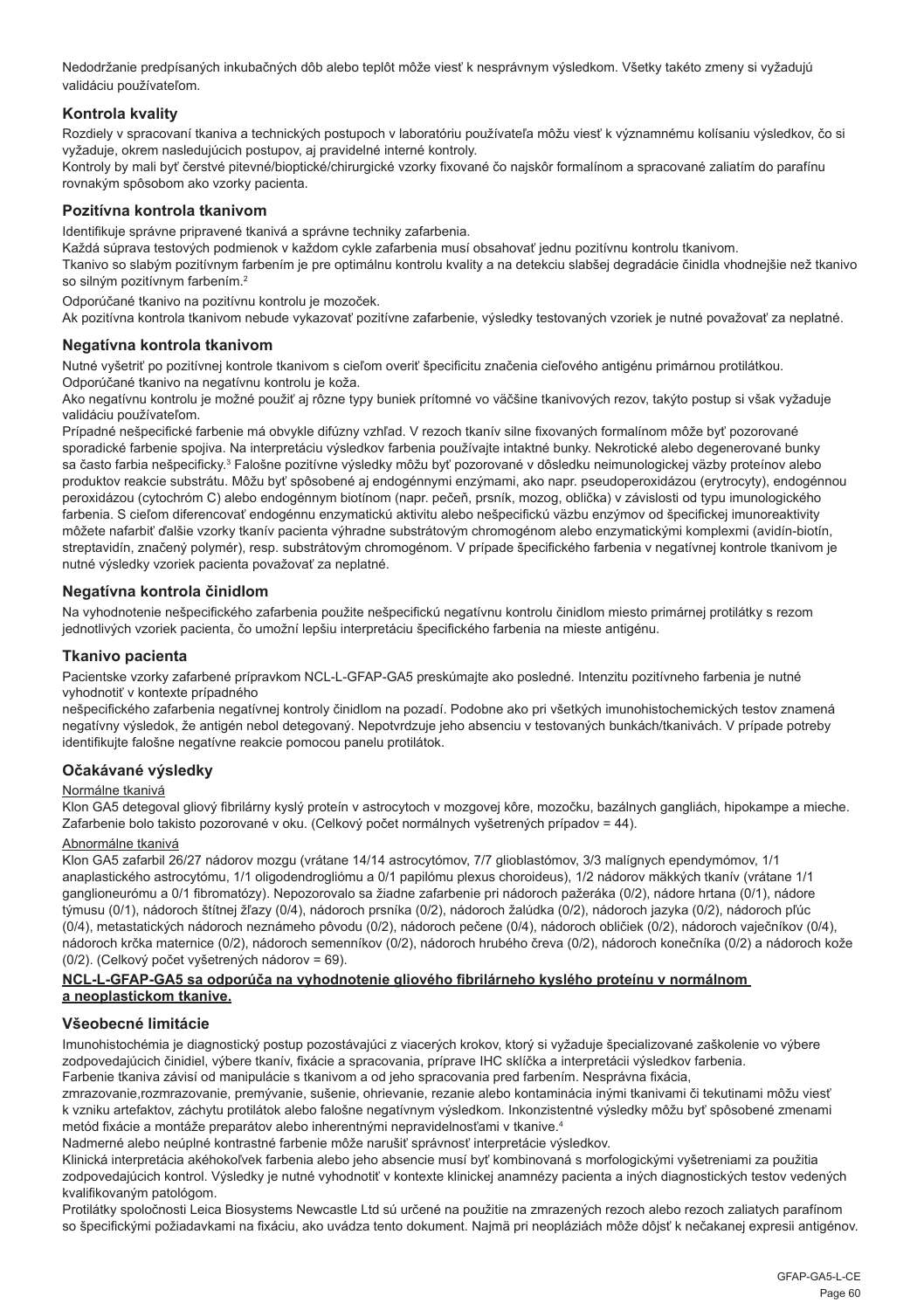Klinická interpretácia akýchkoľvek farbených tkanivových rezov musí zahŕňať morfologickú analýzu a vyhodnotenie zodpovedajúcich kontrol.

# **Bibliografia – všeobecne**

- 1. National Committee for Clinical Laboratory Standards (NCCLS). Protection of laboratory workers from infectious diseases transmitted by blood and tissue; proposed guideline. Villanova, P.A. 1991; 7(9). Order code M29-P.
- 2. Battifora H. Diagnostic uses of antibodies to keratins: a review and immunohistochemical comparison of seven monoclonal and three polyclonal antibodies. Progress in Surgical Pathology. 6:1–15. eds. Fenoglio-Preiser C, Wolff CM, Rilke F. Field & Wood, Inc., Philadelphia.
- 3. Nadji M, Morales AR. Immunoperoxidase, part I: the techniques and pitfalls. Laboratory Medicine. 1983; 14:767.
- 4. Omata M, Liew CT, Ashcavai M, Peters RL. Nonimmunologic binding of horseradish peroxidase to hepatitis B surface antigen: a possible source of error in immunohistochemistry. American Journal of Clinical Pathology. 1980; 73:626.
- 5. Louis ED, Faust PL, Vonsattel JPG, et al. Neuropathological changes in essential tremor: 33 cases compared with 21 controls. Brain 7. 2007; 130:3297-3307.
- 6. Barresi V, Cerasoli S, Morigi F, et al. Gliosarcoma with features of osteoblastic osteosarcoma. Archives of Pathology and Laboratory 8. Medicine 2006; 130:1208-1211.
- 7. Biondo B, Magagnin S, Bruni B, et al. Glial and neuronal alterations in the nucleus tractus solitari of sudden infant death syndrome 9. victims. Acta Neuropathologica 2004; 108:309-318.
- 8. Johnson WEB, Evans H, Menage J, et al. Immunohistochemical detection of Schwann cells in innervated and vascularised human 10. intervertebral discs. Spine 2001; 26:22550-2557.

# **Úpravy predchádzajúceho vydania**

Neuplatňuje sa

# **Dátum vydania**

01 november 2018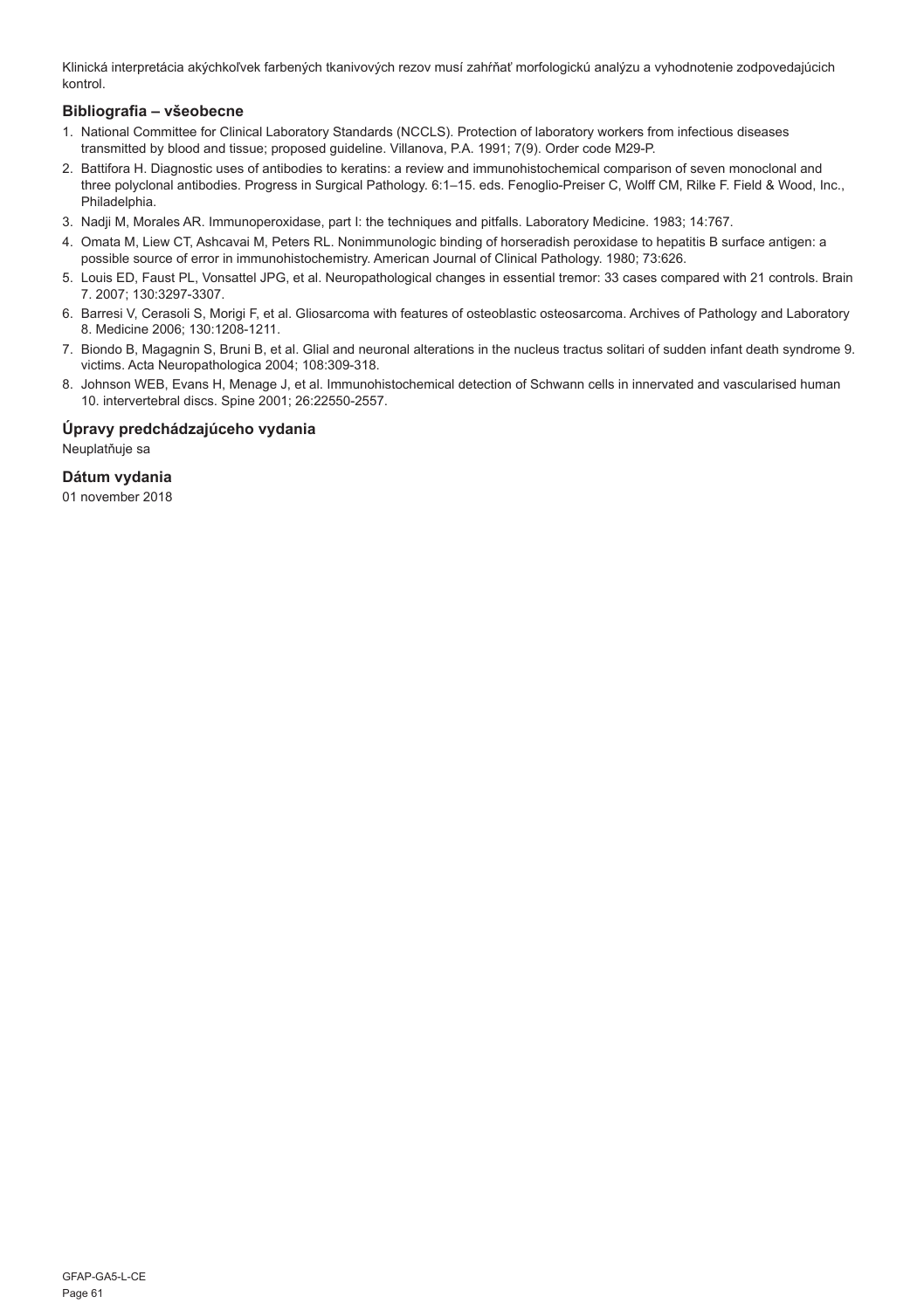GFAP-GA5-L-CE Page 62